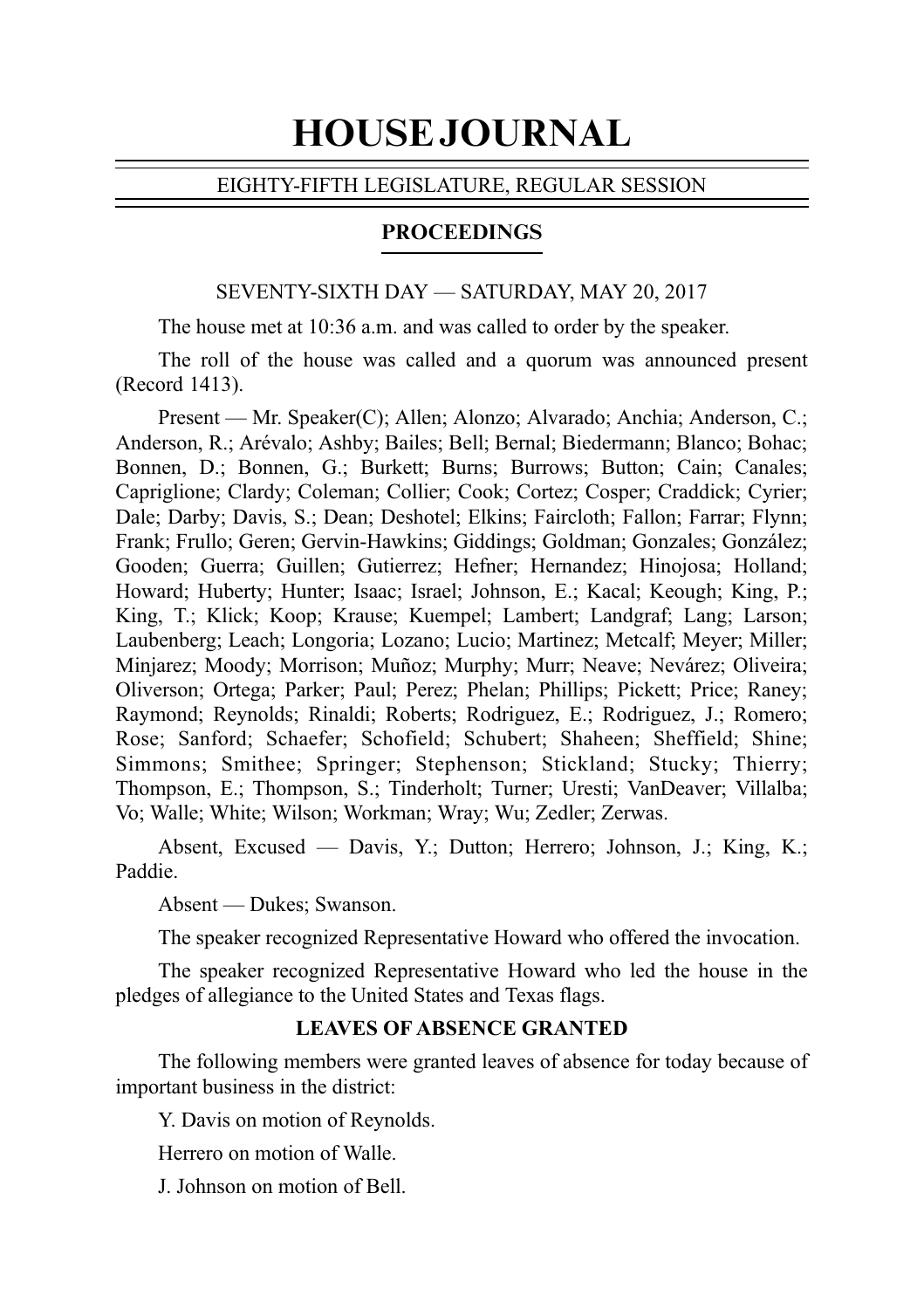The following members were granted leaves of absence for today because of important business:

K. King on motion of Kuempel.

Paddie on motion of Kuempel.

# **MESSAGES FROM THE SENATE**

Messages from the senate were received at this time (see the addendum to the daily journal, Messages from the Senate, Message Nos. 1 and 2).

(Cyrier in the chair)

# **LEAVES OF ABSENCE GRANTED**

The following member was granted leave of absence temporarily for today because of important business in the district:

Giddings on motion of Hernandez.

The following member was granted leave of absence for the remainder of today because of important business in the district:

Miller on motion of Hernandez.

# **RESOLUTIONS ADOPTED**

Representative Lucio moved to suspend all necessary rules to take up and consider at this time the following congratulatory resolutions.

The motion prevailed.

The following resolutions were laid before the house:

**HR 2222** (by Lang), Commending Staff Sergeant Earl Gillum of the Texas Highway Patrol for rendering lifesaving aid to a fellow Texan.

**HR 2225** (by Lang), Congratulating Billy and Rita Lashlee of Clyde on their 40th wedding anniversary.

The resolutions were adopted.

On motion of Representative Lucio, the names of all the members of the house were added to the resolutions as signers thereof, with the understanding that a member may remove his or her name from any resolution.

# **BILLS AND JOINT RESOLUTIONS ON FIRST READING AND REFERRAL TO COMMITTEES RESOLUTIONS REFERRED TO COMMITTEES**

Bills and joint resolutions were at this time laid before the house, read first time, and referred to committees. Resolutions were at this time laid before the house and referred to committees. (See the addendum to the daily journal, Referred to Committees, List No. 1.)

# **REGULAR ORDER OF BUSINESS SUSPENDED**

On motion of Representative Kuempel and by unanimous consent, the reading and referral of bills was postponed until just prior to adjournment.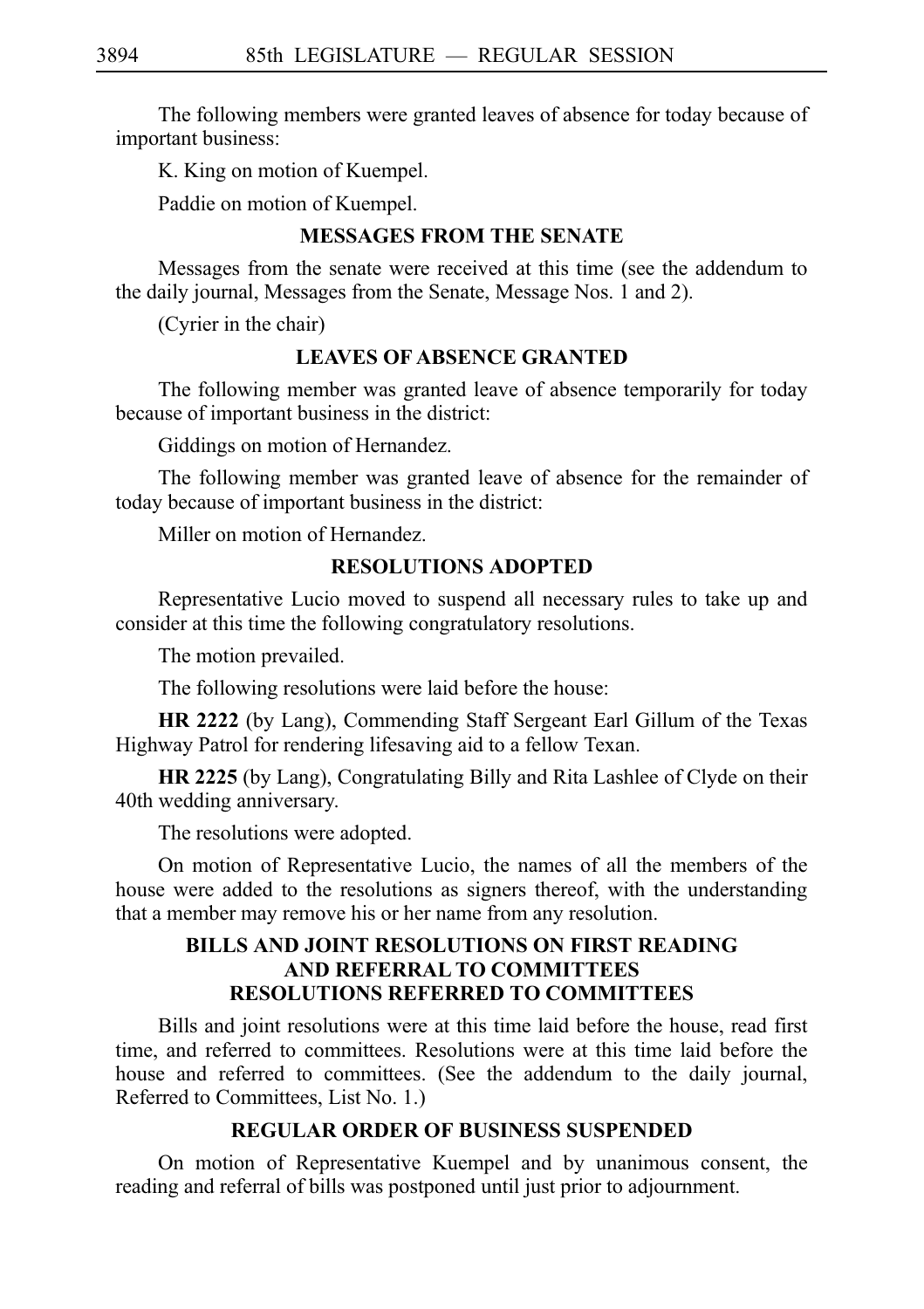## **BILLS AND RESOLUTIONS SIGNED BY THE SPEAKER**

Notice was given at this time that the speaker had signed bills and resolutions in the presence of the house (see the addendum to the daily journal, Signed by the Speaker, House List No. 27).

(Swanson now present)

(Speaker in the chair)

### **MAJOR STATE CALENDAR SENATE BILLS THIRD READING**

The following bills were laid before the house and read third time:

# **SB 8 ON THIRD READING (Burkett, Cook, Laubenberg, Raney, and Bailes - House Sponsors)**

**SB 8**, A bill to be entitled An Act relating to certain prohibited abortions and the treatment and disposition of a human fetus, human fetal tissue, and embryonic and fetal tissue remains; creating a civil cause of action; imposing a civil penalty; creating criminal offenses.

### **SB 8 - HOUSE SPONSORS AUTHORIZED**

On motion of Representative Cook, Representatives C. Anderson, R. Anderson, Ashby, Bell, Bohac, D. Bonnen, G. Bonnen, Burns, Burrows, Button, Cain, Capriglione, Clardy, Cosper, Cyrier, Dale, Darby, Dean, Faircloth, Fallon, Flynn, Frank, Frullo, Geren, Goldman, Gonzales, Gooden, Hefner, Holland, Huberty, Kacal, Keough, P. King, Krause, Kuempel, Lambert, Lang, Leach, Metcalf, Meyer, Miller, Morrison, Murphy, Murr, Oliverson, Paddie, Parker, Paul, Phelan, Phillips, Pickett, Price, Rinaldi, Roberts, Sanford, Schaefer, Schubert, Shaheen, Shine, Simmons, Smithee, Springer, Stephenson, Stickland, Stucky, Swanson, E. Thompson, Tinderholt, VanDeaver, Villalba, White, Wilson, Workman, Wray, Zedler, and Zerwas were authorized as house sponsors to **SB 8**.

### **SB 8 - POINT OF ORDER**

Representative Turner raised a point of order against further consideration of **SB 8** under Article III, Section 30 and Article III, Section 35 of the Texas Constitution on the grounds that it contains more than one subject.

The speaker overruled the point of order and submitted the following statement:

Representative Turner argues that the addition of Amendment No. 19 added a constitutionally impermissible second subject to **SB 8**. Specifically, Representative Turner asserts that the amendment, which required medical professionals to make reports relating to completed abortion procedures to insure that the procedures did not fall within the classes of prohibited abortions, created an impermissible second subject to a bill dealing with "prohibited abortions and the disposition of human fetal and embryonic remains" See 85 H.J. Reg.  $3812$  ( $2015$ ) (Canales point of order on **SB 8**). The point of order is respectfully overruled.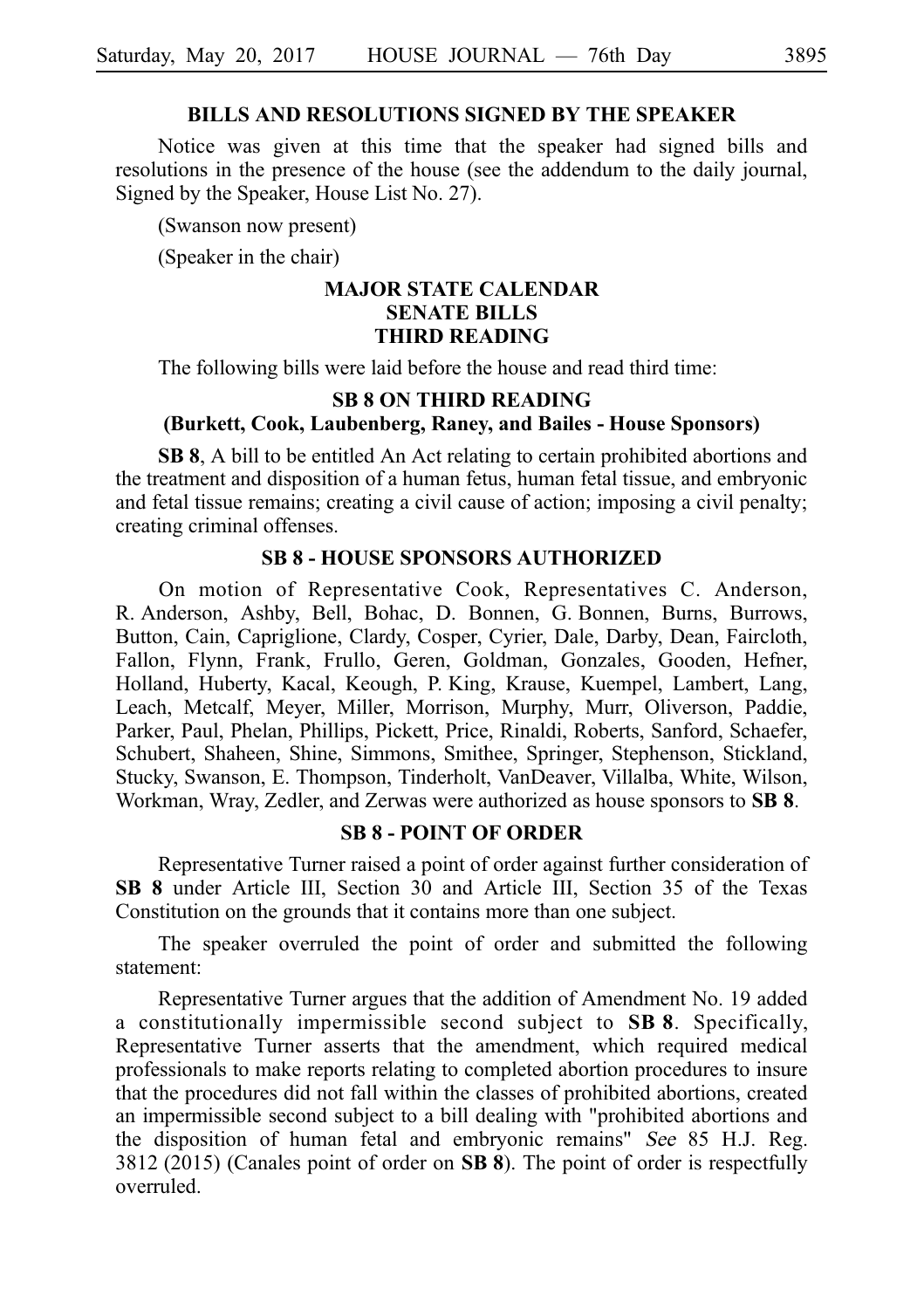The chair has examined the bill, the amendment at issue, and the arguments of the proponents including the authority cited. It should be noted that **SBi8** as it reached the floor and through subsequent amendments (other than Amendment No. 19), contained multiple provisions related to reporting requirements and disciplinary actions that could be taken against various entities on "prohibited abortions the disposition of human fetal and embryonic remains." Amendment No. 19 added an additional reporting requirement to ensure compliance with provisions that were within the subject of the bill. As such, the amendment neither introduced an impressible second subject nor changed the original purpose of the bill.

# **LEAVE OF ABSENCE GRANTED**

Pursuant to a previous motion, the following member was granted leave of absence temporarily for today to attend a meeting of the Conference Committee on **SBi1**:

Zerwas on motion of Geren.

# **SB 8 - (consideration continued)**

**SB 8** was passed by (Record 1414): 93 Yeas, 45 Nays, 1 Present, not voting.

Yeas — Anderson, C.; Anderson, R.; Ashby; Bailes; Bell; Biedermann; Bohac; Bonnen, D.; Bonnen, G.; Burkett; Burns; Burrows; Button; Cain; Capriglione; Clardy; Cook; Cosper; Craddick; Cyrier; Dale; Darby; Dean; Elkins; Faircloth; Fallon; Flynn; Frank; Frullo; Geren; Goldman; Gonzales; Gooden; Guillen; Hefner; Holland; Huberty; Hunter; Isaac; Kacal; Keough; King, P.; Klick; Koop; Krause; Kuempel; Lambert; Landgraf; Lang; Larson; Laubenberg; Leach; Lozano; Metcalf; Meyer; Morrison; Muñoz; Murphy; Murr; Oliverson; Parker; Paul; Phelan; Phillips; Pickett; Price; Raney; Raymond; Rinaldi; Roberts; Sanford; Schaefer; Schofield; Schubert; Shaheen; Sheffield; Shine; Simmons; Smithee; Springer; Stephenson; Stickland; Stucky; Swanson; Thompson, E.; Tinderholt; VanDeaver; Villalba; White; Wilson; Workman; Wray; Zedler.

Nays — Allen; Alonzo; Alvarado; Anchia; Arévalo; Bernal; Blanco; Canales; Coleman; Collier; Cortez; Davis, S.; Deshotel; Farrar; Gervin-Hawkins; González; Guerra; Gutierrez; Hernandez; Hinojosa; Howard; Israel; Johnson, E.; Longoria; Lucio; Martinez; Minjarez; Moody; Neave; Nevárez; Oliveira; Ortega; Perez; Reynolds; Rodriguez, E.; Rodriguez, J.; Romero; Rose; Thierry; Thompson, S.; Turner; Uresti; Vo; Walle; Wu.

Present, not voting — Mr. Speaker(C).

Absent, Excused — Davis, Y.; Dutton; Giddings; Herrero; Johnson, J.; King, K.; Miller; Paddie.

Absent, Excused, Committee Meeting — Zerwas.

Absent — Dukes; King, T.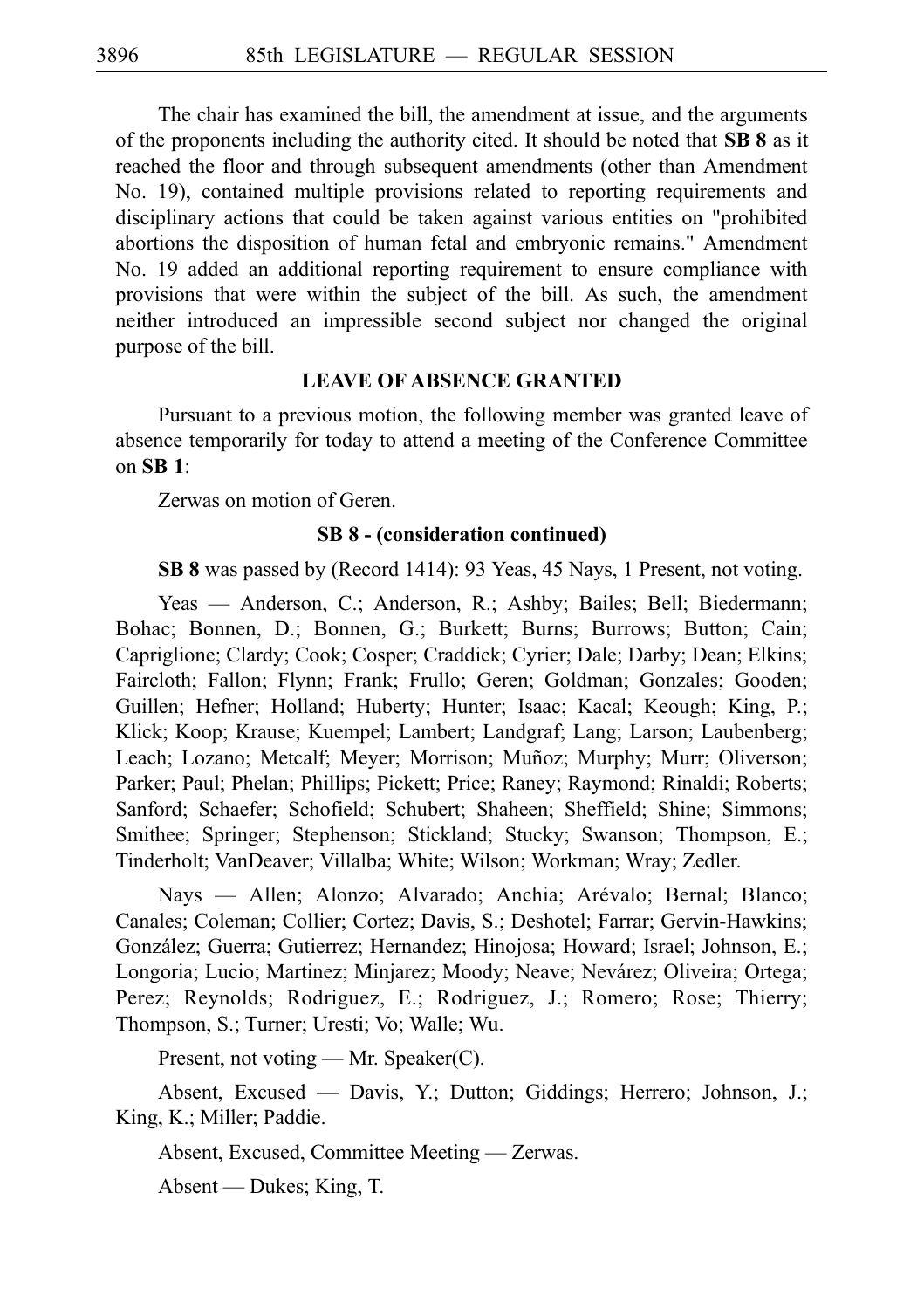# **STATEMENTS OF VOTE**

When Record No. 1414 was taken, I was shown voting no. I intended to vote yes.

Martinez

When Record No. 1414 was taken, I was shown voting no. I intended to vote yes.

**Uresti** 

### **COMMITTEE GRANTED PERMISSION TO MEET**

Representative Moody requested permission for the Committee on Criminal Jurisprudence to meet while the house is in session, at 11:30 a.m. today, in 1W.14, to consider pending business.

Permission to meet was granted.

### **COMMITTEE MEETING ANNOUNCEMENT**

The following committee meeting was announced:

Criminal Jurisprudence, 11:30 a.m. today, 1W.14, for a formal meeting, to consider pending business.

### **LEAVES OF ABSENCE GRANTED**

The following member was granted leave of absence for the remainder of today because of important business in the district:

Smithee on motion of Flynn.

The following member was granted leave of absence for the remainder of today because of illness:

Metcalf on motion of Phelan.

## **GENERAL STATE CALENDAR SENATE BILLS THIRD READING**

The following bills were laid before the house and read third time:

# **SB 1501 ON THIRD READING (Kuempel - House Sponsor)**

**SB 1501**, A bill to be entitled An Act relating to the regulation of motor vehicle towing, booting, and storage and to the elimination of required state licensing for vehicle booting companies and operators.

**SBi1501** was passed by (Record 1415): 135 Yeas, 0 Nays, 1 Present, not voting.

Yeas — Allen; Alonzo; Alvarado; Anchia; Anderson, C.; Anderson, R.; Arévalo; Ashby; Bailes; Bell; Bernal; Biedermann; Blanco; Bohac; Bonnen, D.; Bonnen, G.; Burkett; Burns; Burrows; Button; Cain; Canales; Capriglione; Clardy; Collier; Cook; Cortez; Cosper; Craddick; Cyrier; Dale; Darby; Davis, S.; Dean; Deshotel; Elkins; Faircloth; Fallon; Farrar; Flynn; Frank; Frullo; Geren;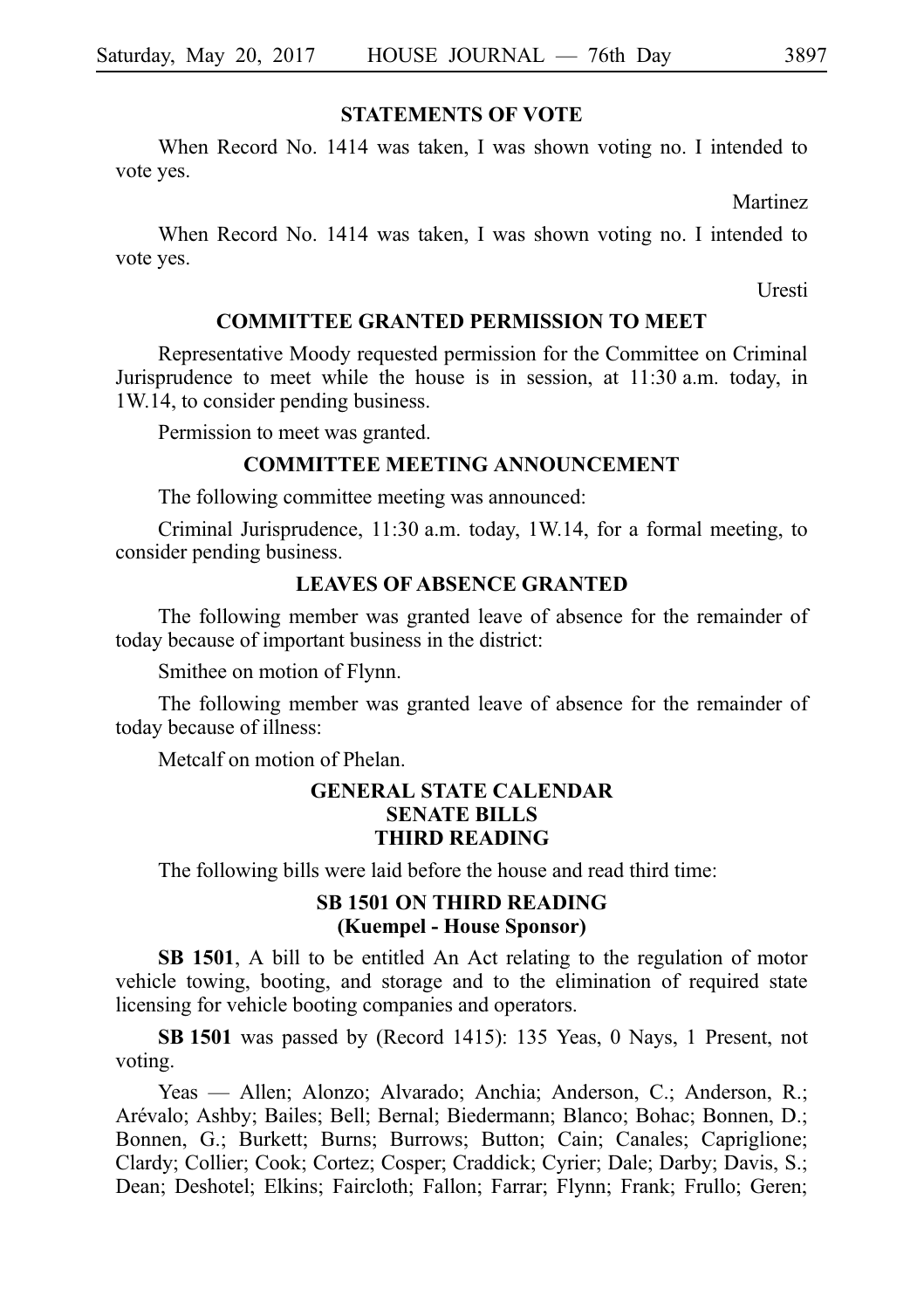Gervin-Hawkins; Goldman; Gonzales; González; Gooden; Guerra; Guillen; Gutierrez; Hefner; Hernandez; Hinojosa; Holland; Howard; Huberty; Hunter; Isaac; Israel; Johnson, E.; Kacal; Keough; King, P.; King, T.; Klick; Koop; Krause; Kuempel; Lambert; Landgraf; Lang; Larson; Laubenberg; Leach; Longoria; Lozano; Lucio; Martinez; Meyer; Minjarez; Moody; Morrison; Muñoz; Murphy; Murr; Neave; Nevárez; Oliveira; Oliverson; Ortega; Parker; Paul; Perez; Phelan; Phillips; Pickett; Price; Raney; Raymond; Reynolds; Rinaldi; Roberts; Rodriguez, E.; Rodriguez, J.; Romero; Rose; Sanford; Schaefer; Schofield; Schubert; Shaheen; Sheffield; Shine; Simmons; Springer; Stephenson; Stickland; Stucky; Swanson; Thierry; Thompson, E.; Thompson, S.; Tinderholt; Turner; Uresti; VanDeaver; Villalba; Vo; White; Wilson; Workman; Wray; Wu; Zedler.

Present, not voting — Mr. Speaker(C).

Absent, Excused — Davis, Y.; Dutton; Giddings; Herrero; Johnson, J.; King, K.; Metcalf; Miller; Paddie; Smithee.

Absent, Excused, Committee Meeting — Zerwas.

Absent — Coleman; Dukes; Walle.

# **SB 30 ON THIRD READING (S. Thompson and Coleman - House Sponsors)**

**SB 30**, A bill to be entitled An Act relating to inclusion of instruction regarding interaction with peace officers in the required curriculum for certain public school students and in driver education courses and to civilian interaction training for peace officers.

**SBi30** was passed by (Record 1416): 109 Yeas, 27 Nays, 1 Present, not voting.

Yeas — Allen; Alonzo; Alvarado; Anchia; Anderson, C.; Anderson, R.; Arévalo; Bailes; Bell; Bernal; Biedermann; Blanco; Bohac; Bonnen, D.; Burkett; Burns; Button; Canales; Capriglione; Clardy; Coleman; Collier; Cook; Cortez; Cosper; Craddick; Dale; Darby; Davis, S.; Dean; Deshotel; Elkins; Farrar; Flynn; Frank; Frullo; Geren; Gervin-Hawkins; Gonzales; González; Gooden; Guerra; Guillen; Gutierrez; Hernandez; Hinojosa; Howard; Huberty; Hunter; Isaac; Israel; Johnson, E.; Kacal; King, P.; King, T.; Klick; Koop; Kuempel; Lambert; Larson; Longoria; Lozano; Lucio; Martinez; Meyer; Minjarez; Moody; Morrison; Muñoz; Murphy; Neave; Nevárez; Oliveira; Oliverson; Ortega; Parker; Paul; Perez; Phelan; Phillips; Pickett; Price; Raney; Raymond; Reynolds; Roberts; Rodriguez, E.; Rodriguez, J.; Romero; Rose; Schofield; Sheffield; Shine; Stephenson; Stucky; Thierry; Thompson, S.; Tinderholt; Turner; Uresti; VanDeaver; Villalba; Vo; Walle; White; Wilson; Workman; Wray; Wu.

Nays — Ashby; Bonnen, G.; Burrows; Cain; Cyrier; Faircloth; Fallon; Goldman; Hefner; Holland; Krause; Landgraf; Lang; Laubenberg; Leach; Murr; Rinaldi; Sanford; Schaefer; Schubert; Shaheen; Simmons; Springer; Stickland; Swanson; Thompson, E.; Zedler.

Present, not voting — Mr. Speaker(C).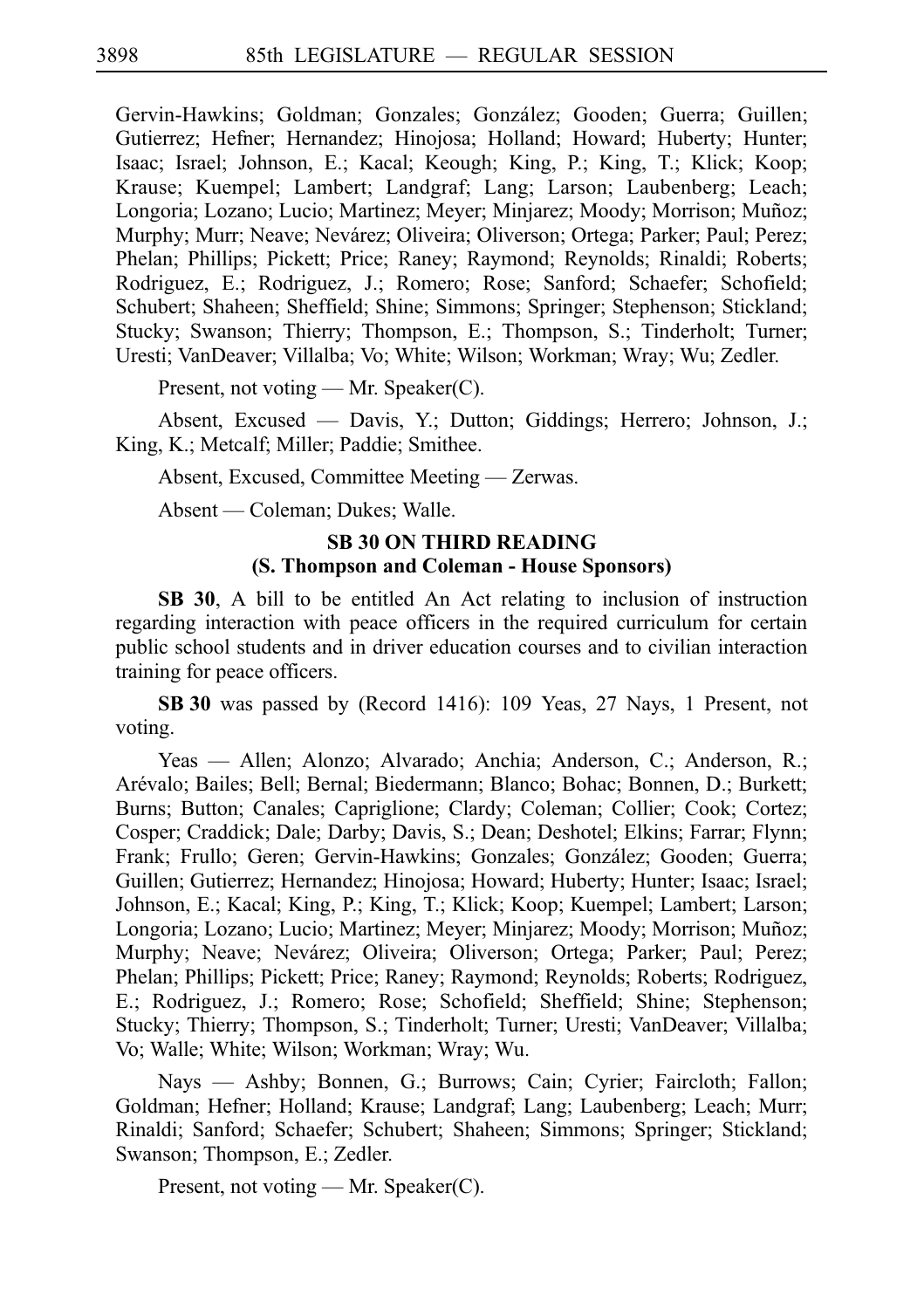Absent, Excused — Davis, Y.; Dutton; Giddings; Herrero; Johnson, J.; King, K.; Metcalf; Miller; Paddie; Smithee.

Absent, Excused, Committee Meeting — Zerwas.

Absent — Dukes; Keough.

# **STATEMENT OF VOTE**

When Record No. 1416 was taken, I was in the house but away from my desk. I would have voted yes.

Keough

#### **SB 1849 ON THIRD READING**

#### **(Coleman, S. Thompson, Moody, Hunter, and White - House Sponsors)**

**SB 1849**, A bill to be entitled An Act relating to interactions between law enforcement and individuals detained or arrested on suspicion of the commission of criminal offenses, to the confinement, conviction, or release of those individuals, and to grants supporting populations that are more likely to interact frequently with law enforcement.

**SBi1849** was passed by (Record 1417): 137 Yeas, 0 Nays, 1 Present, not voting.

Yeas — Allen; Alonzo; Alvarado; Anchia; Anderson, C.; Anderson, R.; Are´valo; Ashby; Bailes; Bell; Bernal; Biedermann; Blanco; Bohac; Bonnen, D.; Bonnen, G.; Burkett; Burns; Burrows; Button; Cain; Canales; Capriglione; Clardy; Coleman; Collier; Cook; Cortez; Cosper; Craddick; Cyrier; Dale; Darby; Davis, S.; Dean; Deshotel; Elkins; Faircloth; Fallon; Farrar; Flynn; Frank; Frullo; Geren; Gervin-Hawkins; Goldman; Gonzales; González; Gooden; Guerra; Guillen; Gutierrez; Hefner; Hernandez; Hinojosa; Holland; Howard; Huberty; Hunter; Isaac; Israel; Johnson, E.; Kacal; Keough; King, P.; King, T.; Klick; Koop; Krause; Kuempel; Lambert; Landgraf; Lang; Larson; Laubenberg; Leach; Longoria; Lozano; Lucio; Martinez; Meyer; Minjarez; Moody; Morrison; Muñoz; Murphy; Murr; Neave; Nevárez; Oliveira; Oliverson; Ortega; Parker; Paul; Perez; Phelan; Phillips; Pickett; Price; Raney; Raymond; Reynolds; Rinaldi; Roberts; Rodriguez, E.; Rodriguez, J.; Romero; Rose; Sanford; Schaefer; Schofield; Schubert; Shaheen; Sheffield; Shine; Simmons; Springer; Stephenson; Stickland; Stucky; Swanson; Thierry; Thompson, E.; Thompson, S.; Tinderholt; Turner; Uresti; VanDeaver; Villalba; Vo; Walle; White; Wilson; Workman; Wray; Wu; Zedler.

Present, not voting — Mr. Speaker(C).

Absent, Excused — Davis, Y.; Dutton; Giddings; Herrero; Johnson, J.; King, K.; Metcalf; Miller; Paddie; Smithee.

Absent, Excused, Committee Meeting — Zerwas.

Absent — Dukes.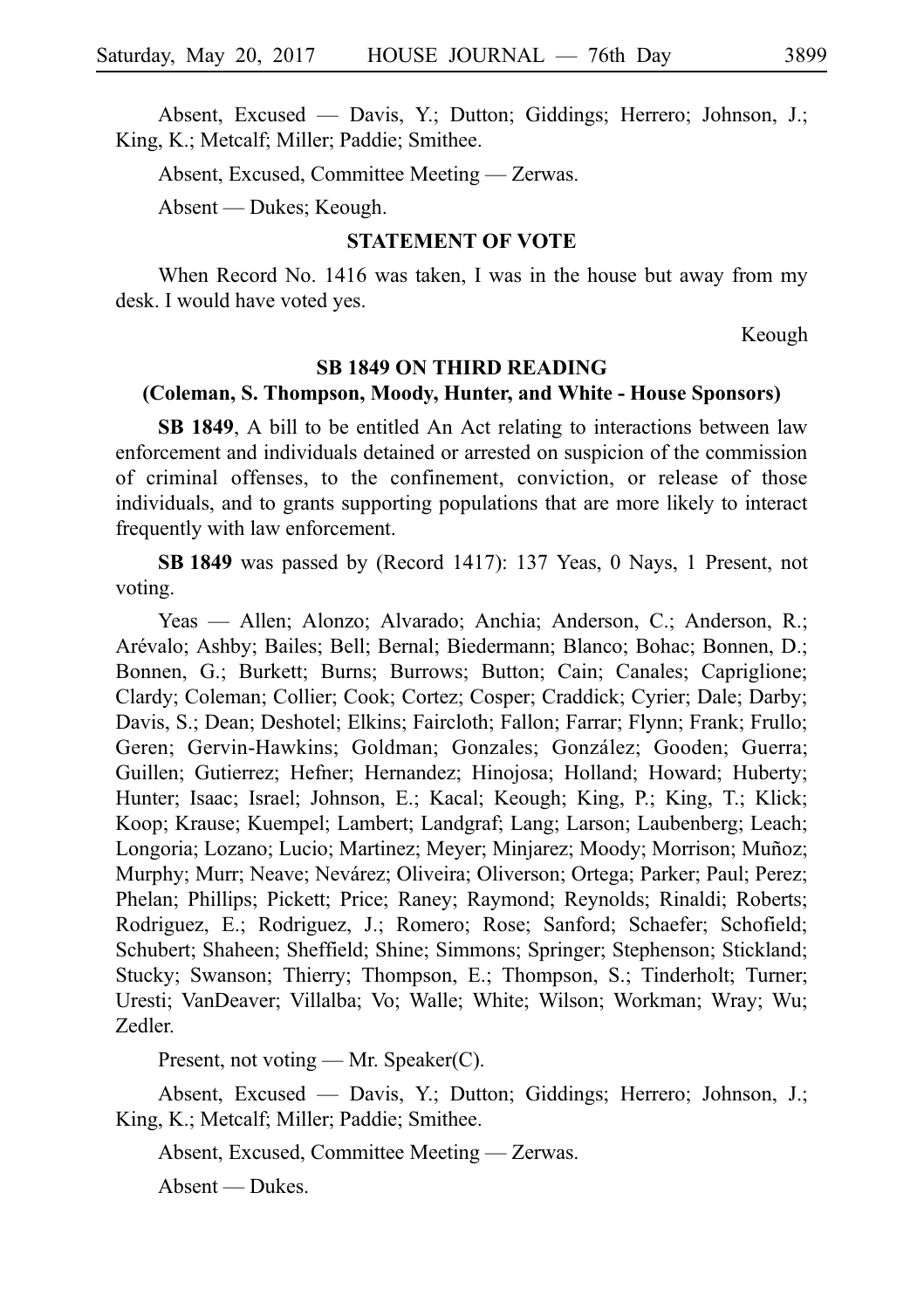# **SB 968 ON THIRD READING (Leach, Alvarado, Howard, et al. - House Sponsors)**

**SB 968**, A bill to be entitled An Act relating to requiring certain public and private institutions of higher education to provide students and employees an option to electronically report certain offenses to the institution.

**SBi968** was passed by (Record 1418): 124 Yeas, 12 Nays, 1 Present, not voting.

Yeas — Allen; Alonzo; Alvarado; Anchia; Anderson, C.; Anderson, R.; Are´valo; Ashby; Bailes; Bell; Bernal; Blanco; Bohac; Bonnen, D.; Bonnen, G.; Burkett; Burns; Burrows; Button; Canales; Capriglione; Clardy; Coleman; Collier; Cook; Cortez; Cosper; Craddick; Cyrier; Dale; Darby; Davis, S.; Dean; Deshotel; Elkins; Faircloth; Fallon; Farrar; Flynn; Frank; Frullo; Geren; Gervin-Hawkins; Goldman; Gonzales; González; Gooden; Guerra; Guillen; Gutierrez; Hefner; Hernandez; Hinojosa; Holland; Howard; Huberty; Hunter; Israel; Johnson, E.; Kacal; Keough; King, P.; King, T.; Klick; Koop; Kuempel; Lambert; Landgraf; Larson; Laubenberg; Leach; Longoria; Lozano; Lucio; Martinez; Meyer; Minjarez; Moody; Morrison; Muñoz; Murphy; Murr; Neave; Nevárez; Oliveira; Oliverson; Ortega; Parker; Paul; Phelan; Phillips; Pickett; Price; Raney; Raymond; Reynolds; Roberts; Rodriguez, E.; Rodriguez, J.; Romero; Rose; Sanford; Schubert; Sheffield; Shine; Simmons; Springer; Stephenson; Stucky; Thierry; Thompson, E.; Thompson, S.; Tinderholt; Turner; Uresti; VanDeaver; Villalba; Vo; Walle; White; Workman; Wray; Wu; Zedler.

Nays — Biedermann; Cain; Isaac; Krause; Lang; Rinaldi; Schaefer; Schofield; Shaheen; Stickland; Swanson; Wilson.

Present, not voting — Mr. Speaker(C).

Absent, Excused — Davis, Y.; Dutton; Giddings; Herrero; Johnson, J.; King, K.; Metcalf; Miller; Paddie; Smithee.

Absent, Excused, Committee Meeting — Zerwas.

Absent — Dukes; Perez.

# **STATEMENT OF VOTE**

When Record No. 1418 was taken, I was shown voting yes. I intended to vote no.

Tinderholt

# **SB 969 ON THIRD READING (Leach, Alvarado, and Howard - House Sponsors)**

**SB 969**, A bill to be entitled An Act relating to requiring certain public and private institutions of higher education to provide amnesty to students who report incidents of sexual assault.

**SBi969** was passed by (Record 1419): 129 Yeas, 7 Nays, 1 Present, not voting.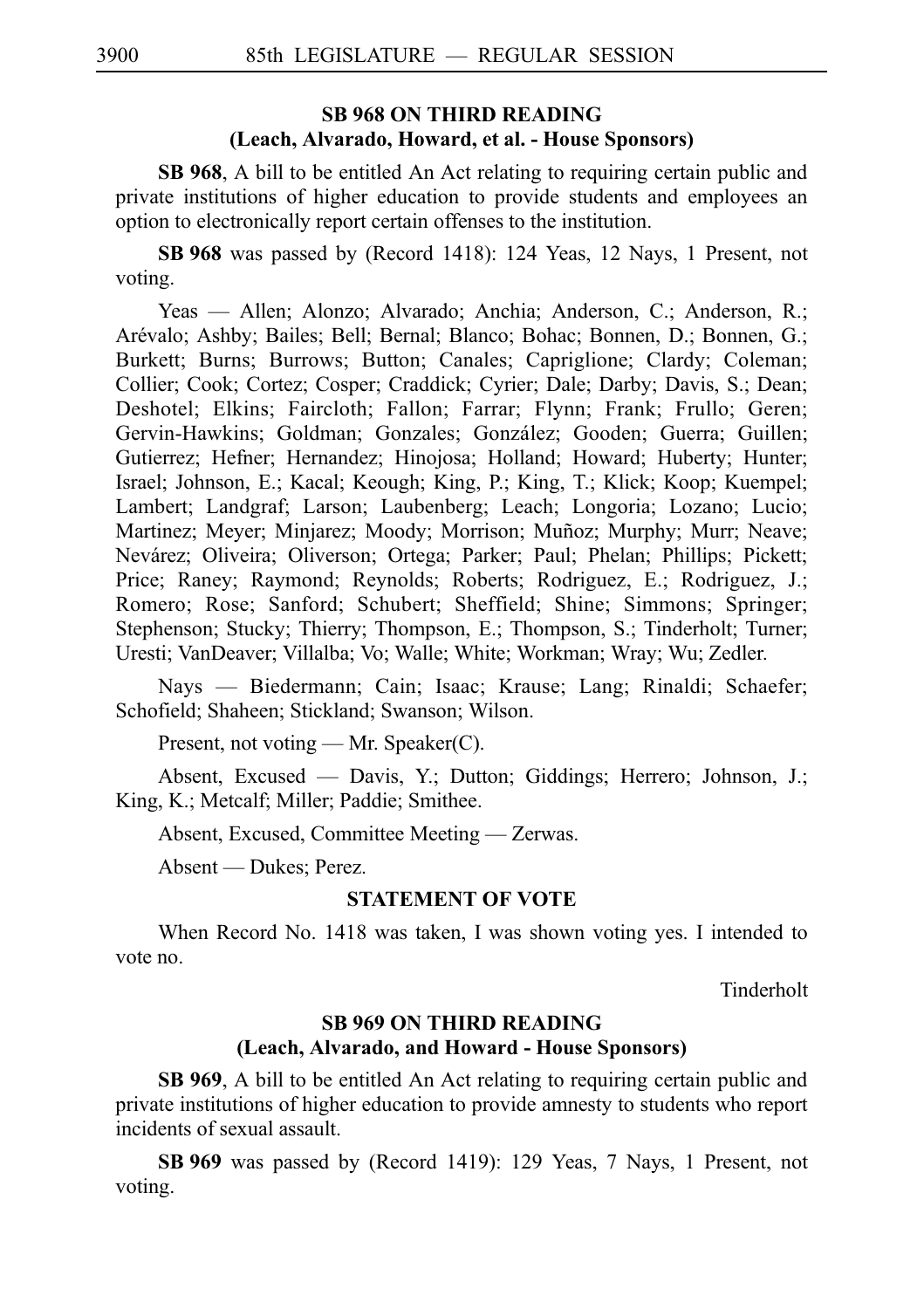Yeas — Allen; Alonzo; Alvarado; Anchia; Anderson, C.; Anderson, R.; Are´valo; Ashby; Bailes; Bell; Bernal; Biedermann; Blanco; Bohac; Bonnen, D.; Bonnen, G.; Burkett; Burns; Burrows; Button; Cain; Canales; Capriglione; Clardy; Coleman; Collier; Cook; Cortez; Cosper; Craddick; Cyrier; Dale; Darby; Davis, S.; Dean; Deshotel; Elkins; Faircloth; Fallon; Farrar; Flynn; Frank; Frullo; Geren; Gervin-Hawkins; Goldman; Gonzales; González; Gooden; Guerra; Guillen; Gutierrez; Hefner; Hernandez; Hinojosa; Holland; Howard; Huberty; Hunter; Isaac; Israel; Johnson, E.; Kacal; Keough; King, P.; King, T.; Klick; Koop; Krause; Kuempel; Lambert; Landgraf; Larson; Laubenberg; Leach; Longoria; Lozano; Lucio; Martinez; Meyer; Minjarez; Moody; Muñoz; Murphy; Murr; Neave; Nevárez; Oliveira; Oliverson; Ortega; Parker; Paul; Perez; Phelan; Phillips; Pickett; Price; Raney; Raymond; Reynolds; Roberts; Rodriguez, E.; Rodriguez, J.; Romero; Rose; Sanford; Schofield; Schubert; Sheffield; Shine; Simmons; Springer; Stephenson; Stucky; Thierry; Thompson, E.; Thompson, S.; Tinderholt; Turner; Uresti; VanDeaver; Villalba; Vo; Walle; White; Workman; Wray; Wu; Zedler.

Nays — Lang; Rinaldi; Schaefer; Shaheen; Stickland; Swanson; Wilson.

Present, not voting — Mr. Speaker(C).

Absent, Excused — Davis, Y.; Dutton; Giddings; Herrero; Johnson, J.; King, K.; Metcalf; Miller; Paddie; Smithee.

Absent, Excused, Committee Meeting — Zerwas.

Absent — Dukes; Morrison.

### **STATEMENTS OF VOTE**

When Record No. 1419 was taken, I was in the house but away from my desk. I would have voted yes.

**Morrison** 

When Record No. 1419 was taken, I was shown voting yes. I intended to vote no.

Tinderholt

# **SB 2006 ON THIRD READING (Morrison - House Sponsor)**

**SB 2006**, A bill to be entitled An Act relating to erecting or maintaining certain outdoor signs regulated by the Texas Department of Transportation.

**SBi2006** was passed by (Record 1420): 115 Yeas, 22 Nays, 1 Present, not voting.

Yeas — Allen; Alonzo; Alvarado; Anchia; Anderson, C.; Anderson, R.; Arévalo; Ashby; Bailes; Bernal; Blanco; Bohac; Bonnen, D.; Bonnen, G.; Burkett; Burns; Burrows; Button; Canales; Capriglione; Clardy; Coleman; Collier; Cook; Cortez; Cosper; Craddick; Cyrier; Dale; Darby; Davis, S.; Deshotel; Elkins; Faircloth; Fallon; Farrar; Flynn; Frank; Frullo; Geren; Gervin-Hawkins; Goldman; Gonzales; González; Gooden; Guerra; Guillen;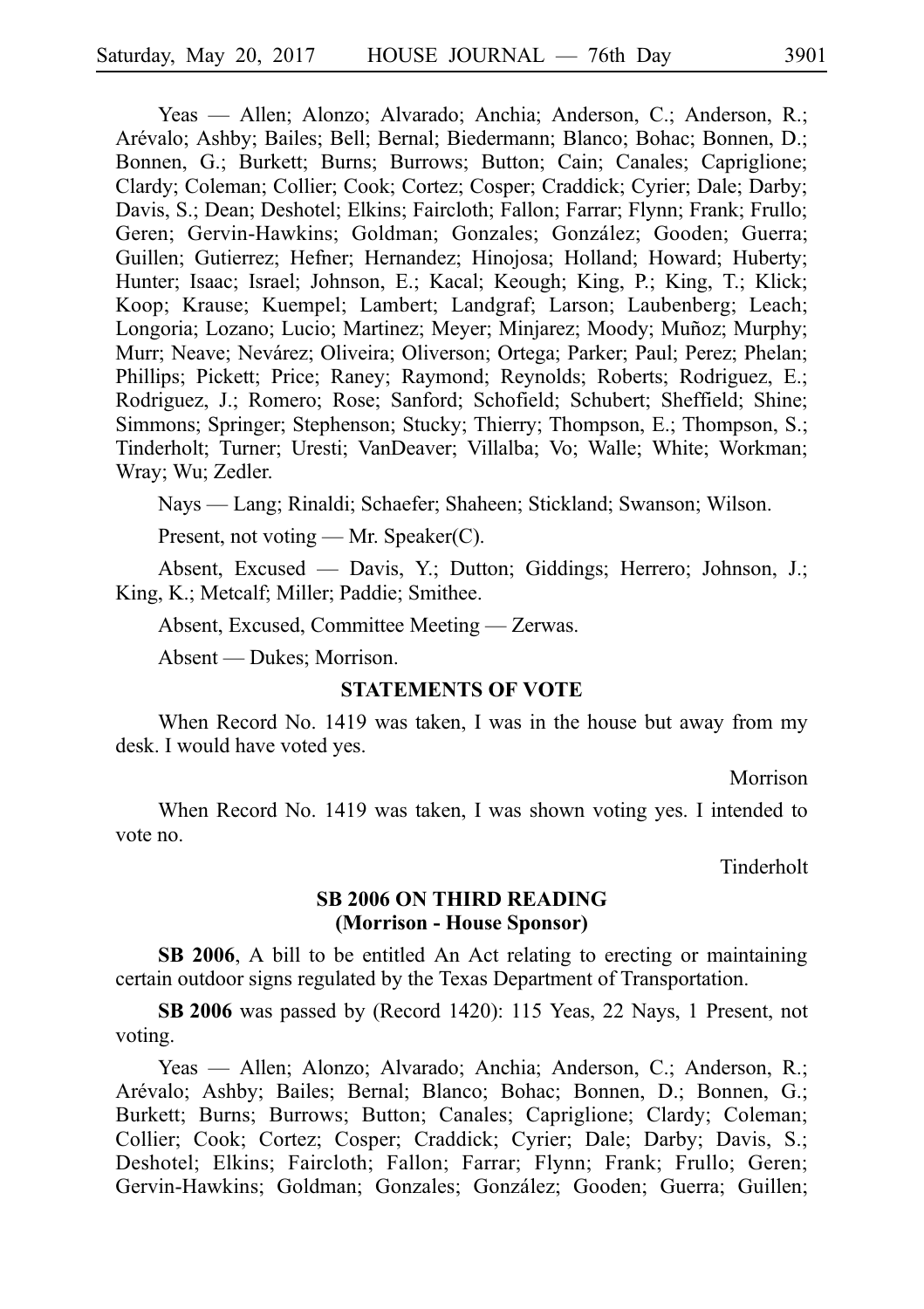Gutierrez; Hernandez; Hinojosa; Howard; Huberty; Hunter; Isaac; Israel; Johnson, E.; Kacal; King, P.; King, T.; Klick; Koop; Kuempel; Lambert; Larson; Laubenberg; Leach; Longoria; Lozano; Lucio; Martinez; Meyer; Minjarez; Moody; Morrison; Muñoz; Murphy; Neave; Nevárez; Oliveira; Oliverson; Ortega; Parker; Paul; Perez; Phelan; Phillips; Pickett; Price; Raney; Raymond; Reynolds; Roberts; Rodriguez, E.; Rodriguez, J.; Romero; Rose; Schubert; Sheffield; Shine; Simmons; Springer; Stephenson; Stucky; Thierry; Thompson, E.; Thompson, S.; Turner; Uresti; VanDeaver; Villalba; Vo; Walle; Workman; Wray; Wu.

Nays — Bell; Biedermann; Cain; Dean; Hefner; Holland; Keough; Krause; Landgraf; Lang; Murr; Rinaldi; Sanford; Schaefer; Schofield; Shaheen; Stickland; Swanson; Tinderholt; White; Wilson; Zedler.

Present, not voting — Mr. Speaker(C).

Absent, Excused — Davis, Y.; Dutton; Giddings; Herrero; Johnson, J.; King, K.; Metcalf; Miller; Paddie; Smithee.

Absent, Excused, Committee Meeting — Zerwas.

Absent — Dukes.

# **STATEMENT OF VOTE**

When Record No. 1420 was taken, I was shown voting yes. I intended to vote no.

Capriglione

(Morrison in the chair)

### **FIVE-DAY POSTING RULE SUSPENDED**

Representative Geren moved to suspend the five-day posting rule to allow the Committee on House Administration to consider **SCRi11** and committee budgets at 9 a.m. Monday, May  $22$  in E1.010.

The motion prevailed.

# **COMMITTEE MEETING ANNOUNCEMENT**

The following committee meeting was announced:

House Administration, 9 a.m. Monday, May 22, E1.010, for a public hearing, to consider **SCR 11** and committee budgets.

(Speaker in the chair)

# **SB 22 ON THIRD READING**

# **(Lucio, Howard, Giddings, and Huberty - House Sponsors)**

**SB 22**, A bill to be entitled An Act relating to the establishment of a Pathways in Technology Early College High School (P-TECH) program and to the repeal of the tech-prep program.

**SBi22** was passed by (Record 1421): 135 Yeas, 1 Nays, 1 Present, not voting.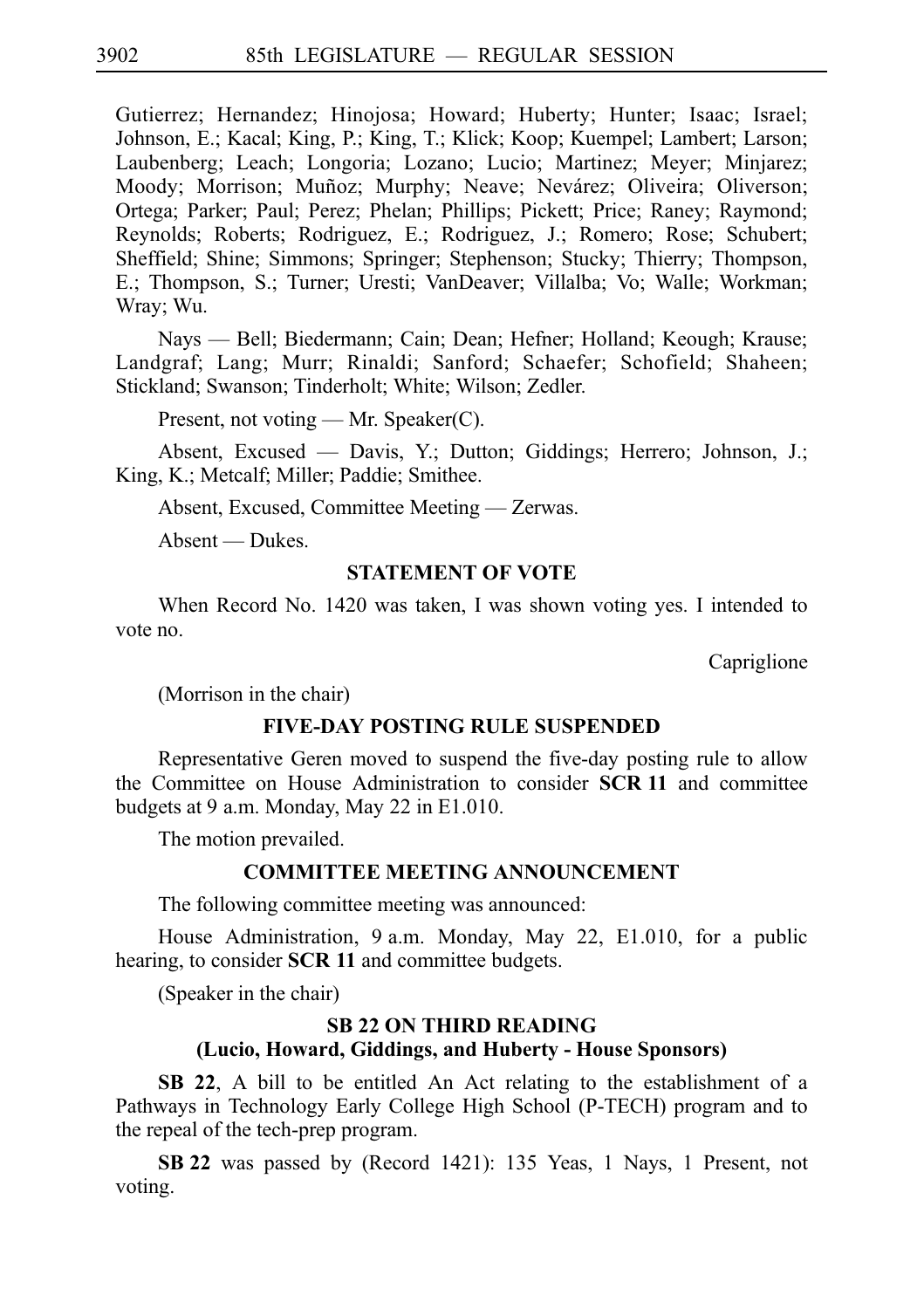Yeas — Allen; Alonzo; Alvarado; Anchia; Anderson, C.; Anderson, R.; Are´valo; Ashby; Bell; Bernal; Biedermann; Blanco; Bohac; Bonnen, D.; Bonnen, G.; Burkett; Burns; Burrows; Button; Cain; Canales; Capriglione; Clardy; Coleman; Collier; Cook; Cortez; Cosper; Craddick; Cyrier; Dale; Darby; Davis, S.; Dean; Deshotel; Elkins; Faircloth; Fallon; Farrar; Flynn; Frank; Frullo; Geren; Gervin-Hawkins; Goldman; Gonzales; González; Gooden; Guerra; Guillen; Gutierrez; Hefner; Hernandez; Hinojosa; Holland; Howard; Huberty; Hunter; Isaac; Israel; Johnson, E.; Kacal; Keough; King, P.; King, T.; Klick; Koop; Krause; Kuempel; Lambert; Landgraf; Lang; Larson; Laubenberg; Leach; Longoria; Lozano; Lucio; Martinez; Meyer; Minjarez; Moody; Morrison; Muñoz; Murphy; Murr; Neave; Nevárez; Oliveira; Oliverson; Ortega; Parker; Paul; Perez; Phelan; Phillips; Pickett; Price; Raney; Raymond; Reynolds; Rinaldi; Roberts; Rodriguez, E.; Rodriguez, J.; Romero; Rose; Sanford; Schaefer; Schofield; Schubert; Shaheen; Sheffield; Shine; Simmons; Springer; Stephenson; Stucky; Swanson; Thierry; Thompson, E.; Thompson, S.; Tinderholt; Turner; Uresti; VanDeaver; Villalba; Vo; Walle; White; Wilson; Workman; Wray; Wu; Zedler.

Nays — Stickland.

Present, not voting — Mr. Speaker(C).

Absent, Excused — Davis, Y.; Dutton; Giddings; Herrero; Johnson, J.; King, K.; Metcalf; Miller; Paddie; Smithee.

Absent, Excused, Committee Meeting — Zerwas.

Absent — Bailes; Dukes.

### **SB 81 ON THIRD READING (S. Davis and Zerwas - House Sponsors)**

**SB 81**, A bill to be entitled An Act relating to the operations of the Cancer Prevention and Research Institute of Texas; authorizing a trust company to charge the institute an investment fee.

SB 81 was passed by (Record 1422): 117 Yeas, 19 Nays, 1 Present, not voting.

Yeas — Allen; Alonzo; Alvarado; Anchia; Anderson, C.; Anderson, R.; Are´valo; Ashby; Bailes; Bernal; Blanco; Bohac; Bonnen, D.; Bonnen, G.; Burkett; Burns; Button; Canales; Capriglione; Clardy; Coleman; Collier; Cook; Cortez; Cosper; Craddick; Cyrier; Dale; Darby; Davis, S.; Dean; Deshotel; Elkins; Faircloth; Fallon; Farrar; Flynn; Frullo; Geren; Gervin-Hawkins; Goldman; Gonzales; González; Gooden; Guerra; Guillen; Gutierrez; Hernandez; Hinojosa; Holland; Howard; Huberty; Hunter; Isaac; Israel; Johnson, E.; Kacal; King, P.; King, T.; Klick; Koop; Kuempel; Lambert; Landgraf; Larson; Laubenberg; Longoria; Lozano; Lucio; Martinez; Meyer; Minjarez; Moody; Morrison; Muñoz; Murphy; Murr; Neave; Nevárez; Oliveira; Oliverson; Ortega; Parker; Paul; Perez; Phelan; Pickett; Price; Raney; Raymond; Reynolds; Roberts; Rodriguez, E.; Rodriguez, J.; Romero; Rose; Sanford; Schofield; Schubert; Sheffield; Shine; Simmons; Springer; Stephenson; Stucky; Thierry; Thompson, E.; Turner; Uresti; VanDeaver; Villalba; Vo; Walle; White; Workman; Wray; Wu.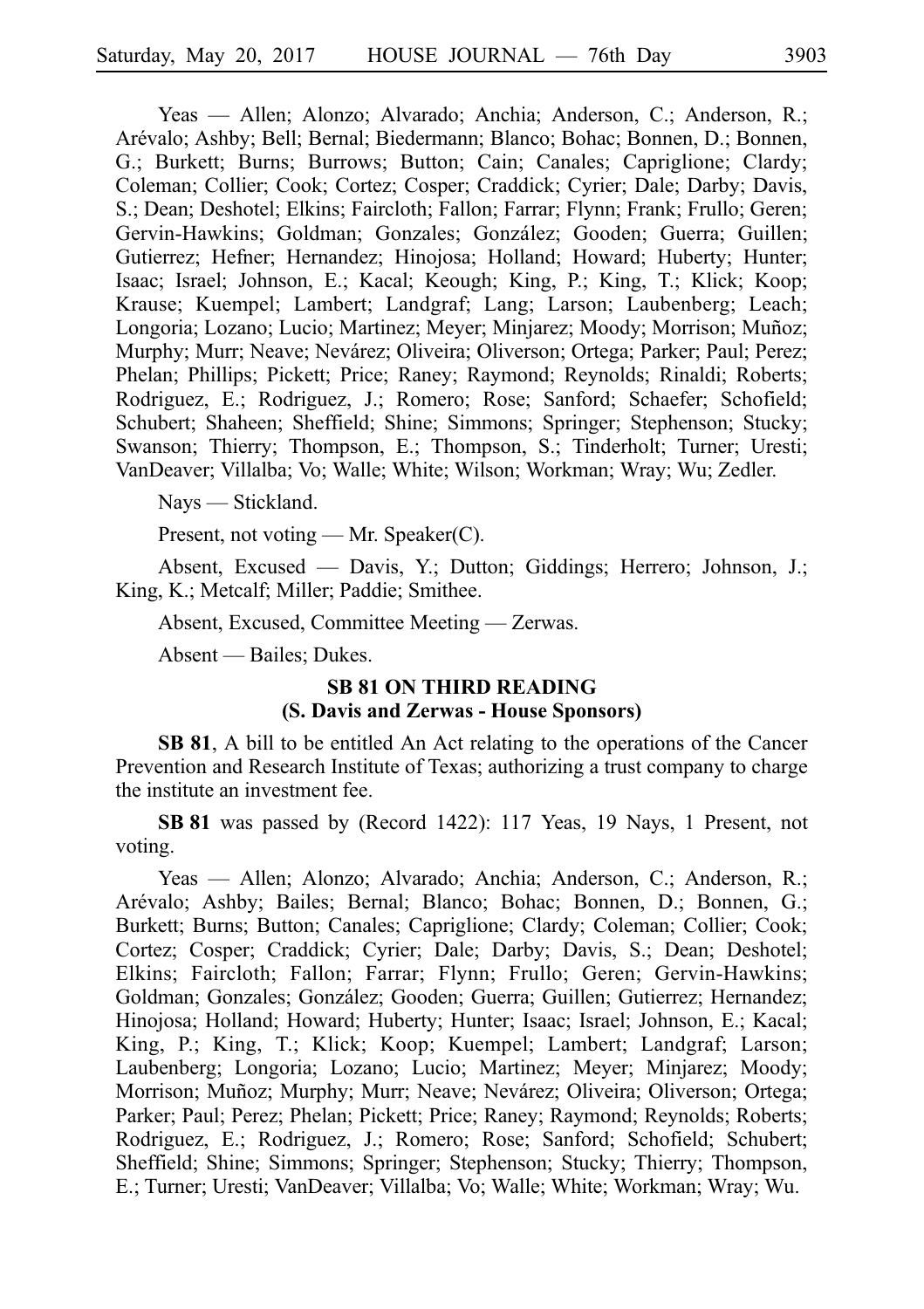Nays — Bell; Biedermann; Burrows; Cain; Frank; Hefner; Keough; Krause; Lang; Leach; Phillips; Rinaldi; Schaefer; Shaheen; Stickland; Swanson; Tinderholt; Wilson; Zedler.

Present, not voting — Mr. Speaker(C).

Absent, Excused — Davis, Y.; Dutton; Giddings; Herrero; Johnson, J.; King, K.; Metcalf; Miller; Paddie; Smithee.

Absent, Excused, Committee Meeting — Zerwas.

Absent — Dukes; Thompson, S.

# **SB 1045 ON THIRD READING (Kacal - House Sponsor)**

**SB 1045**, A bill to be entitled An Act relating to the consolidation of public notice requirements for certain air quality permit applications.

**SBi1045** was passed by (Record 1423): 104 Yeas, 29 Nays, 1 Present, not voting.

Yeas — Anderson, C.; Anderson, R.; Ashby; Bailes; Biedermann; Bonnen, D.; Bonnen, G.; Burkett; Burns; Burrows; Canales; Capriglione; Clardy; Coleman; Collier; Cook; Cortez; Cosper; Craddick; Cyrier; Dale; Darby; Davis, S.; Dean; Deshotel; Elkins; Faircloth; Fallon; Flynn; Frullo; Geren; Gervin-Hawkins; Goldman; Gonzales; González; Gooden; Guerra; Guillen; Gutierrez; Hefner; Hernandez; Holland; Huberty; Hunter; Isaac; Kacal; King, P.; King, T.; Klick; Koop; Krause; Kuempel; Lambert; Landgraf; Lang; Larson; Laubenberg; Leach; Longoria; Lozano; Lucio; Meyer; Muñoz; Murphy; Murr; Nevárez; Oliverson; Parker; Paul; Perez; Phelan; Price; Raney; Raymond; Rinaldi; Roberts; Rodriguez, E.; Rodriguez, J.; Romero; Sanford; Schaefer; Schofield; Schubert; Shaheen; Sheffield; Shine; Simmons; Springer; Stephenson; Stickland; Stucky; Swanson; Thierry; Thompson, E.; Tinderholt; Uresti; VanDeaver; Villalba; Walle; White; Wilson; Workman; Wray; Zedler.

Nays — Allen; Alonzo; Alvarado; Anchia; Arévalo; Bell; Bernal; Blanco; Bohac; Button; Cain; Farrar; Frank; Hinojosa; Howard; Israel; Johnson, E.; Keough; Martinez; Minjarez; Moody; Morrison; Neave; Ortega; Phillips; Reynolds; Turner; Vo; Wu.

Present, not voting — Mr. Speaker(C).

Absent, Excused — Davis, Y.; Dutton; Giddings; Herrero; Johnson, J.; King, K.; Metcalf; Miller; Paddie; Smithee.

Absent, Excused, Committee Meeting — Zerwas.

Absent — Dukes; Oliveira; Pickett; Rose; Thompson, S.

# **STATEMENTS OF VOTE**

When Record No. 1423 was taken, I was shown voting yes. I intended to vote no.

Collier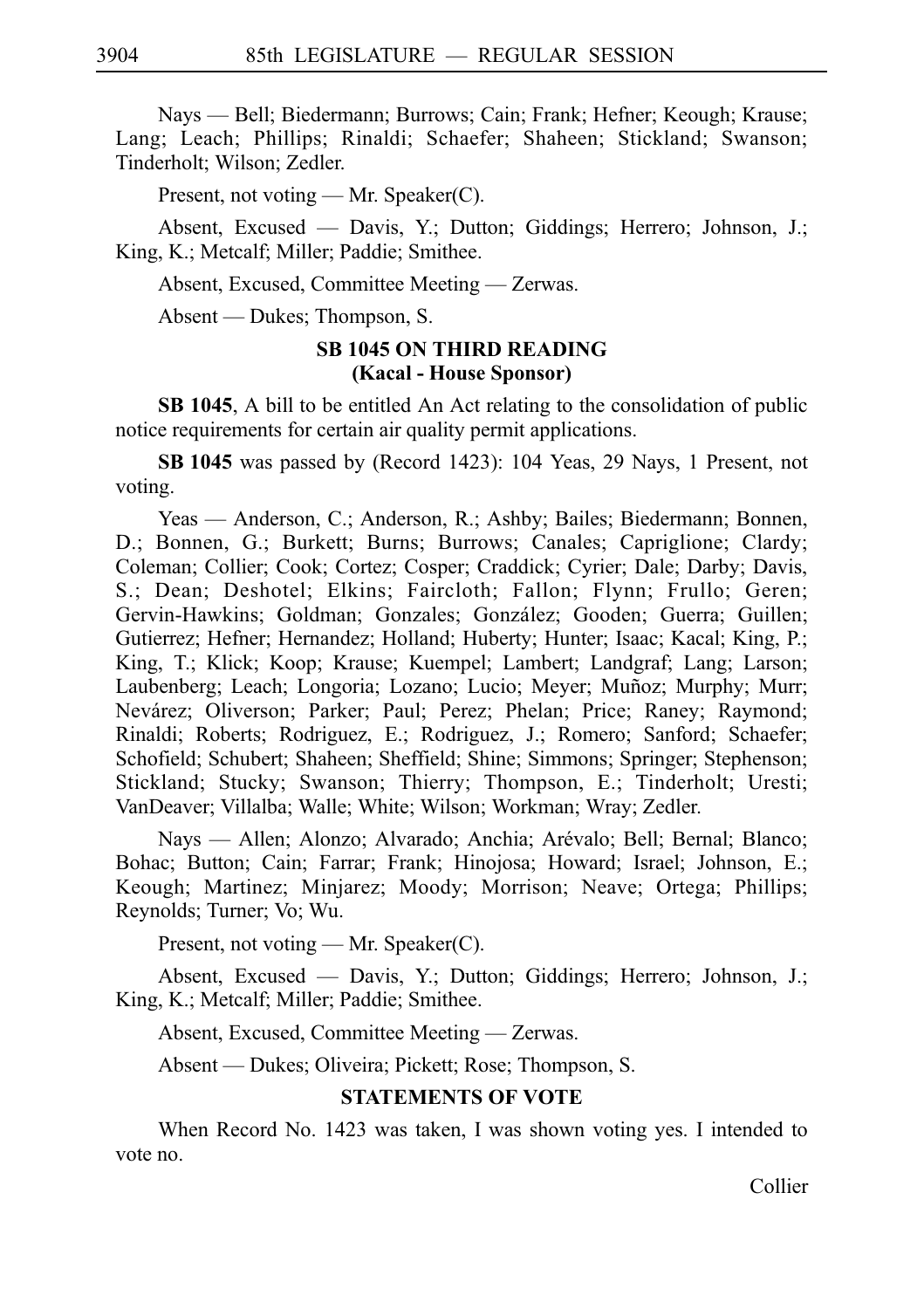When Record No. 1423 was taken, I was in the house but away from my desk. I would have voted no.

S. Thompson

# **SB 790 ON THIRD READING**

# **(Howard, Alvarado, Minjarez, S. Davis, and Blanco - House Sponsors)**

**SB 790**, A bill to be entitled An Act relating to the continuation of the women's health advisory committee.

**SBi790** was passed by (Record 1424): 83 Yeas, 52 Nays, 1 Present, not voting.

Yeas — Allen; Alonzo; Alvarado; Anchia; Arévalo; Ashby; Bailes; Bernal; Blanco; Bohac; Bonnen, D.; Canales; Clardy; Coleman; Collier; Cook; Cortez; Darby; Davis, S.; Deshotel; Elkins; Farrar; Flynn; Geren; Gervin-Hawkins; Gonza´lez; Gooden; Guerra; Guillen; Gutierrez; Hernandez; Hinojosa; Howard; Huberty; Hunter; Israel; Johnson, E.; Kacal; King, T.; Klick; Koop; Kuempel; Lambert; Longoria; Lozano; Lucio; Martinez; Meyer; Minjarez; Moody; Morrison; Muñoz; Murphy; Neave; Oliveira; Oliverson; Ortega; Parker; Perez; Phelan; Pickett; Price; Raney; Raymond; Reynolds; Rodriguez, E.; Rodriguez, J.; Romero; Rose; Sheffield; Shine; Stephenson; Thierry; Thompson, S.; Turner; Uresti; VanDeaver; Villalba; Vo; Walle; White; Workman; Wu.

Nays — Anderson, C.; Anderson, R.; Bell; Biedermann; Bonnen, G.; Burkett; Burns; Burrows; Button; Cain; Capriglione; Cosper; Craddick; Cyrier; Dale; Dean; Faircloth; Fallon; Frank; Frullo; Goldman; Gonzales; Hefner; Holland; Isaac; Keough; King, P.; Krause; Landgraf; Lang; Laubenberg; Leach; Murr; Paul; Phillips; Rinaldi; Roberts; Sanford; Schaefer; Schofield; Schubert; Shaheen; Simmons; Springer; Stickland; Stucky; Swanson; Thompson, E.; Tinderholt; Wilson; Wray; Zedler.

Present, not voting — Mr. Speaker(C).

Absent, Excused — Davis, Y.; Dutton; Giddings; Herrero; Johnson, J.; King, K.; Metcalf; Miller; Paddie; Smithee.

Absent, Excused, Committee Meeting — Zerwas.

Absent — Dukes; Larson; Nevárez.

#### **STATEMENTS OF VOTE**

When Record No. 1424 was taken, I was shown voting yes. I intended to vote no.

Flynn

When Record No. 1424 was taken, I was shown voting yes. I intended to vote no.

Hunter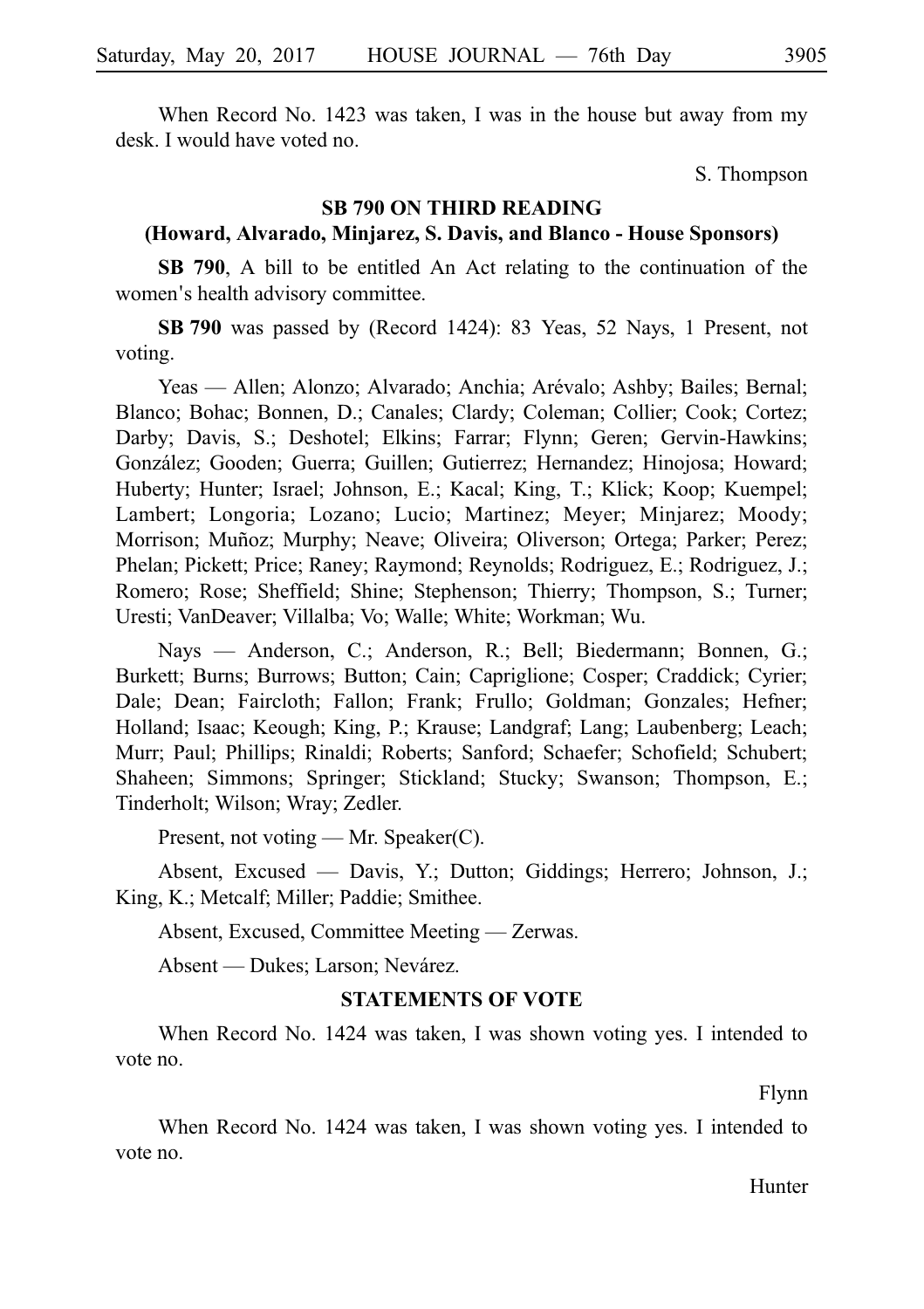When Record No. 1424 was taken, I was shown voting yes. I intended to vote no.

Parker

# **SB 1187 ON THIRD READING (Phillips - House Sponsor)**

**SB 1187**, A bill to be entitled An Act relating to the offense of operating a motor vehicle without financial responsibility.

**SBi1187** was passed by (Record 1425): 137 Yeas, 0 Nays, 1 Present, not voting.

Yeas — Allen; Alonzo; Alvarado; Anchia; Anderson, C.; Anderson, R.; Arévalo; Ashby; Bailes; Bell; Bernal; Biedermann; Blanco; Bohac; Bonnen, D.; Bonnen, G.; Burkett; Burns; Burrows; Button; Cain; Canales; Capriglione; Clardy; Coleman; Collier; Cook; Cortez; Cosper; Craddick; Cyrier; Dale; Darby; Davis, S.; Dean; Deshotel; Elkins; Faircloth; Fallon; Farrar; Flynn; Frank; Frullo; Geren; Gervin-Hawkins; Goldman; Gonzales; González; Gooden; Guerra; Guillen; Gutierrez; Hefner; Hernandez; Hinojosa; Holland; Howard; Huberty; Hunter; Isaac; Israel; Johnson, E.; Kacal; Keough; King, P.; King, T.; Klick; Koop; Krause; Kuempel; Lambert; Landgraf; Lang; Larson; Laubenberg; Leach; Longoria; Lozano; Lucio; Martinez; Meyer; Minjarez; Moody; Morrison; Muñoz; Murphy; Murr; Neave; Nevárez; Oliveira; Oliverson; Ortega; Parker; Paul; Perez; Phelan; Phillips; Pickett; Price; Raney; Raymond; Reynolds; Rinaldi; Roberts; Rodriguez, E.; Rodriguez, J.; Romero; Rose; Sanford; Schaefer; Schofield; Schubert; Shaheen; Sheffield; Shine; Simmons; Springer; Stephenson; Stickland; Stucky; Swanson; Thierry; Thompson, E.; Thompson, S.; Tinderholt; Turner; Uresti; VanDeaver; Villalba; Vo; Walle; White; Wilson; Workman; Wray; Wu; Zedler.

Present, not voting — Mr. Speaker(C).

Absent, Excused — Davis, Y.; Dutton; Giddings; Herrero; Johnson, J.; King, K.; Metcalf; Miller; Paddie; Smithee.

Absent, Excused, Committee Meeting — Zerwas.

Absent — Dukes.

# **SB 922 ON THIRD READING (Gonzales - House Sponsor)**

**SB 922**, A bill to be entitled An Act relating to the reimbursement of certain providers under the Medicaid program for the provision of telehealth services.

**SBi922** was passed by (Record 1426): 135 Yeas, 0 Nays, 1 Present, not voting.

Yeas — Allen; Alonzo; Alvarado; Anchia; Anderson, C.; Anderson, R.; Are´valo; Ashby; Bailes; Bell; Bernal; Biedermann; Blanco; Bohac; Bonnen, D.; Bonnen, G.; Burns; Burrows; Button; Cain; Canales; Capriglione; Clardy; Coleman; Collier; Cook; Cortez; Cosper; Craddick; Cyrier; Dale; Darby; Davis, S.; Dean; Deshotel; Elkins; Faircloth; Fallon; Farrar; Flynn; Frank; Frullo; Geren;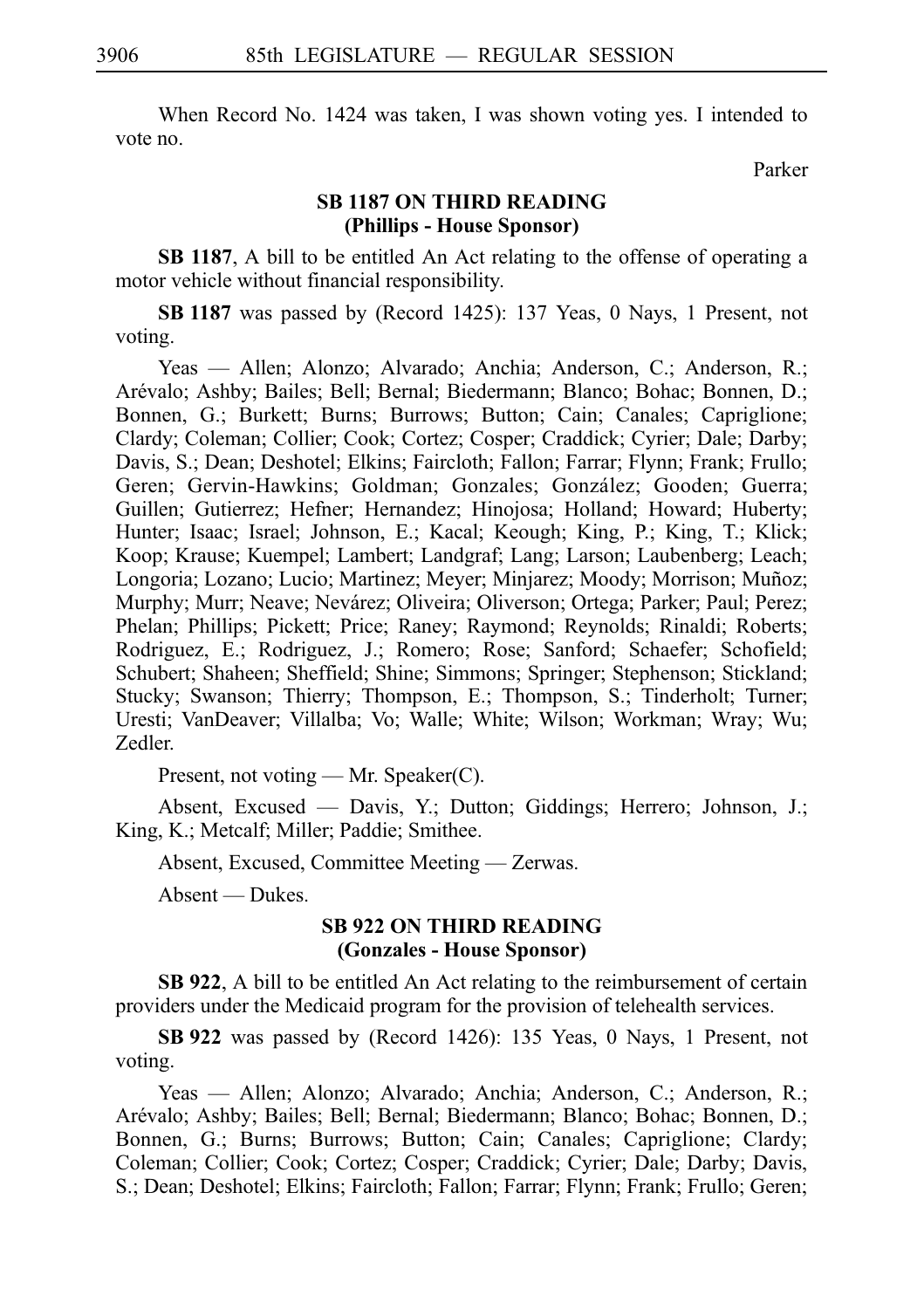Gervin-Hawkins; Goldman; Gonzales; González; Gooden; Guerra; Guillen; Gutierrez; Hefner; Hernandez; Hinojosa; Holland; Howard; Huberty; Hunter; Isaac; Israel; Johnson, E.; Kacal; Keough; King, P.; King, T.; Klick; Koop; Krause; Kuempel; Lambert; Landgraf; Lang; Larson; Laubenberg; Leach; Longoria; Lozano; Lucio; Martinez; Meyer; Minjarez; Moody; Muñoz; Murphy; Murr; Neave; Nevárez; Oliveira; Oliverson; Ortega; Parker; Paul; Perez; Phelan; Phillips; Pickett; Price; Raney; Raymond; Reynolds; Rinaldi; Roberts; Rodriguez, E.; Rodriguez, J.; Romero; Rose; Sanford; Schaefer; Schofield; Schubert; Shaheen; Sheffield; Shine; Simmons; Springer; Stephenson; Stickland; Stucky; Swanson; Thierry; Thompson, E.; Thompson, S.; Tinderholt; Turner; Uresti; VanDeaver; Villalba; Vo; Walle; White; Wilson; Workman; Wray; Wu; Zedler.

Present, not voting — Mr. Speaker(C).

Absent, Excused — Davis, Y.; Dutton; Giddings; Herrero; Johnson, J.; King, K.; Metcalf; Miller; Paddie; Smithee.

Absent, Excused, Committee Meeting — Zerwas.

Absent — Burkett; Dukes; Morrison.

#### **STATEMENTS OF VOTE**

When Record No. 1426 was taken, I was in the house but away from my desk. I would have voted yes.

Burkett

When Record No. 1426 was taken, I was in the house but away from my desk. I would have voted yes.

Morrison

### **SB 1129 ON THIRD READING (Herrero - House Sponsor)**

**SB 1129**, A bill to be entitled An Act relating to franchises granted by navigation districts.

**SBi1129** was passed by (Record 1427): 137 Yeas, 0 Nays, 1 Present, not voting.

Yeas — Allen; Alonzo; Alvarado; Anchia; Anderson, C.; Anderson, R.; Are´valo; Ashby; Bailes; Bell; Bernal; Biedermann; Blanco; Bohac; Bonnen, D.; Bonnen, G.; Burkett; Burns; Burrows; Button; Cain; Canales; Capriglione; Clardy; Coleman; Collier; Cook; Cortez; Cosper; Craddick; Cyrier; Dale; Darby; Davis, S.; Dean; Deshotel; Elkins; Faircloth; Fallon; Farrar; Flynn; Frank; Frullo; Geren; Gervin-Hawkins; Goldman; Gonzales; González; Gooden; Guerra; Guillen; Gutierrez; Hefner; Hernandez; Hinojosa; Holland; Howard; Huberty; Hunter; Isaac; Israel; Johnson, E.; Kacal; Keough; King, P.; King, T.; Klick; Koop; Krause; Kuempel; Lambert; Landgraf; Lang; Larson; Laubenberg; Leach; Longoria; Lozano; Lucio; Martinez; Meyer; Minjarez; Moody; Morrison; Muñoz; Murphy; Murr; Neave; Nevárez; Oliveira; Oliverson; Ortega; Parker; Paul; Perez; Phelan; Phillips; Pickett; Price; Raney; Raymond; Reynolds; Rinaldi; Roberts;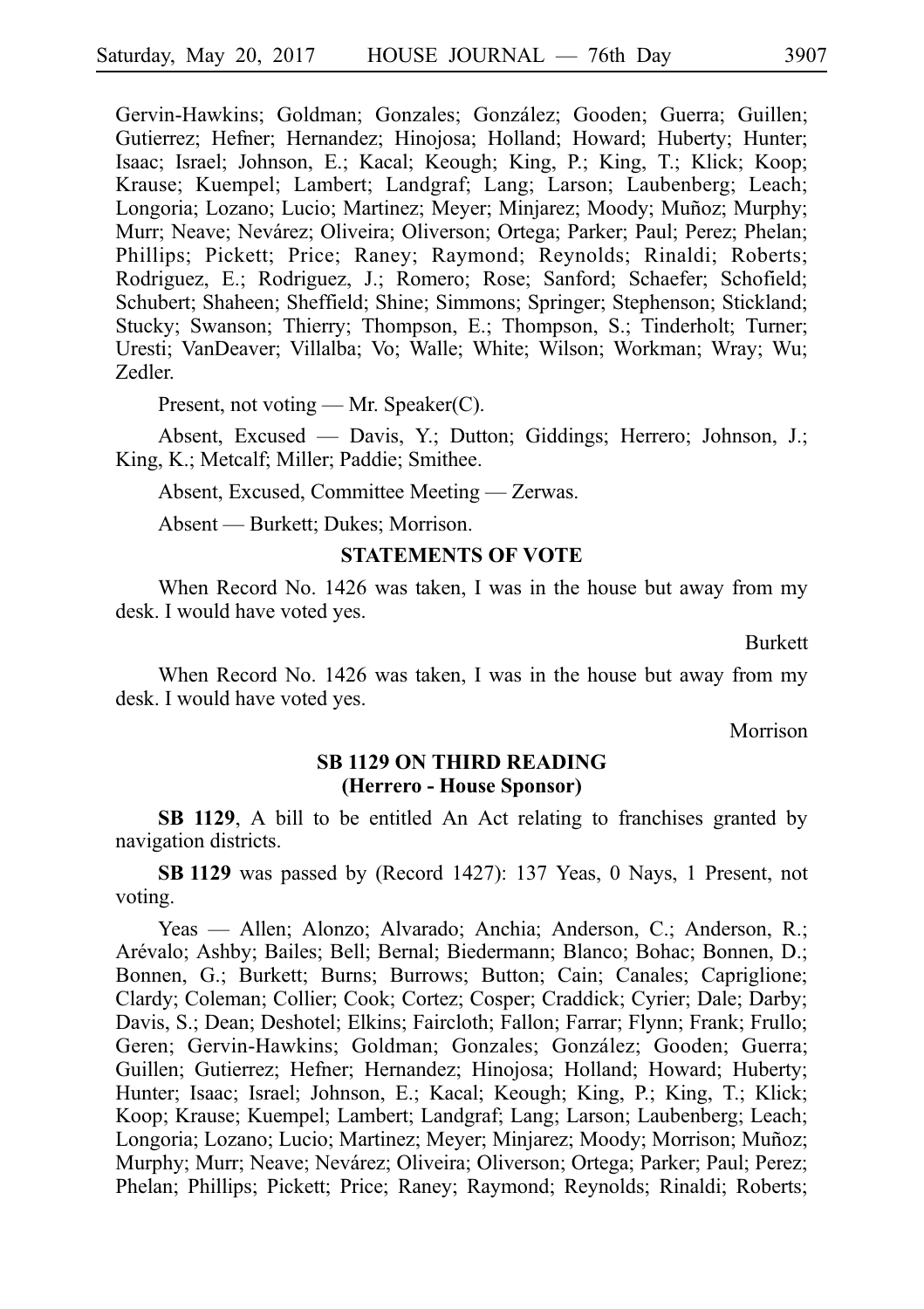Rodriguez, E.; Rodriguez, J.; Romero; Rose; Sanford; Schaefer; Schofield; Schubert; Shaheen; Sheffield; Shine; Simmons; Springer; Stephenson; Stickland; Stucky; Swanson; Thierry; Thompson, E.; Thompson, S.; Tinderholt; Turner; Uresti; VanDeaver; Villalba; Vo; Walle; White; Wilson; Workman; Wray; Wu; Zedler.

Present, not voting — Mr. Speaker(C).

Absent, Excused — Davis, Y.; Dutton; Giddings; Herrero; Johnson, J.; King, K.; Metcalf; Miller; Paddie; Smithee.

Absent, Excused, Committee Meeting — Zerwas.

Absent — Dukes.

# **SB 1220 ON THIRD READING (Vo - House Sponsor)**

**SB 1220**, A bill to be entitled An Act relating to ensuring continuity of education and access to higher education, career information, and skills certification for foster care youth and former foster care youth.

**SBi1220** was passed by (Record 1428): 137 Yeas, 0 Nays, 1 Present, not voting.

Yeas — Allen; Alonzo; Alvarado; Anchia; Anderson, C.; Anderson, R.; Are´valo; Ashby; Bailes; Bell; Bernal; Biedermann; Blanco; Bohac; Bonnen, D.; Bonnen, G.; Burkett; Burns; Burrows; Button; Cain; Canales; Capriglione; Clardy; Coleman; Collier; Cook; Cortez; Cosper; Craddick; Cyrier; Dale; Darby; Davis, S.; Dean; Deshotel; Elkins; Faircloth; Fallon; Farrar; Flynn; Frank; Frullo; Geren; Gervin-Hawkins; Goldman; Gonzales; González; Gooden; Guerra; Guillen; Gutierrez; Hefner; Hernandez; Hinojosa; Holland; Howard; Huberty; Hunter; Isaac; Israel; Johnson, E.; Kacal; Keough; King, P.; King, T.; Klick; Koop; Krause; Kuempel; Lambert; Landgraf; Lang; Larson; Laubenberg; Leach; Longoria; Lozano; Lucio; Martinez; Meyer; Minjarez; Moody; Morrison; Muñoz; Murphy; Murr; Neave; Nevárez; Oliveira; Oliverson; Ortega; Parker; Paul; Perez; Phelan; Phillips; Pickett; Price; Raney; Raymond; Reynolds; Rinaldi; Roberts; Rodriguez, E.; Rodriguez, J.; Romero; Rose; Sanford; Schaefer; Schofield; Schubert; Shaheen; Sheffield; Shine; Simmons; Springer; Stephenson; Stickland; Stucky; Swanson; Thierry; Thompson, E.; Thompson, S.; Tinderholt; Turner; Uresti; VanDeaver; Villalba; Vo; Walle; White; Wilson; Workman; Wray; Wu; Zedler.

Present, not voting — Mr. Speaker(C).

Absent, Excused — Davis, Y.; Dutton; Giddings; Herrero; Johnson, J.; King, K.; Metcalf; Miller; Paddie; Smithee.

Absent, Excused, Committee Meeting — Zerwas.

Absent — Dukes.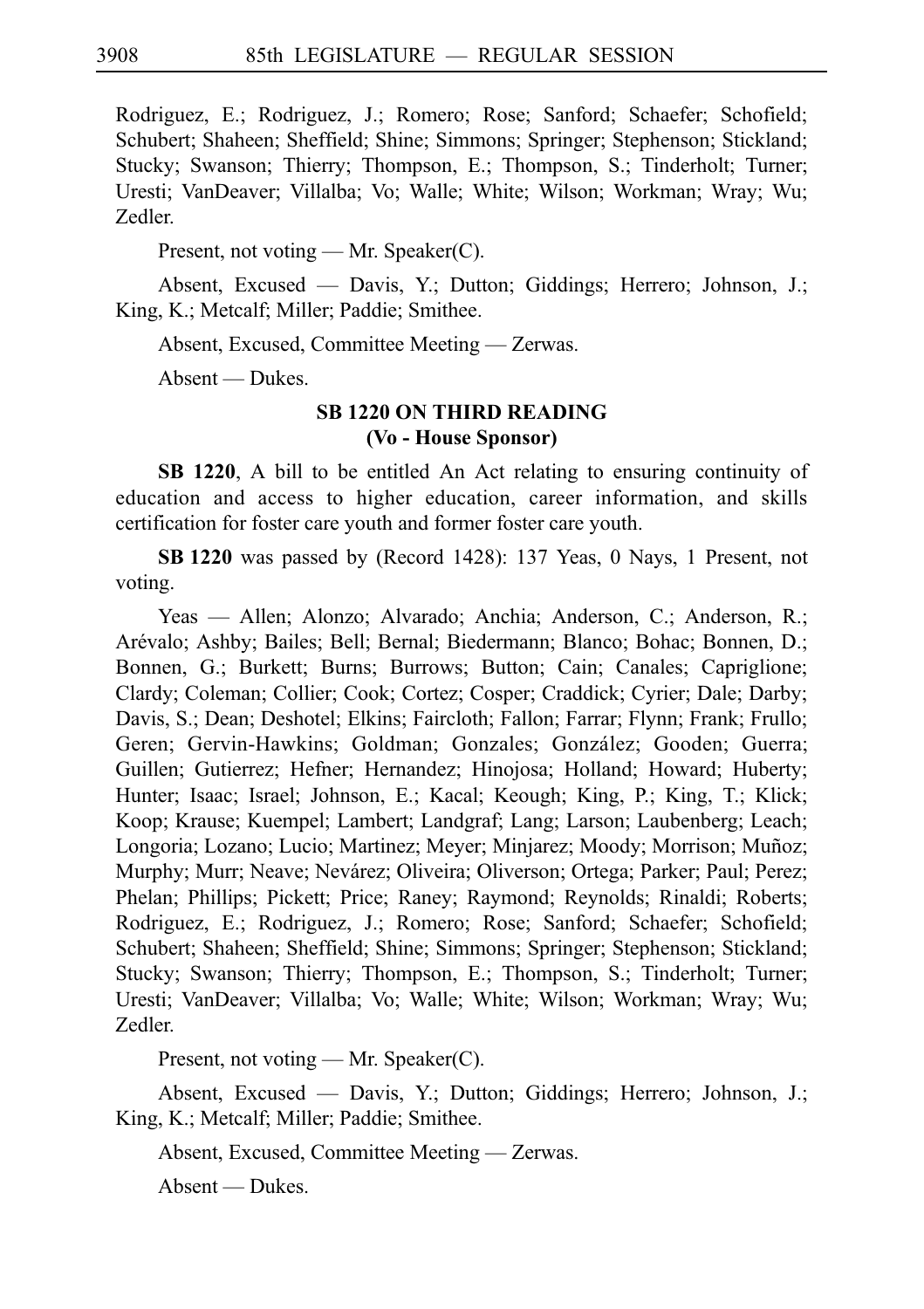# **SB 2227 ON THIRD READING (Martinez - House Sponsor)**

**SB 2227**, A bill to be entitled An Act relating to an increase in and the use of the fee for permits issued for the movement of oversize or overweight vehicles carrying cargo in Hidalgo County.

**SBi2227** was passed by (Record 1429): 101 Yeas, 34 Nays, 1 Present, not voting.

Yeas — Allen; Alonzo; Alvarado; Anchia; Anderson, C.; Anderson, R.; Are´valo; Ashby; Bailes; Bernal; Blanco; Bohac; Bonnen, D.; Burkett; Burns; Canales; Clardy; Coleman; Collier; Cook; Cortez; Cosper; Craddick; Cyrier; Dale; Darby; Davis, S.; Deshotel; Elkins; Faircloth; Farrar; Flynn; Frullo; Geren; Gervin-Hawkins; Gonzales; González; Gooden; Guerra; Guillen; Gutierrez; Hernandez; Hinojosa; Howard; Huberty; Hunter; Israel; Johnson, E.; Kacal; King, P.; King, T.; Klick; Koop; Kuempel; Lambert; Larson; Laubenberg; Longoria; Lozano; Lucio; Martinez; Meyer; Minjarez; Moody; Morrison; Muñoz; Murphy; Neave; Nevárez; Oliverson; Ortega; Parker; Paul; Perez; Phelan; Phillips; Pickett; Price; Raney; Raymond; Reynolds; Roberts; Rodriguez, E.; Rodriguez, J.; Romero; Rose; Sheffield; Shine; Stephenson; Thierry; Thompson, E.; Thompson, S.; Turner; Uresti; VanDeaver; Villalba; Vo; Walle; Workman; Wray; Wu.

Nays — Bell; Biedermann; Bonnen, G.; Burrows; Button; Cain; Capriglione; Dean; Fallon; Frank; Goldman; Hefner; Holland; Isaac; Keough; Krause; Landgraf; Lang; Leach; Murr; Rinaldi; Sanford; Schaefer; Schofield; Schubert; Shaheen; Springer; Stickland; Stucky; Swanson; Tinderholt; White; Wilson; Zedler.

Present, not voting — Mr. Speaker(C).

Absent, Excused — Davis, Y.; Dutton; Giddings; Herrero; Johnson, J.; King, K.; Metcalf; Miller; Paddie; Smithee.

Absent, Excused, Committee Meeting — Zerwas.

Absent — Dukes; Oliveira; Simmons.

#### **STATEMENTS OF VOTE**

When Record No. 1429 was taken, I was shown voting yes. I intended to vote no.

Bohac

When Record No. 1429 was taken, I was shown voting yes. I intended to vote no.

Faircloth

When Record No. 1429 was taken, I was in the house but away from my desk. I would have voted no.

Simmons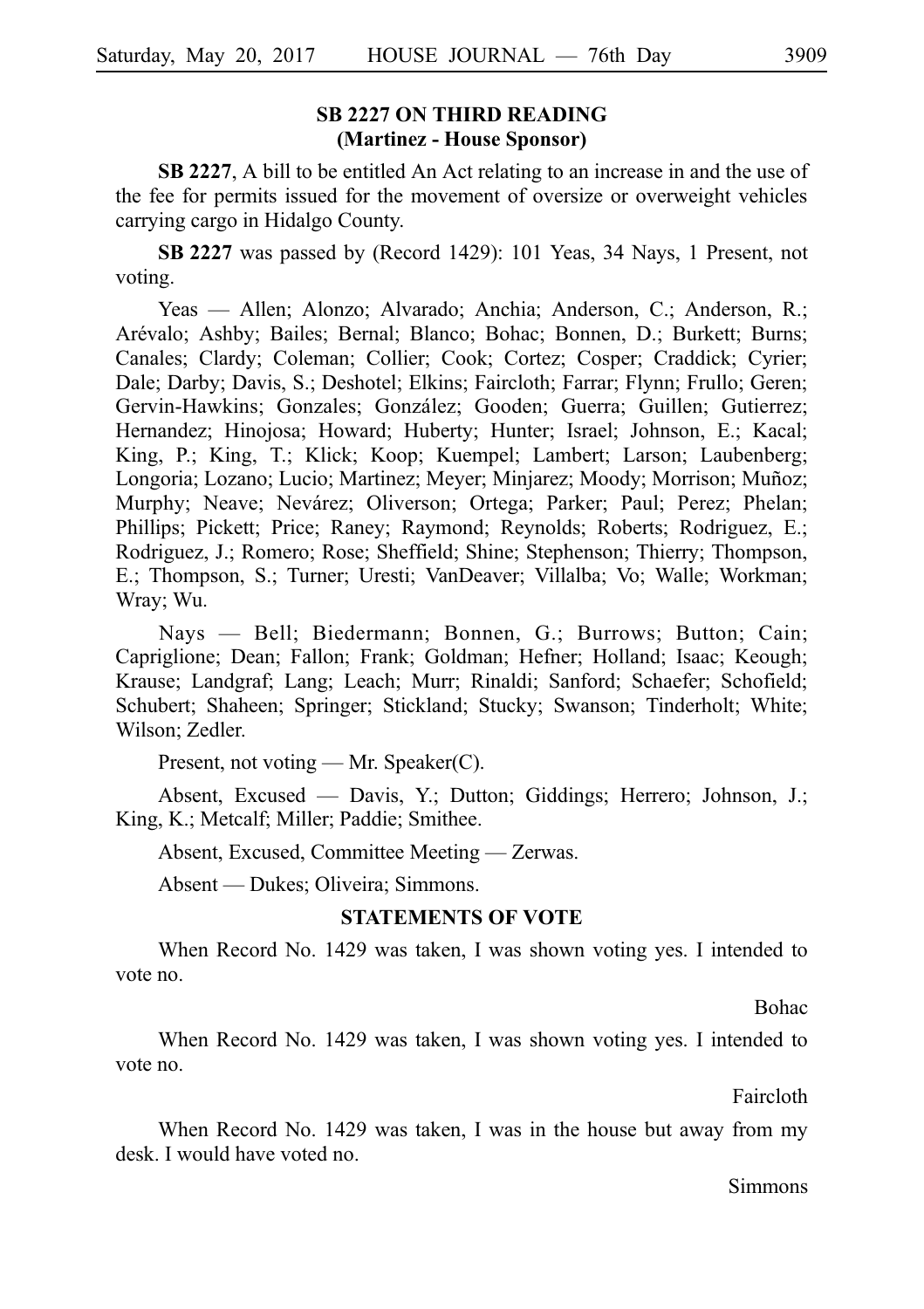# **SB 2118 ON THIRD READING (S. Davis, Howard, Laubenberg, Phillips, et al. - House Sponsors)**

**SB 2118**, A bill to be entitled An Act relating to authorization by the Texas Higher Education Coordinating Board for certain public junior colleges to offer baccalaureate degree programs.

**SB 2118** was passed by (Record 1430): 117 Yeas, 17 Nays, 2 Present, not voting.

Yeas — Allen; Alonzo; Alvarado; Anchia; Anderson, C.; Arévalo; Ashby; Bailes; Bell; Bernal; Blanco; Bohac; Bonnen, G.; Burkett; Burns; Button; Cain; Canales; Capriglione; Clardy; Coleman; Collier; Cook; Cortez; Cosper; Craddick; Dale; Darby; Davis, S.; Deshotel; Elkins; Faircloth; Fallon; Farrar; Frullo; Geren; Gervin-Hawkins; Goldman; Gonzales; González; Gooden; Guerra; Guillen; Gutierrez; Hefner; Hernandez; Hinojosa; Holland; Howard; Huberty; Hunter; Israel; Johnson, E.; Kacal; Keough; King, T.; Klick; Koop; Krause; Kuempel; Lambert; Larson; Laubenberg; Leach; Longoria; Lozano; Lucio; Martinez; Meyer; Minjarez; Moody; Morrison; Muñoz; Murphy; Neave; Nevárez; Oliveira; Oliverson; Ortega; Parker; Paul; Perez; Phelan; Phillips; Pickett; Price; Raney; Raymond; Reynolds; Roberts; Rodriguez, E.; Rodriguez, J.; Romero; Rose; Sanford; Schaefer; Schofield; Shaheen; Sheffield; Shine; Stephenson; Stickland; Swanson; Thierry; Thompson, E.; Thompson, S.; Turner; Uresti; VanDeaver; Villalba; Vo; Walle; White; Wilson; Workman; Wray; Wu.

Nays — Anderson, R.; Biedermann; Burrows; Cyrier; Flynn; Frank; Isaac; King, P.; Lang; Murr; Rinaldi; Schubert; Simmons; Springer; Stucky; Tinderholt; Zedler.

Present, not voting — Mr. Speaker(C); Landgraf.

Absent, Excused — Davis, Y.; Dutton; Giddings; Herrero; Johnson, J.; King, K.; Metcalf; Miller; Paddie; Smithee.

Absent, Excused, Committee Meeting — Zerwas.

Absent — Bonnen, D.; Dean; Dukes.

#### **STATEMENTS OF VOTE**

When Record No. 1430 was taken, I was shown voting yes. I intended to vote no.

C. Anderson

When Record No. 1430 was taken, I was shown voting no. I intended to vote yes.

Biedermann

When Record No. 1430 was taken, I was in the house but away from my desk. I would have voted yes.

Dean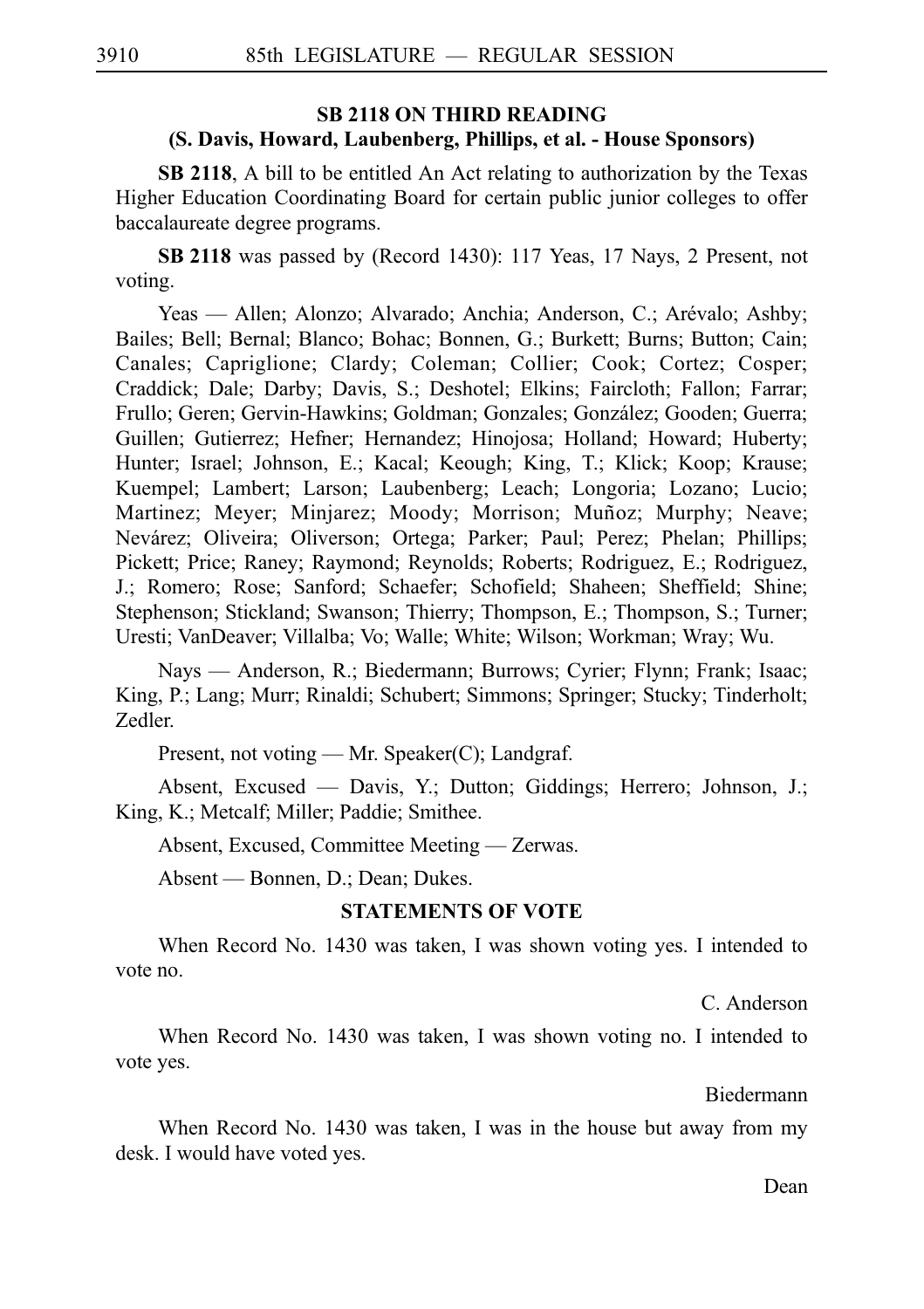When Record No. 1430 was taken, I was shown voting yes. I intended to vote no.

Hunter

When Record No. 1430 was taken, I was shown voting yes. I intended to vote no.

Murphy

# **SB 297 ON THIRD READING (Miller, et al. - House Sponsors)**

**SB 297**, A bill to be entitled An Act relating to the compensatory time and overtime pay for commissioned officers of the Department of Public Safety.

**SBi297** was passed by (Record 1431): 127 Yeas, 8 Nays, 1 Present, not voting.

Yeas — Allen; Alonzo; Alvarado; Anchia; Anderson, C.; Anderson, R.; Are´valo; Ashby; Bailes; Bell; Bernal; Biedermann; Bohac; Bonnen, D.; Bonnen, G.; Burkett; Burns; Burrows; Button; Cain; Canales; Capriglione; Clardy; Coleman; Collier; Cook; Cortez; Cosper; Craddick; Cyrier; Dale; Darby; Davis, S.; Dean; Deshotel; Elkins; Faircloth; Fallon; Farrar; Flynn; Frank; Frullo; Geren; Gervin-Hawkins; Goldman; Gonzales; González; Gooden; Guerra; Guillen; Gutierrez; Hefner; Hernandez; Hinojosa; Holland; Huberty; Hunter; Isaac; Johnson, E.; Kacal; Keough; King, P.; King, T.; Klick; Koop; Krause; Kuempel; Lambert; Landgraf; Lang; Larson; Leach; Longoria; Lozano; Lucio; Martinez; Meyer; Moody; Morrison; Muñoz; Murphy; Murr; Neave; Nevárez; Oliveira; Oliverson; Parker; Paul; Perez; Phelan; Phillips; Price; Raney; Reynolds; Rinaldi; Roberts; Rodriguez, E.; Rodriguez, J.; Sanford; Schaefer; Schofield; Schubert; Shaheen; Sheffield; Shine; Simmons; Springer; Stephenson; Stickland; Stucky; Swanson; Thierry; Thompson, E.; Thompson, S.; Tinderholt; Turner; Uresti; VanDeaver; Villalba; Vo; Walle; White; Wilson; Workman; Wray; Wu; Zedler.

Nays — Blanco; Howard; Israel; Laubenberg; Minjarez; Ortega; Romero; Rose.

Present, not voting — Mr. Speaker(C).

Absent, Excused — Davis, Y.; Dutton; Giddings; Herrero; Johnson, J.; King, K.; Metcalf; Miller; Paddie; Smithee.

Absent, Excused, Committee Meeting — Zerwas.

Absent — Dukes; Pickett; Raymond.

### **SB 725 ON THIRD READING**

# **(Bernal, VanDeaver, Price, S. Thompson, Minjarez, et al. - House Sponsors)**

**SB 725**, A bill to be entitled An Act relating to donation and distribution of surplus food at public schools and grace period policies for public school students with insufficient balances on prepaid meal cards.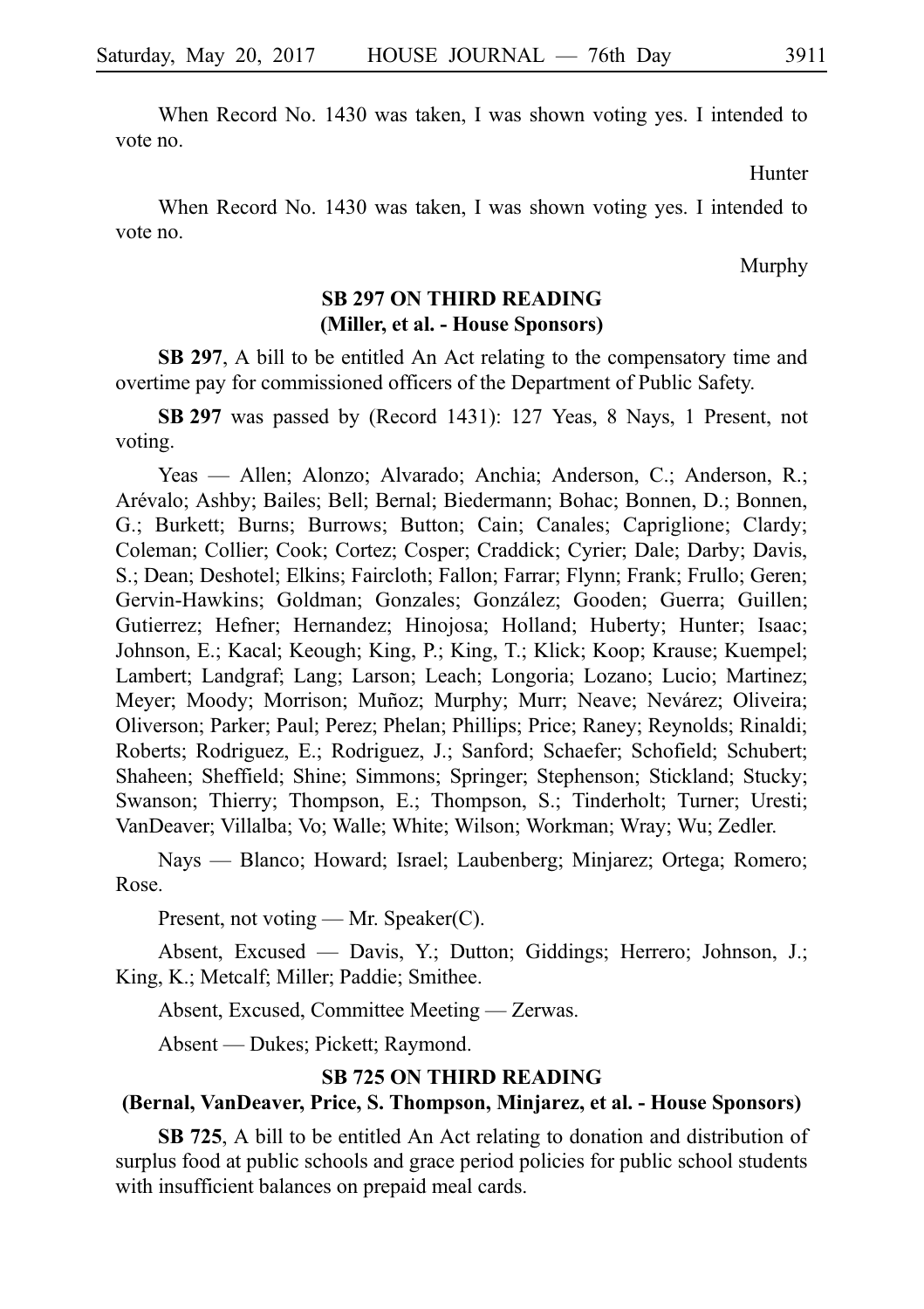Representative Bernal moved to postpone consideration of SB 725 until 11:45 a.m. today.

The motion prevailed.

# **SB 1395 ON THIRD READING (Perez - House Sponsor)**

**SB 1395**, A bill to be entitled An Act relating to the powers and duties of navigation districts and port authorities.

**SBi1395** was passed by (Record 1432): 136 Yeas, 0 Nays, 1 Present, not voting.

Yeas — Allen; Alonzo; Alvarado; Anchia; Anderson, C.; Anderson, R.; Arévalo; Ashby; Bailes; Bell; Bernal; Biedermann; Blanco; Bohac; Bonnen, D.; Bonnen, G.; Burkett; Burns; Burrows; Button; Cain; Canales; Capriglione; Clardy; Coleman; Collier; Cook; Cortez; Cosper; Craddick; Cyrier; Dale; Darby; Davis, S.; Dean; Deshotel; Elkins; Faircloth; Fallon; Farrar; Flynn; Frank; Frullo; Geren; Gervin-Hawkins; Goldman; Gonzales; González; Gooden; Guerra; Guillen; Gutierrez; Hefner; Hernandez; Hinojosa; Holland; Howard; Huberty; Hunter; Isaac; Israel; Johnson, E.; Kacal; Keough; King, P.; King, T.; Klick; Koop; Krause; Kuempel; Lambert; Landgraf; Lang; Larson; Laubenberg; Leach; Longoria; Lozano; Lucio; Martinez; Meyer; Minjarez; Moody; Morrison; Muñoz; Murphy; Murr; Neave; Nevárez; Oliveira; Oliverson; Ortega; Parker; Paul; Perez; Phelan; Phillips; Pickett; Price; Raney; Raymond; Reynolds; Rinaldi; Roberts; Rodriguez, E.; Rodriguez, J.; Romero; Rose; Sanford; Schaefer; Schofield; Schubert; Shaheen; Sheffield; Shine; Springer; Stephenson; Stickland; Stucky; Swanson; Thierry; Thompson, E.; Thompson, S.; Tinderholt; Turner; Uresti; VanDeaver; Villalba; Vo; Walle; White; Wilson; Workman; Wray; Wu; Zedler.

Present, not voting — Mr. Speaker(C).

Absent, Excused — Davis, Y.; Dutton; Giddings; Herrero; Johnson, J.; King, K.; Metcalf; Miller; Paddie; Smithee.

Absent, Excused, Committee Meeting — Zerwas.

Absent — Dukes; Simmons.

### **POSTPONED BUSINESS**

The following bills were laid before the house as postponed business:

# **SB 2076 ON SECOND READING (Pickett - House Sponsor)**

**SB 2076**, A bill to be entitled An Act relating to the titling of motor vehicles; creating a criminal offense and authorizing fees.

**SB 2076** was read second time on May 19, amendments were offered and disposed of, and **SB 2076** was postponed until 5:45 a.m. today.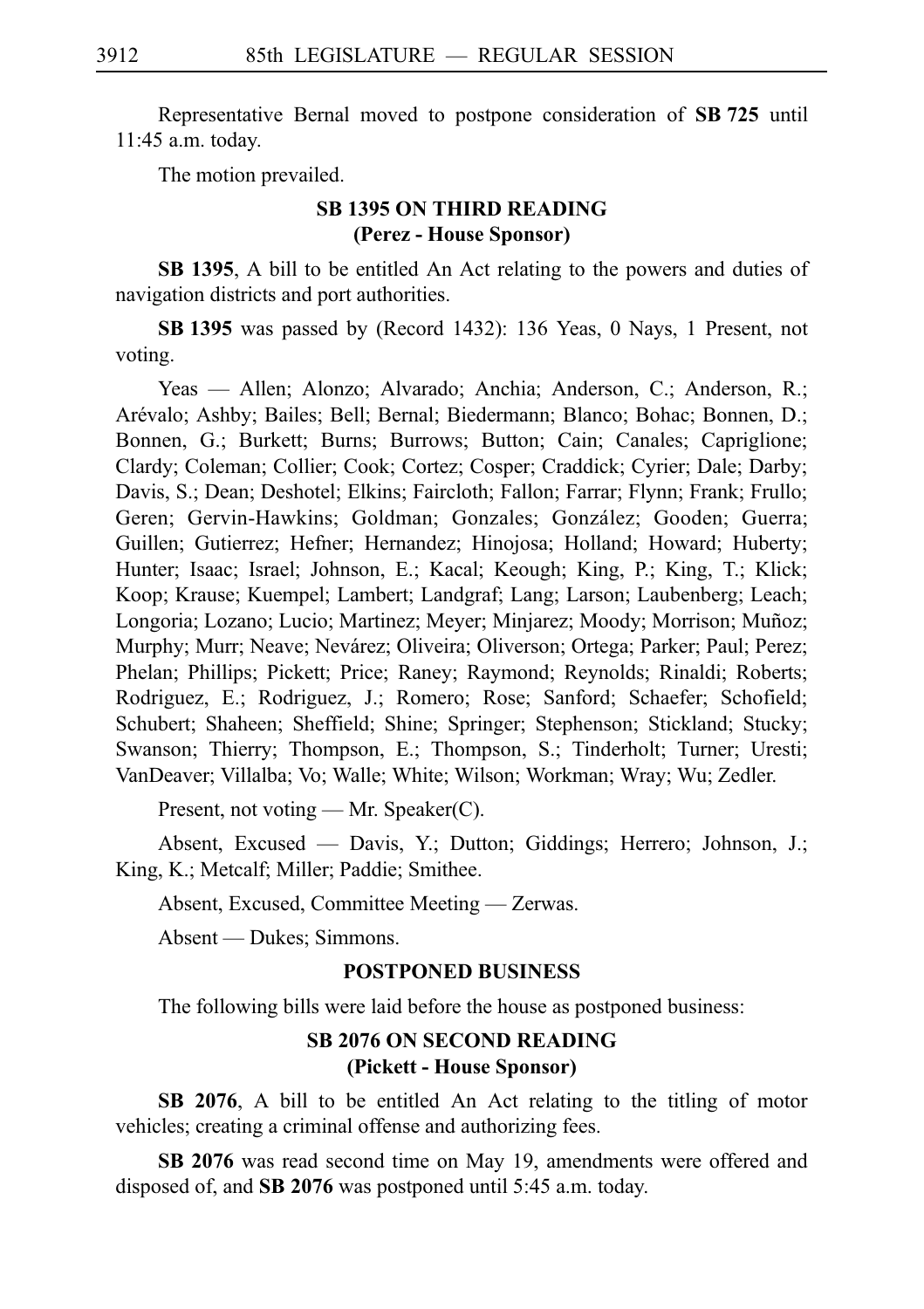# **Amendment No. 1 - Vote Reconsidered**

Representative Pickett moved to reconsider the vote by which Amendment No. 1 was adopted on May 19.

The motion to reconsider prevailed.

Amendment No. 1 was withdrawn.

(Kuempel in the chair)

# **Amendment No. 3**

Representative Israel offered the following amendment to **SB 2076**:

Amend **SB 2076** (house committee printing) by adding the following appropriately numbered SECTIONS to the bill and renumbering subsequent SECTIONS of the bill accordingly:

SECTION Sections 348.005 and 353.006, Finance Code, are amended to read as follows:

Sec. 348.005. ITEMIZED CHARGE. An amount in a retail installment contract is an itemized charge if the amount is not included in the cash price and is the amount of:

 $(1)$  fees for registration, certificate of title, and license and any additional registration fees charged by a deputy as authorized [by rules adopted] under Section 520.0071, Transportation Code;

 $(2)$  any taxes;

(3) fees or charges prescribed by law and connected with the sale or inspection of the motor vehicle; and

(4) charges authorized for insurance, service contracts, warranties, automobile club memberships, or a debt cancellation agreement by Subchapter C.

Sec. 353.006. ITEMIZED CHARGE. An amount in a retail installment contract is an itemized charge if the amount is not included in the cash price and is the amount of:

 $(1)$  fees for registration, certificate of title, and license and any additional registration fees charged by a deputy as authorized [by rules adopted] under Section 520.0071, Transportation Code;

 $(2)$  any taxes;

(3) fees or charges prescribed by law and connected with the sale or inspection of the commercial vehicle;

(4) charges authorized for insurance, service contracts, and warranties by Subchapter C; and

(5) advances or payments authorized under Section  $353.402(b)$  or (c) made by the retail seller to or for the benefit of the retail buyer.

SECTION Section 520.0071, Transportation Code, is amended by amending Subsection (a) and adding Subsection (c) to read as follows:

(a) The board by rule shall prescribe:

 $(1)$  the classification types of deputies performing titling and registration duties;

(2) the duties and obligations of deputies;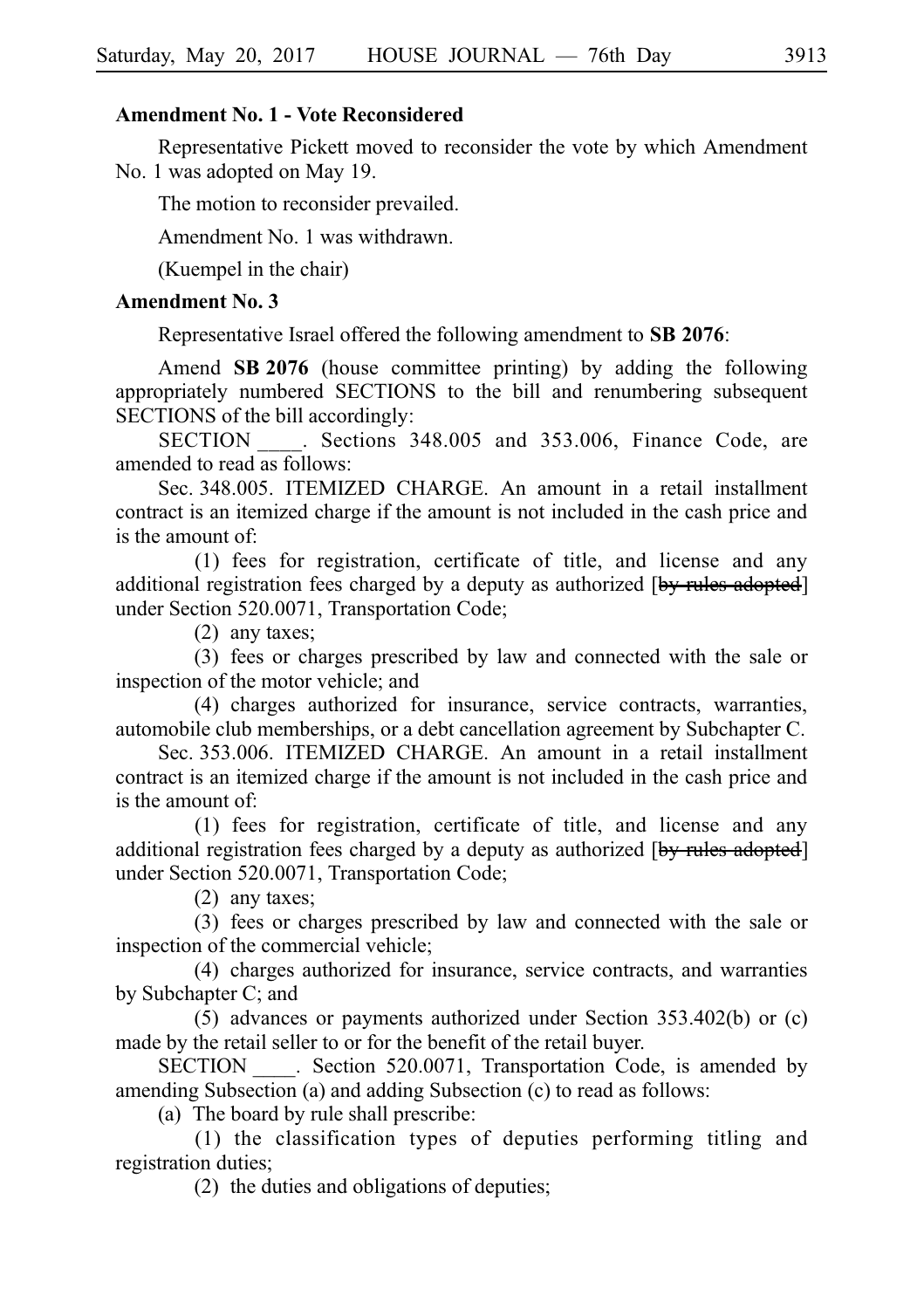$(3)$  the type and amount of any bonds that may be required by a county assessor-collector for a deputy to perform titling and registration duties; and

(4) except as provided by Subsection (c), the fees that may be charged or retained by deputies.

(c) This subsection applies only to a deputy who is not a motor vehicle dealer and who is appointed to accept and process applications for motor vehicle title transfers and other transactions related to titling. If the board prescribes a maximum fee that may be charged or retained by a deputy for performing registration or titling services:

(1) the maximum fee for titling services may not be less than \$50; and

 $(2)$  the maximum fee for other transactions related to titling may not be less than  $\overline{$20}$ .

### **COMMITTEE GRANTED PERMISSION TO MEET**

Representative S. Thompson requested permission for the Committee on Local and Consent Calendars to meet while the house is in session, at 11:55 a.m. today, in 3W.9, to consider pending business.

Permission to meet was granted.

## **COMMITTEE MEETING ANNOUNCEMENT**

The following committee meeting was announced:

Local and Consent Calendars, 11:55 a.m. today, 3W.9, for a formal meeting to consider pending business.

#### **SB 2076 - (consideration continued)**

Representative Pickett moved to table Amendment No. 3.

The motion to table prevailed by (Record 1433): 95 Yeas, 36 Nays, 2 Present, not voting.

Yeas — Alvarado; Anderson, C.; Anderson, R.; Ashby; Bailes; Bell; Biedermann; Blanco; Bohac; Bonnen, D.; Bonnen, G.; Burkett; Burns; Burrows; Button; Cain; Capriglione; Clardy; Cook; Cosper; Craddick; Cyrier; Dale; Darby; Davis, S.; Dean; Faircloth; Fallon; Flynn; Frank; Frullo; Geren; Goldman; Gonzales; Gooden; Guerra; Guillen; Hefner; Holland; Huberty; Hunter; Isaac; Kacal; Keough; King, P.; King, T.; Klick; Koop; Lambert; Landgraf; Lang; Larson; Laubenberg; Leach; Meyer; Moody; Morrison; Muñoz; Murphy; Murr; Neave; Nevárez; Oliverson; Ortega; Parker; Paul; Phelan; Phillips; Pickett; Price; Raney; Raymond; Rinaldi; Romero; Sanford; Schaefer; Schofield; Schubert; Shaheen; Sheffield; Shine; Simmons; Springer; Stickland; Stucky; Swanson; Thierry; Thompson, E.; Tinderholt; VanDeaver; Villalba; White; Wilson; Wray; Zedler.

Nays — Allen; Alonzo; Anchia; Arévalo; Bernal; Canales; Coleman; Collier; Cortez; Deshotel; Elkins; Farrar; Gervin-Hawkins; González; Hernandez; Hinojosa; Howard; Israel; Johnson, E.; Krause; Lozano; Lucio; Martinez; Minjarez; Perez; Reynolds; Roberts; Rodriguez, E.; Rodriguez, J.; Stephenson; Turner; Uresti; Vo; Walle; Workman; Wu.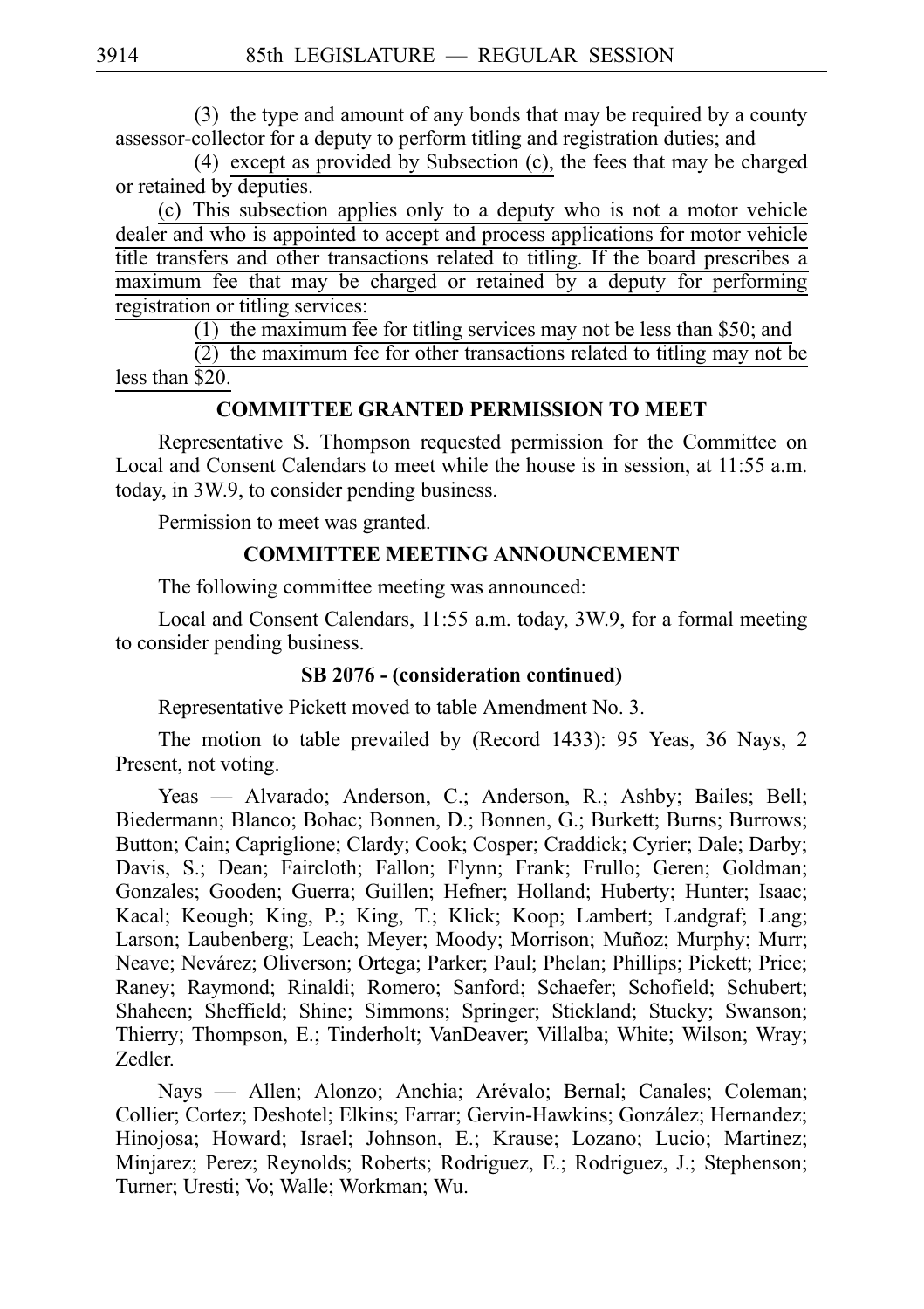Present, not voting — Mr. Speaker; Kuempel(C).

Absent, Excused — Davis, Y.; Dutton; Giddings; Herrero; Johnson, J.; King, K.; Metcalf; Miller; Paddie; Smithee.

Absent, Excused, Committee Meeting — Zerwas.

Absent — Dukes; Gutierrez; Longoria; Oliveira; Rose; Thompson, S.

# **STATEMENT OF VOTE**

When Record No. 1433 was taken, I was shown voting yes. I intended to vote no.

Oliverson

#### **Amendment No. 4**

Representative Simmons offered the following amendment to **SB 2076**:

Amend **SB 2076** (house committee report) by adding the following appropriately numbered SECTION to the bill and renumbering the subsequent SECTIONS of the bill accordingly:

SECTION . Not later than December 31, 2018, the Department of Public Safety and the Texas Department of Motor Vehicles shall:

 $(1)$  conduct a study on the efficiency and necessity of the titling, including actions related to titling such as registration and inspection of vehicles in this state; and

 $(2)$  submit to the legislature a report on the results of the study that includes:

(A) identification of any elements of the vehicle titling, including actions related to titling such as registration and inspection programs that can be eliminated; and

(B) recommendations for legislation to eliminate those elements.

Amendment No. 4 was adopted.

**SB 2076**, as amended, was passed to third reading.

# **SB 47 ON SECOND READING (Wu - House Sponsor)**

**SB 47**, A bill to be entitled An Act relating to a study on the availability of information regarding convictions and deferred dispositions for certain misdemeanors punishable by fine only.

SB 47 was read second time on May 19 and was postponed until 12 p.m. today.

**SB 47** was passed to third reading. (Hunter, Lang, and Rinaldi recorded voting no.)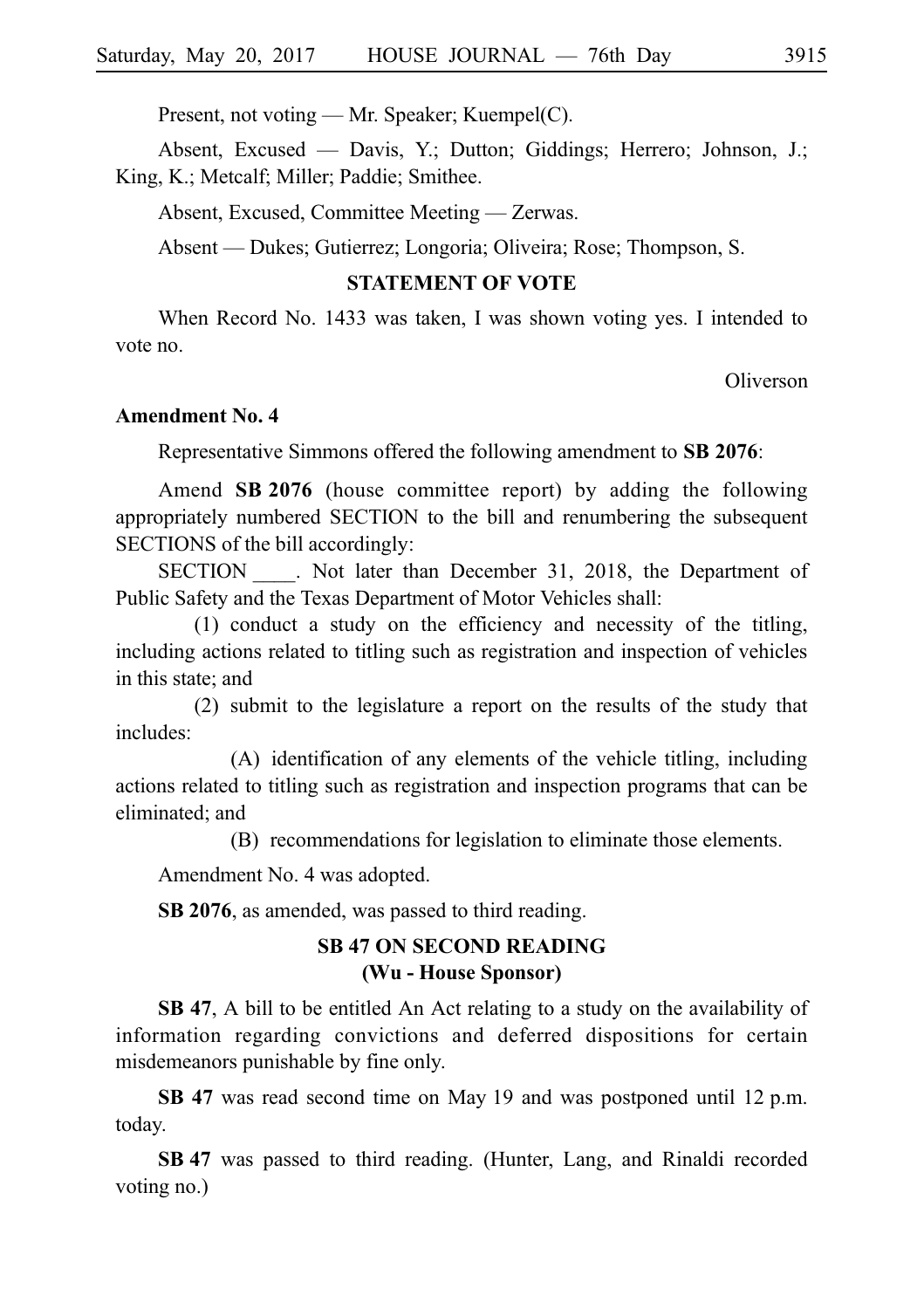### **SB 725 ON THIRD READING**

# **(Bernal, VanDeaver, Price, S. Thompson, Minjarez, et al. - House Sponsors)**

**SB 725**, A bill to be entitled An Act relating to donation and distribution of surplus food at public schools and grace period policies for public school students with insufficient balances on prepaid meal cards.

**SB 725** was read third time earlier today and was postponed until this time.

# **Amendment No. 1**

Representatives Bernal, Huberty, Minjarez, S. Thompson, and Meyer offered the following amendment to SB 725:

Amend **SB 725** on third reading in added Section 33.907, Education Code, between Subsections (d) and (e), by adding the following subsection and relettering the following subsection accordingly:

(e) Under this program a school district or open-enrollment charter school may adopt a policy under which the district or charter school provides food at no cost to a student for breakfast, lunch, or dinner meals or a snack if the student is unable to purchase breakfast, lunch, or dinner meals or a snack.

Amendment No. 1 was adopted by (Record 1434): 130 Yeas, 0 Nays, 2 Present, not voting.

Yeas — Allen; Alonzo; Alvarado; Anchia; Anderson, C.; Anderson, R.; Are´valo; Ashby; Bailes; Bell; Bernal; Biedermann; Blanco; Bohac; Bonnen, D.; Bonnen, G.; Burkett; Burns; Burrows; Button; Cain; Canales; Capriglione; Clardy; Coleman; Collier; Cook; Cortez; Cosper; Craddick; Cyrier; Dale; Darby; Davis, S.; Dean; Elkins; Faircloth; Fallon; Farrar; Flynn; Frank; Frullo; Geren; Gervin-Hawkins; Goldman; Gonzales; Gooden; Guerra; Guillen; Gutierrez; Hefner; Hernandez; Hinojosa; Holland; Howard; Huberty; Hunter; Isaac; Israel; Johnson, E.; Kacal; Keough; King, P.; King, T.; Klick; Koop; Krause; Lambert; Landgraf; Lang; Larson; Laubenberg; Leach; Longoria; Lucio; Martinez; Meyer; Minjarez; Moody; Morrison; Muñoz; Murphy; Murr; Neave; Nevárez; Oliveira; Oliverson; Ortega; Parker; Paul; Perez; Phelan; Phillips; Pickett; Price; Raney; Raymond; Reynolds; Rinaldi; Roberts; Rodriguez, E.; Rodriguez, J.; Romero; Rose; Sanford; Schaefer; Schofield; Schubert; Shaheen; Sheffield; Shine; Simmons; Springer; Stickland; Stucky; Swanson; Thierry; Thompson, E.; Thompson, S.; Tinderholt; Turner; Uresti; VanDeaver; Villalba; Vo; Walle; Wilson; Workman; Wray; Zedler.

Present, not voting — Mr. Speaker; Kuempel(C).

Absent, Excused — Davis, Y.; Dutton; Giddings; Herrero; Johnson, J.; King, K.; Metcalf; Miller; Paddie; Smithee.

Absent, Excused, Committee Meeting — Zerwas.

Absent — Deshotel; Dukes; González; Lozano; Stephenson; White; Wu.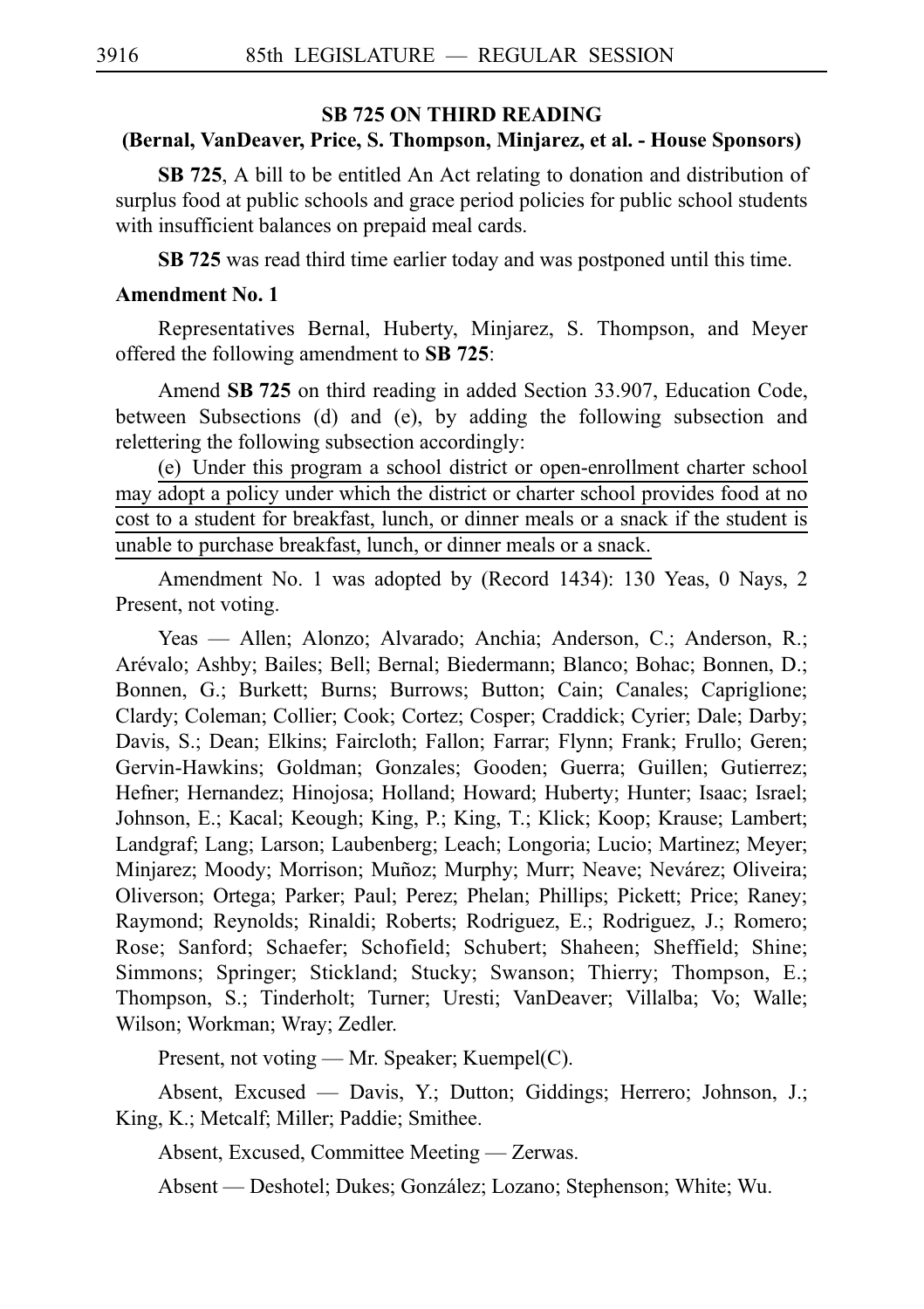#### **STATEMENTS OF VOTE**

When Record No. 1434 was taken, I was in the house but away from my desk. I would have voted yes.

Deshotel

When Record No. 1434 was taken, I was in the house but away from my desk. I would have voted yes.

White

**SB 725**, as amended, was passed by (Record 1435): 132 Yeas, 0 Nays, 3 Present, not voting.

Yeas — Allen; Alonzo; Alvarado; Anchia; Anderson, C.; Anderson, R.; Are´valo; Ashby; Bailes; Bell; Bernal; Biedermann; Blanco; Bohac; Bonnen, D.; Bonnen, G.; Burkett; Burns; Burrows; Button; Cain; Canales; Capriglione; Clardy; Coleman; Collier; Cook; Cortez; Cosper; Craddick; Cyrier; Dale; Darby; Davis, S.; Dean; Elkins; Faircloth; Fallon; Farrar; Flynn; Frank; Frullo; Geren; Gervin-Hawkins; Goldman; Gonzales; González; Gooden; Guerra; Guillen; Gutierrez; Hefner; Hernandez; Hinojosa; Holland; Howard; Huberty; Hunter; Isaac; Israel; Johnson, E.; Kacal; Keough; King, P.; King, T.; Klick; Koop; Krause; Lambert; Landgraf; Lang; Larson; Laubenberg; Leach; Longoria; Lucio; Martinez; Meyer; Minjarez; Moody; Morrison; Muñoz; Murphy; Murr; Neave; Nevárez; Oliveira; Oliverson; Ortega; Parker; Paul; Perez; Phelan; Phillips; Pickett; Price; Raney; Raymond; Reynolds; Rinaldi; Roberts; Rodriguez, E.; Rodriguez, J.; Romero; Rose; Sanford; Schaefer; Schofield; Schubert; Shaheen; Sheffield; Shine; Simmons; Springer; Stickland; Stucky; Swanson; Thompson, E.; Thompson, S.; Tinderholt; Turner; Uresti; VanDeaver; Villalba; Vo; Walle; White; Wilson; Workman; Wray; Wu; Zedler.

Present, not voting — Mr. Speaker; Kuempel(C); Thierry.

Absent, Excused — Davis, Y.; Dutton; Giddings; Herrero; Johnson, J.; King, K.; Metcalf; Miller; Paddie; Smithee.

Absent, Excused, Committee Meeting — Zerwas.

Absent — Deshotel; Dukes; Lozano; Stephenson.

#### **STATEMENTS OF VOTE**

When Record No. 1435 was taken, I was in the house but away from my desk. I would have voted yes.

Deshotel

When Record No. 1435 was taken, I was shown voting present, not voting. I intended to vote yes.

Thierry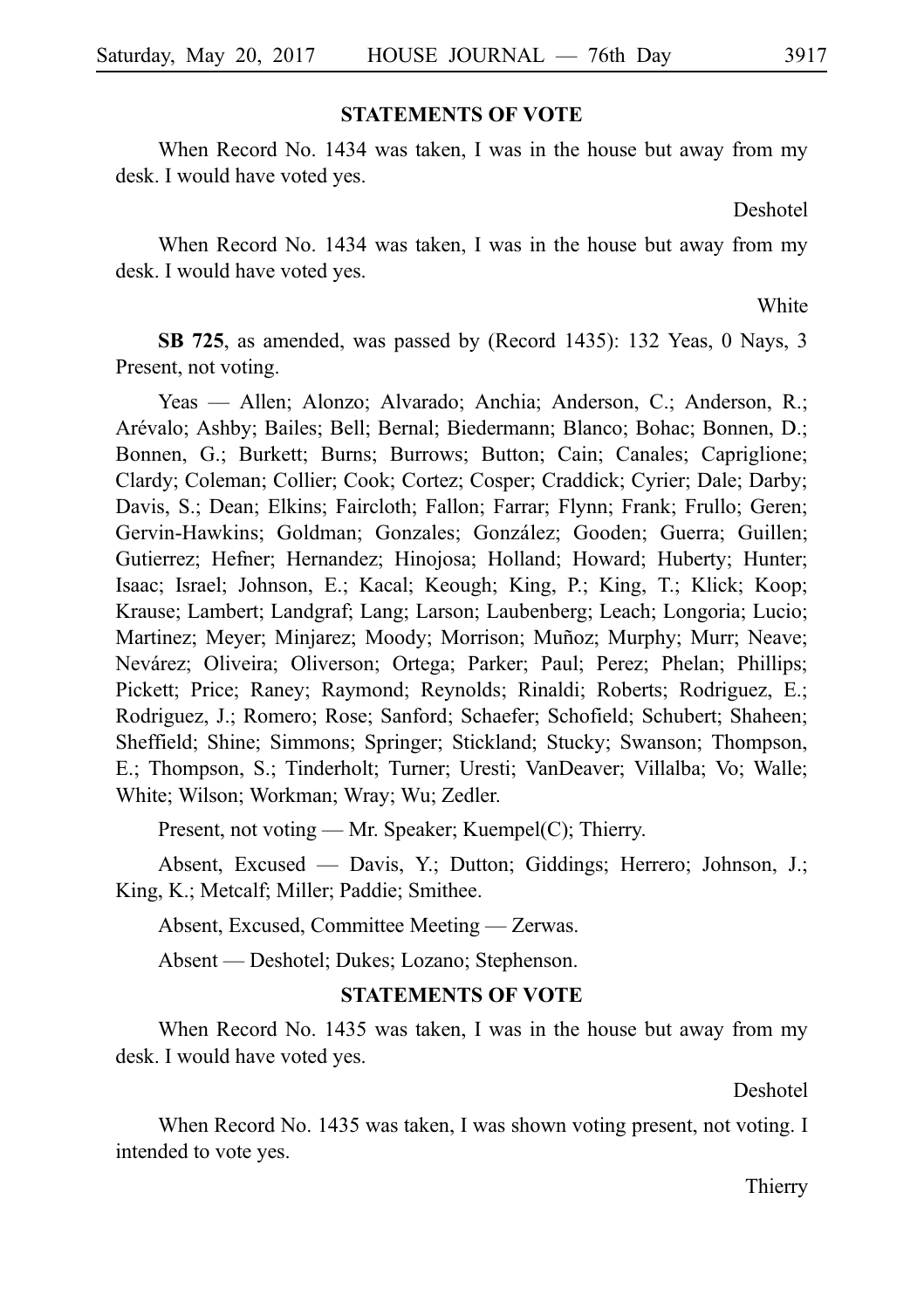# **BILLS AND JOINT RESOLUTIONS ON FIRST READING AND REFERRAL TO COMMITTEES**

Bills and joint resolutions were at this time laid before the house, read first time, and referred to committees. (See the addendum to the daily journal, Referred to Committees, List No. 2.)

# **SB 497 ON SECOND READING (Wu - House Sponsor)**

**SB 497**, A bill to be entitled An Act relating to the creation of an office of data analytics in the Department of Family and Protective Services.

**SB 497** was read second time on May 19 and was postponed until  $12:30$  p.m. today.

**SB 497** was passed to third reading.

# **GENERAL STATE CALENDAR SENATE BILLS SECOND READING**

The following bills were laid before the house and read second time:

# **SB 1430 ON SECOND READING (Lucio - House Sponsor)**

**SB 1430**, A bill to be entitled An Act relating to a requirement that the Texas Commission on Environmental Quality provide an expedited procedure for acting on certain applications for an amendment to a water right by certain applicants that use desalinated seawater.

**SBi1430** was passed to third reading.

# **SB 1538 ON SECOND READING (Phelan - House Sponsor)**

**SB 1538**, A bill to be entitled An Act relating to the permissible uses of the floodplain management account.

# **Amendment No. 1**

Representative Walle offered the following amendment to **SB 1538**:

Amend **SB 1538** (committee report) as follows:

 $(1)$  On page 1, line 14, strike "or".

(2) On page 1, line 16, strike the period following "programs" and substitute "; or".

 $(3)$  On page 1, after line 16, add a new Subsection (D) to read as follows:

(D) evaluating the response to and mitigation of flood incidents affecting residential property, including multi-family units, located in floodplains.

Amendment No. 1 was adopted.

**SB 1538**, as amended, was passed to third reading by (Record 1436): 127 Yeas, 3 Nays, 2 Present, not voting.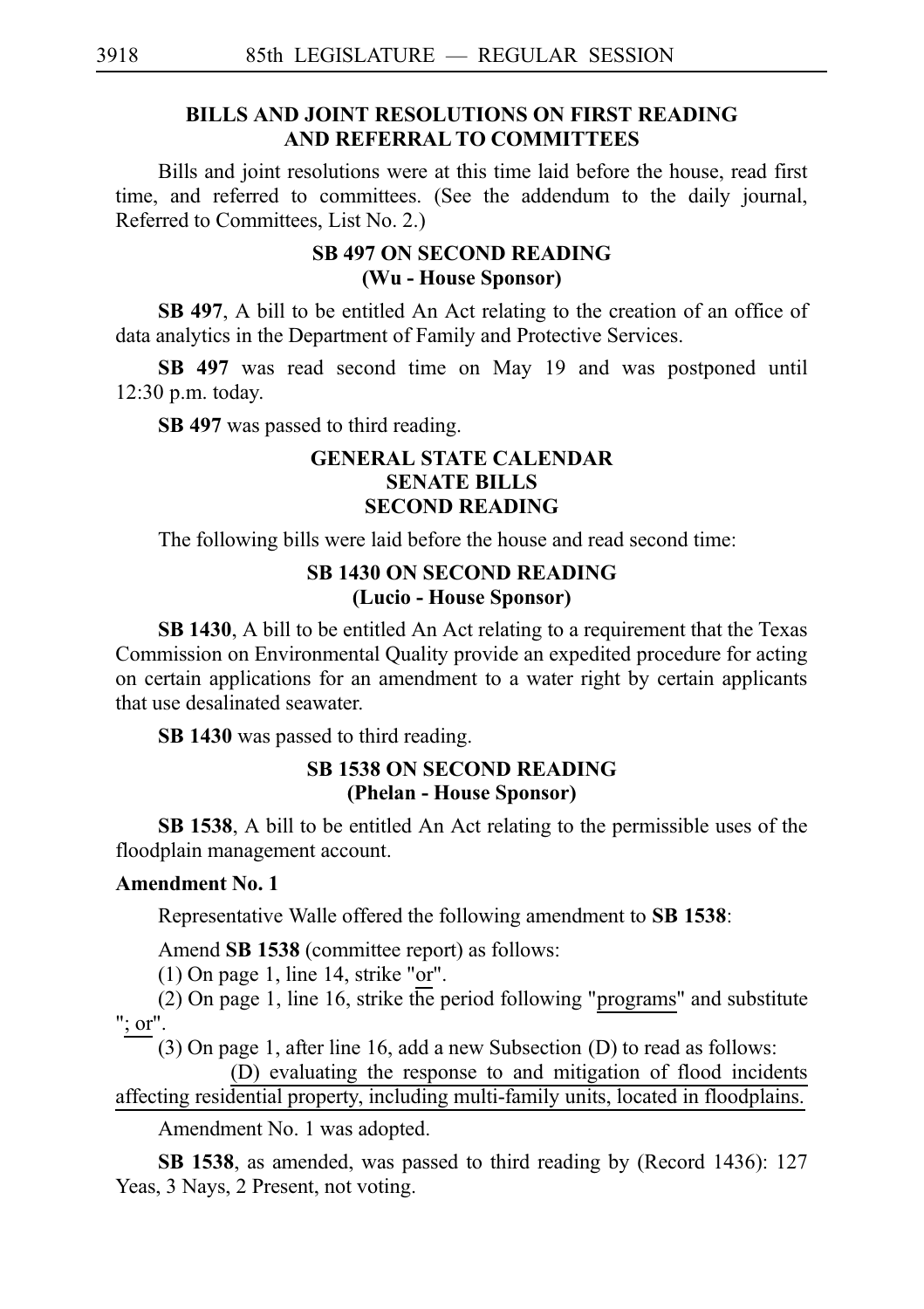Yeas — Alonzo; Alvarado; Anchia; Anderson, C.; Anderson, R.; Arévalo; Ashby; Bailes; Bell; Bernal; Blanco; Bohac; Bonnen, D.; Bonnen, G.; Burkett; Burns; Burrows; Button; Canales; Capriglione; Clardy; Coleman; Collier; Cook; Cortez; Cosper; Craddick; Cyrier; Dale; Darby; Davis, S.; Dean; Elkins; Faircloth; Fallon; Flynn; Frank; Geren; Gervin-Hawkins; Goldman; Gonzales; González; Gooden; Guerra; Guillen; Gutierrez; Hefner; Hernandez; Hinojosa; Holland; Howard; Huberty; Hunter; Isaac; Israel; Johnson, E.; Kacal; Keough; King, P.; King, T.; Klick; Koop; Krause; Lambert; Landgraf; Lang; Larson; Laubenberg; Leach; Longoria; Lozano; Lucio; Meyer; Minjarez; Moody; Morrison; Muñoz; Murphy; Murr; Neave; Nevárez; Oliveira; Oliverson; Ortega; Parker; Paul; Perez; Phelan; Phillips; Pickett; Price; Raney; Raymond; Reynolds; Rinaldi; Roberts; Rodriguez, E.; Rodriguez, J.; Romero; Rose; Sanford; Schaefer; Schofield; Schubert; Shaheen; Shine; Simmons; Springer; Stephenson; Stucky; Swanson; Thierry; Thompson, E.; Thompson, S.; Tinderholt; Turner; Uresti; VanDeaver; Villalba; Vo; Walle; White; Wilson; Workman; Wray; Wu; Zedler.

Nays — Biedermann; Cain; Stickland.

Present, not voting — Mr. Speaker; Kuempel(C).

Absent, Excused — Davis, Y.; Dutton; Giddings; Herrero; Johnson, J.; King, K.; Metcalf; Miller; Paddie; Smithee.

Absent, Excused, Committee Meeting — Zerwas.

Absent — Allen; Deshotel; Dukes; Farrar; Frullo; Martinez; Sheffield.

# **STATEMENTS OF VOTE**

When Record No. 1436 was taken, I was in the house but away from my desk. I would have voted yes.

Deshotel

When Record No. 1436 was taken, I was in the house but away from my desk. I would have voted yes.

Frullo

# **SB 1001 ON SECOND READING (Paul - House Sponsor)**

**SB 1001**, A bill to be entitled An Act relating to vehicles exempt from vehicle safety inspections.

#### **Amendment No. 1**

Representative Workman offered the following amendment to **SB 1001**:

Amend **SB 1001** (house committee report) by adding the following appropriately numbered SECTION to the bill and renumbering subsequent SECTIONS of the bill accordingly:

SECTION. Subchapter A, Chapter 502, Transportation Code, is amended by adding Section 502.012 to read as follows: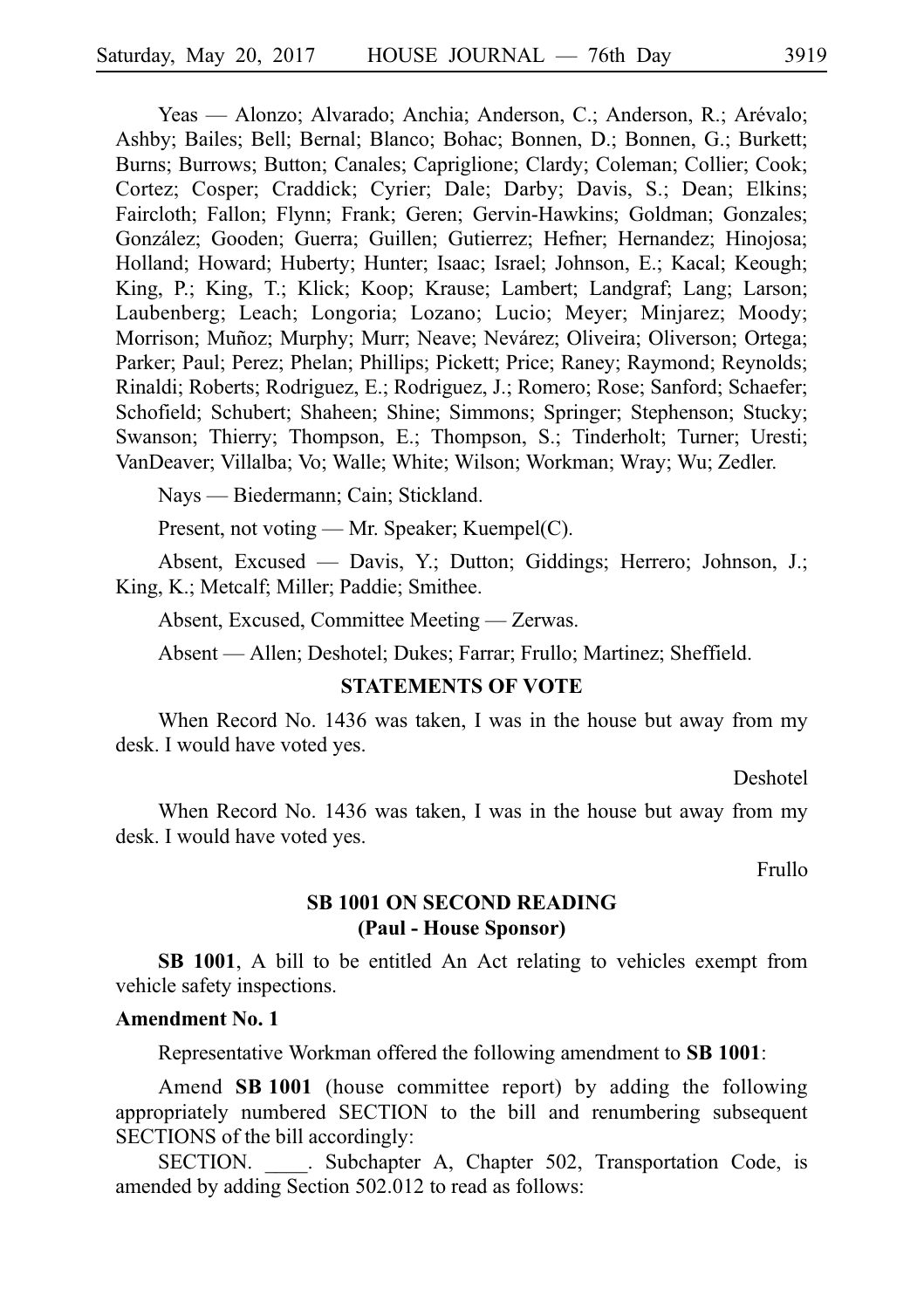Sec. 502.012. NOTICE REGARDING WHETHER CERTAIN TRAILERS ARE SUBJECT TO INSPECTION. The department shall include in each registration renewal notice for a vehicle that is a trailer, semitrailer, or pole trailer a statement regarding whether the vehicle is subject to inspection under Chapter 548.

Amendment No. 1 was adopted.

# **Amendment No. 2**

Representative Sanford offered the following amendment to **SB 1001**:

Amend **SB 1001** (house committee report) by adding the following appropriately numbered SECTION to the bill and renumbering the SECTIONS of the bill accordingly:

SECTION Section 548.3075(b), Transportation Code, is amended to read as follows:

(b) A department rule that allows an  $[a - \frac{q}{q} + \frac{q}{r} + \frac{q}{r}]$  inspection station to perform a limited emissions inspection of  $\overline{a}$  motor vehicle may not restrict the number of limited emissions [station to fewer than 150] inspections conducted by the station [per month].

Amendment No. 2 was adopted.

# **Amendment No. 3**

Representative Workman offered the following amendment to **SB 1001**:

Amend **SBi1001** (house committee report) by adding the following appropriately numbered SECTIONS to the bill and renumbering subsequent SECTIONS of the bill accordingly:

SECTION. \_\_\_. Section 548.101, Transportation Code, is amended to read as follows:

Sec. 548.101. GENERAL ONE-YEAR INSPECTION PERIOD. Except as provided by Sections [Section] 548.102 and 548.1025, the department shall require an annual inspection. The department shall set the periods of inspection and may make rules with respect to those periods. The rules must provide that:

 $(1)$  a vehicle owner may obtain an inspection not earlier than 90 days before the date of expiration of the vehicle's registration; and

 $(2)$  a used motor vehicle sold by a dealer, as defined by Section 503.001, must be inspected in the 180 days preceding the date the dealer sells the vehicle.

SECTION. Subchapter C, Chapter 548, Transportation Code, is amended by adding Section 548.1025 to read as follows:

Sec. 548.1025. FIVE-YEAR INSPECTION PERIOD FOR TOWABLE RECREATIONAL VEHICLE. The inspection period for a towable recreational vehicle is five years.

Amendment No. 3 was adopted.

**SB 1001**, as amended, was passed to third reading.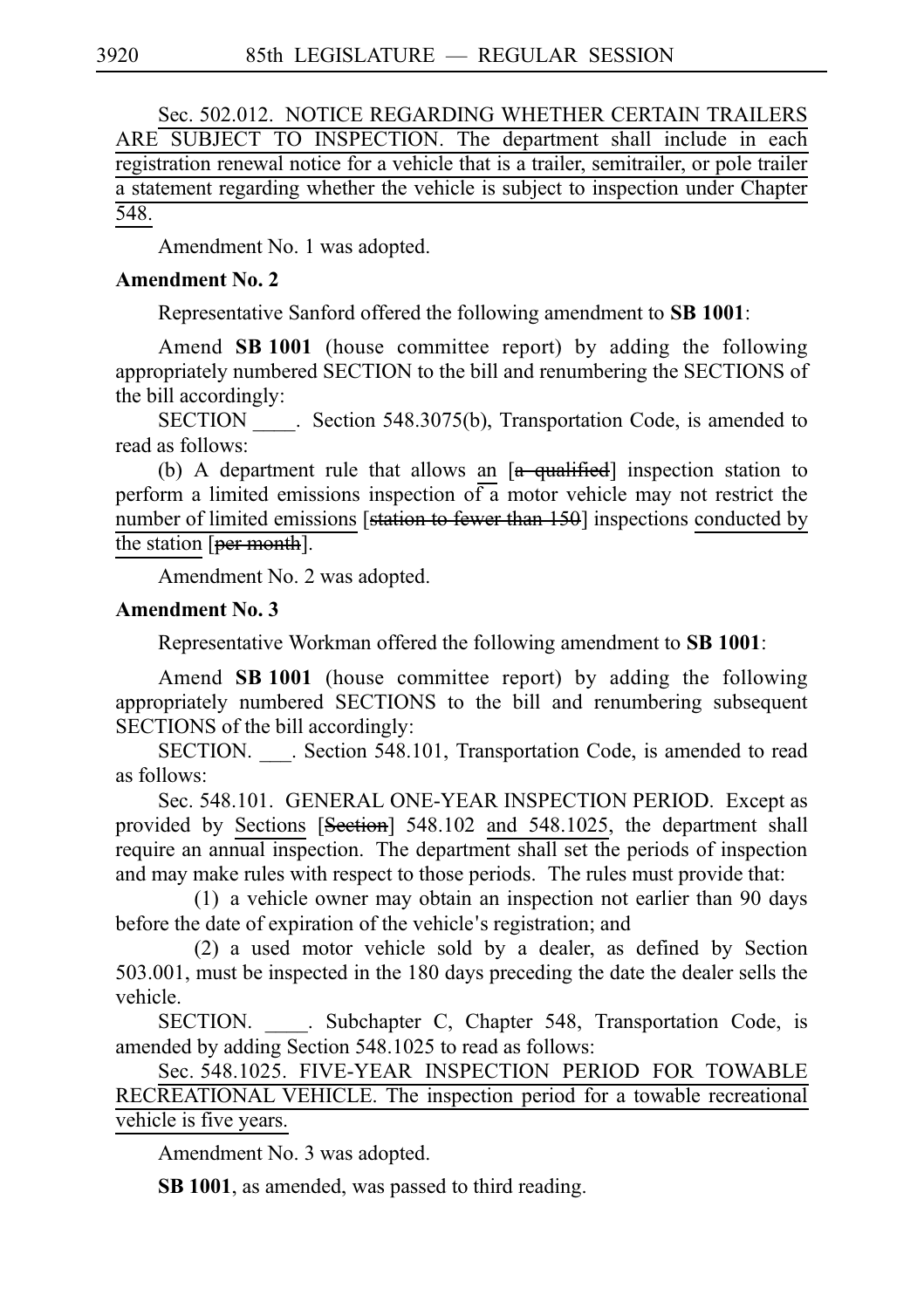# **COMMITTEE GRANTED PERMISSION TO MEET**

Representative Morrison requested permission for the Committee on Transportation to meet while the house is in session, at 12:45 p.m. today, in 3W.9, to consider **SBi1939**.

Permission to meet was granted.

### **COMMITTEE MEETING ANNOUNCEMENT**

The following committee meeting was announced:

Transportation, 12:45 p.m. today, 3W.9, for a formal meeting, to consider **SBi1939**.

# **SB 2205 ON SECOND READING (Geren - House Sponsor)**

**SB 2205**, A bill to be entitled An Act relating to automated motor vehicles.

**SB 2205** was passed to third reading.

# **SB 634 ON SECOND READING (Button - House Sponsor)**

**SB 634**, A bill to be entitled An Act relating to reporting requirements for certain skills development fund workforce training program providers.

# **Amendment No. 1**

Representative Button offered the following amendment to **SB 634**:

Amend **SB 634** (house committee printing) on page 1, line 15, between "any" and "state funds", by inserting "unexpended".

Amendment No. 1 was adopted.

### **SB 1001 - HOUSE SPONSORS AUTHORIZED**

On motion of Representative Morrison, Representatives C. Anderson, Phillips, E. Thompson, Workman, Isaac, and Kuempel were authorized as house sponsors to **SBi1001**.

### **SB 634 - (consideration continued)**

**SB 634**, as amended, was passed to third reading.

# **SB 964 ON SECOND READING (Neva´rez - House Sponsor)**

**SB 964**, A bill to be entitled An Act relating to the Jeff Davis County Underground Water Conservation District; authorizing a fee.

**SB 964** was passed to third reading.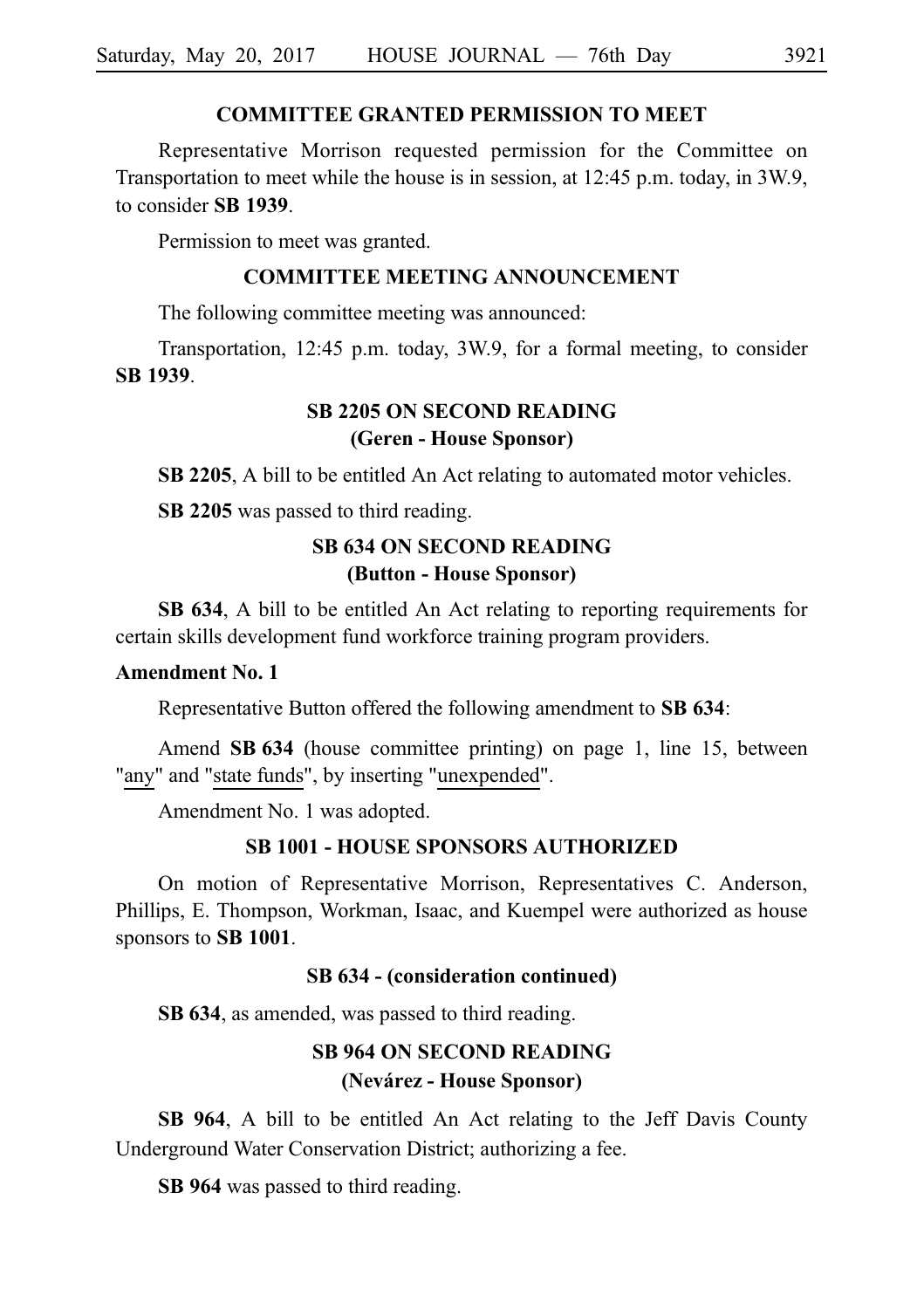# **SB 613 ON SECOND READING (S. Davis - House Sponsor)**

**SB 613**, A bill to be entitled An Act relating to services provided by the Health and Human Services Commission to sexually violent offenders who are incompetent to attend sex offender treatment.

**SB 613** was passed to third reading.

# **SB 1248 ON SECOND READING (Lucio - House Sponsor)**

**SB 1248**, A bill to be entitled An Act relating to municipal regulation of manufactured home communities.

# **LEAVE OF ABSENCE GRANTED**

The following member was granted leave of absence temporarily for today to attend a meeting of the Committee on Transportation:

Phillips on motion of Bohac.

### **SB 1248 - (consideration continued)**

#### **Amendment No. 1**

Representative Collier offered the following amendment to **SBi1248**:

Amend **SB 1248** (house committee report) as follows:

(1) On page 1, between lines 10 and 11, add the following appropriately lettered subsection and reletter subsequent subsections and references accordingly:

(\_\_\_\_) This section does not apply to or in a municipality wholly or partly located in a county that has a population of more than 1.8 million and is adjacent to a county with a population of more than 2.2 million.

(2) On page 3, between lines 1 and 2, add the following appropriately lettered subsection and reletter subsequent subsections accordingly:

 $($ ) This section does not apply to a municipality wholly or partly located in a county that has a population of more than 1.8 million and is adjacent to a county with a population of more than 2.2 million.

Representative Lucio moved to table Amendment No. 1.

The motion to table was lost by (Record 1437): 56 Yeas, 69 Nays, 3 Present, not voting.

Yeas — Allen; Alonzo; Anderson, C.; Anderson, R.; Arévalo; Ashby; Blanco; Burkett; Button; Cain; Canales; Cook; Craddick; Davis, S.; Deshotel; Fallon; Farrar; Flynn; Frank; Gervin-Hawkins; Gonzales; Gooden; Hernandez; Huberty; Hunter; Isaac; Kacal; Koop; Lambert; Landgraf; Larson; Laubenberg; Leach; Lucio; Martinez; Minjarez; Moody; Murphy; Murr; Oliveira; Parker; Price; Raney; Reynolds; Rinaldi; Rodriguez, E.; Schubert; Shaheen; Sheffield; Shine; Stucky; Thierry; Thompson, S.; Villalba; Wray; Wu.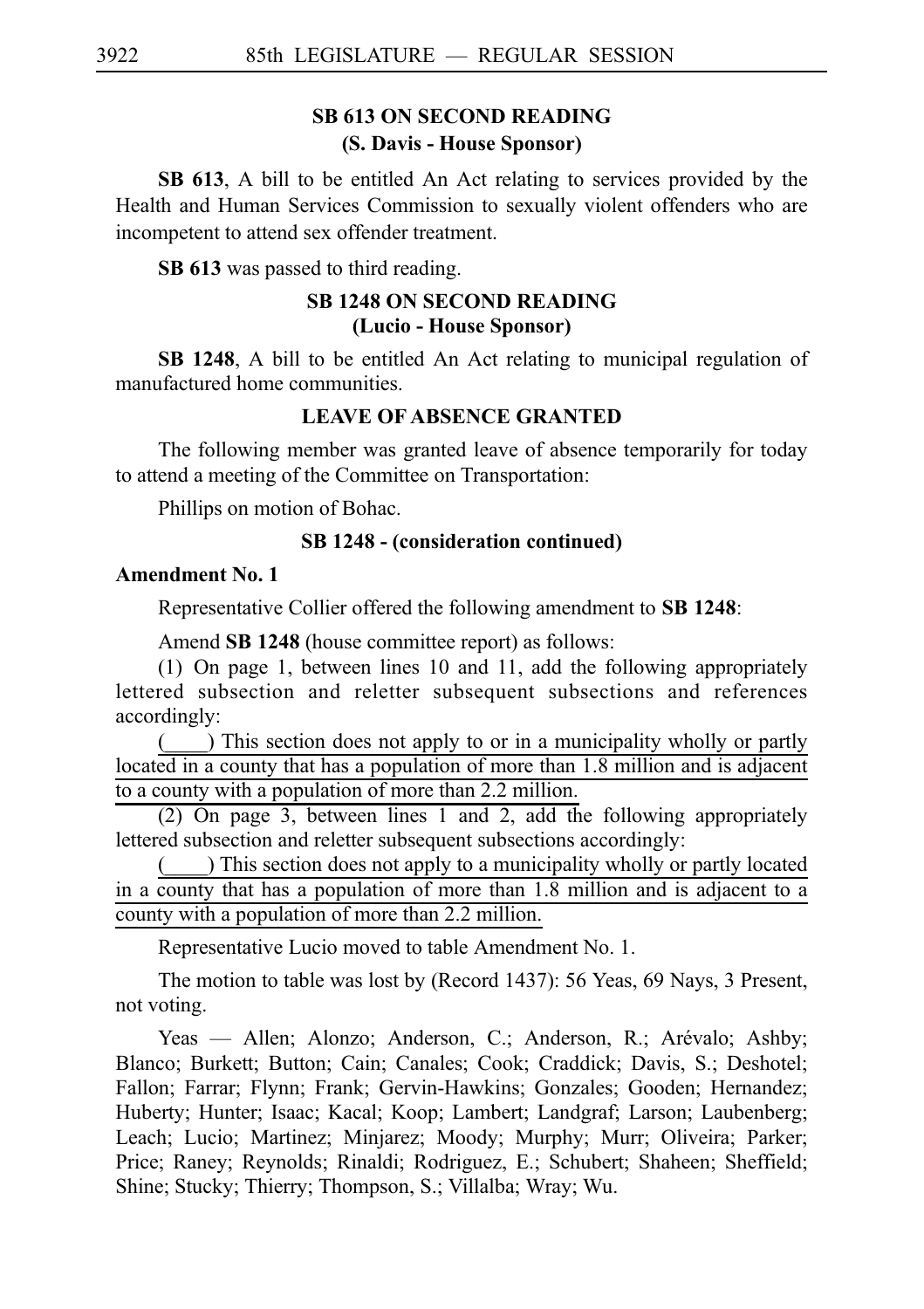Nays — Alvarado; Bernal; Biedermann; Bonnen, D.; Bonnen, G.; Burns; Burrows; Capriglione; Clardy; Coleman; Collier; Cortez; Cosper; Cyrier; Dale; Darby; Dean; Elkins; Faircloth; Frullo; Geren; Goldman; González; Guerra; Guillen; Gutierrez; Hefner; Hinojosa; Holland; Howard; Israel; Johnson, E.; Keough; King, P.; Klick; Krause; Lang; Lozano; Meyer; Morrison; Neave; Nevárez; Ortega; Paul; Perez; Phelan; Pickett; Raymond; Roberts; Rodriguez, J.; Romero; Rose; Sanford; Schaefer; Schofield; Simmons; Springer; Stephenson; Stickland; Swanson; Thompson, E.; Tinderholt; Uresti; Vo; Walle; White; Wilson; Workman; Zedler.

Present, not voting — Mr. Speaker; Anchia; Kuempel(C).

Absent, Excused — Davis, Y.; Dutton; Giddings; Herrero; Johnson, J.; King, K.; Metcalf; Miller; Paddie; Smithee.

Absent, Excused, Committee Meeting — Phillips; Zerwas.

Absent — Bailes; Bell; Bohac; Dukes; King, T.; Longoria; Muñoz; Oliverson; Turner; VanDeaver.

### **STATEMENTS OF VOTE**

When Record No. 1437 was taken, I was shown voting present, not voting. I intended to vote yes.

Anchia

When Record No. 1437 was taken, I was in the house but away from my desk. I would have voted no.

Bohac

When Record No. 1437 was taken, I was shown voting no. I intended to vote yes.

Burrows

When Record No. 1437 was taken, I was shown voting no. I intended to vote yes.

Guillen

When Record No. 1437 was taken, I was shown voting no. I intended to vote yes.

Meyer

When Record No. 1437 was taken, I was shown voting no. I intended to vote yes.

Perez

Amendment No. 1 was adopted. (Fallon and Rinaldi recorded voting no.) **SB 1248**, as amended, was passed to third reading.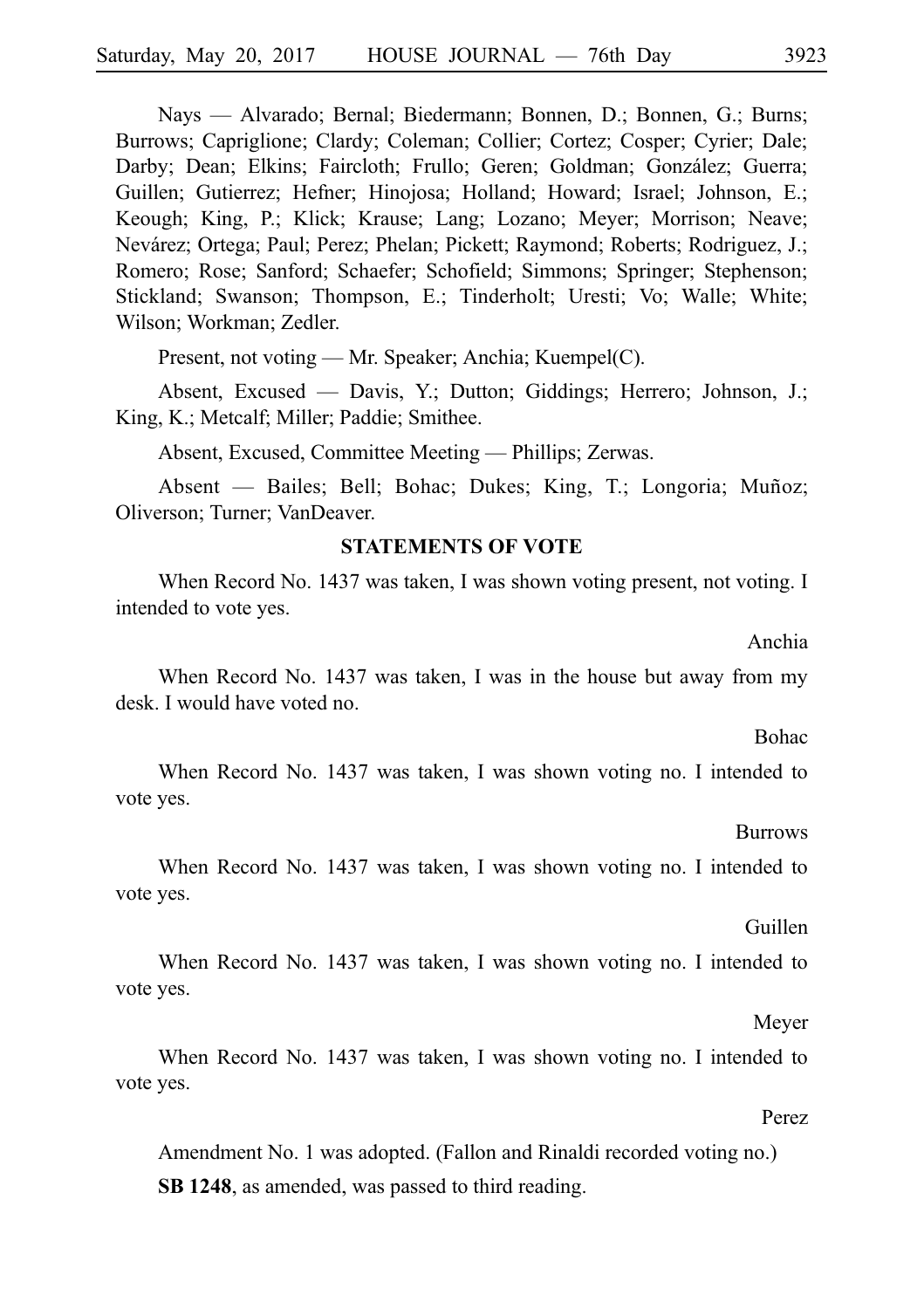# **SB 1021 ON SECOND READING (Price - House Sponsor)**

**SB 1021**, A bill to be entitled An Act relating to reports on the consolidation and certain functions of the health and human services system, including advisory committees within the system, and the re-creation of the Texas system of care framework.

**SB 1021** was passed to third reading.

# **SB 1085 ON SECOND READING (Roberts - House Sponsor)**

**SB 1085**, A bill to be entitled An Act relating to the certification of unopposed candidates for the board of directors of the North Harris County Regional Water Authority.

**SB 1085** was passed to third reading.

### **SB 1264 ON SECOND READING (Alvarado - House Sponsor)**

**SB 1264**, A bill to be entitled An Act relating to psychological counseling for certain grand jurors.

**SB 1264** was passed to third reading. (Rinaldi recorded voting no.)

# **SB 1743 ON SECOND READING (Hinojosa, Minjarez, and White - House Sponsors)**

**SB 1743**, A bill to be entitled An Act relating to transferring the Office for the Prevention of Developmental Disabilities to The University of Texas at Austin and renaming the office the Office for Healthy Children.

**SBi1743** was passed to third reading by (Record 1438): 68 Yeas, 59 Nays, 2 Present, not voting.

Yeas — Allen; Alvarado; Anchia; Arévalo; Ashby; Bailes; Bernal; Blanco; Burkett; Canales; Clardy; Coleman; Collier; Cortez; Craddick; Darby; Davis, S.; Deshotel; Farrar; Gervin-Hawkins; González; Gooden; Guerra; Guillen; Gutierrez; Hernandez; Hinojosa; Howard; Israel; Johnson, E.; King, T.; Koop; Lambert; Longoria; Lucio; Martinez; Minjarez; Moody; Muñoz; Neave; Nevárez; Oliveira; Ortega; Parker; Phelan; Pickett; Price; Raymond; Reynolds; Roberts; Rodriguez, E.; Rodriguez, J.; Romero; Rose; Sheffield; Shine; Stucky; Thierry; Thompson, S.; Turner; Uresti; VanDeaver; Vo; Walle; White; Workman; Wray; Wu.

Nays — Anderson, C.; Anderson, R.; Bell; Biedermann; Bohac; Bonnen, D.; Bonnen, G.; Burns; Burrows; Cain; Capriglione; Cook; Cosper; Cyrier; Dale; Dean; Elkins; Faircloth; Fallon; Flynn; Frank; Frullo; Goldman; Gonzales; Hefner; Holland; Huberty; Hunter; Isaac; Kacal; Keough; Klick; Krause; Landgraf; Lang; Larson; Laubenberg; Leach; Lozano; Meyer; Murphy; Murr; Oliverson; Paul; Rinaldi; Sanford; Schaefer; Schubert; Shaheen; Simmons; Springer; Stephenson; Stickland; Swanson; Thompson, E.; Tinderholt; Villalba; Wilson; Zedler.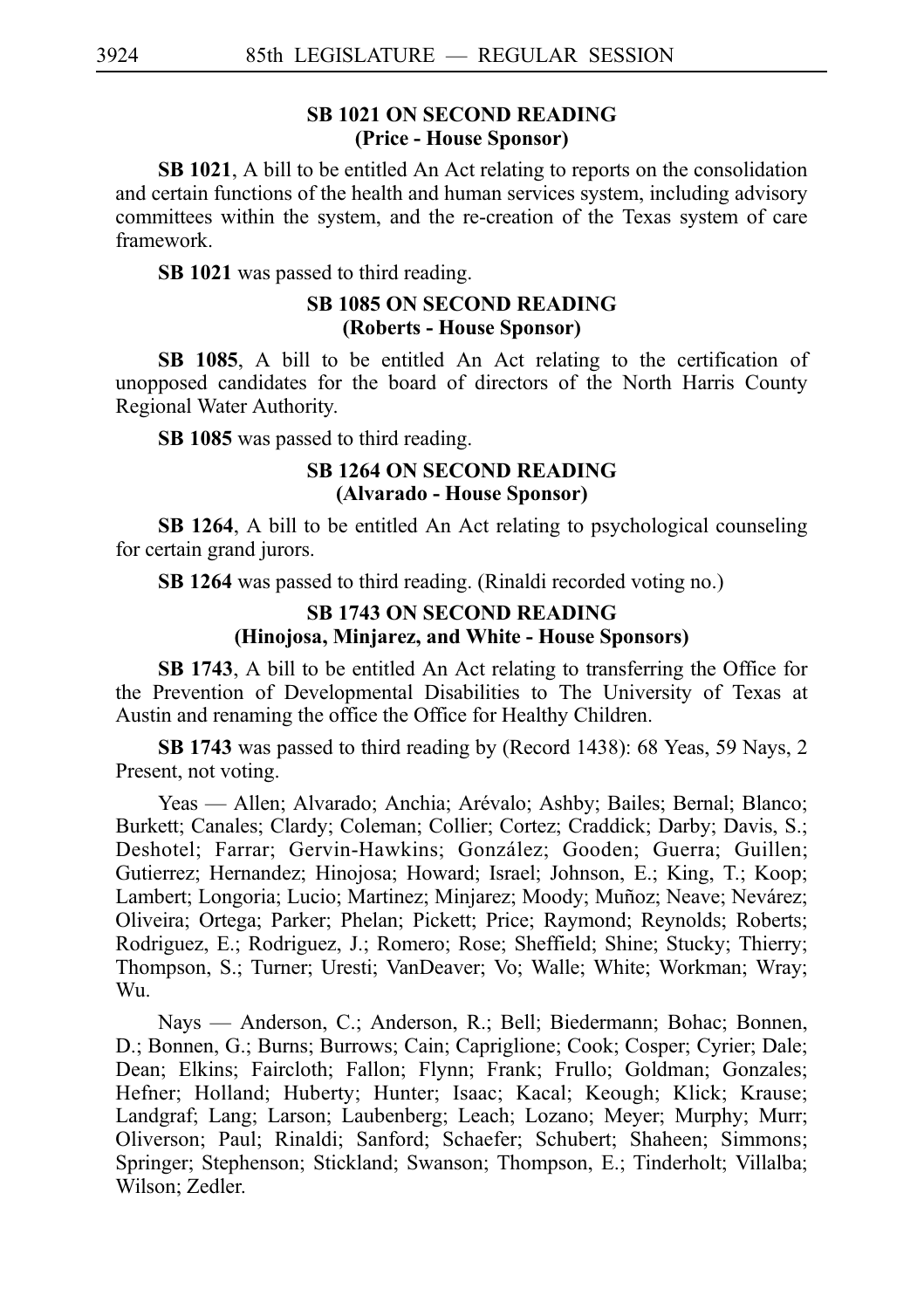Present, not voting — Mr. Speaker; Kuempel(C).

Absent, Excused — Davis, Y.; Dutton; Giddings; Herrero; Johnson, J.; King, K.; Metcalf; Miller; Paddie; Smithee.

Absent, Excused, Committee Meeting — Phillips; Zerwas.

Absent — Alonzo; Button; Dukes; Geren; King, P.; Morrison; Perez; Raney; Schofield.

#### **STATEMENTS OF VOTE**

When Record No. 1438 was taken, I was in the house but away from my desk. I would have voted no.

When Record No. 1438 was taken, I was shown voting no. I intended to vote yes.

Gonzales

**Button** 

When Record No. 1438 was taken, I was shown voting yes. I intended to vote no.

Gooden

When Record No. 1438 was taken, I was temporarily out of the house chamber. I would have voted no.

P. King

When Record No. 1438 was taken, I was shown voting no. I intended to vote yes.

### Meyer

When Record No. 1438 was taken, I was in the house but away from my desk. I would have voted yes.

#### Morrison

When Record No. 1438 was taken, I was shown voting yes. I intended to vote no.

#### Parker

When Record No. 1438 was taken, I was in the house but away from my desk. I would have voted no.

#### Schofield

When Record No. 1438 was taken, I was shown voting no. I intended to vote yes.

#### Villalba

When Record No. 1438 was taken, I was shown voting no. I intended to vote yes.

#### Wilson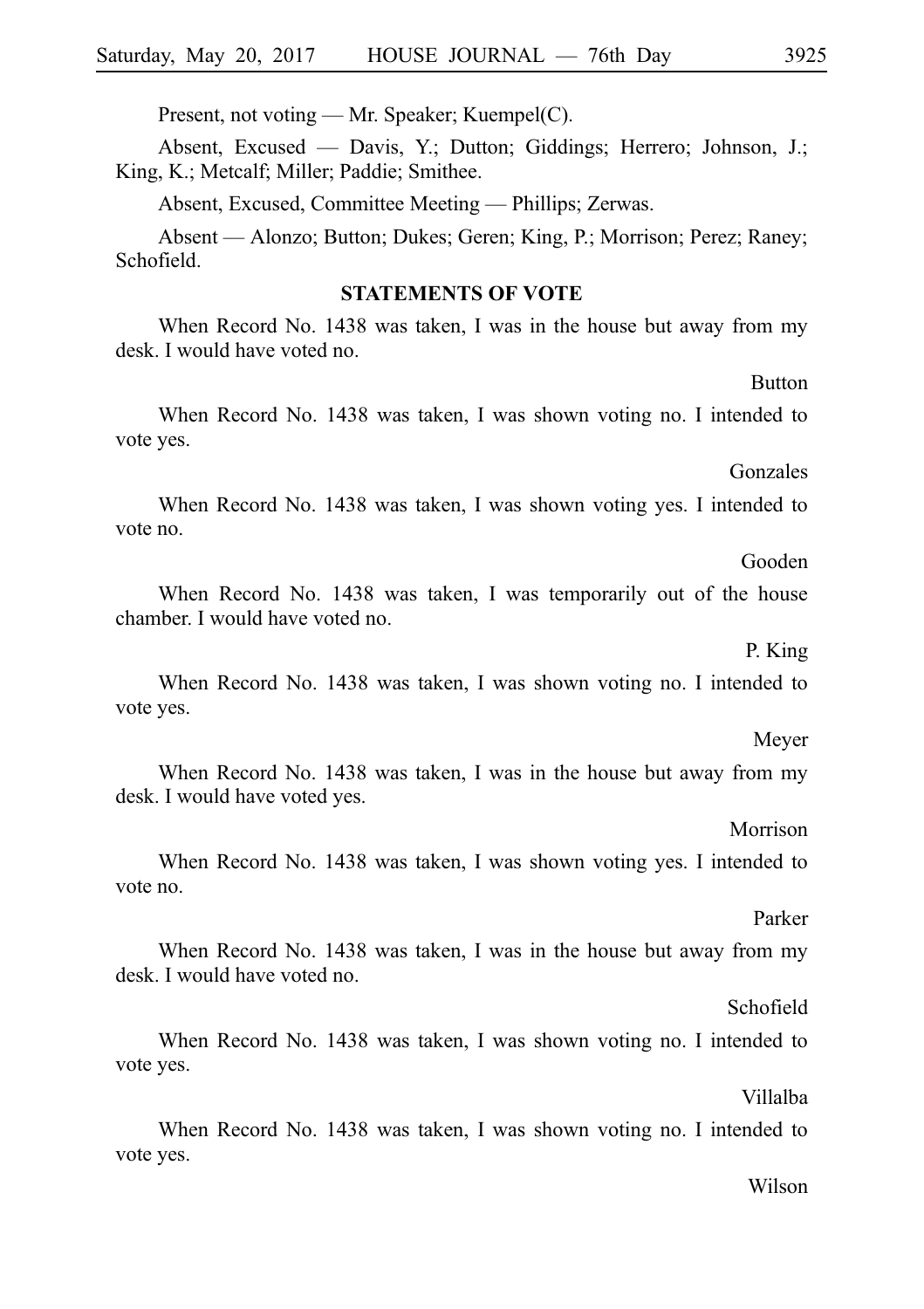# **SB 2117 ON SECOND READING (Price - House Sponsor)**

**SB 2117,** A bill to be entitled An Act relating to the creation and operations of a health care provider participation program by the City of Amarillo Hospital District.

**SB 2117** was passed to third reading.

# **SB 1291 ON SECOND READING (Faircloth - House Sponsor)**

**SB 1291**, A bill to be entitled An Act relating to permits for oversize and overweight vehicles in a certain county.

**SBi1291** was passed to third reading.

# **LEAVE OF ABSENCE GRANTED**

Pursuant to a previous motion, the following member was granted leave of absence temporarily for today to attend a meeting of the Conference Committee on **SBi1**:

Gonzales on motion of Geren.

# **SB 440 ON SECOND READING (Neva´rez - House Sponsor)**

**SB 440**, A bill to be entitled An Act relating to the use by certain municipalities of hotel occupancy tax revenue to improve or expand certain airports.

SB 440 was passed to third reading by (Record 1439): 96 Yeas, 36 Nays, 2 Present, not voting.

Yeas — Allen; Alonzo; Alvarado; Anchia; Anderson, C.; Arévalo; Ashby; Bernal; Blanco; Burkett; Burrows; Button; Canales; Capriglione; Clardy; Coleman; Collier; Cook; Cortez; Cosper; Craddick; Cyrier; Dale; Darby; Davis, S.; Deshotel; Elkins; Farrar; Frullo; Geren; Gervin-Hawkins; González; Gooden; Guerra; Guillen; Gutierrez; Hernandez; Hinojosa; Howard; Huberty; Hunter; Isaac; Israel; Johnson, E.; Kacal; King, P.; King, T.; Koop; Lambert; Larson; Longoria; Lozano; Lucio; Martinez; Meyer; Minjarez; Moody; Morrison; Muñoz; Murphy; Murr; Neave; Nevárez; Oliveira; Ortega; Parker; Paul; Perez; Pickett; Price; Raney; Raymond; Reynolds; Rodriguez, E.; Rodriguez, J.; Romero; Rose; Schofield; Schubert; Sheffield; Shine; Simmons; Springer; Stephenson; Stucky; Thierry; Thompson, E.; Thompson, S.; Turner; Uresti; VanDeaver; Villalba; Vo; Walle; Wray; Wu.

Nays — Anderson, R.; Bell; Biedermann; Bohac; Bonnen, D.; Bonnen, G.; Burns; Cain; Dean; Faircloth; Fallon; Flynn; Frank; Goldman; Hefner; Holland; Keough; Klick; Krause; Landgraf; Lang; Leach; Oliverson; Phelan; Rinaldi; Roberts; Sanford; Schaefer; Shaheen; Stickland; Swanson; Tinderholt; White; Wilson; Workman; Zedler.

Present, not voting — Mr. Speaker; Kuempel(C).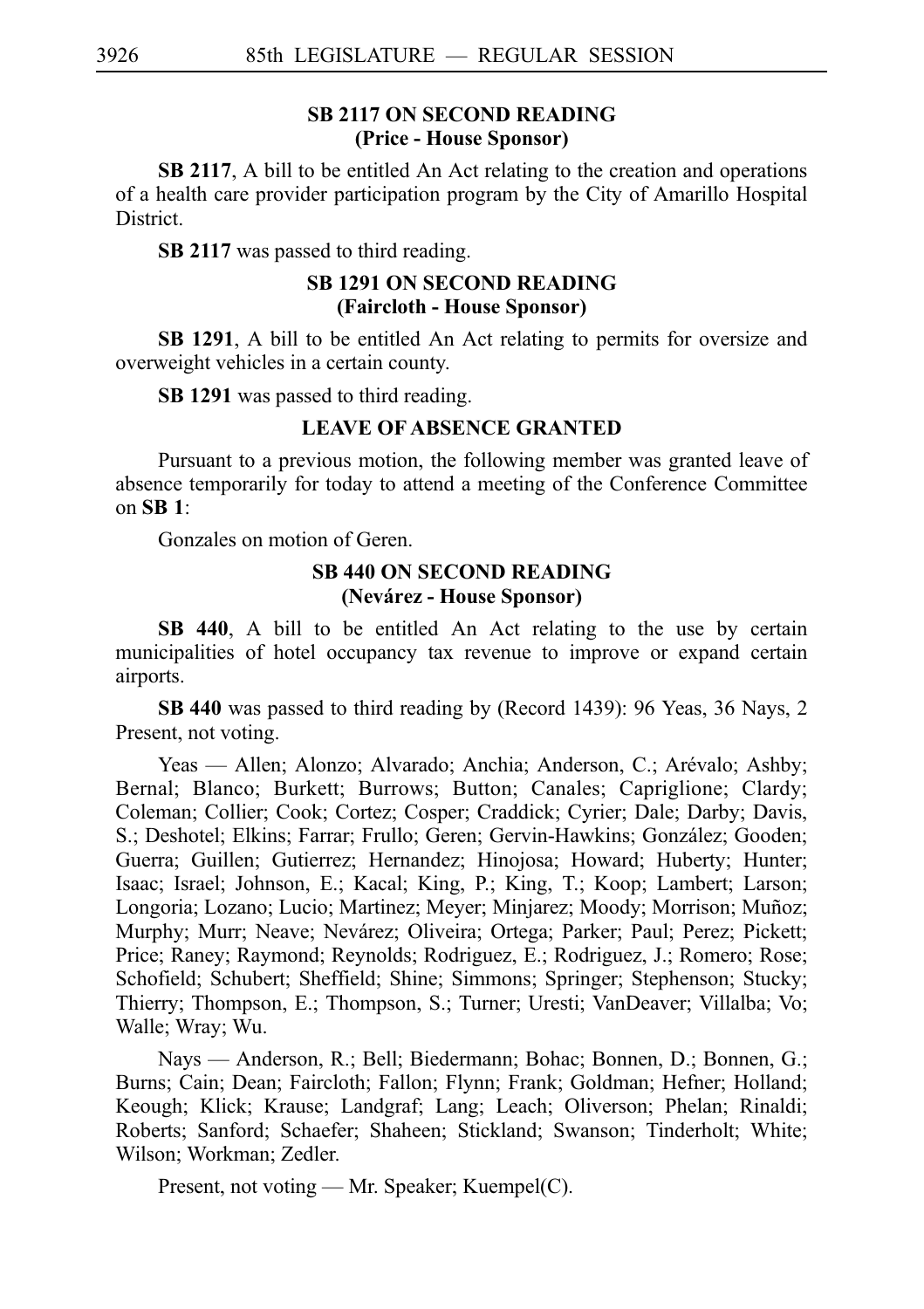Absent, Excused — Davis, Y.; Dutton; Giddings; Herrero; Johnson, J.; King, K.; Metcalf; Miller; Paddie; Smithee.

Absent, Excused, Committee Meeting — Gonzales; Phillips; Zerwas.

Absent — Bailes; Dukes; Laubenberg.

# **STATEMENTS OF VOTE**

When Record No. 1439 was taken, I was shown voting yes. I intended to vote no.

Capriglione

When Record No. 1439 was taken, I was shown voting no. I intended to vote yes.

Phelan

### **CSSB 920 ON SECOND READING (Lucio - House Sponsor)**

**CSSB 920**, A bill to be entitled An Act relating to access to a residence or former residence to retrieve personal property, including access based on danger of family violence.

(Phillips now present)

**CSSB 920** was passed to third reading.

# **SB 813 ON SECOND READING (Meyer - House Sponsor)**

**SB 813**, A bill to be entitled An Act relating to recovery of damages, attorney's fees, and costs related to frivolous regulatory actions by state agencies.

# **Amendment No. 1**

Representative Meyer offered the following amendment to **SB 813**:

Amend SB 813 (house committee printing) on page 1, between lines 18 and 19, by inserting the following appropriately designated subsection and redesignating subsequent subsections accordingly:

) A claimant may bring an action under this section only after the claimant has exhausted the claimant's administrative remedies with respect to the regulatory action against the claimant.

Amendment No. 1 was adopted.

### **Amendment No. 2**

Representative Schofield offered the following amendment to SB 813:

Amend **SB 813** (house committee report) as follows:

(1) In SECTION 1 (page 1, line 7) insert "or political subdivision" after "state agency";

(2) In SECTION 3 (page 1, line 16) insert "or political subdivision" after "state agency";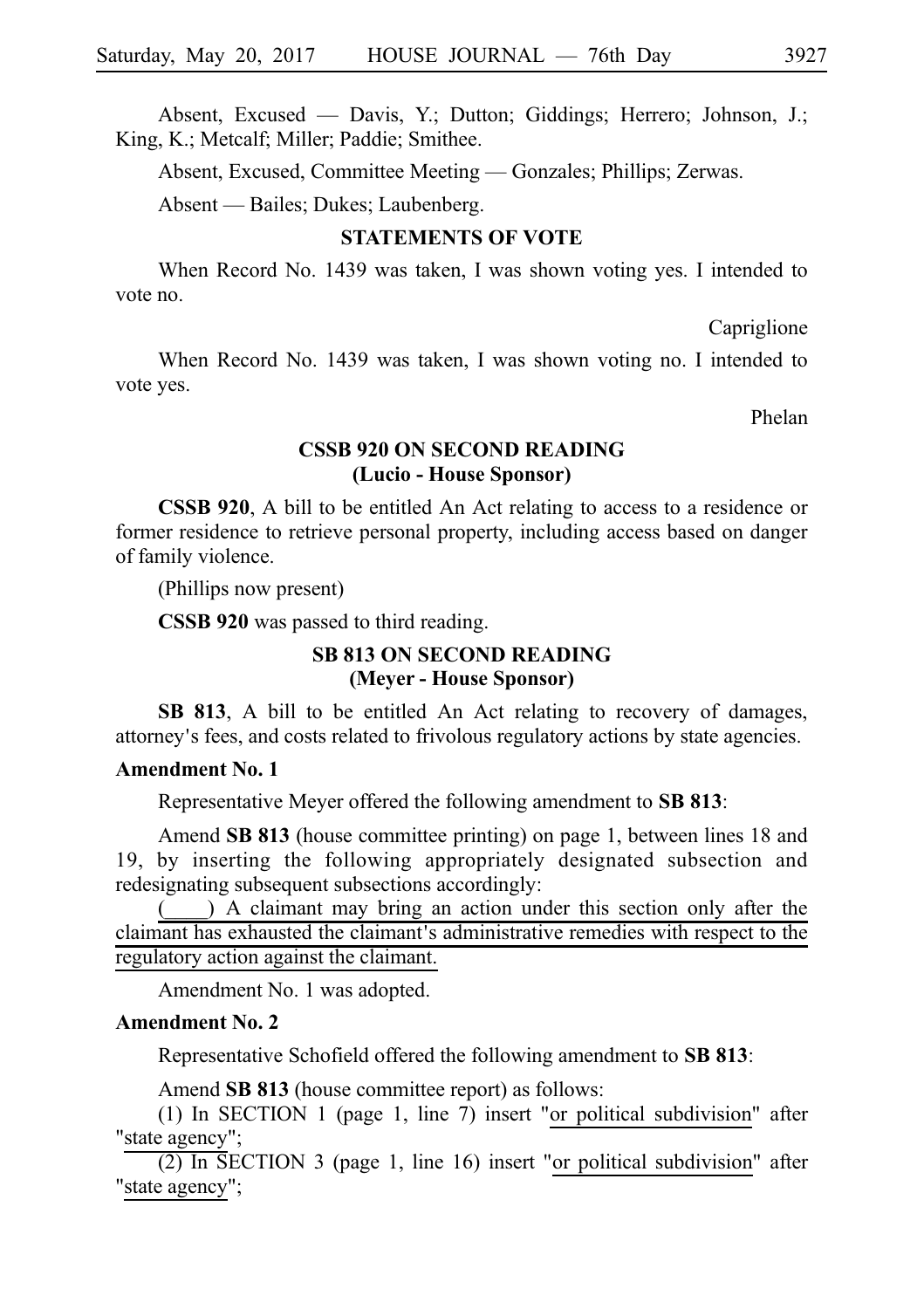(3) In SECTION 3 (page 1, line 17) insert "or political subdivision" after "state agency";

 $(4)$  In SECTION 3 (page 1, line 21) insert "or political subdivision's" after "state agency's";

(5) In SECTION 3 (page 2, line 7) insert "or political subdivision" after "state agency".

Amendment No. 2 was adopted.

**SB 813**, as amended, was passed to third reading.

# **CSSB 1232 ON SECOND READING (Alvarado - House Sponsor)**

**CSSB 1232**, A bill to be entitled An Act relating to inappropriate conduct between a person and an animal; creating a criminal offense.

# **Amendment No. 1**

Representatives Moody and Villalba offered the following amendment to **CSSBi1232**:

Amend **CSSB 1232** (house committee report) as follows:

(1) On page 6, line 15, strike "and amending Subsection  $(b)$ ".

(2) On page 6, strike lines 23 through 25.

 $(3)$  Add the following appropriately numbered SECTIONS to the bill and renumber subsequent SECTIONS of the bill accordingly:

SECTION Section 42.092, Penal Code, is amended by amending Subsection (c) and adding Subsections (c-1) and (c-2) to read as follows:

(c) An offense under Subsection (b)(3), (4), (5), (6), or (9) is a Class A misdemeanor, except that the offense is a state jail felony if the person has previously been convicted two times under this section, two times under Section 42.09, or one time under this section and one time under Section 42.09.

(c-1) An offense under Subsection (b)(1) or[ $,$ ] (2) is a felony of the third degree, except that the offense is a felony of the second degree if the person has previously been convicted under Subsection  $(b)(1)$ ,  $(2)$ ,  $(7)$ , or  $(8)$  or under Section 42.09.

 $(c-2)$  An offense under Subsection (b)(7)[, (7),] or (8) is a state jail felony, except that the offense is a felony of the third degree if the person has previously been convicted [two times] under this section<sup>[</sup>, two times under Section 42.09,] or [one time under this section and one time] under Section 42.09.

SECTION Section 821.023(b), Health and Safety Code, is repealed.

Amendment No. 1 was adopted.

**CSSB 1232**, as amended, was passed to third reading by (Record 1440): 122 Yeas, 6 Nays, 2 Present, not voting.

Yeas — Allen; Alonzo; Alvarado; Anchia; Anderson, C.; Anderson, R.; Arévalo; Bell; Bernal; Biedermann; Blanco; Bohac; Bonnen, D.; Bonnen, G.; Burkett; Burns; Burrows; Button; Cain; Canales; Capriglione; Clardy; Coleman; Collier; Cook; Cortez; Cosper; Craddick; Dale; Darby; Davis, S.; Dean; Deshotel; Elkins; Faircloth; Fallon; Farrar; Flynn; Frank; Frullo; Geren; Gervin-Hawkins;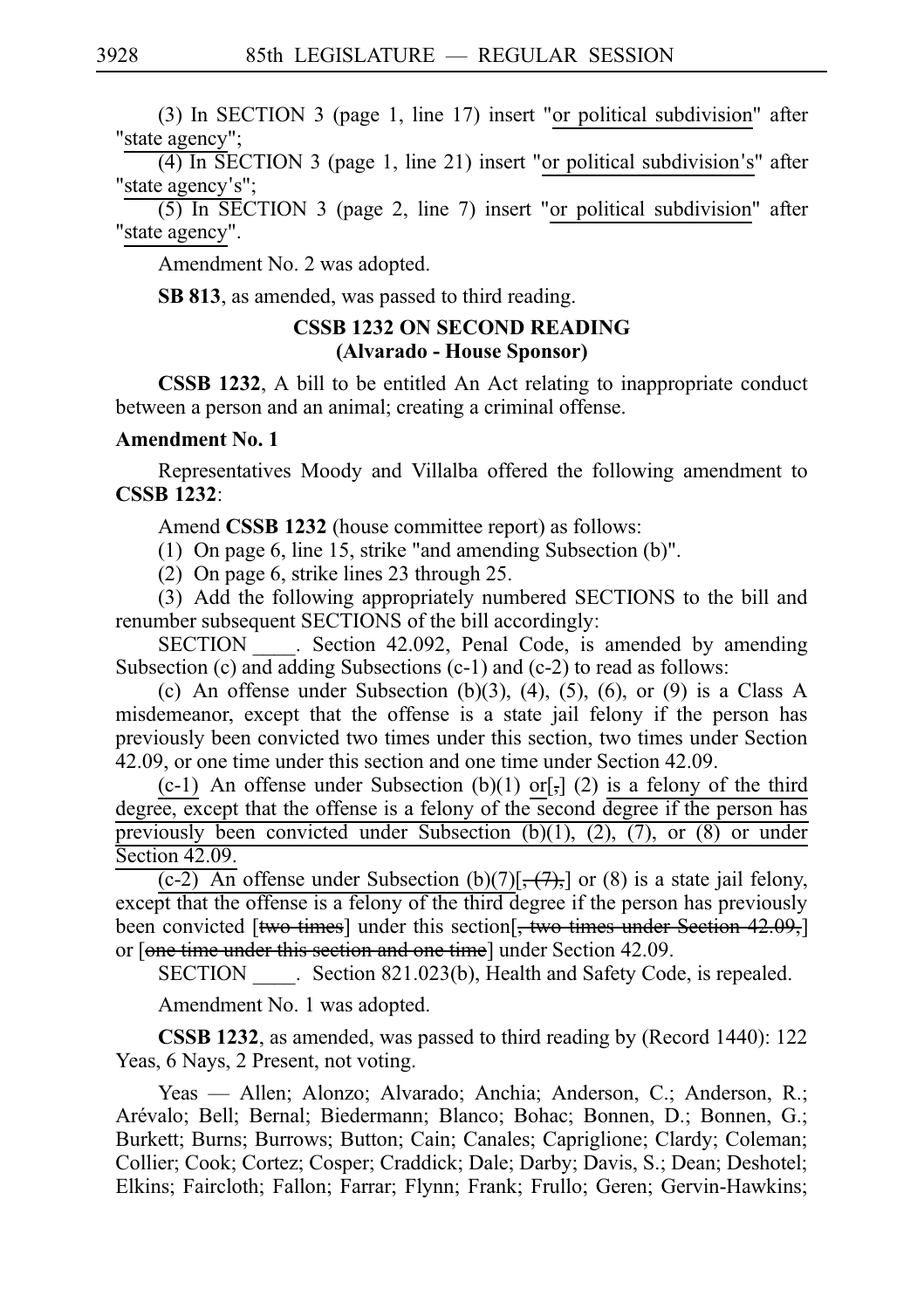Goldman; González; Gooden; Guillen; Gutierrez; Hefner; Hernandez; Hinojosa; Holland; Howard; Huberty; Hunter; Isaac; Israel; Johnson, E.; Kacal; Keough; King, P.; King, T.; Klick; Koop; Krause; Landgraf; Lang; Larson; Laubenberg; Leach; Longoria; Lozano; Lucio; Martinez; Meyer; Minjarez; Moody; Morrison; Muñoz; Murphy; Murr; Neave; Nevárez; Oliveira; Ortega; Parker; Paul; Perez; Phelan; Price; Raymond; Reynolds; Rinaldi; Roberts; Rodriguez, E.; Rodriguez, J.; Romero; Rose; Sanford; Schaefer; Schofield; Shaheen; Sheffield; Shine; Simmons; Springer; Stephenson; Stickland; Swanson; Thierry; Thompson, E.; Thompson, S.; Tinderholt; Turner; Uresti; Villalba; Vo; Walle; Wilson; Workman; Wray; Wu; Zedler.

Nays — Ashby; Bailes; Cyrier; Raney; VanDeaver; White.

Present, not voting — Mr. Speaker; Kuempel(C).

Absent, Excused — Davis, Y.; Dutton; Giddings; Herrero; Johnson, J.; King, K.; Metcalf; Miller; Paddie; Smithee.

Absent, Excused, Committee Meeting — Gonzales; Zerwas.

Absent — Dukes; Guerra; Lambert; Oliverson; Phillips; Pickett; Schubert; Stucky.

#### **STATEMENTS OF VOTE**

When Record No. 1440 was taken, I was shown voting no. I intended to vote yes.

When Record No. 1440 was taken, I was shown voting no. I intended to vote yes.

When Record No. 1440 was taken, I was in the house but away from my desk. I would have voted yes.

When Record No. 1440 was taken, I was shown voting no. I intended to vote yes.

When Record No. 1440 was taken, my vote failed to register. I would have voted yes.

When Record No. 1440 was taken, I was in the house but away from my desk. I would have voted yes.

When Record No. 1440 was taken, I was shown voting no. I intended to vote yes.

# VanDeaver

# Guerra

#### Raney

# Cyrier

Bailes

# Schubert

Stucky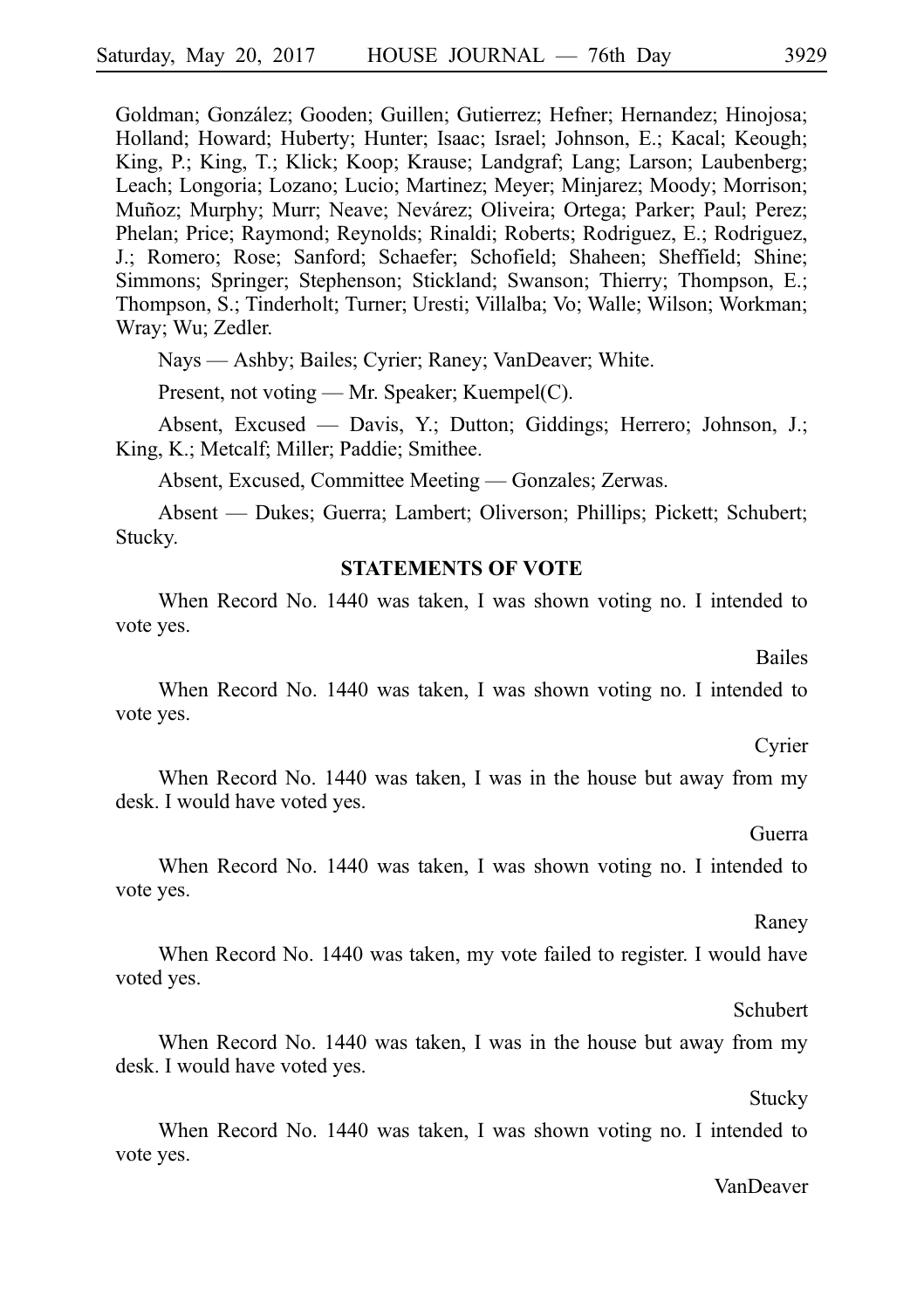#### **REASON FOR VOTE**

I initially voted against **CSSBi1232** by Senator Huffman because of concern that the bill did not go far enough to protect both animal husbandry and veterinarian practices in the state. The author was agreeable to corrective language in the committee substitute on page 2, line 26 through page 3, line 1, striking "defense to prosecution" and inserting "exception." My existing concern dealt with the possible unintended consequence from broad interpretation of page 2, lines 14-15.

Bailes

#### **SB 977 ON SECOND READING (Ashby - House Sponsor)**

**SB 977**, A bill to be entitled An Act relating to the use of state money for high-speed rail operated by a private entity.

**SB 977** was passed to third reading by (Record 1441): 121 Yeas, 9 Nays, 3 Present, not voting.

Yeas — Allen; Alonzo; Alvarado; Anderson, C.; Anderson, R.; Arévalo; Ashby; Bell; Bernal; Biedermann; Bohac; Bonnen, D.; Bonnen, G.; Burkett; Burns; Burrows; Button; Cain; Canales; Capriglione; Clardy; Collier; Cook; Cortez; Cosper; Craddick; Cyrier; Darby; Davis, S.; Dean; Deshotel; Elkins; Faircloth; Fallon; Farrar; Flynn; Frank; Frullo; Geren; Gervin-Hawkins; Goldman; González; Gooden; Guerra; Guillen; Gutierrez; Hefner; Hernandez; Holland; Huberty; Hunter; Isaac; Johnson, E.; Kacal; Keough; King, P.; King, T.; Klick; Koop; Krause; Lambert; Landgraf; Lang; Larson; Laubenberg; Leach; Longoria; Lozano; Lucio; Martinez; Meyer; Minjarez; Moody; Morrison; Muñoz; Murphy; Murr; Neave; Nevárez; Oliveira; Oliverson; Parker; Paul; Perez; Phelan; Phillips; Pickett; Price; Raney; Raymond; Reynolds; Rinaldi; Roberts; Rodriguez, J.; Romero; Rose; Sanford; Schaefer; Schofield; Schubert; Shaheen; Sheffield; Shine; Simmons; Springer; Stephenson; Stickland; Stucky; Swanson; Thierry; Thompson, E.; Tinderholt; VanDeaver; Villalba; Vo; White; Wilson; Workman; Wray; Wu; Zedler.

Nays — Blanco; Hinojosa; Howard; Israel; Ortega; Rodriguez, E.; Thompson, S.; Turner; Uresti.

Present, not voting — Mr. Speaker; Bailes; Kuempel(C).

Absent, Excused — Davis, Y.; Dutton; Giddings; Herrero; Johnson, J.; King, K.; Metcalf; Miller; Paddie; Smithee.

Absent, Excused, Committee Meeting — Gonzales; Zerwas.

Absent — Anchia; Coleman; Dale; Dukes; Walle.

#### **STATEMENTS OF VOTE**

When Record No. 1441 was taken, I was shown voting present, not voting. I intended to vote yes.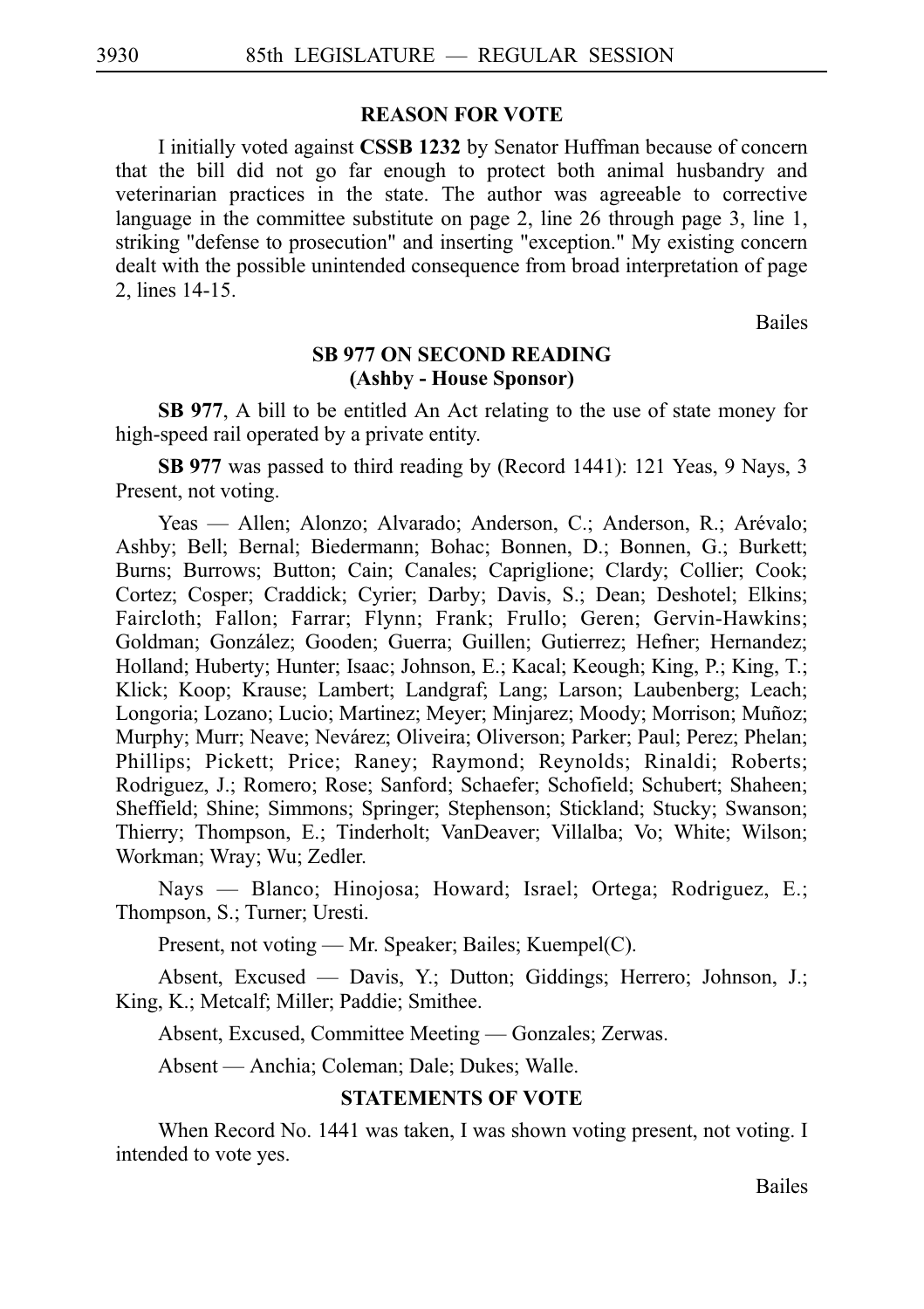When Record No. 1441 was taken, I was shown voting yes. I intended to vote no.

Bernal

# **SB 873 ON SECOND READING (Murphy - House Sponsor)**

**SB 873**, A bill to be entitled An Act relating to the authority and liability of owners and managers of apartment houses, manufactured home rental communities, condominiums, and multiple use facilities in charging tenants for submetered and nonsubmetered master metered water and wastewater services.

#### **Amendment No. 1**

Representative Murphy offered the following amendment to **SB 873**:

Amend **SB 873** (house committee printing) on page 4, line 24, between "Subchapter K" and "[submetering", by inserting ". The utility commission may assess an administrative penalty under Section 13.4151 for a violation of this chapter or of any rule adopted under this chapter".

Amendment No. 1 was adopted.

#### **Amendment No. 2**

Representative E. Rodriguez offered the following amendment to **SB 873**:

Amend **SB 873** (senate committee printing) on page 4, line 17, between "commission." and "If the utility", by inserting "The utility commission shall establish an online complaint and hearing system through which a person may file a complaint under this Subchapter and may appear remotely for a hearing before the utility commission.".

Amendment No. 2 was withdrawn.

#### **Amendment No. 3**

Representative Turner offered the following amendment to **SB 873**:

Amend **SB 873** (house committee printing) on page 4, line 22, between "overcharged" and the underlined period, by inserting "and assess an administrative penalty under Section 13.4151".

Amendment No. 3 failed of adoption by (Record 1442): 44 Yeas, 87 Nays, 2 Present, not voting.

Yeas — Allen; Alonzo; Alvarado; Anchia; Arévalo; Blanco; Canales; Coleman; Collier; Cortez; Deshotel; Farrar; Gervin-Hawkins; Gonza´lez; Guerra; Guillen; Gutierrez; Hernandez; Hinojosa; Johnson, E.; King, T.; Longoria; Lucio; Martinez; Minjarez; Moody; Muñoz; Neave; Nevárez; Oliveira; Ortega; Perez; Raymond; Reynolds; Rodriguez, E.; Rodriguez, J.; Romero; Rose; Thierry; Thompson, S.; Turner; Uresti; Walle; Wu.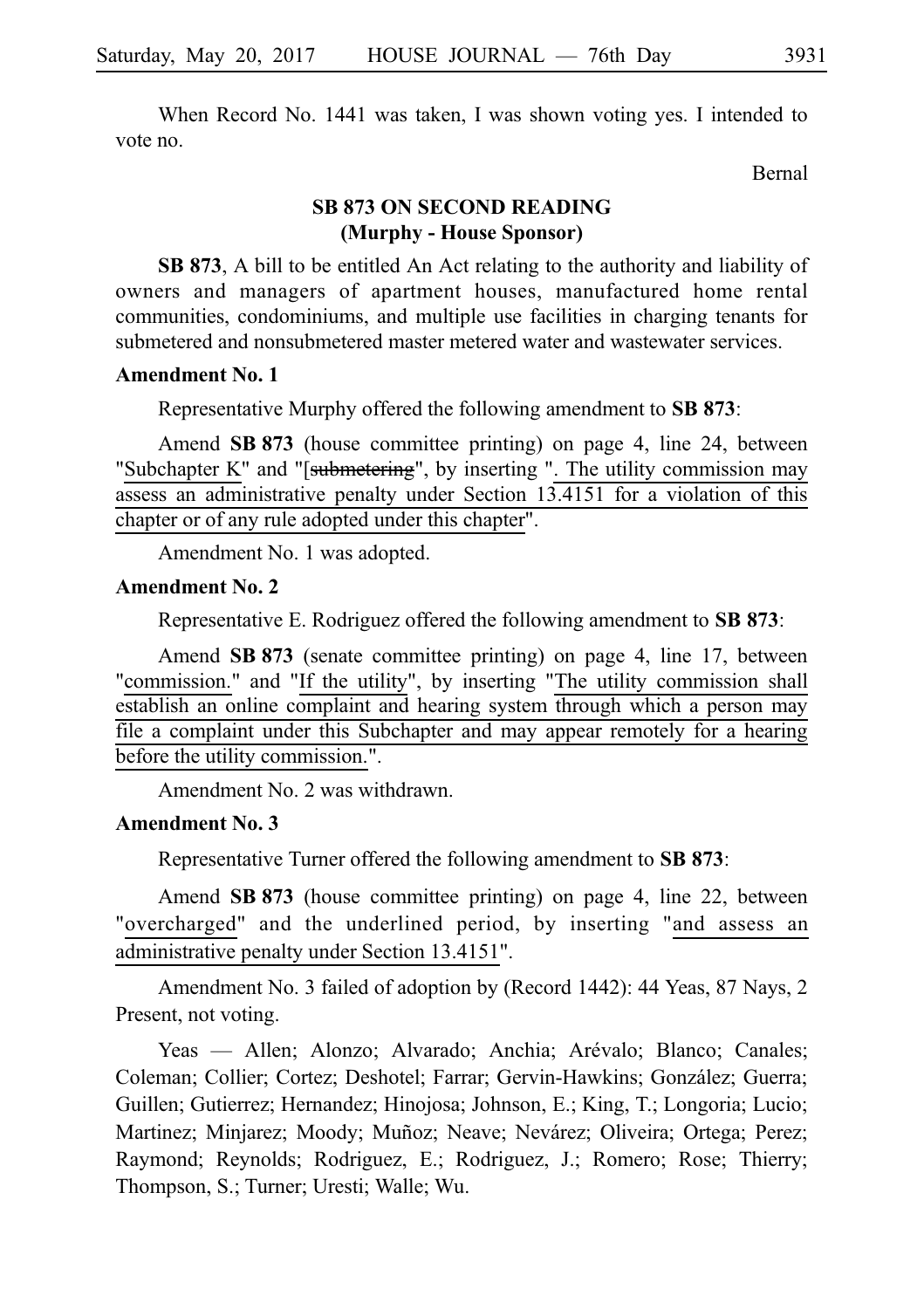Nays — Anderson, C.; Anderson, R.; Ashby; Bailes; Bell; Biedermann; Bohac; Bonnen, D.; Bonnen, G.; Burkett; Burns; Burrows; Button; Cain; Capriglione; Clardy; Cook; Cosper; Craddick; Cyrier; Dale; Darby; Davis, S.; Dean; Elkins; Faircloth; Fallon; Flynn; Frank; Frullo; Geren; Goldman; Gooden; Hefner; Holland; Howard; Huberty; Hunter; Isaac; Israel; Kacal; Keough; Klick; Koop; Krause; Lambert; Landgraf; Lang; Larson; Laubenberg; Leach; Lozano; Meyer; Murphy; Murr; Oliverson; Parker; Paul; Phelan; Phillips; Pickett; Price; Raney; Rinaldi; Roberts; Sanford; Schaefer; Schofield; Schubert; Shaheen; Sheffield; Shine; Simmons; Springer; Stephenson; Stickland; Stucky; Swanson; Thompson, E.; Tinderholt; VanDeaver; Villalba; White; Wilson; Workman; Wray; Zedler.

Present, not voting — Mr. Speaker; Kuempel(C).

Absent, Excused — Davis, Y.; Dutton; Giddings; Herrero; Johnson, J.; King, K.; Metcalf; Miller; Paddie; Smithee.

Absent, Excused, Committee Meeting — Gonzales; Zerwas.

Absent — Bernal; Dukes; King, P.; Morrison; Vo.

#### **STATEMENT OF VOTE**

When Record No. 1442 was taken, I was in the house but away from my desk. I would have voted no.

Morrison

#### **Amendment No. 4**

Representative J. Rodriguez offered the following amendment to **SB 873**:

Amend **SB 873** (house committee printing) as follows:

(1) Strike SECTIONS 2 and 3 of the bill (page 2, line 3, through page 4, line 1).

(2) Renumber the remaining SECTIONS of the bill appropriately.

(Speaker in the chair)

Amendment No. 4 failed of adoption.

#### **Amendment No. 5**

Representative Canales offered the following amendment to **SB 873**:

Amend **SBi873** by adding the following appropriately numbered SECTION to the bill and renumbering subsequent SECTIONS of the bill accordingly:

SECTION Subchapter M, Chapter 13, Water Code, is amended by adding Section  $13.5032$  to read as follows:

Sec. 13.5032. PENALTY FOR FAILURE TO COMPLY WITH NONSUBMETERING RULES. The utility commission may assess an administrative penalty of \$500 for each violation against an owner or a condominium manager who does not comply with Section 13.5031(a)(5).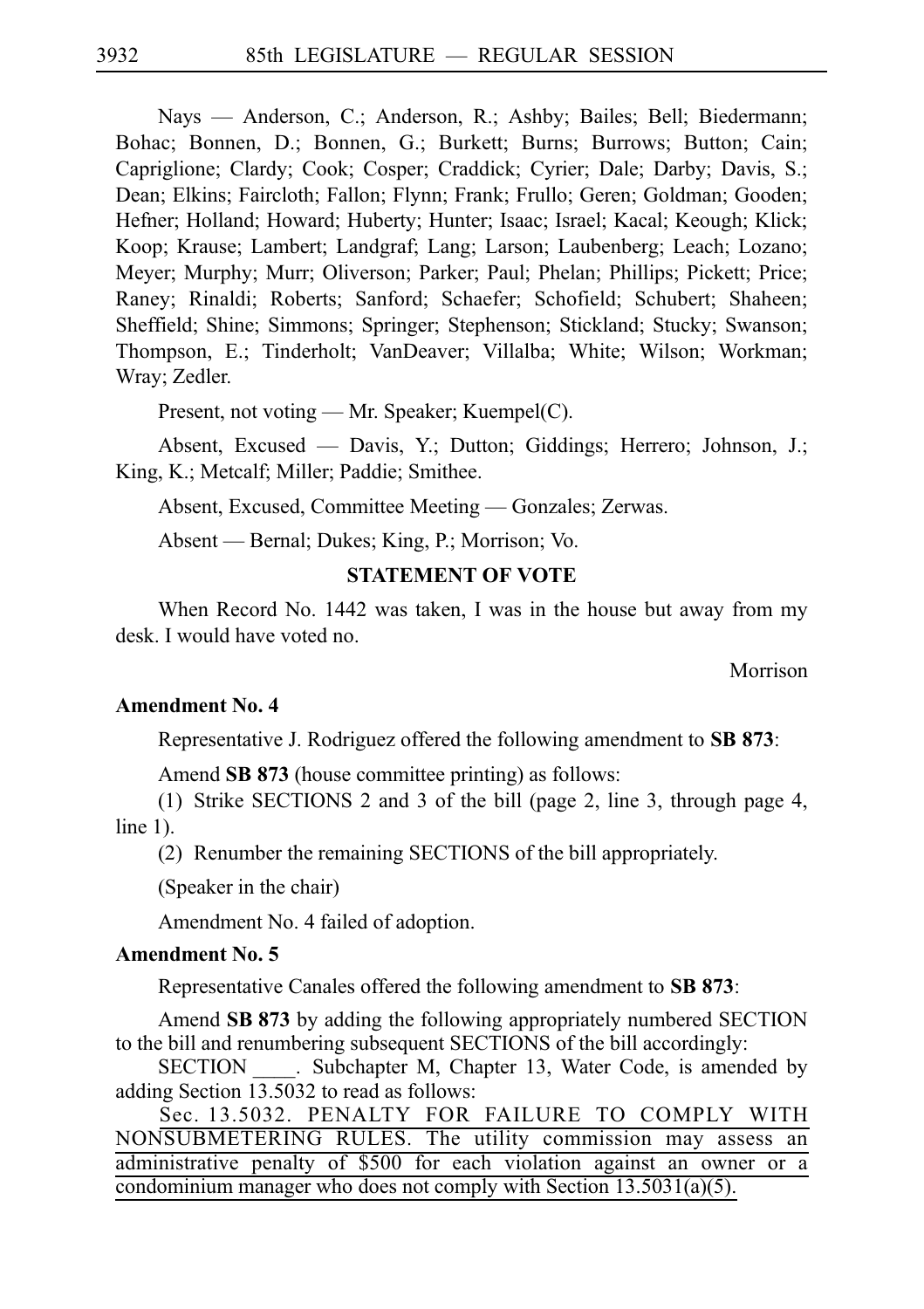## **COMMITTEE GRANTED PERMISSION TO MEET**

Representative Alvarado requested permission for the Committee on Urban Affairs to meet while the house is in session, at  $1:45$  p.m. today, in 1W.14, to consider pending business.

Permission to meet was granted.

#### **COMMITTEE MEETING ANNOUNCEMENT**

The following committee meeting was announced:

Urban Affairs, 1:45 p.m. today, 1W.14, for a formal meeting, to consider pending business.

#### **SB 873 - (consideration continued)**

#### **SB 873 - POINT OF ORDER**

Representative Ortega raised a point of order against further consideration of **SB 873** under Rule 4, Section 32(c) of the House Rules on the grounds that the committee report is incorrect.

The chair overruled the point of order and submitted the following statement:

Rule 4, Section  $32(c)(1)$  of the House Rules requires the bill analysis to include "background information on the proposal and information on what the bill or resolution proposes to do." The entire background and purpose section of the bill analysis reads: "Interested parties contend that certain water billing disputes sometimes result in costly and time-consuming litigation, the cost of which may ultimately be borne by water users through increased charges. **SB 873** seeks to address this issue by revising certain water rates and service provisions."

Representative Ortega objects that this language is misleading and incorrect because state law prohibits passing the costs of litigating water disputes on to water users in the form of increased water charges. Defenders of the bill analysis observe that the bill analysis does not specify that "increased charges" will be charges for water and that those charges could come in other forms that nonetheless impact water users. Further, the background and purpose identifies what "interested parties contend" and what "may" result, rather than purporting to contain objective facts about what actually happens and what actually results. Although this may not educate readers as thoroughly as one might hope, this appears to identify (1) the concerns giving rise to the piece of legislation, whether legitimate or not, and, (2) what the bill does, however imprecisely this may be worded. After carefully reviewing the bill, the bill analysis, and house precedents, the chair finds that the background and purpose section satisfies the requirements of Rule 4, Section 32(c)(1). See 85 H.J. Reg. 2628-2629 (2017) (Walle point of order on **CSHB** 1774).

Amendment No. 5 failed of adoption.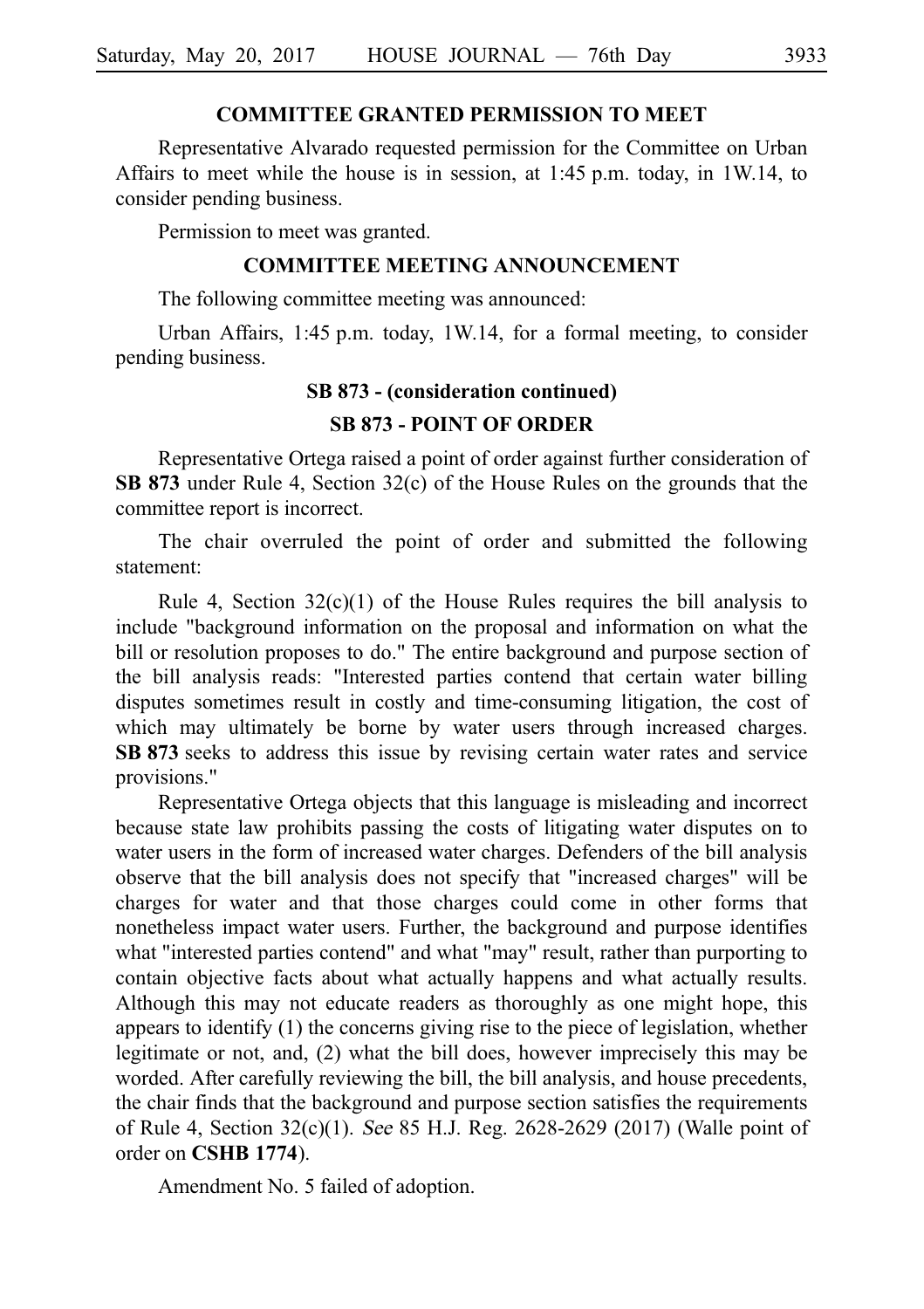#### **Amendment No. 6**

Representative Neave offered the following amendment to **SB 873**:

Amend SB 873 by adding the following appropriately numbered SECTION to the bill and renumbering subsequent SECTIONS of the bill accordingly:

SECTION . The changes in law made by this Act apply only to a lease entered into on or after September 1, 2017. A lease entered into before September 1, 2017, is governed by the law in effect when the lease was entered into, and the former law is continued in effect for that purpose.

Amendment No. 6 failed of adoption.

#### **Amendment No. 7**

Representative E. Rodriguez offered the following amendment to **SB 873**:

Amend SB 873 (senate committee printing) on page 4, line 17, between "commission." and "If the utility", by inserting "The utility commission shall establish an online complaint and hearing system through which a person may file a complaint under this Subchapter and may appear remotely for a hearing before the utility commission.".

#### **Amendment No. 8**

Representative E. Rodriguez offered the following amendment to Amendment No. 7:

Amend Amendment No. 7 by E. Rodriguez to SB 873, on page 1, on lines 3iand 4, between "online" and "complaint", by inserting "and telephone formal".

Amendment No. 8 was adopted.

Amendment No. 7, as amended, was adopted.

**SB 873**, as amended, was passed to third reading by (Record 1443): 92 Yeas, 39 Nays, 2 Present, not voting.

Yeas — Anderson, C.; Anderson, R.; Ashby; Bailes; Biedermann; Bohac; Bonnen, D.; Bonnen, G.; Burkett; Burns; Burrows; Button; Cain; Capriglione; Clardy; Cook; Cosper; Craddick; Cyrier; Dale; Davis, S.; Dean; Deshotel; Elkins; Faircloth; Fallon; Flynn; Frank; Frullo; Geren; Gervin-Hawkins; Goldman; Gooden; Hefner; Holland; Huberty; Hunter; Isaac; Kacal; Keough; King, P.; Klick; Koop; Krause; Kuempel; Lambert; Landgraf; Lang; Larson; Laubenberg; Leach; Lozano; Meyer; Minjarez; Morrison; Murphy; Murr; Neave; Oliveira; Oliverson; Parker; Paul; Phelan; Phillips; Price; Raney; Rinaldi; Roberts; Rodriguez, J.; Romero; Sanford; Schaefer; Schubert; Shaheen; Shine; Simmons; Springer; Stephenson; Stickland; Stucky; Swanson; Thierry; Thompson, E.; Tinderholt; Uresti; VanDeaver; Villalba; White; Wilson; Workman; Wray; Zedler.

Nays — Allen; Alonzo; Alvarado; Arévalo; Bernal; Canales; Coleman; Collier; Cortez; Darby; Farrar; González; Guerra; Guillen; Gutierrez; Hernandez; Hinojosa; Howard; Israel; Johnson, E.; King, T.; Longoria; Lucio; Martinez; Moody; Muñoz; Nevárez; Ortega; Perez; Pickett; Raymond; Reynolds; Rodriguez, E.; Rose; Thompson, S.; Turner; Vo; Walle; Wu.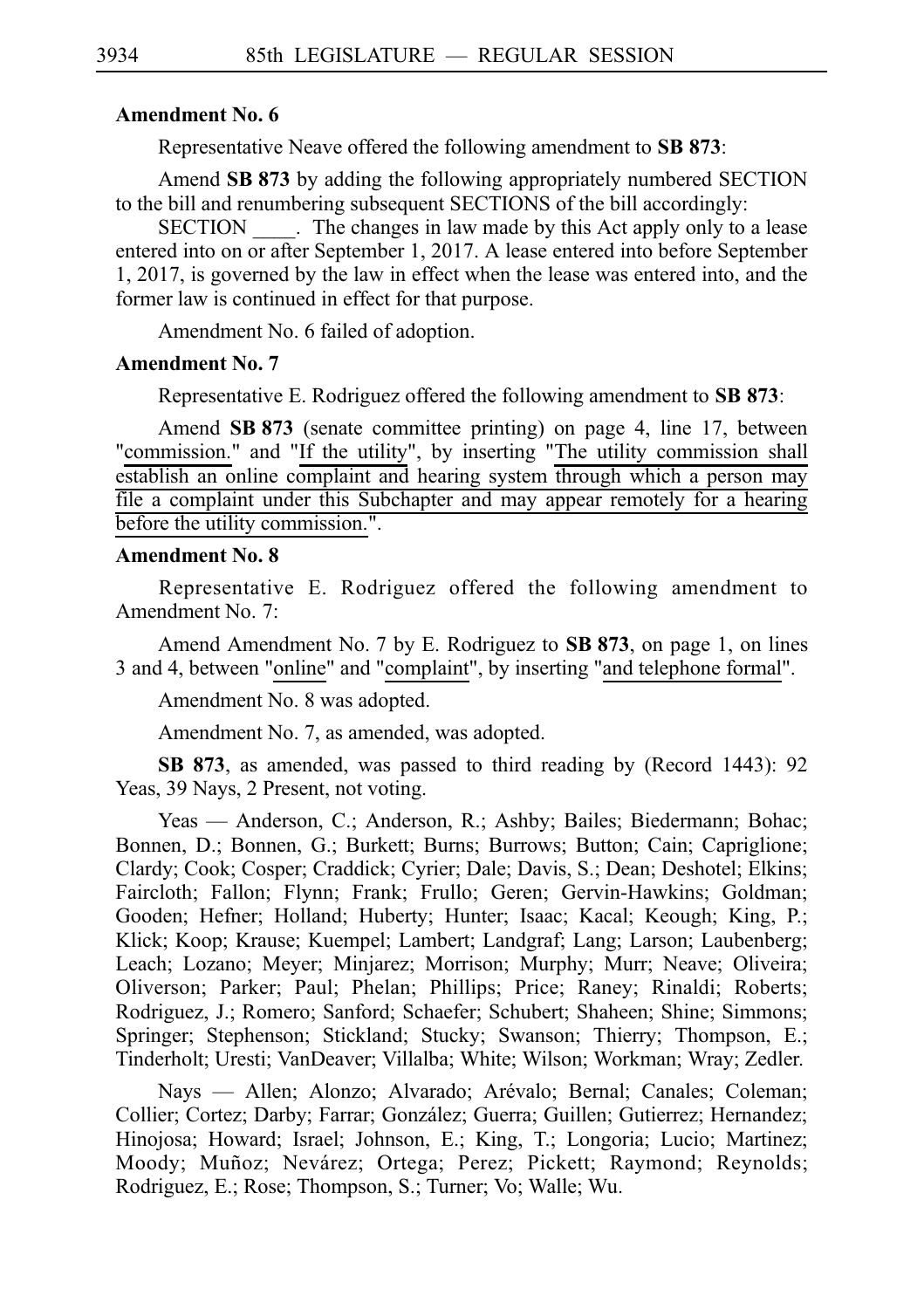Present, not voting — Mr. Speaker(C); Schofield.

Absent, Excused — Davis, Y.; Dutton; Giddings; Herrero; Johnson, J.; King, K.; Metcalf; Miller; Paddie; Smithee.

Absent, Excused, Committee Meeting — Gonzales; Zerwas.

Absent — Anchia; Bell; Blanco; Dukes; Sheffield.

#### **STATEMENTS OF VOTE**

When Record No. 1443 was taken, I was shown voting yes. I intended to vote no.

Neave

When Record No. 1443 was taken, I was shown voting no. I intended to vote yes.

Pickett

### **SB 547 ON SECOND READING (Lambert - House Sponsor)**

**SB 547**, A bill to be entitled An Act relating to the provision of services and resources to certain individuals by a state supported living center and to the creation of a schedule of support services a state supported living center may provide and procedures for establishing applicable fees for those services.

**SB 547** was passed to third reading.

#### **SB 547 - HOUSE SPONSORS AUTHORIZED**

On motion of Representative Raymond, Representatives Raymond, Stephenson, Stucky, and Minjarez were authorized as house sponsors to **SB 547**.

### **CSSB 1076 ON SECOND READING (G. Bonnen - House Sponsor)**

**CSSB 1076**, A bill to be entitled An Act relating to amounts charged to an enrollee in a health benefit plan for prescription drugs covered by the plan.

#### **CSSB 1076 - STATEMENT OF LEGISLATIVE INTENT**

REPRESENTATIVE PHILLIPS: Just for a little legislative intent, just a question––and thank you for bringing this bill. I appreciate you and the Insurance Committee, TDI, and everybody working to try to get language that does what we've wanted. And so for legislative intent, Dr. Bonnen, this bill prevents clawbacks, is that correct?

REPRESENTATIVE G. BONNEN: That's correct.

PHILLIPS: You and I worked with TDI on substitute language which is what is before us to ensure that nothing in SB 1076 interferes with the contractual relationship between the pharmacy and the pharmacy benefit manager. Is that correct?

G. BONNEN: You're correct. Nothing in **SB 1076** will interfere with contracting between a PBM and a pharmacy.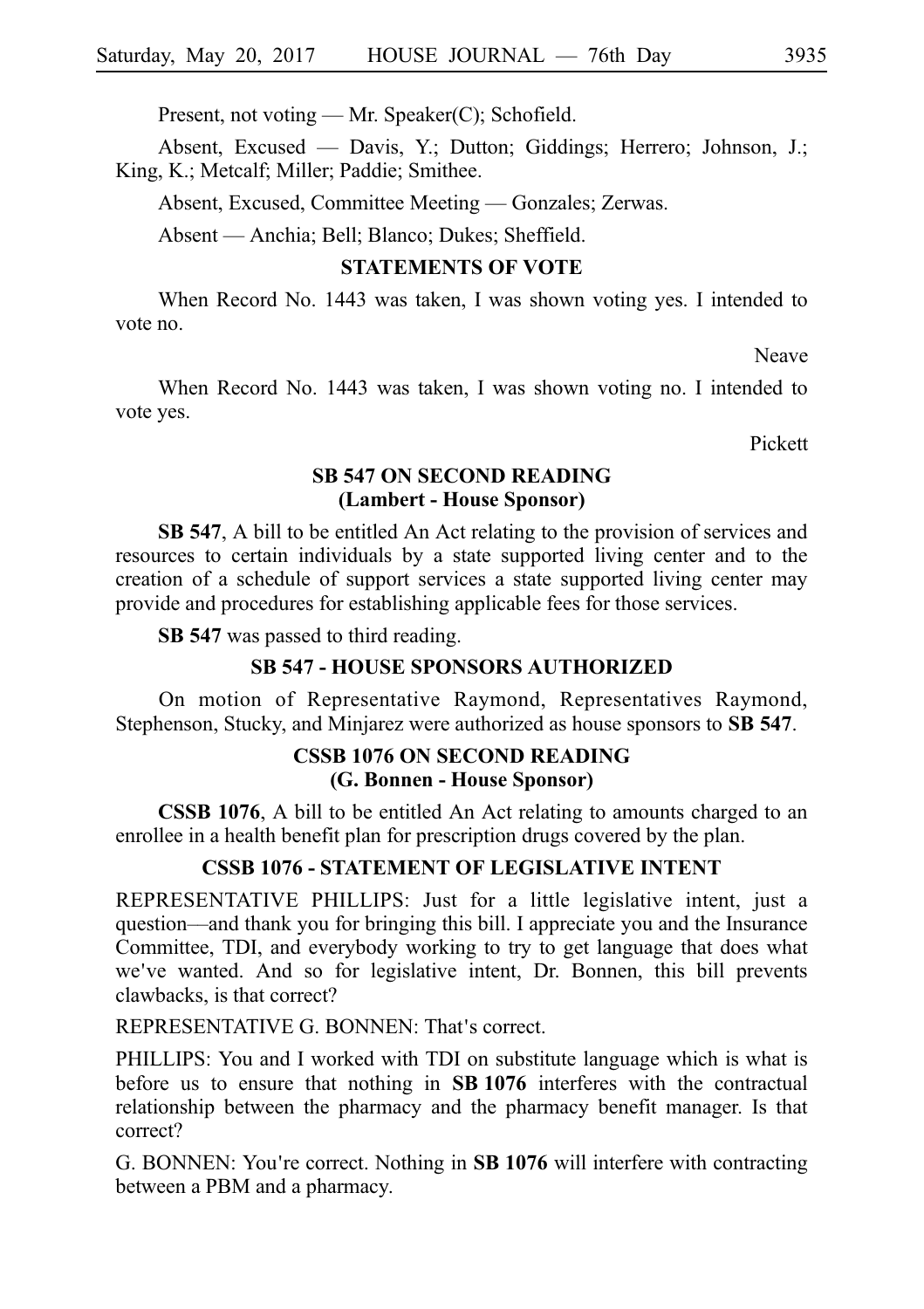PHILLIPS: And what we're doing is we're making sure that the consumer essentially gets the lowest price that they can that day given the different conditions that prevail at that time.

G. BONNEN: That's correct.

REPRESENTATIVE GOODEN: My question has to do with the clawback provisions. In many of these contracts there are, in many cases, gag clauses which prevent the pharmacist from being open and honest with the patients that are getting the prescriptions filled. Does this bill address that?

G. BONNEN: Yes, and what you're referring to is a situation where the patient would come in to pay for their medication and the pharmacist would not be allowed to tell them that it would be less expensive to just pay cash for the prescription.

GOODEN: Thank you. And just in case members aren't listening, what he said was, a lot of times people will come to get a prescription filled and it is cheaper to pay cash, but the pharmacist can't tell the customer that because of a contract provision. So this bill addresses that, and I think this is a great bill.

## **REMARKS ORDERED PRINTED**

Representative Phillips moved to print remarks between Representative G. Bonnen and Representative Phillips.

The motion prevailed.

Representative Gooden moved to print remarks between Representative G. Bonnen and Representative Gooden.

The motion prevailed.

**CSSB 1076** was passed to third reading.

# **CSSB 669 ON SECOND READING (Zerwas and Wray - House Sponsors)**

**CSSB 669**, A bill to be entitled An Act relating to the system for protesting or appealing certain ad valorem tax determinations; authorizing a fee.

# **Amendment No. 1**

Representative D. Bonnen offered the following amendment to **CSSB 669**:

Amend **CSSB 669** (house committee printing) on page 2, line 6, following the underlined period, by adding the following: The comptroller shall post the recommendations of the advisory board on the comptroller's Internet website.

Amendment No. 1 was adopted.

# **Amendment No. 2**

Representative D. Bonnen offered the following amendment to **CSSB 669**:

Amend **CSSB 669** (house committee report) as follows:

(1) On page 2, line 22, strike "Sections  $5.041(b)$  and (e-1)" and substitute "Sections 5.041(b), (c), and (e-1)".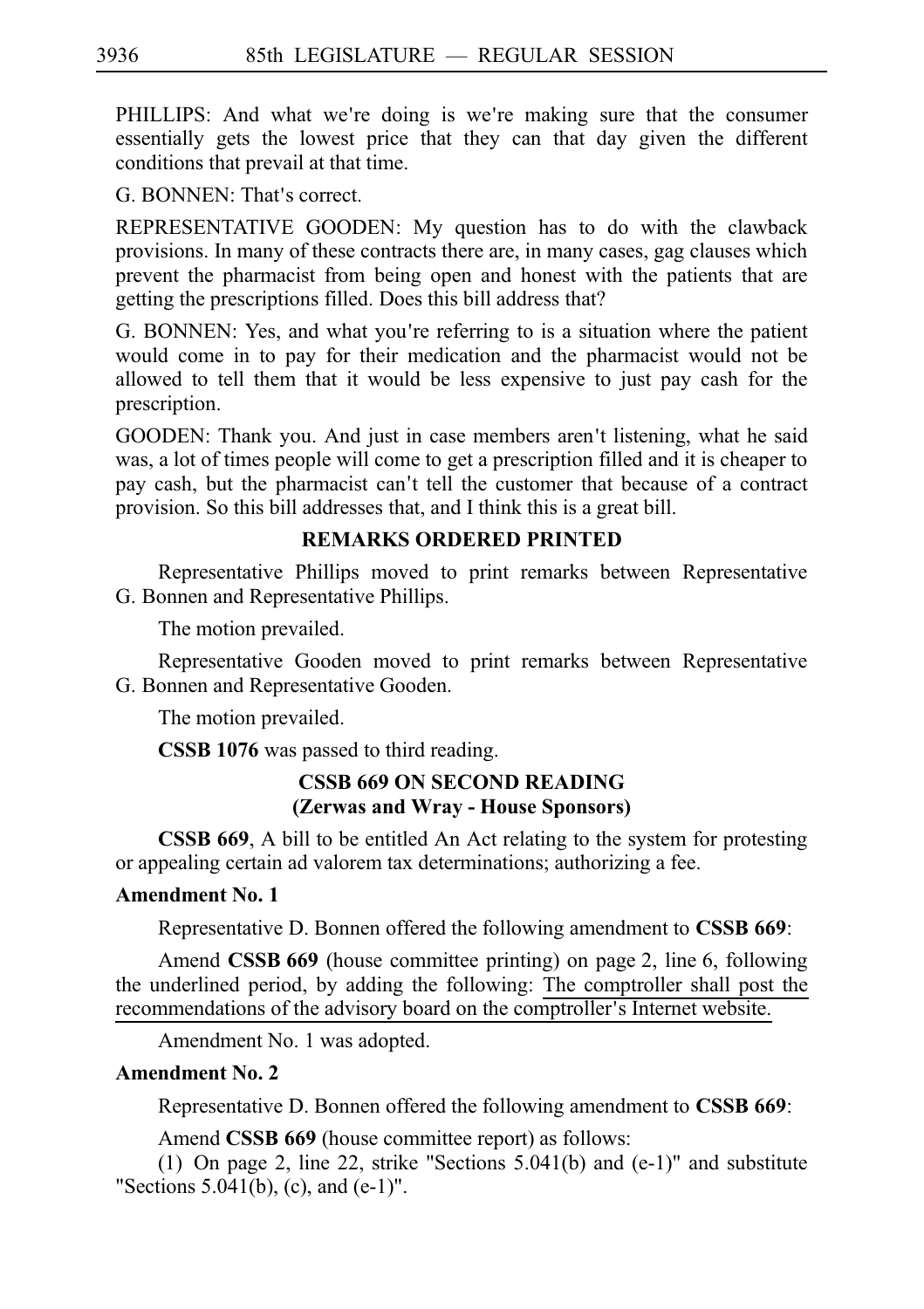(2) On page 3, between lines 3 and 4, insert the following:

(c) The comptroller may contract with service providers to assist with the duties imposed under Subsection (a), but the course required may not be provided by an appraisal district, the chief appraiser or another employee of an appraisal district, a member of the board of directors of an appraisal district, a member of an appraisal review board, or a taxing unit. The comptroller may assess a fee to recover a portion of the costs incurred for the training course, but the fee may not exceed \$50 per person trained. If the training is provided to an individual other than a member of an appraisal review board, the comptroller may assess a fee not to exceed \$50 per person trained.

 $(3)$  On page 4, line 24, strike "shall" and substitute "may".

(4) On page 7, lines 13 through 15, strike "submit the form not later than the 45th day after the date the form is sent to the owner or agent under Subsection  $\overline{d}(d)(2)$ " and substitute the following:

submit the form not later than the earlier of the 45th day after the date:

(1) the form is sent to the owner or agent under Subsection  $(d)(2)$ ; or

(2) the matter that is the subject of the protest is finally resolved if the protest is settled or otherwise resolved in a manner that does not require the issuance of an order described by Subsection (d)(2)

(5) On page 7, line 26, strike "shall" and substitute "may".

(6) On page 20, strike lines  $22 \overline{\text{ and }} 23$  and substitute the following:

SECTION 19. The following provisions are repealed:

- (1) Sections  $403.302(m-1)$  and (n), Government Code;
- (2) Sections  $5.103(e)$  and (f), Tax Code;
- (3) Section  $6.412(e)$ , Tax Code; and
- (4) Section  $41A.06(c)$ , Tax Code.

 $(7)$  On page 21, lines 2 and 3, strike "and adopt rules required by that section".

 $(8)$  On page 21, lines 4 and 5, strike "adopt rules necessary to implement Section 5.104, Tax Code, as added by this Act, and shall".

(9) On page 21, line 7, strike "that section" and substitute "Section 5.104, Tax Code, as added by this Act,".

(10) Add the following appropriately numbered SECTIONS to the bill and renumber SECTIONS of the bill accordingly:

SECTION Section 403.302(o), Government Code, is amended to read as follows:

(o) The comptroller shall adopt rules governing the conduct of the study after consultation with the comptroller's property tax administration advisory board [Comptroller's Property Value Study Advisory Committee].

 $\overline{\text{SECTION}}$  . Section 5.102(a), Tax Code, is amended to read as follows:

(a) At least once every two years, the comptroller shall review the governance of each appraisal district, taxpayer assistance provided, and the operating and appraisal standards, procedures, and methodology used by each appraisal district, to determine compliance with generally accepted standards, procedures, and methodology. After consultation with the property tax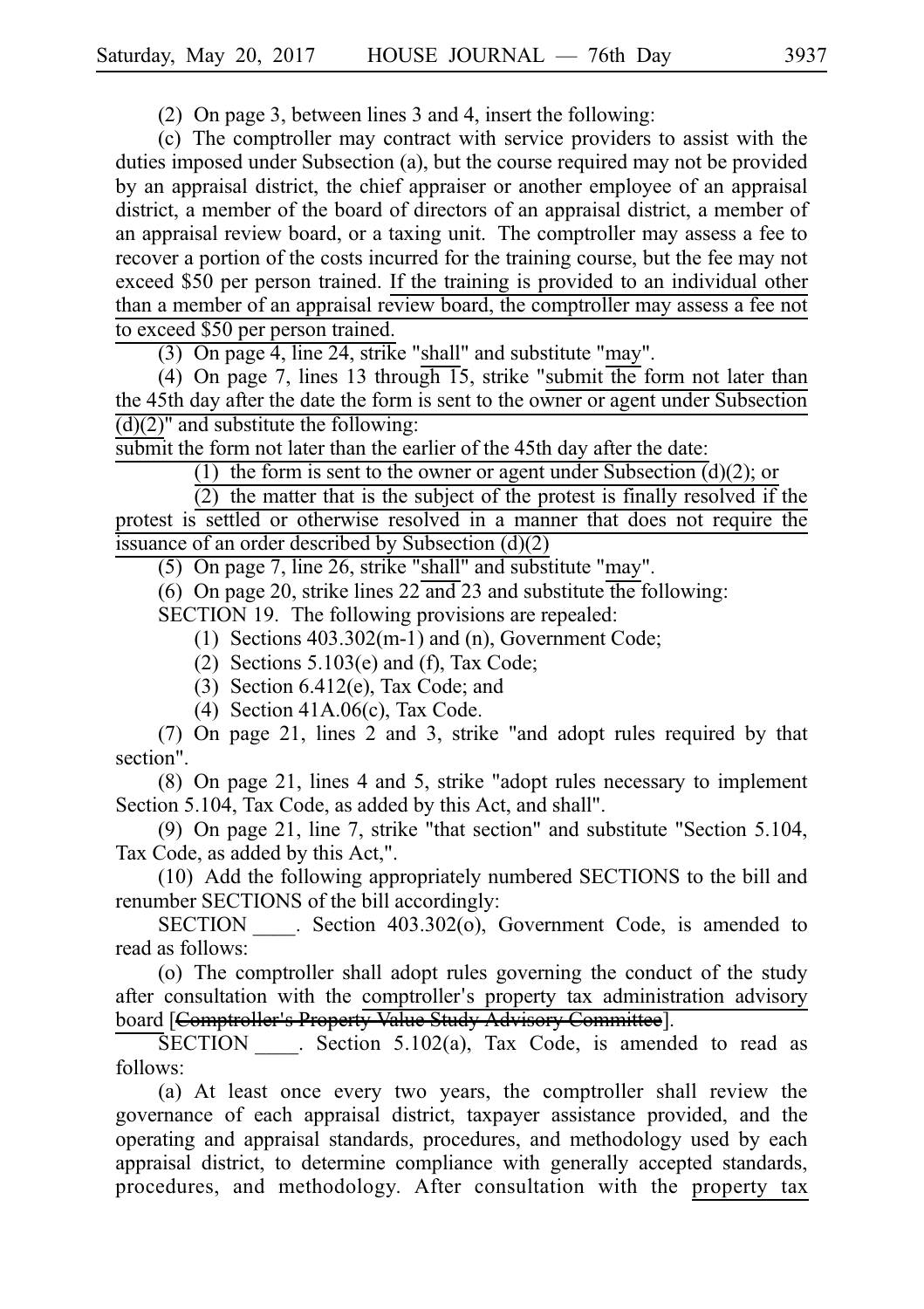administration advisory board [committee created under Section 403.302, Government Code], the comptroller by rule may establish procedures and standards for conducting and scoring the review.

Amendment No. 2 was adopted.

### **Amendment No. 3**

Representative Sanford offered the following amendment to **CSSB 669**:

Amend **CSSB 669** (house committee report) by adding the following appropriately numbered SECTIONS to the bill and renumbering SECTIONS of the bill accordingly:

SECTION . Section 25.25(c), Tax Code, is amended to read as follows:

(c) The appraisal review board, on motion of the chief appraiser or of a property owner, may direct by written order changes in the appraisal roll for any of the five preceding years to correct:

 $(1)$  clerical errors that affect a property owner's liability for a tax imposed in that tax year;

 $(2)$  multiple appraisals of a property in that tax year;

(3) the inclusion of property that does not exist in the form or at the location described in the appraisal roll;  $[**or**]$ 

 $(4)$  an error in which property is shown as owned by a person who did not own the property on January 1 of that tax year; or

 $(5)$  an error in the square footage of a property described in the appraisal roll.

SECTION Section  $25.25(c)$ , Tax Code, as amended by this Act, applies only to a motion to correct an appraisal roll filed on or after the effective date of this Act. A motion to correct an appraisal roll filed before the effective date of this Act is governed by the law in effect on the date the motion was filed, and the former law is continued in effect for that purpose.

Amendment No. 3 was adopted.

#### **Amendment No. 4**

Representatives D. Bonnen, Longoria, Cyrier, Gooden, Isaac, Dale, Morrison, Meyer, Schubert, Holland, Button, G. Bonnen, Cosper, Elkins, Huberty, Wray, Murphy, Shine, Paul, R. Anderson, Schofield, Bohac, Cook, Landgraf, Simmons, White, Raymond, S. Davis, Darby, Springer, Flynn, Burns, Hefner, Wilson, Burrows, Leach, Roberts, Raney, Workman, Price, Goldman, Oliverson, Burkett, Larson, Geren, Rinaldi, E. Thompson, Kuempel, Phelan, Longoria, Lozano, Dean, Bell, Cosper, Stucky, and Phillips offered the following amendment to **CSSB 669**:

Amend **CSSB 669** (house committee report) as follows:

 $(1)$  Add the following appropriately numbered SECTIONS to the bill:

SECTION . This Act may be cited as the Property Tax Payer Empowerment Act of 2017.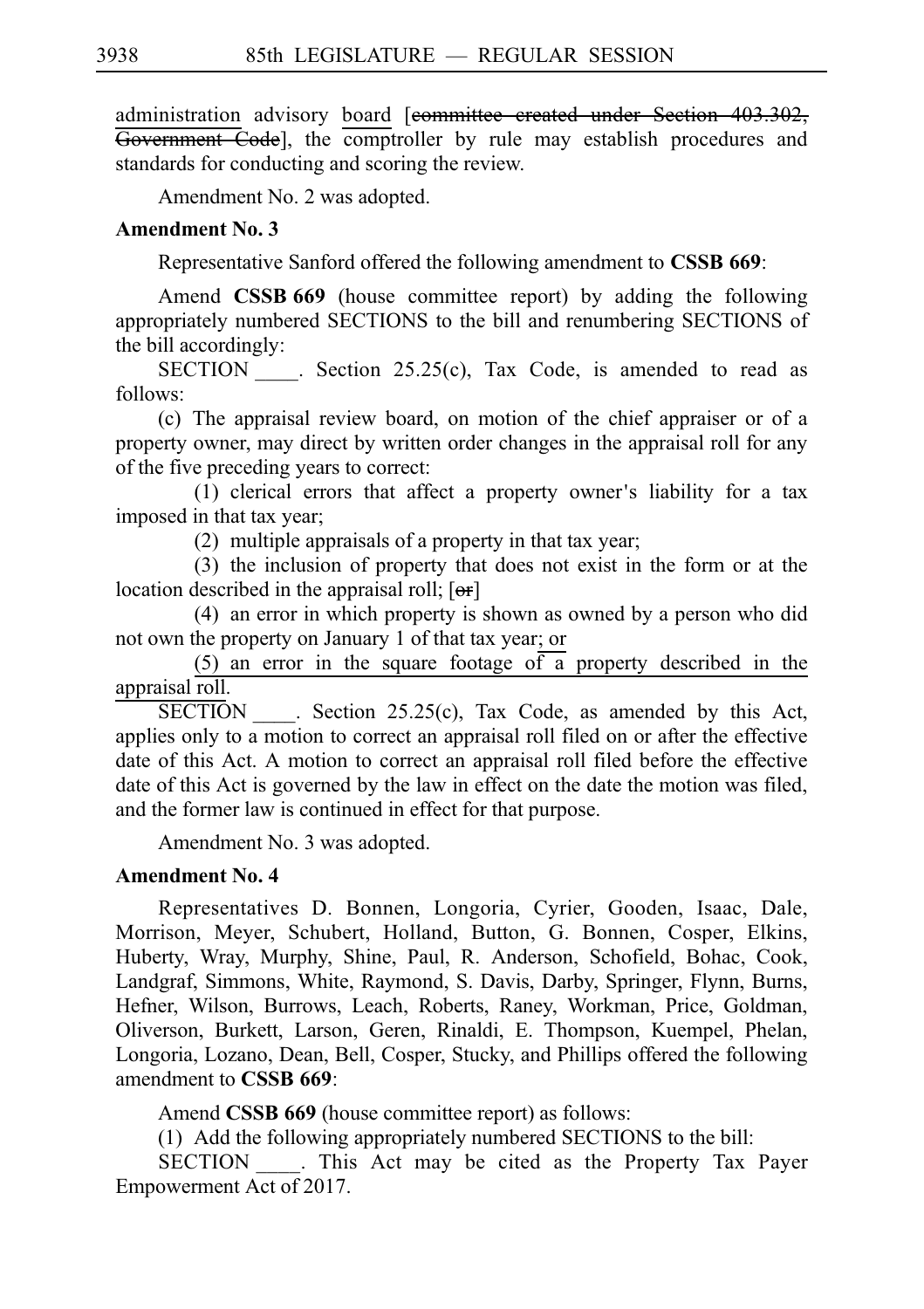SECTION . Section 5.07, Tax Code, is amended by adding Subsections (f), (g), (h), and (i) to read as follows:

(f) In conjunction with prescribing a uniform record system to be used by all appraisal districts as required by Subsection (c), the comptroller shall prescribe tax rate calculation forms to be used by the designated officer or employee of each:

 $(1)$  taxing unit other than a school district to calculate and submit the no-new-revenue tax rate and the rollback tax rate for the unit as required by Chapter 26; and

 $(2)$  school district to calculate and submit the no-new-revenue tax rate, the rollback tax rate, and the rate to maintain the same amount of state and local revenue per weighted student that the district received in the school year beginning in the preceding tax year as required by Chapter 26.

 $(g)$  The forms described by Subsection (f) must be in an electronic format and:

(1) have blanks that can be filled in electronically;

 $(2)$  be capable of being certified by the designated officer or employee after completion as accurately calculating the applicable tax rates and using values that are the same as the values shown in the taxing unit's certified appraisal roll; and

 $(3)$  be capable of being submitted electronically to the chief appraiser of each appraisal district in which the taxing unit is located.

(h) For purposes of Subsections (f) and (g), the comptroller shall use the forms published on the comptroller's Internet website as of January 1, 2017, as modified as necessary to comply with the requirements of those subsections. The forms may be updated at the discretion of the comptroller to reflect any statutory change in the values used to calculate a tax rate or to reflect formatting or other nonsubstantive changes.

(i) The comptroller may revise the forms to reflect statutory changes other than those described by Subsection (h) or on receipt of a request in writing. A revision under this subsection must be approved by the agreement of a majority of the members of a committee selected by the comptroller who are present at a committee meeting at which a quorum is present. The members of the committee must represent, equally, taxpayers and either taxing units or persons designated by taxing units. In the case of a revision for which the comptroller receives a request in writing, the person requesting the revision shall pay the costs of mediation if the comptroller determines that mediation is required.

SECTION Section 5.091, Tax Code, is amended to read as follows:

Sec. 5.091. STATEWIDE LIST OF TAX RATES. (a) Each year the comptroller shall prepare a list that includes the total tax rate imposed by each taxing unit in this state, as [other than a school district, if the tax rate is] reported to the comptroller by each appraisal district, for the year [preceding the year] in which the list is prepared. The comptroller shall:

 $(1)$  prescribe the manner in which and deadline by which appraisal districts are required to submit the tax rates to the comptroller; and

(2) list the tax rates alphabetically according to: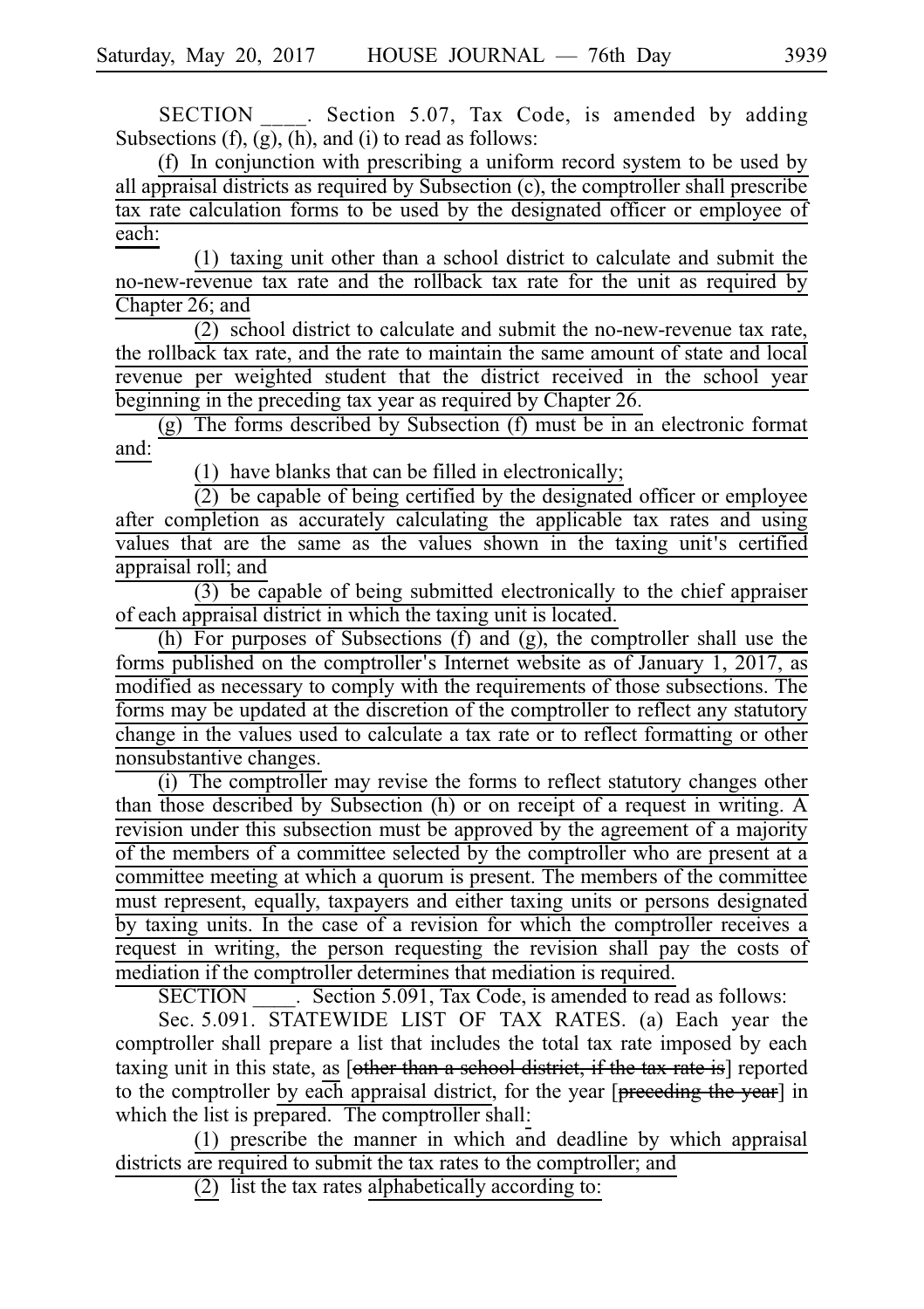$(A)$  the county or counties in which each taxing unit is located; and  $(B)$  the name of each taxing unit [in descending order].

(b) Not later than January 1 [December  $\frac{31}{3}$ ] of the following [each] year, the comptroller shall publish on the comptroller's Internet website the list required by Subsection (a).

SECTION \_\_\_\_. Section 6.41, Tax Code, is amended by amending Subsections (b) and  $(d-9)$  and adding Subsections (b-1), (b-2), and  $(d-10)$  to read as follows:

(b) Except as provided by Subsection (b-1) or (b-2), an appraisal review [The] board consists of three members.

 $(b-1)$  An appraisal [However, the] district board of directors by resolution of a majority of the board's [its] members may increase the size of the district's appraisal review board to the number of members the board of directors considers appropriate.

 $(b-2)$  An appraisal district board of directors for a district established in a county with a population of one million or more by resolution of a majority of the board's members shall increase the size of the district's appraisal review board to the number of members the board of directors considers appropriate to manage the duties of the appraisal review board, including the duties of each special panel established under Section 6.425.

 $(d-9)$  In selecting individuals who are to serve as members of the appraisal review board, the local administrative district judge shall select an adequate number of qualified individuals to permit the chairman of the appraisal review board to fill the positions on each special panel established under Section 6.425.

 $(d-10)$  Upon selection of the individuals who are to serve as members of the appraisal review board, the local administrative district judge shall enter an appropriate order designating such members and setting each member ' s respective term of office, as provided elsewhere in this section.

SECTION Section 6.414(d), Tax Code, is amended to read as follows:

(d) An auxiliary board member may hear taxpayer protests before the appraisal review board. An auxiliary board member may not hear taxpayer protests before a special panel established under Section 6.425 unless the member is eligible to be appointed to the special panel. If one or more auxiliary board members sit on a panel established under Section 6.425 or 41.45 to conduct a protest hearing, the number of regular appraisal review board members required by that section to constitute the panel is reduced by the number of auxiliary board members sitting. An auxiliary board member sitting on a panel is considered a regular board member for all purposes related to the conduct of the hearing.

SECTION . Subchapter C, Chapter 6, Tax Code, is amended by adding Section 6.425 to read as follows:

Sec. 6.425. SPECIAL APPRAISAL REVIEW BOARD PANELS IN  $CERTAIN DISTRICTS.$  (a) This section applies only to the appraisal review board for an appraisal district described by Section 6.41(b-2).

(b) The appraisal review board shall establish special panels to conduct protest hearings under Chapter 41 relating to property that: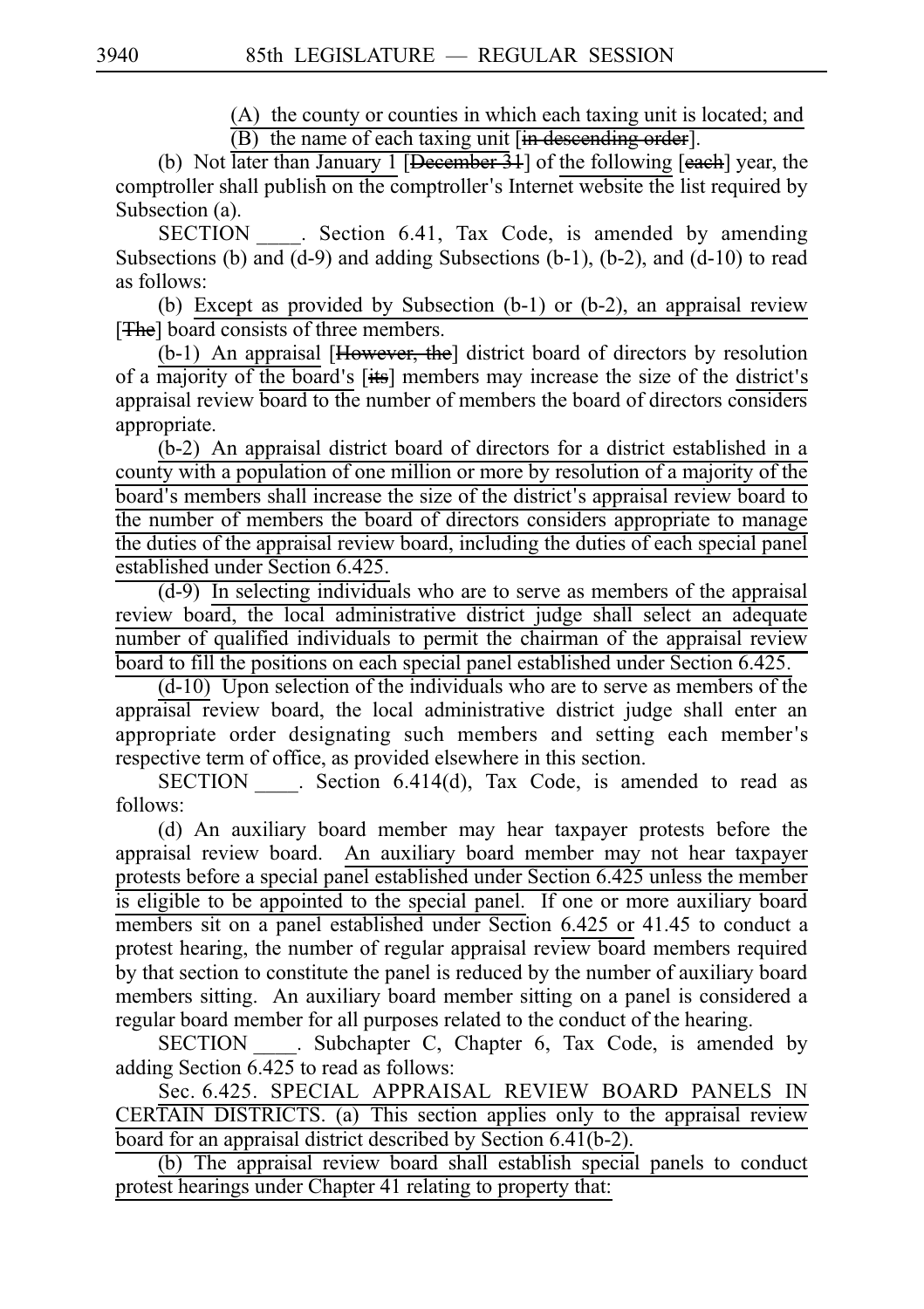(1) has an appraised value of  $$50$  million or more as determined by the appraisal district; and

 $(2)$  is included in one of the following classifications:

(A) commercial real and personal property;

 $(B)$  real and personal property of utilities;

 $\overline{C}$  industrial and manufacturing real and personal property; and

 $(D)$  multifamily residential real property.

 $(c)$  Each special panel described by this section consists of three members of the appraisal review board appointed by the chairman of the board.

 $\overline{d}$  (d) To be eligible to be appointed to a special panel described by this section, a member of the appraisal review board must:

 $(1)$  hold a juris doctor or equivalent degree;

 $(2)$  hold a master of business administration degree;

 $\overline{(3)}$  be licensed as a certified public accountant under Chapter 901, Occupations Code;

 $\overline{(4)}$  be accredited by the American Society of Appraisers as an accredited senior appraiser;

 $(5)$  possess an MAI professional designation from the Appraisal Institute;

(6) possess a Certified Assessment Evaluator (CAE) professional designation from the International Association of Assessing Officers;

(7) have at least 20 years of experience in property tax appraisal or consulting; or

 $\overline{(8)}$  be licensed as a real estate broker or sales agent under Chapter 1101, Occupations Code.

 $(e)$  Notwithstanding Subsection (d), the chairman of the appraisal review board may appoint to a special panel described by this section a member of the appraisal review board who does not meet the qualifications prescribed by that subsection if:

 $\overline{(1)}$  the number of persons appointed to the board by the local administrative district judge who meet those qualifications is not sufficient to fill the positions on each special panel; and

 $(2)$  the board member being appointed to the panel holds a bachelor's degree in any field.

(f) In addition to conducting protest hearings relating to property described by Subsection (b) of this section, a special panel may conduct protest hearings under Chapter 41 relating to property not described by Subsection (b) of this section as assigned by the chairman of the appraisal review board.

SECTION<sub>I</sub>. Effective January 1, 2019, Section 25.19, Tax Code, is amended by adding Subsections (b-3) and (b-4) to read as follows:

(b-3) This subsection applies only to an appraisal district described by Section 6.41(b-2). In addition to the information required by Subsection (b), the chief appraiser shall state in a notice of appraised value of property described by Section 6.425(b) that the property owner has the right to have a protest relating to the property heard by a special panel of the appraisal review board.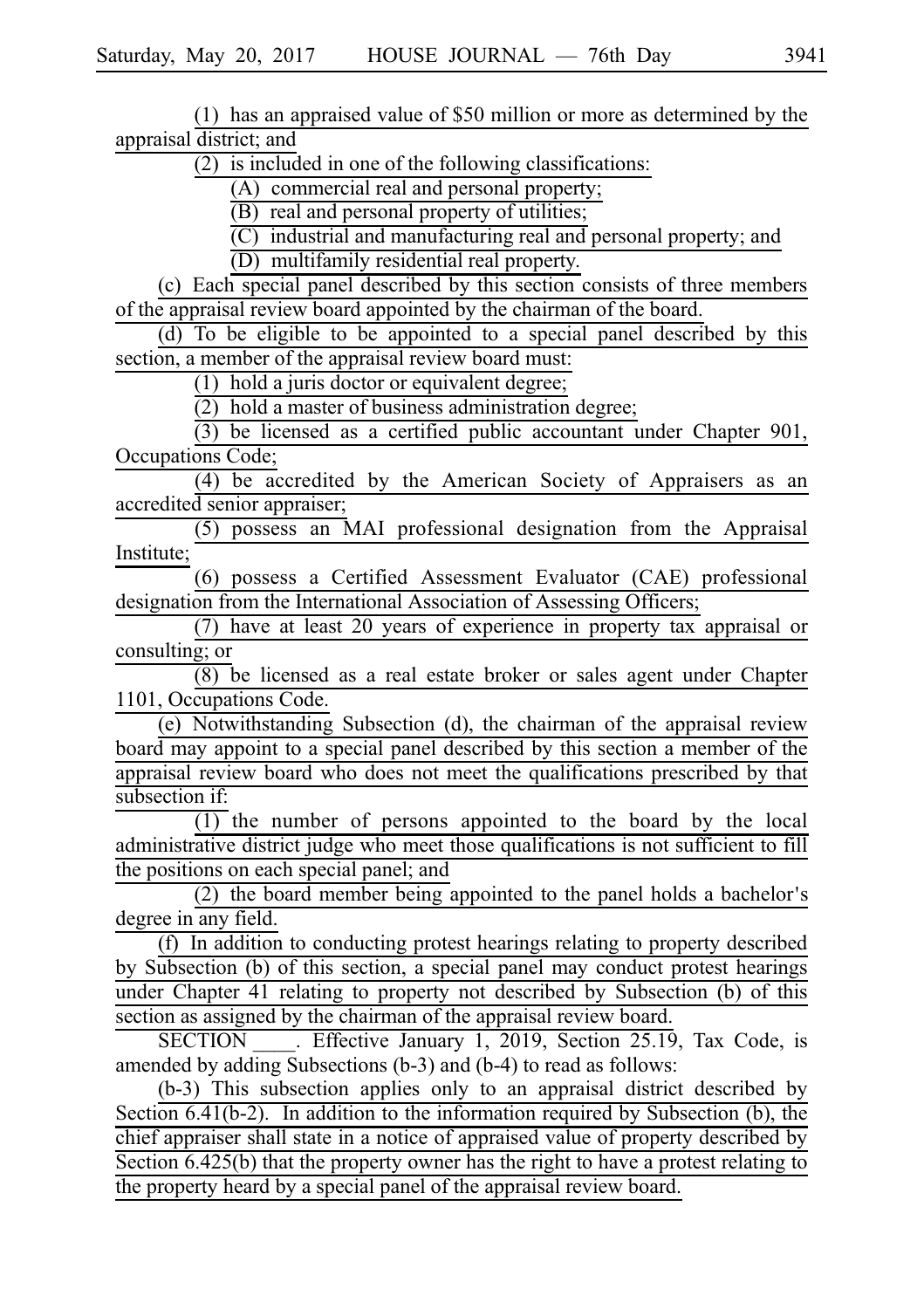(b-4) Subsection (b)(5) applies only to a notice of appraised value required to be delivered by the chief appraiser of an appraisal district established in a county with a population of less than 120,000. This subsection expires January 1, 2020.

 $SECTION$  . Effective January 1, 2020, Sections 25.19(b) and (i), Tax Code, are amended to read as follows:

(b) The chief appraiser shall separate real from personal property and include in the notice for each:

 $(1)$  a list of the taxing units in which the property is taxable;

 $(2)$  the appraised value of the property in the preceding year;

 $(3)$  the taxable value of the property in the preceding year for each taxing unit taxing the property;

(4) the appraised value of the property for the current year, the kind and amount of each exemption and partial exemption, if any, approved for the property for the current year and for the preceding year, and, if an exemption or partial exemption that was approved for the preceding year was canceled or reduced for the current year, the amount of the exemption or partial exemption canceled or reduced;

(5)  $\left| \right|$  if the appraised value is greater than it was in the preceding year, the amount of tax that would be imposed on the property on the basis of the tax rate for the preceding year;

 $[(6)]$  in italic typeface, the following statement: "The Texas Legislature does not set the amount of your local taxes. Your property tax burden is decided by your locally elected officials, and all inquiries concerning your taxes should be directed to those officials";

(6)  $\left[\frac{1}{2}\right]$  a detailed explanation of the time and procedure for protesting the value;

(7)  $[$ (8)] the date and place the appraisal review board will begin hearing protests; and

(8)  $\left[\frac{(\theta)}{(\theta)}\right]$  a brief explanation that the governing body of each taxing unit decides whether or not taxes on the property will increase and the appraisal district only determines the value of the property.

(i) Delivery with a notice required by Subsection (a) or (g) of a copy of the pamphlet published by the comptroller under Section 5.06 or a copy of the notice published by the chief appraiser under Section 41.70 is sufficient to comply with the requirement that the notice include the information specified by Subsection (b)(6)  $\overline{(\theta)(7)}$  or (g)(3), as applicable.

 $SECTION . Section 26.012(9), Tax Code, is redesignated as Section$ 26.012(18), Tax Code, and amended to read as follows:

(18) "No-new-revenue  $[$ (9) "Effective] maintenance and operations rate" means a rate expressed in dollars per \$100 of taxable value and calculated according to the following formula:

NO-NEW-REVENUE [EFFECTIVE] MAINTENANCE AND  $\overline{\text{OPERATIONS RATE}} = \overline{\text{ (LAST YEAR'S LEVY - LAST YEAR'S)}}$ DEBT LEVY - LAST YEAR ' S JUNIOR COLLEGE LEVY) / (CURRENT TOTAL VALUE - NEW PROPERTY VALUE)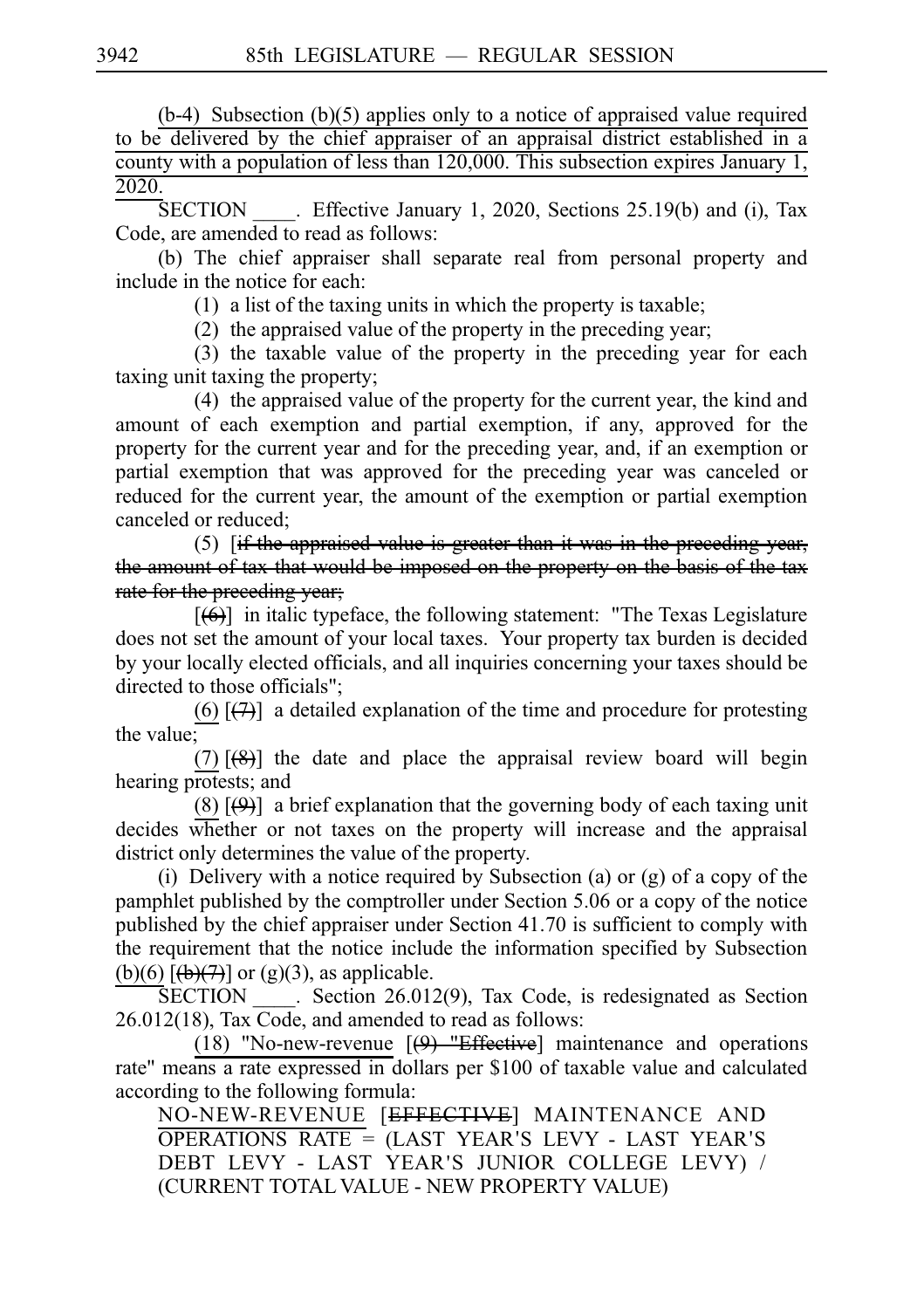SECTION The heading to Section 26.04, Tax Code, is amended to read as follows:

Sec. 26.04. SUBMISSION OF ROLL TO GOVERNING BODY; NO-NEW-REVENUE [EFFECTIVE] AND ROLLBACK TAX RATES.

SECTION : Section 26.04, Tax Code, is amended by amending Subsections (b), (c), (d), (e), (e-1), (f), (g), (i), and (j) and adding Subsections  $(d-1)$ ,  $(d-2)$ ,  $(e-2)$ ,  $(e-3)$ , and  $(e-4)$  to read as follows:

(b) The assessor shall submit the appraisal roll for the unit showing the total appraised, assessed, and taxable values of all property and the total taxable value of new property to the governing body of the unit by August 1 or as soon thereafter as practicable. By August 1 or as soon thereafter as practicable, the taxing unit's collector shall certify [an estimate of] the anticipated collection rate, as defined by Subsection (h), for the current year to the governing body. If the collector certified an anticipated collection rate in the preceding year and the actual collection rate in that year exceeded the anticipated rate, the collector shall also certify the amount of debt taxes collected in excess of the anticipated amount in the preceding year.

(c)iiAfter the assessor for the unit submits the appraisal roll for the unit to the governing body of the unit as required by Subsection (b), an [An] officer or employee designated by the governing body shall calculate the no-new-revenue [effective] tax rate and the rollback tax rate for the unit, where:

(1) "No-new-revenue  $[Effective]$  tax rate" means a rate expressed in dollars per  $$100$  of taxable value calculated according to the following formula:

NO-NEW-REVENUE [EFFECTIVE] TAX RATE = (LAST YEAR S' LEVY - LOST PROPERTY LEVY) / (CURRENT TOTAL VALUE -

NEW PROPERTY VALUE)

; and

(2) "Rollback tax rate" means a rate expressed in dollars per  $$100$  of taxable value calculated according to the following formula:

ROLLBACK TAX RATE = (NO-NEW-REVENUE [EFFECTIVE] MAINTENANCE AND OPERATIONS RATE  $x$  1.08) + CURRENT DEBT RATE

(d) The no-new-revenue  $[effective]$  tax rate for a county is the sum of the no-new-revenue [effective] tax rates calculated for each type of tax the county levies and the rollback tax rate for a county is the sum of the rollback tax rates calculated for each type of tax the county levies.

 $(d-1)$  The designated officer or employee shall use the tax rate calculation forms prescribed by the comptroller under Section 5.07 in calculating the no-new-revenue tax rate and the rollback tax rate.

 $(d-2)$  The designated officer or employee may not submit the no-new-revenue tax rate and the rollback tax rate to the governing body of the taxing unit and the unit may not adopt a tax rate until the designated officer or employee certifies on the tax rate calculation forms that the designated officer or employee has accurately calculated the tax rates and has used values that are the same as the values shown in the unit's certified appraisal roll in performing the calculations.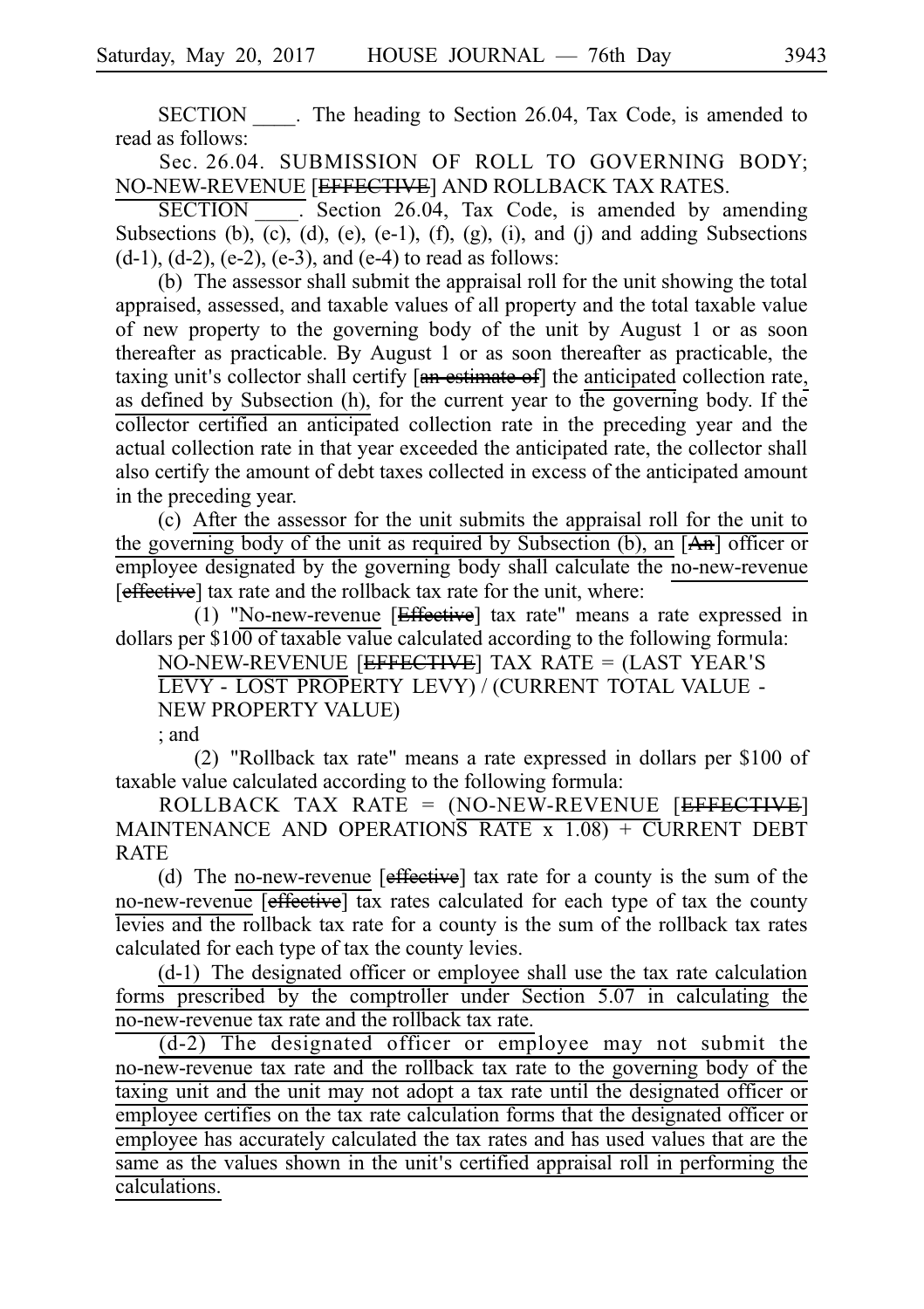(e) By August 7 or as soon thereafter as practicable, the designated officer or employee shall submit the rates to the governing body. The designated officer or employee  $[He]$  shall deliver by mail to each property owner in the unit,  $[**or**]$ publish in a newspaper, or post prominently on the home page of the unit's Internet website, if applicable, in the form prescribed by the comptroller:

(1) the no-new-revenue  $[effective]$  tax rate, the rollback tax rate, and an explanation of how they were calculated;

(2) the estimated amount of interest and sinking fund balances and the estimated amount of maintenance and operation or general fund balances remaining at the end of the current fiscal year that are not encumbered with or by corresponding existing debt obligation;

 $(3)$  a schedule of the unit's debt obligations showing:

 $(A)$  the amount of principal and interest that will be paid to service the unit's debts in the next year from property tax revenue, including payments of lawfully incurred contractual obligations providing security for the payment of the principal of and interest on bonds and other evidences of indebtedness issued on behalf of the unit by another political subdivision and, if the unit is created under Section 52, Article III, or Section 59, Article XVI, Texas Constitution, payments on debts that the unit anticipates to incur in the next calendar year;

(B) the amount by which taxes imposed for debt are to be increased because of the unit's anticipated collection rate; and

(C) the total of the amounts listed in Paragraphs  $(A)$ - $(B)$ , less any amount collected in excess of the previous year's anticipated collections certified as provided in Subsection (b);

(4) the amount of additional sales and use tax revenue anticipated in calculations under Section 26.041;

 $(5)$  a statement that the adoption of a tax rate equal to the no-new-revenue [effective] tax rate would result in an increase or decrease, as applicable, in the amount of taxes imposed by the unit as compared to last year's levy, and the amount of the increase or decrease;

(6) in the year that a taxing unit calculates an adjustment under Subsection (i) or (j), a schedule that includes the following elements:

(A) the name of the unit discontinuing the department, function, or activity;

(B) the amount of property tax revenue spent by the unit listed under Paragraph (A) to operate the discontinued department, function, or activity in the 12 months preceding the month in which the calculations required by this chapter are made; and

(C) the name of the unit that operates a distinct department, function, or activity in all or a majority of the territory of a taxing unit that has discontinued operating the distinct department, function, or activity; and

 $(7)$  in the year following the year in which a taxing unit raised its rollback tax rate as required by Subsection (j), a schedule that includes the following elements: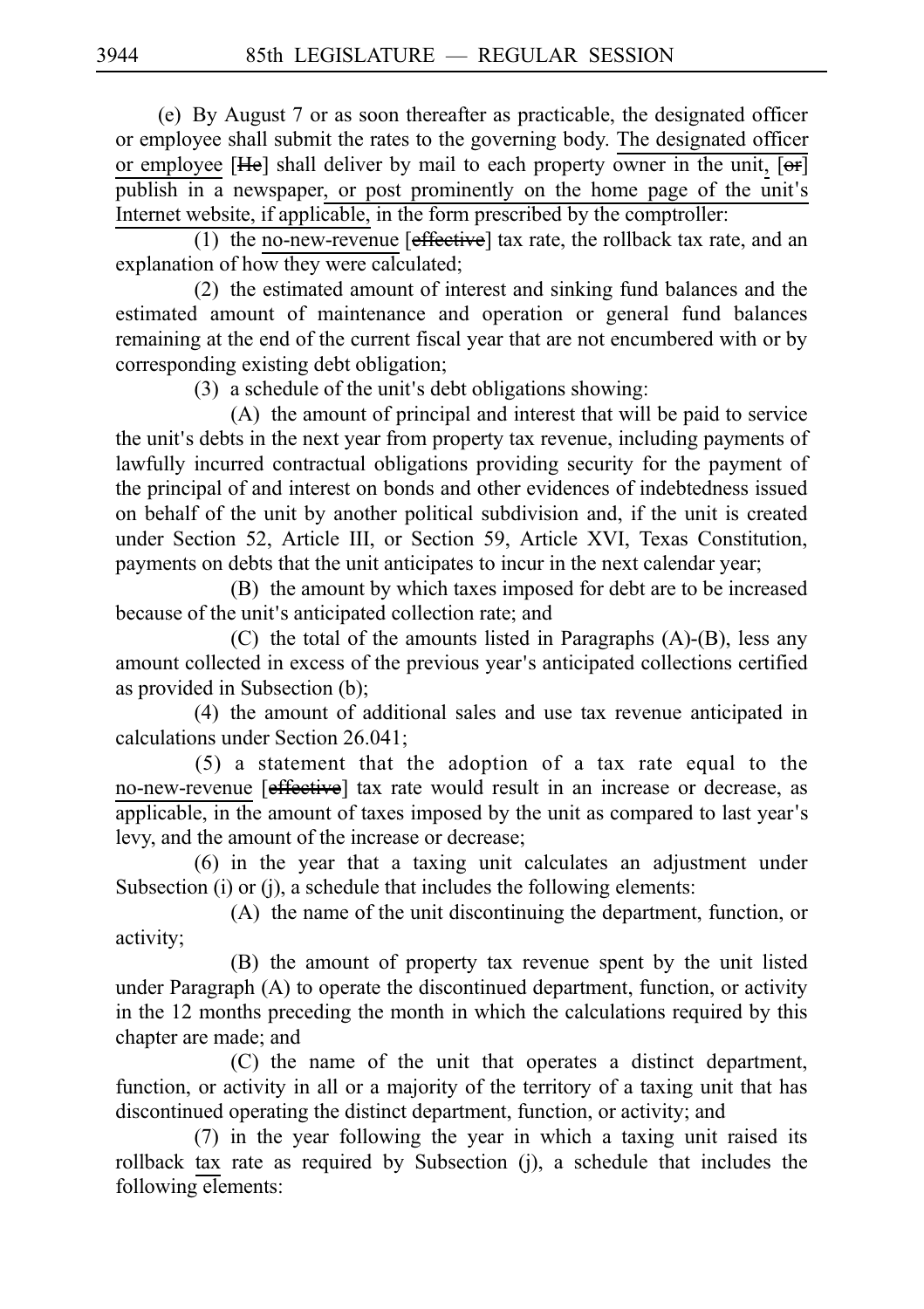(A) the amount of property tax revenue spent by the unit to operate the department, function, or activity for which the taxing unit raised the rollback tax rate as required by Subsection (j) for the 12 months preceding the month in which the calculations required by this chapter are made; and

(B) the amount published by the unit in the preceding tax year under Subdivision (6)(B).

(e-1) The tax rate certification requirements imposed by Subsection  $(d-2)$ and the notice requirements imposed by Subsections  $(e)(1)-(6)$  do not apply to a school district.

 $(e-2)$  By August 7 or as soon thereafter as practicable, the chief appraiser of each appraisal district shall deliver by regular mail or e-mail to each owner of property located in the appraisal district a notice that the estimated amount of taxes to be imposed on the owner's property by each taxing unit in which the property is located may be found in the property tax database maintained by the appraisal district under Section 26.17. The notice must include:

 $(1)$  the following statement:

"PROPOSED (tax year) PROPERTY TAX BILL INFORMATION

"Information concerning the property taxes that may be imposed on your property by local taxing units, the dates and locations of any public hearings on the tax rates of the taxing units, and the dates and locations of meetings of the governing bodies of the taxing units to vote on the tax rates, together with other important property tax information, may be found at the website listed below:

"(address of the Internet website at which the information may be found).";

 $(2)$  a statement that the property owner may request from the county assessor-collector contact information for the assessor for each taxing unit in which the property is located, who must provide the information described by this subsection to the owner on request; and

 $(3)$  the address and telephone number of the county assessor-collector.

 $(e-3)$  The heading of the statement described by Subsection  $(e-2)(1)$  must be in bold, capital letters in typeset larger than that used in the other provisions of the notice.

 $\overline{(e-4)}$  The comptroller may adopt rules regarding the format and delivery of the notice required by Subsection (e-2).

 $(f)$  If as a result of consolidation of taxing units a taxing unit includes territory that was in two or more taxing units in the preceding year, the amount of taxes imposed in each in the preceding year is combined for purposes of calculating the no-new-revenue [effective] and rollback tax rates under this section.

 $(g)$  A person who owns taxable property is entitled to an injunction prohibiting the taxing unit in which the property is taxable from adopting a tax rate if the assessor or designated officer or employee of the unit, the chief appraiser of the applicable appraisal district, or the taxing unit, as applicable, has not complied with the computation, [or] publication, or posting requirements of this section or Section 26.17 or 26.18 [and the failure to comply was not in good faith].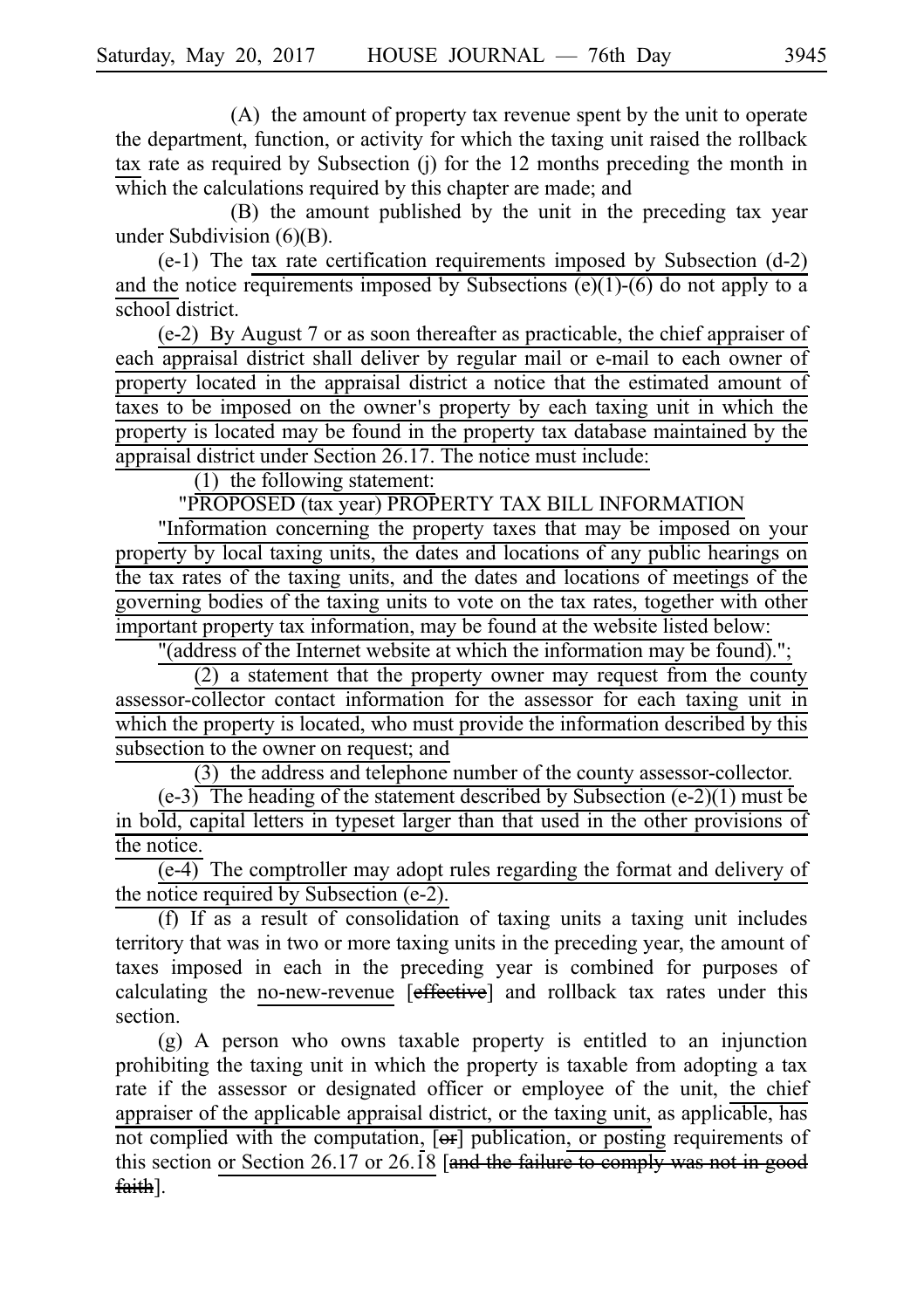$(i)$  This subsection applies to a taxing unit that has agreed by written contract to transfer a distinct department, function, or activity to another taxing unit and discontinues operating that distinct department, function, or activity if the operation of that department, function, or activity in all or a majority of the territory of the taxing unit is continued by another existing taxing unit or by a new taxing unit. The rollback tax rate of a taxing unit to which this subsection applies in the first tax year in which a budget is adopted that does not allocate revenue to the discontinued department, function, or activity is calculated as otherwise provided by this section, except that last year's levy used to calculate the no-new-revenue [effective] maintenance and operations rate of the unit is reduced by the amount of maintenance and operations tax revenue spent by the taxing unit to operate the department, function, or activity for the 12 months preceding the month in which the calculations required by this chapter are made and in which the unit operated the discontinued department, function, or activity. If the unit did not operate that department, function, or activity for the full 12 months preceding the month in which the calculations required by this chapter are made, the unit shall reduce last year's levy used for calculating the no-new-revenue [effective] maintenance and operations rate of the unit by the amount of the revenue spent in the last full fiscal year in which the unit operated the discontinued department, function, or activity.

 $(i)$  This subsection applies to a taxing unit that had agreed by written contract to accept the transfer of a distinct department, function, or activity from another taxing unit and operates a distinct department, function, or activity if the operation of a substantially similar department, function, or activity in all or a majority of the territory of the taxing unit has been discontinued by another taxing unit, including a dissolved taxing unit. The rollback tax rate of a taxing unit to which this subsection applies in the first tax year after the other taxing unit discontinued the substantially similar department, function, or activity in which a budget is adopted that allocates revenue to the department, function, or activity is calculated as otherwise provided by this section, except that last year's levy used to calculate the no-new-revenue [effective] maintenance and operations rate of the unit is increased by the amount of maintenance and operations tax revenue spent by the taxing unit that discontinued operating the substantially similar department, function, or activity to operate that department, function, or activity for the 12 months preceding the month in which the calculations required by this chapter are made and in which the unit operated the discontinued department, function, or activity. If the unit did not operate the discontinued department, function, or activity for the full 12 months preceding the month in which the calculations required by this chapter are made, the unit may increase last year s' levy used to calculate the no-new-revenue [effective] maintenance and operations rate by an amount not to exceed the amount of property tax revenue spent by the discontinuing unit to operate the discontinued department, function, or activity in the last full fiscal year in which the discontinuing unit operated the department, function, or activity.

SECTION Sections  $26.041(a)$ , (b), (c), (e), (g), and (h), Tax Code, are amended to read as follows: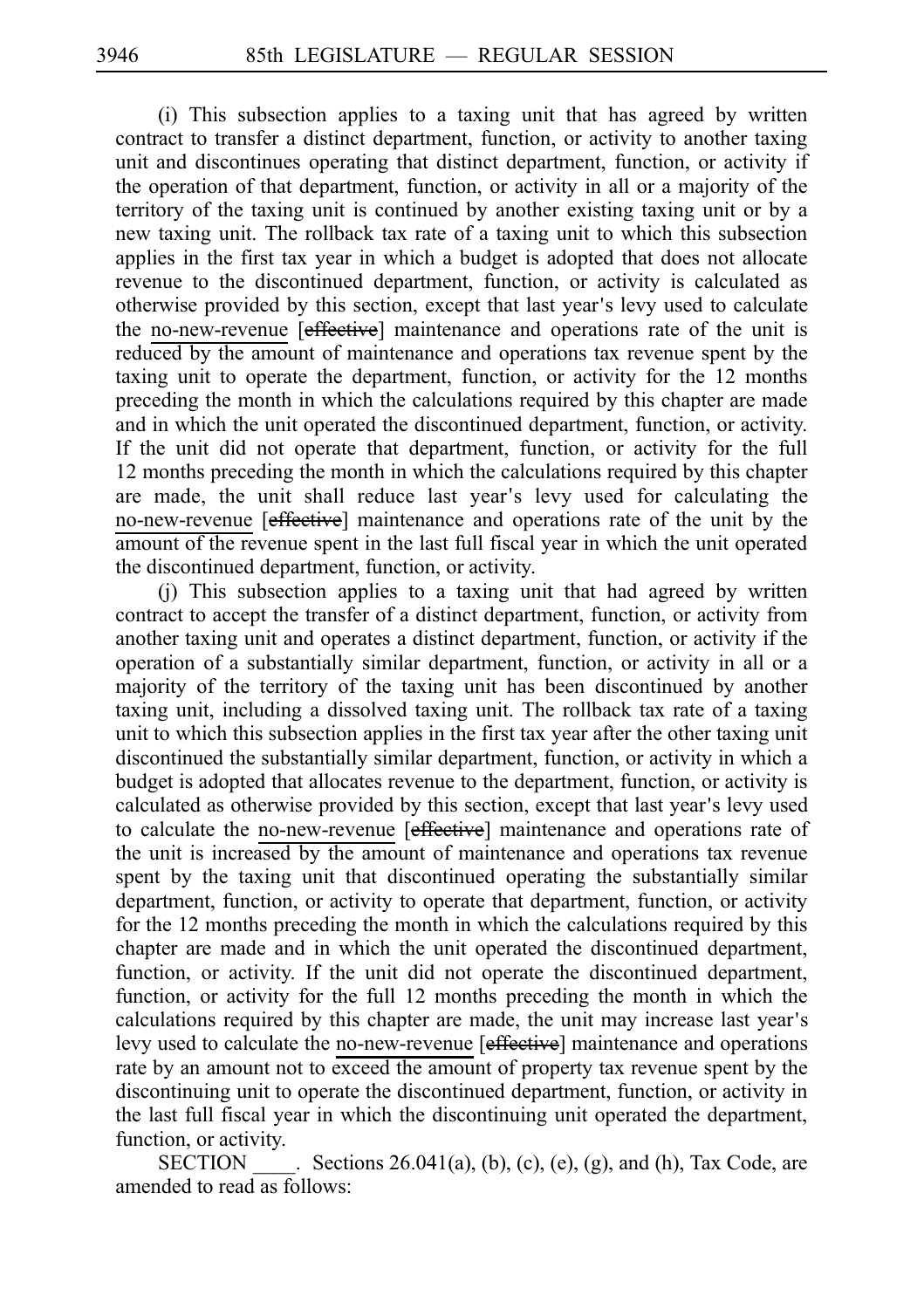(a) In the first year in which an additional sales and use tax is required to be collected, the no-new-revenue [effective] tax rate and rollback tax rate for the unit are calculated according to the following formulas:

NO-NEW-REVENUE [EFFECTIVE] TAX RATE = [(LAST YEAR S' LEVY - LOST PROPERTY LEVY) / (CURRENT TOTAL VALUE - NEW PROPERTY VALUE)] - SALES TAX GAIN RATE

and

ROLLBACK TAX RATE =  $(NO-NEW-REVENUE$  [EFFECTIVE] MAINTENANCE AND OPERATIONS RATE x 1.08) + CURRENT DEBT RATE - SALES TAX GAIN RATE

where "sales tax gain rate" means a number expressed in dollars per \$100 of taxable value, calculated by dividing the revenue that will be generated by the additional sales and use tax in the following year as calculated under Subsection (d)  $[off this section]$  by the current total value.

(b) Except as provided by Subsections (a) and (c)  $[of this section]$ , in a year in which a taxing unit imposes an additional sales and use tax, the rollback tax rate for the unit is calculated according to the following formula, regardless of whether the unit levied a property tax in the preceding year:

ROLLBACK TAX RATE  $=$   $[($ LAST YEAR'S MAINTENANCE AND OPERATIONS EXPENSE x 1.08) / ([TOTAL] CURRENT TOTAL VALUE - NEW PROPERTY VALUE)] + (CURRENT DEBT RATE - SALES TAX REVENUE RATE)

where "last year's maintenance and operations expense" means the amount spent for maintenance and operations from property tax and additional sales and use tax revenues in the preceding year, and "sales tax revenue rate" means a number expressed in dollars per \$100 of taxable value, calculated by dividing the revenue that will be generated by the additional sales and use tax in the current year as calculated under Subsection (d) [of this section] by the current total value.

 $(c)$  In a year in which a taxing unit that has been imposing an additional sales and use tax ceases to impose an additional sales and use tax, the no-new-revenue [effective] tax rate and rollback tax rate for the unit are calculated according to the following formulas:

NO-NEW-REVENUE [EFFECTIVE] TAX RATE = [(LAST YEAR S' LEVY - LOST PROPERTY LEVY) / (CURRENT TOTAL VALUE - NEW PROPERTY VALUE)] + SALES TAX LOSS RATE

and

ROLLBACK TAX RATE = [(LAST YEAR'S MAINTENANCE AND OPERATIONS EXPENSE x 1.08) / ([TOTAL] CURRENT TOTAL VALUE - NEW PROPERTY VALUE)] + CURRENT DEBT RATE

where "sales tax loss rate" means a number expressed in dollars per \$100 of taxable value, calculated by dividing the amount of sales and use tax revenue generated in the last four quarters for which the information is available by the current total value and "last year's maintenance and operations expense" means the amount spent for maintenance and operations from property tax and additional sales and use tax revenues in the preceding year.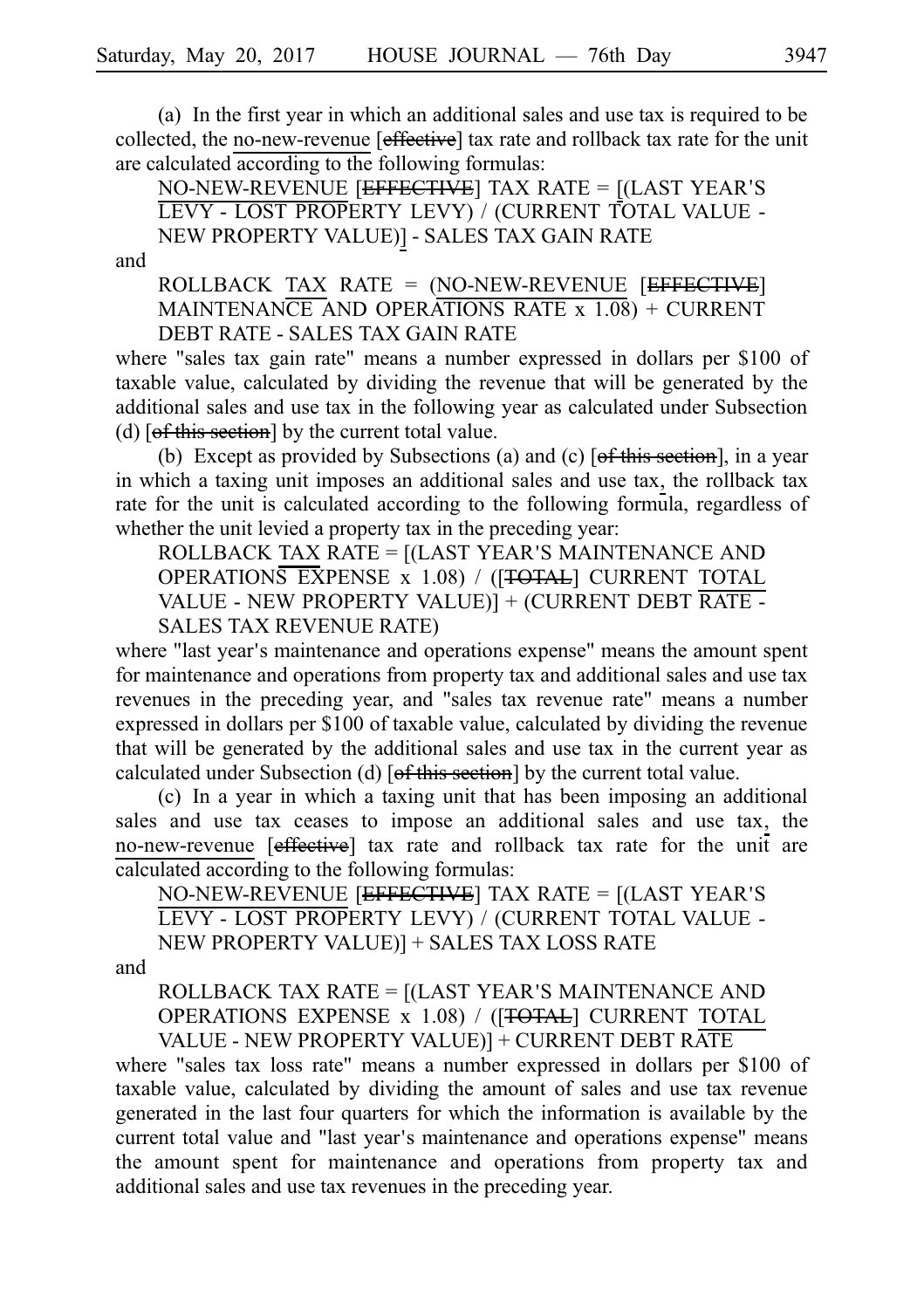(e) If a city that imposes an additional sales and use tax receives payments under the terms of a contract executed before January 1, 1986, in which the city agrees not to annex certain property or a certain area and the owners or lessees of the property or of property in the area agree to pay at least annually to the city an amount determined by reference to all or a percentage of the property tax rate of the city and all or a part of the value of the property subject to the agreement or included in the area subject to the agreement, the governing body, by order adopted by a majority vote of the governing body, may direct the designated officer or employee to add to the no-new-revenue [effective] and rollback tax rates the amount that, when applied to the total taxable value submitted to the governing body, would produce an amount of taxes equal to the difference between the total amount of payments for the tax year under contracts described by this subsection under the rollback tax rate calculated under this section and the total amount of payments for the tax year that would have been obligated to the city if the city had not adopted an additional sales and use tax.

 $(g)$  If the rate of the additional sales and use tax is increased, the designated officer or employee shall make two projections, in the manner provided by Subsection (d)  $[of this section]$ , of the revenue generated by the additional sales and use tax in the following year. The first projection must take into account the increase and the second projection must not take into account the increase. The designated officer or employee shall then subtract the amount of the result of the second projection from the amount of the result of the first projection to determine the revenue generated as a result of the increase in the additional sales and use tax. In the first year in which an additional sales and use tax is increased, the no-new-revenue [effective] tax rate for the unit is the no-new-revenue [effective] tax rate before the increase minus a number the numerator of which is the revenue generated as a result of the increase in the additional sales and use tax, as determined under this subsection, and the denominator of which is the current total value minus the new property value.

(h) If the rate of the additional sales and use tax is decreased, the designated officer or employee shall make two projections, in the manner provided by Subsection (d)  $[of this section]$ , of the revenue generated by the additional sales and use tax in the following year. The first projection must take into account the decrease and the second projection must not take into account the decrease. The designated officer or employee shall then subtract the amount of the result of the first projection from the amount of the result of the second projection to determine the revenue lost as a result of the decrease in the additional sales and use tax. In the first year in which an additional sales and use tax is decreased, the no-new-revenue [effective] tax rate for the unit is the no-new-revenue [effective] tax rate before the decrease plus a number the numerator of which is the revenue lost as a result of the decrease in the additional sales and use tax, as determined under this subsection, and the denominator of which is the current total value minus the new property value.

SECTION . The heading to Section 26.043, Tax Code, is amended to read as follows: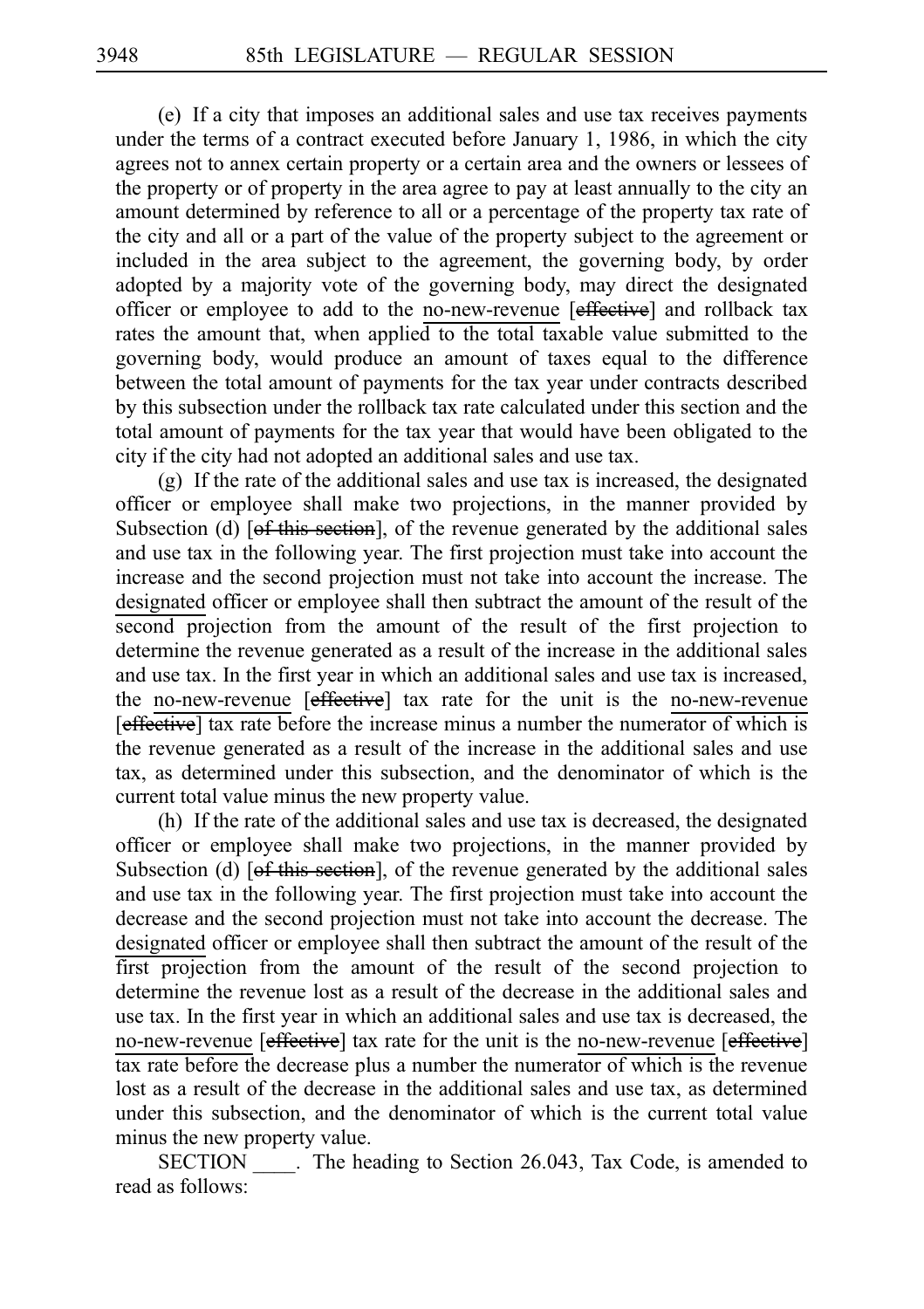Sec. 26.043. ROLLBACK AND NO-NEW-REVENUE [EFFECTIVE] TAX RATES [RATE] IN CITY IMPOSING MASS TRANSIT SALES AND USE TAX.

 $SECTION . Sections 26.043(a) and (b)$ , Tax Code, are amended to read as follows:

(a) In the tax year in which a city has set an election on the question of whether to impose a local sales and use tax under Subchapter H, Chapter 453, Transportation Code, the officer or employee designated to make the calculations provided by Section 26.04 may not make those calculations until the outcome of the election is determined. If the election is determined in favor of the imposition of the tax, the representative shall subtract from the city's rollback and no-new-revenue [effective] tax rates the amount that, if applied to the city's current total value, would impose an amount equal to the amount of property taxes budgeted in the current tax year to pay for expenses related to mass transit services.

(b) In a tax year to which this section applies, a reference in this chapter to the city's no-new-revenue [effective] or rollback tax rate refers to that rate as adjusted under this section.

SECTION \_\_\_\_\_. The heading to Section 26.044, Tax Code, is amended to read as follows:

Sec. 26.044. NO-NEW-REVENUE [EFFECTIVE] TAX RATE TO PAY FOR STATE CRIMINAL JUSTICE MANDATE.

SECTION Sections  $26.044(a)$ , (b), and (c), Tax Code, are amended to read as follows:

(a) The first time that a county adopts a tax rate after September 1, 1991, in which the state criminal justice mandate applies to the county, the no-new-revenue [effective] maintenance and operation rate for the county is increased by the rate calculated according to the following formula:

(State Criminal Justice Mandate) / (Current Total Value - New Property Value)

(b) In the second and subsequent years that a county adopts a tax rate, if the amount spent by the county for the state criminal justice mandate increased over the previous year, the no-new-revenue [effective] maintenance and operation rate for the county is increased by the rate calculated according to the following formula:

(This Year's State Criminal Justice Mandate - Previous Year's State Criminal Justice Mandate) / (Current Total Value - New Property Value)

(c) The county shall include a notice of the increase in the no-new-revenue [effective] maintenance and operation rate provided by this section, including a description and amount of the state criminal justice mandate, in the information published under Section  $26.04(e)$  and Section  $26.06(b)$  [of this code].

SECTION Sections 26.0441(a), (b), and (c), Tax Code, are amended to read as follows: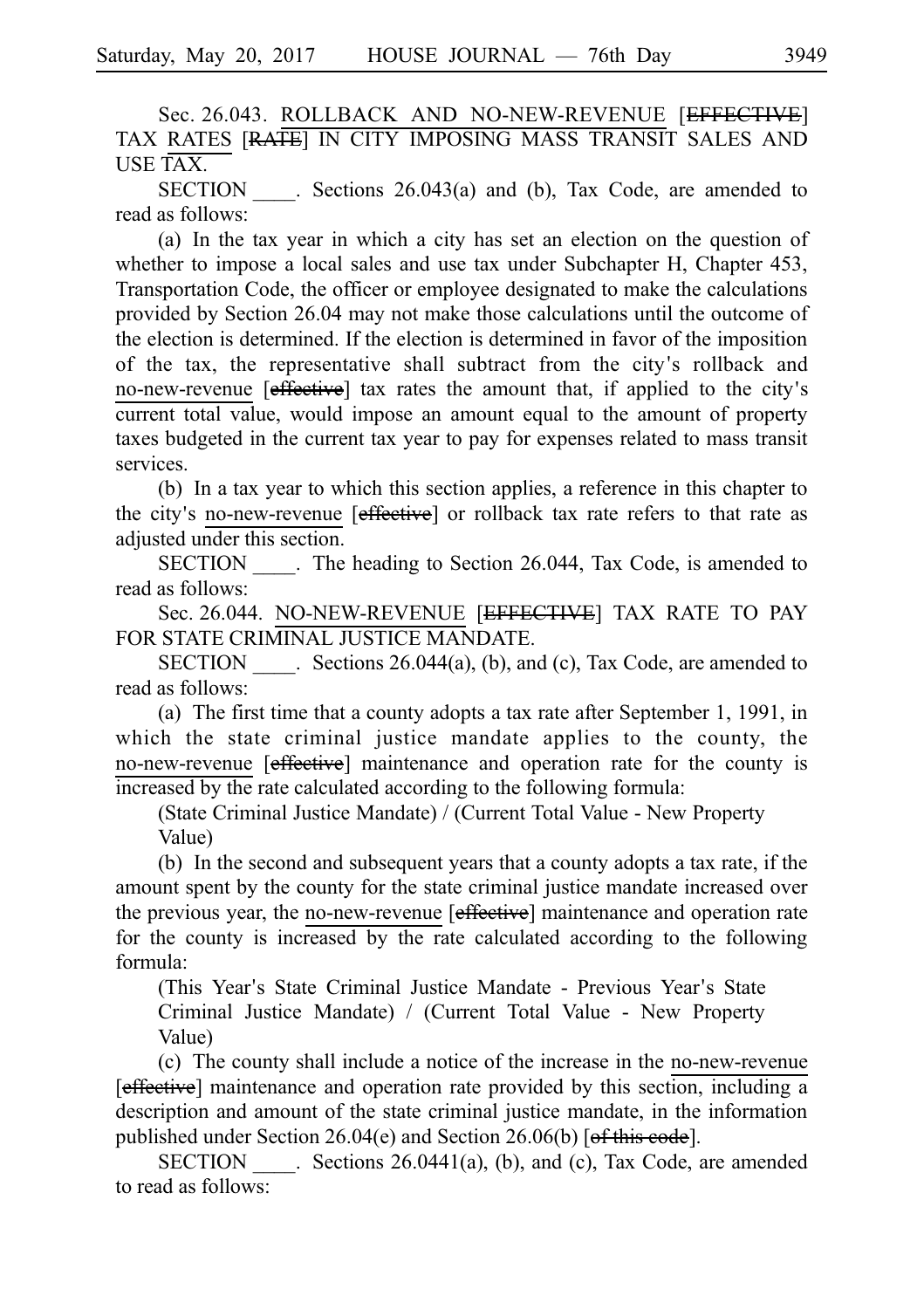(a) In the first tax year in which a taxing unit adopts a tax rate after January 1, 2000, and in which the enhanced minimum eligibility standards for indigent health care established under Section 61.006, Health and Safety Code, apply to the taxing unit, the no-new-revenue [effective] maintenance and operations rate for the taxing unit is increased by the rate computed according to the following formula:

Amount of Increase = Enhanced Indigent Health Care Expenditures /

(Current Total Value - New Property Value)

 $(b)$  In each subsequent tax year, if the taxing unit's enhanced indigent health care expenses exceed the amount of those expenses for the preceding year, the no-new-revenue [effective] maintenance and operations rate for the taxing unit is increased by the rate computed according to the following formula:

Amount of Increase  $=$  (Current Tax Year's Enhanced Indigent Health

Care Expenditures - Preceding Tax Year ' s Indigent Health Care Expenditures) / (Current Total Value - New Property Value)

 $(c)$  The taxing unit shall include a notice of the increase in its no-new-revenue [effective] maintenance and operations rate provided by this section, including a brief description and the amount of the enhanced indigent health care expenditures, in the information published under Section 26.04(e) and, if applicable, Section 26.06(b).

SECTION . Section 26.05, Tax Code, is amended by amending Subsections (b), (c), (d), (e), and (g) and adding Subsections  $(d-1)$  and  $(d-2)$  to read as follows:

(b) A taxing unit may not impose property taxes in any year until the governing body has adopted a tax rate for that year, and the annual tax rate must be set by ordinance, resolution, or order, depending on the method prescribed by law for adoption of a law by the governing body. The vote on the ordinance, resolution, or order setting the tax rate must be separate from the vote adopting the budget. For a taxing unit other than a school district, the vote on the ordinance, resolution, or order setting a tax rate that exceeds the no-new-revenue [effective] tax rate must be a record vote, and at least 60 percent of the members of the governing body must vote in favor of the ordinance, resolution, or order. For a school district, the vote on the ordinance, resolution, or order setting a tax rate that exceeds the sum of the no-new-revenue [effective] maintenance and operations tax rate of the district as determined under Section 26.08(i) and the district's current debt rate must be a record vote, and at least 60 percent of the members of the governing body must vote in favor of the ordinance, resolution, or order. A motion to adopt an ordinance, resolution, or order setting a tax rate that exceeds the no-new-revenue [effective] tax rate must be made in the following form: "I move that the property tax rate be increased by the adoption of a tax rate of (specify tax rate), which is effectively a (insert percentage by which the proposed tax rate exceeds the no-new-revenue [effective] tax rate) percent increase in the tax rate." If the ordinance, resolution, or order sets a tax rate that, if applied to the total taxable value, will impose an amount of taxes to fund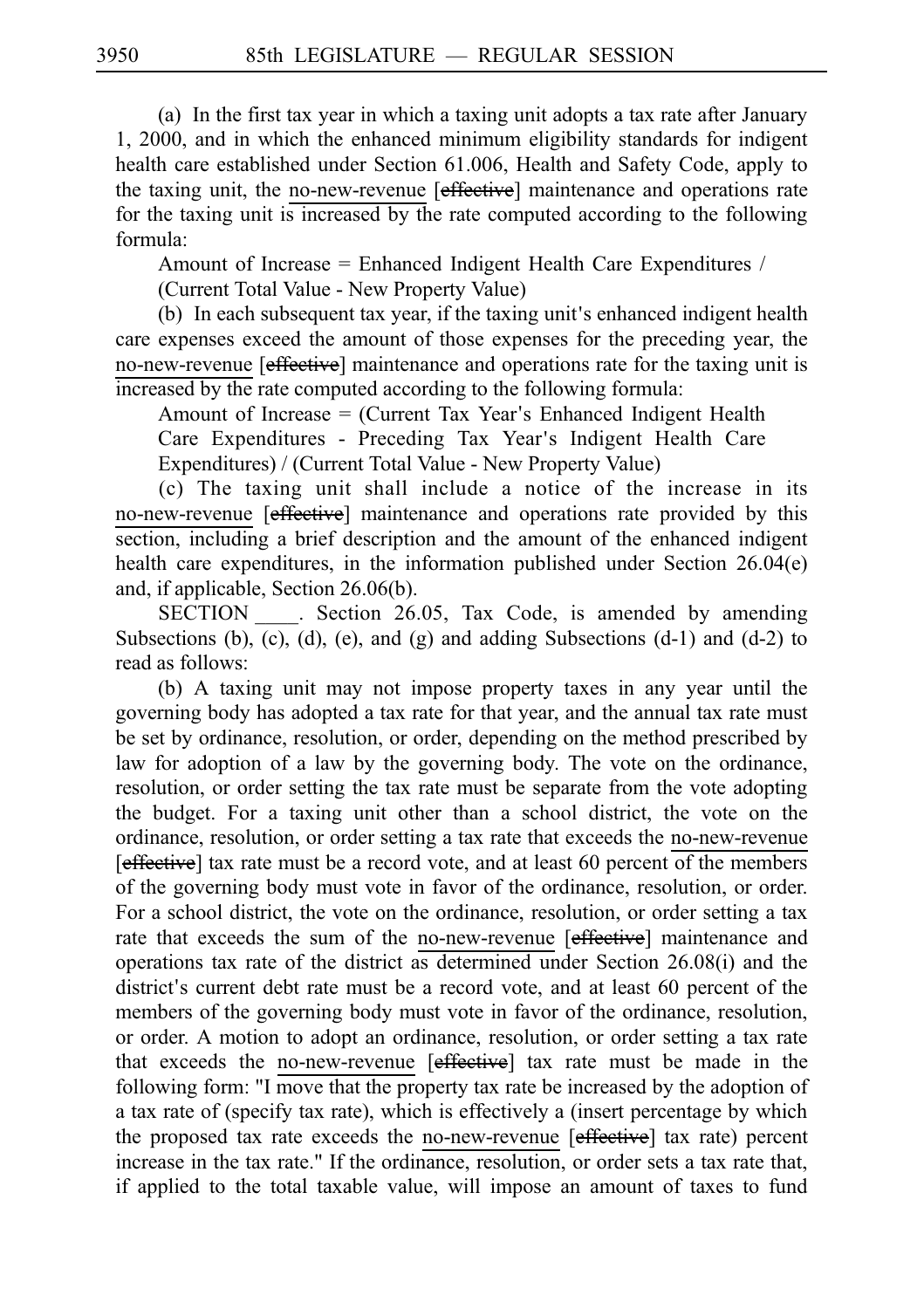maintenance and operation expenditures of the taxing unit that exceeds the amount of taxes imposed for that purpose in the preceding year, the taxing unit must:

 $(1)$  include in the ordinance, resolution, or order in type larger than the type used in any other portion of the document:

(A) the following statement: "THIS TAX RATE WILL RAISE MORE TAXES FOR MAINTENANCE AND OPERATIONS THAN LAST YEAR'S TAX RATE.": and

(B) if the tax rate exceeds the no-new-revenue [effective] maintenance and operations rate, the following statement: "THE TAX RATE WILL EFFECTIVELY BE RAISED BY (INSERT PERCENTAGE BY WHICH THE TAX RATE EXCEEDS THE NO-NEW-REVENUE [EFFECTIVE] MAINTENANCE AND OPERATIONS RATE) PERCENT AND WILL RAISE TAXES FOR MAINTENANCE AND OPERATIONS ON A \$100,000 HOME BY APPROXIMATELY \$(Insert amount)."; and

(2) include on the home page of any Internet website operated by the unit:

(A) the following statement: "(Insert name of unit) ADOPTED A TAX RATE THAT WILL RAISE MORE TAXES FOR MAINTENANCE AND OPERATIONS THAN LAST YEAR'S TAX RATE"; and

(B) if the tax rate exceeds the no-new-revenue [effective] maintenance and operations rate, the following statement: "THE TAX RATE WILL EFFECTIVELY BE RAISED BY (INSERT PERCENTAGE BY WHICH THE TAX RATE EXCEEDS THE NO-NEW-REVENUE [EFFECTIVE] MAINTENANCE AND OPERATIONS RATE) PERCENT AND WILL RAISE TAXES FOR MAINTENANCE AND OPERATIONS ON A \$100,000 HOME BY APPROXIMATELY \$(Insert amount)."

(c) If the governing body of a taxing unit does not adopt a tax rate before the date required by Subsection (a), the tax rate for the taxing unit for that tax year is the lower of the no-new-revenue [effective] tax rate calculated for that tax year or the tax rate adopted by the taxing unit for the preceding tax year. A tax rate established by this subsection is treated as an adopted tax rate. Before the fifth day after the establishment of a tax rate by this subsection, the governing body of the taxing unit must ratify the applicable tax rate in the manner required by Subsection (b).

(d) The governing body of a taxing unit other than a school district may not adopt a tax rate that exceeds the lower of the rollback tax rate or the no-new-revenue [effective] tax rate calculated as provided by this chapter until the governing body has held two public hearings on the proposed tax rate and has otherwise complied with Section 26.06 and Section 26.065. The governing body of a taxing unit shall reduce a tax rate set by law or by vote of the electorate to the lower of the rollback tax rate or the no-new-revenue [effective] tax rate and may not adopt a higher rate unless it first complies with Section 26.06.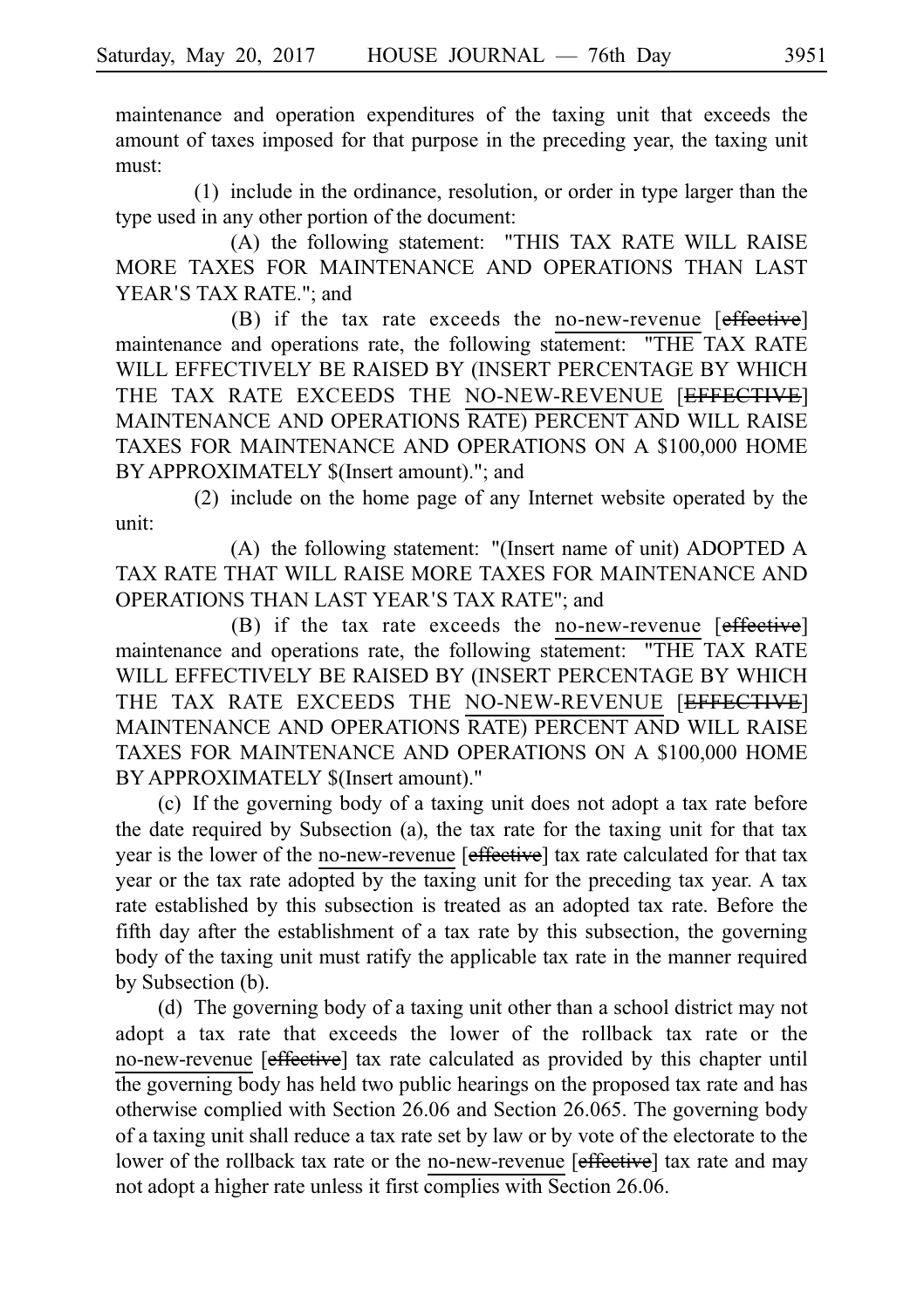$(d-1)$  The governing body of a taxing unit may not hold a public hearing on a proposed tax rate or a public meeting to adopt a tax rate until the 14th day after the date the officer or employee designated by the governing body of the unit to calculate the no-new-revenue tax rate and the rollback tax rate for the unit complies with Section 26.17.

 $(d-2)$  Notwithstanding Subsection (a), the governing body of a taxing unit other than a school district may not adopt a tax rate until:

 $(1)$  the chief appraiser of each appraisal district in which the taxing unit participates has:

(A) delivered the notice required by Section 26.04(e-2); and

(B) incorporated the tax rate calculation forms submitted to the appraisal district under Section 26.17(d)(2) by the designated officer or employee of the taxing unit into the property tax database maintained by the chief appraiser and made them available to the public;

 $(2)$  the designated officer or employee of the taxing unit has entered in the property tax database maintained by the chief appraiser the information described by Section 26.17(b) for the current tax year; and

 $(3)$  the taxing unit has posted the information described by Section 26.18 on the Internet website used by the taxing unit for that purpose.

 $(e)$  A person who owns taxable property is entitled to an injunction restraining the collection of taxes by a taxing unit in which the property is taxable if the taxing unit has not complied with the requirements of this section or Section 26.04 [and the failure to comply was not in good faith]. An action to enjoin the collection of taxes must be filed not later than the 15th day after the date the taxing unit adopts a tax rate. A property owner is not required to pay the taxes imposed by a taxing unit on the owner's property while an action filed by the property owner to enjoin the collection of taxes imposed by the taxing unit on the owner's property is pending. If the property owner pays the taxes and subsequently prevails in the action, the property owner is entitled to a refund of the taxes paid, together with reasonable attorney's fees and court costs. The property owner is not required to apply to the collector for the taxing unit to receive the refund [prior to the date a taxing unit delivers substantially all of its tax bills].

(g) Notwithstanding Subsection (a), the governing body of a school district that elects to adopt a tax rate before the adoption of a budget for the fiscal year that begins in the current tax year may adopt a tax rate for the current tax year before receipt of the certified appraisal roll for the school district if the chief appraiser of the appraisal district in which the school district participates has certified to the assessor for the school district an estimate of the taxable value of property in the school district as provided by Section 26.01(e). If a school district adopts a tax rate under this subsection, the no-new-revenue [effective] tax rate and the rollback tax rate of the district shall be calculated based on the certified estimate of taxable value.

 $SECTION .$  Sections  $26.052(c)$  and (e), Tax Code, are amended to read as follows: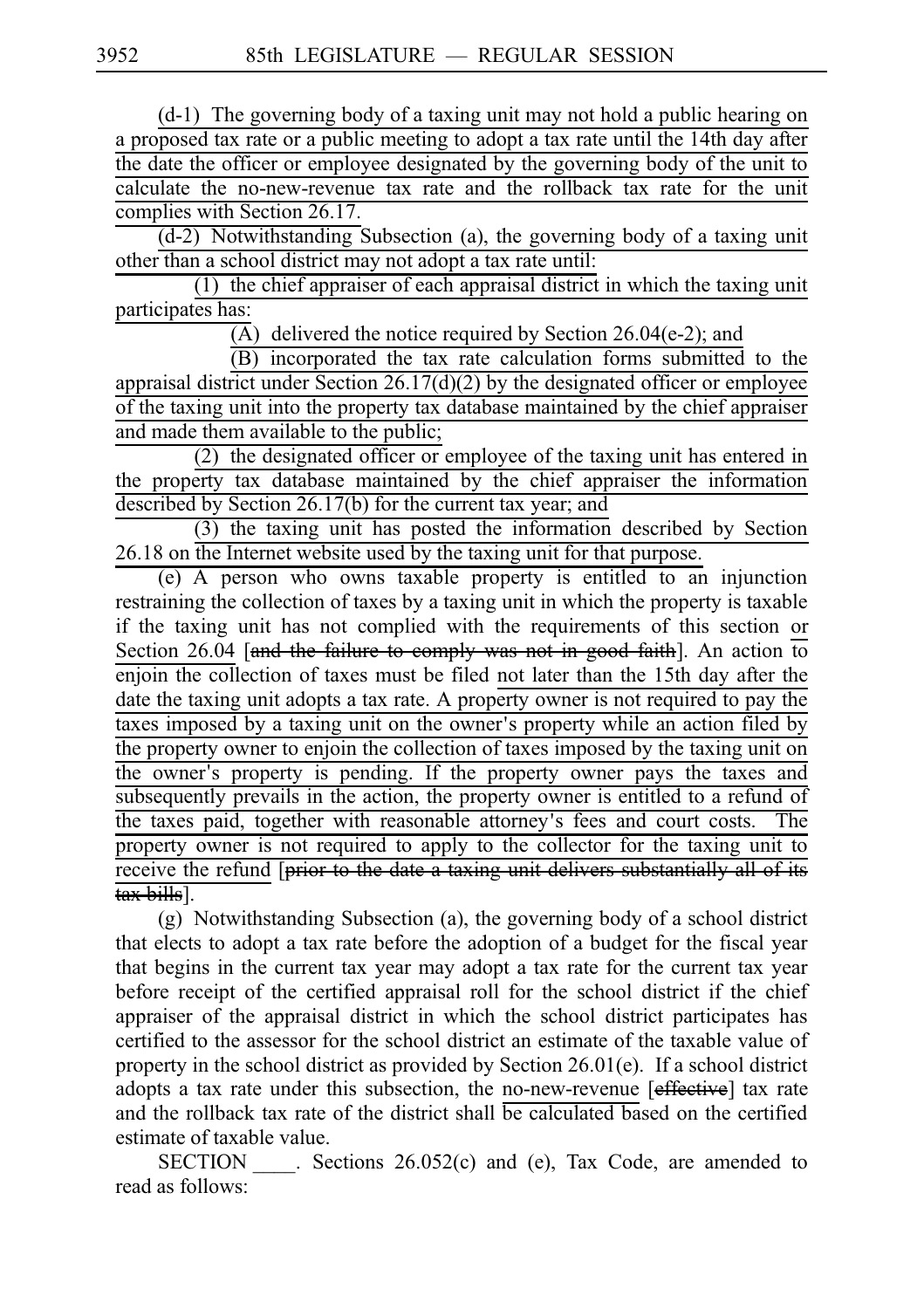(c) A taxing unit to which this section applies may provide public notice of its proposed tax rate in one [either] of the following methods not later than the seventh day before the date on which the tax rate is adopted:

 $(1)$  mailing a notice of the proposed tax rate to each owner of taxable property in the taxing unit;  $[**or**]$ 

 $(2)$  publishing notice of the proposed tax rate in the legal notices section of a newspaper having general circulation in the taxing unit; or

(3) posting notice of the proposed tax rate prominently on the home page of the Internet website maintained by the taxing unit, if applicable.

(e) Public notice provided under Subsection  $(c)$  must specify:

(1) the tax rate that the governing body proposes to adopt;

 $(2)$  the date, time, and location of the meeting of the governing body of the taxing unit at which the governing body will consider adopting the proposed tax rate; and

 $(3)$  if the proposed tax rate for the taxing unit exceeds the unit's no-new-revenue [effective] tax rate calculated as provided by Section 26.04, a statement substantially identical to the following: "The proposed tax rate would increase total taxes in (name of taxing unit) by (percentage by which the proposed tax rate exceeds the no-new-revenue [effective] tax rate)."

SECTION Sections  $26.06(b)$ , (c), (d), and (e), Tax Code, are amended to read as follows:

(b) The notice of a public hearing may not be smaller than one-quarter page of a standard-size or a tabloid-size newspaper, and the headline on the notice must be in 24-point or larger type. The notice must contain a statement in the following form:

"NOTICE OF PUBLIC HEARING ON TAX INCREASE

"The (name of the taxing unit) will hold two public hearings on a proposal to increase total tax revenues from properties on the tax roll in the preceding tax year by (percentage by which proposed tax rate exceeds lower of rollback tax rate or no-new-revenue [effective] tax rate calculated under this chapter) percent. Your individual taxes may increase at a greater or lesser rate, or even decrease, depending on the tax rate that is adopted and on the change in the taxable value of your property in relation to the change in taxable value of all other property [and the tax rate that is adopted]. The change in the taxable value of your property in relation to the change in the taxable value of all other property determines the distribution of the tax burden among all property owners.

"The first public hearing will be held on (date and time) at (meeting place).

"The second public hearing will be held on (date and time) at (meeting place).

"(Names of all members of the governing body, showing how each voted on the proposal to consider the tax increase or, if one or more were absent, indicating the absences.)

"The average taxable value of a residence homestead in (name of taxing unit) last year was \$ \_\_\_\_ (average taxable value of a residence homestead in the taxing unit for the preceding tax year, disregarding residence homestead exemptions available only to disabled persons or persons 65 years of age or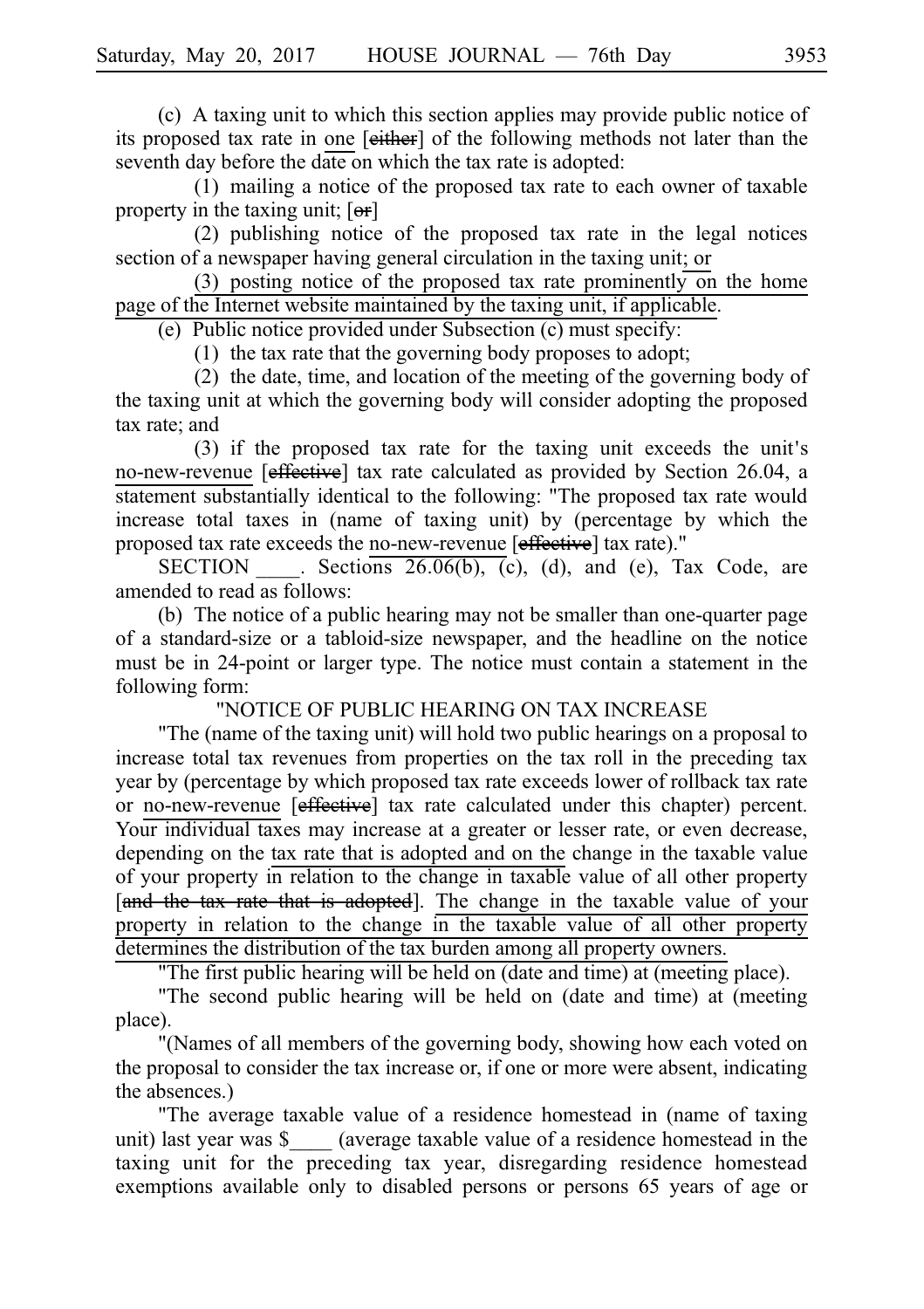older). Based on last year's tax rate of \$ \_\_\_\_ (preceding year's adopted tax rate) per \$100 of taxable value, the amount of taxes imposed last year on the average home was \$\_\_\_\_ (tax on average taxable value of a residence homestead in the taxing unit for the preceding tax year, disregarding residence homestead exemptions available only to disabled persons or persons 65 years of age or older).

"The average taxable value of a residence homestead in (name of taxing unit) this year is \$ (average taxable value of a residence homestead in the taxing unit for the current tax year, disregarding residence homestead exemptions available only to disabled persons or persons 65 years of age or older). If the governing body adopts the no-new-revenue [effective] tax rate for this year of  $\overline{\$}$  (no-new-revenue [effective] tax rate) per \$100 of taxable value, the amount of taxes imposed this year on the average home would be \$\_\_\_\_ (tax on average taxable value of a residence homestead in the taxing unit for the current tax year, disregarding residence homestead exemptions available only to disabled persons or persons 65 years of age or older).

"If the governing body adopts the proposed tax rate of \$\_\_\_\_ (proposed tax rate) per \$100 of taxable value, the amount of taxes imposed this year on the average home would be \$ (tax on the average taxable value of a residence in the taxing unit for the current year disregarding residence homestead exemptions available only to disabled persons or persons 65 years of age or older).

"Members of the public are encouraged to attend the hearings and express their views."

(c) The notice of a public hearing under this section may be delivered by mail to each property owner in the unit, [or may be] published in a newspaper, or posted prominently on the home page of the Internet website operated by the unit, if applicable. If the notice is published in a newspaper, it may not be in the part of the paper in which legal notices and classified advertisements appear. If the taxing unit posts the notice on [operates] an Internet website operated by the unit, the notice must be posted on the website from the date the notice is first posted [published] until the second public hearing is concluded.

(d) At the public hearings the governing body shall announce the date, time, and place of the meeting at which it will vote on the proposed tax rate. After each hearing the governing body shall give notice of the meeting at which it will vote on the proposed tax rate and the notice shall be in the same form as prescribed by Subsections (b) and (c), except that it must state the following:

#### "NOTICE OF TAX REVENUE INCREASE

"The (name of the taxing unit) conducted public hearings on (date of first hearing) and (date of second hearing) on a proposal to increase the total tax revenues of the (name of the taxing unit) from properties on the tax roll in the preceding year by (percentage by which proposed tax rate exceeds lower of rollback tax rate or no-new-revenue [effective] tax rate calculated under this chapter) percent.

"The total tax revenue proposed to be raised last year at last year's tax rate of (insert tax rate for the preceding year) for each \$100 of taxable value was (insert total amount of taxes imposed in the preceding year).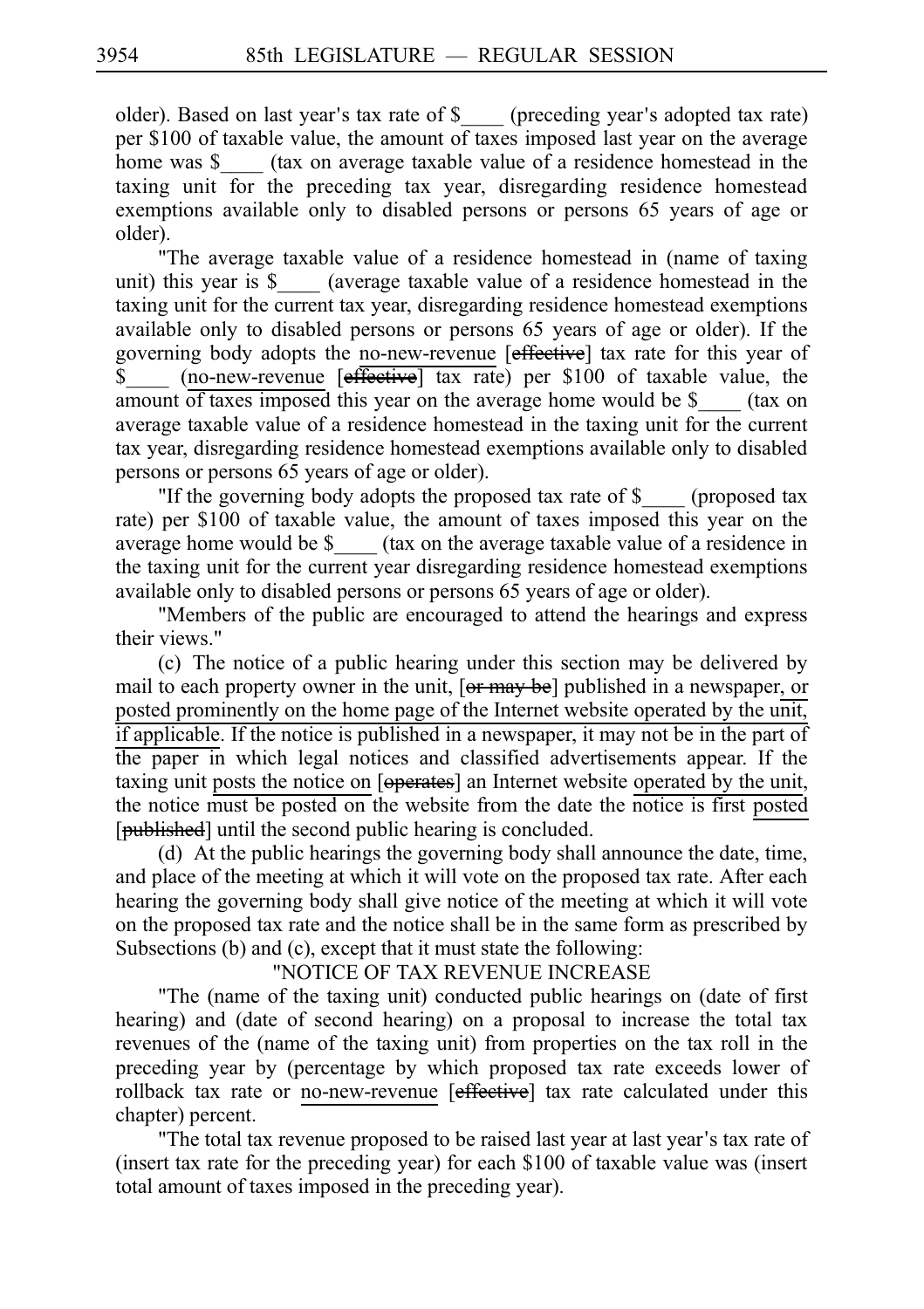"The total tax revenue proposed to be raised this year at the proposed tax rate of (insert proposed tax rate) for each \$100 of taxable value, excluding tax revenue to be raised from new property added to the tax roll this year, is (insert amount computed by multiplying proposed tax rate by the difference between current total value and new property value).

"The total tax revenue proposed to be raised this year at the proposed tax rate of (insert proposed tax rate) for each \$100 of taxable value, including tax revenue to be raised from new property added to the tax roll this year, is (insert amount computed by multiplying proposed tax rate by current total value).

"The (governing body of the taxing unit) is scheduled to vote on the tax rate that will result in that tax increase at a public meeting to be held on (date of meeting) at (location of meeting, including mailing address) at (time of meeting).

"The (governing body of the taxing unit) proposes to use the increase in total tax revenue for the purpose of (description of purpose of increase)."

(e) The meeting to vote on the tax increase may not be earlier than the third day or later than the 14th day after the date of the second public hearing. The meeting must be held inside the boundaries of the taxing unit in a publicly owned building or, if a suitable publicly owned building is not available, in a suitable building to which the public normally has access. If the governing body does not adopt a tax rate that exceeds the lower of the rollback tax rate or the no-new-revenue [effective] tax rate by the 14th day, it must give a new notice under Subsection (d) before it may adopt a rate that exceeds the lower of the rollback tax rate or the no-new-revenue [effective] tax rate.

SECTION  $\qquad$ . Section 26.065(b), Tax Code, is amended to read as follows:

(b) If the taxing unit owns, operates, or controls an Internet website, the unit shall post notice of the public hearing prominently on the home page of the website continuously for at least seven days immediately before the public hearing on the proposed tax rate increase and at least seven days immediately before the date of the vote proposing the increase in the tax rate.

SECTION Elections  $26.08(g)$ , (n), and (p), Tax Code, are amended to read as follows:

 $(g)$  In a school district that received distributions from an equalization tax imposed under former Chapter 18, Education Code, the no-new-revenue [effective] rate of that tax as of the date of the county unit system's abolition is added to the district's rollback tax rate.

 $(n)$  For purposes of this section, the rollback tax rate of a school district whose maintenance and operations tax rate for the 2005 tax year was \$1.50 or less per \$100 of taxable value is:

(1) for the  $2006$  tax year, the sum of the rate that is equal to 88.67 percent of the maintenance and operations tax rate adopted by the district for the 2005 tax year, the rate of \$0.04 per \$100 of taxable value, and the district's current debt rate; and

(2) for the 2007 and subsequent tax years, the lesser of the following:

 $(A)$  the sum of the following: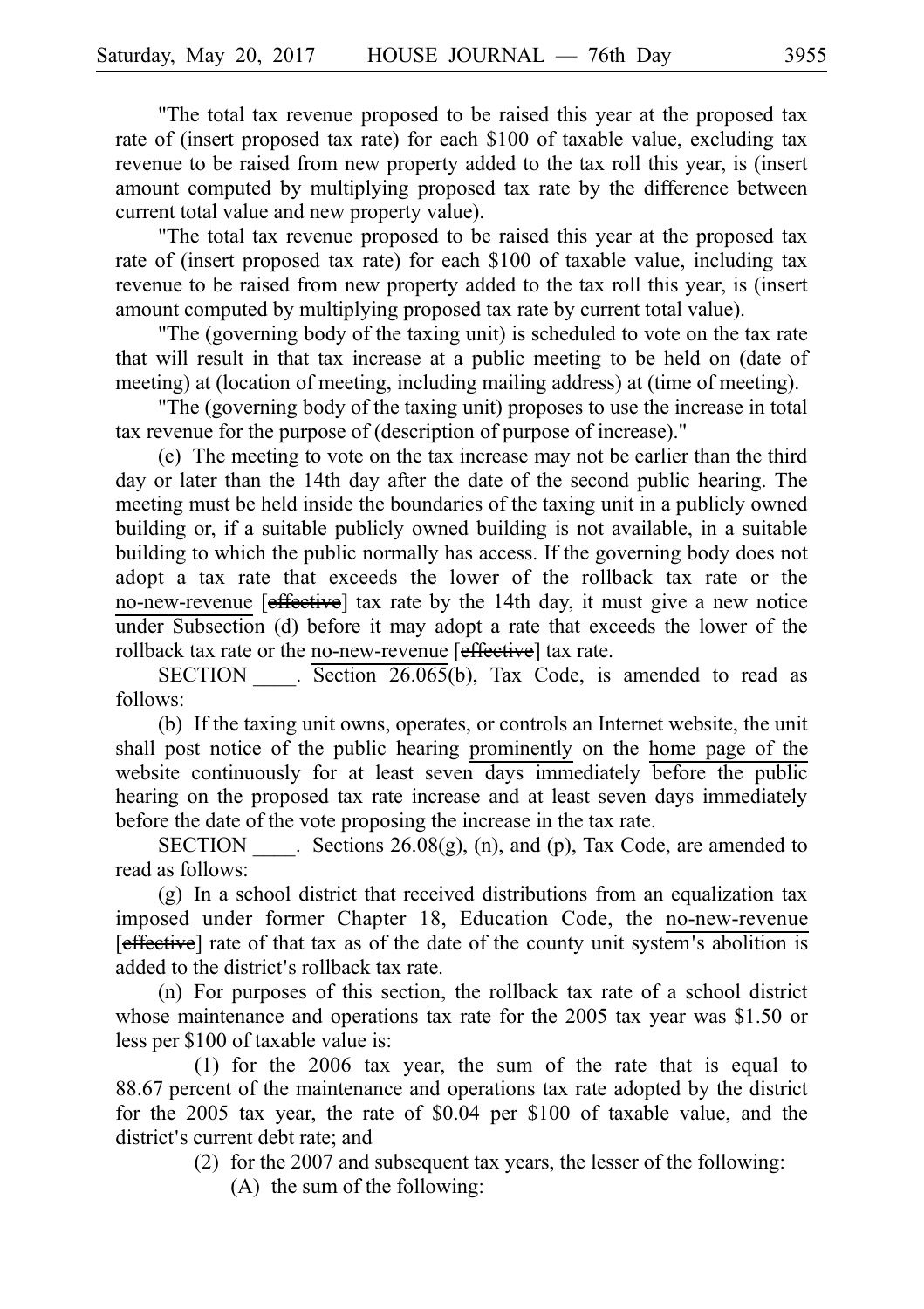(i) the rate per  $$100$  of taxable value that is equal to the product of the state compression percentage, as determined under Section 42.2516, Education Code, for the current year and \$1.50;

(ii) the rate of  $$0.04$  per  $$100$  of taxable value;

(iii) the rate that is equal to the sum of the differences for the 2006 and each subsequent tax year between the adopted tax rate of the district for that year if the rate was approved at an election under this section and the rollback tax rate of the district for that year; and

(iv) the district's current debt rate; or

 $(B)$  the sum of the following:

(i) the no-new-revenue  $[effective]$  maintenance and operations tax rate of the district as computed under Subsection (i) [ $or (k)$ , as applicable];

(ii) the rate per  $$100$  of taxable value that is equal to the product of the state compression percentage, as determined under Section 42.2516, Education Code, for the current year and \$0.06; and

(iii) the district's current debt rate.

(p) Notwithstanding Subsections (i), (n), and (o), if for the preceding tax year a school district adopted a maintenance and operations tax rate that was less than the district's no-new-revenue [effective] maintenance and operations tax rate for that preceding tax year, the rollback tax rate of the district for the current tax year is calculated as if the district adopted a maintenance and operations tax rate for the preceding tax year that was equal to the district's no-new-revenue [effective] maintenance and operations tax rate for that preceding tax year.

SECTION . Section 26.08(i), Tax Code, as effective September 1, 2017, is amended to read as follows:

(i) For purposes of this section, the no-new-revenue  $[effective]$  maintenance and operations tax rate of a school district is the tax rate that, applied to the current total value for the district, would impose taxes in an amount that, when added to state funds that would be distributed to the district under Chapter 42, Education Code, for the school year beginning in the current tax year using that tax rate, would provide the same amount of state funds distributed under Chapter 42, Education Code, and maintenance and operations taxes of the district per student in weighted average daily attendance for that school year that would have been available to the district in the preceding year if the funding elements for Chapters 41 and 42, Education Code, for the current year had been in effect for the preceding year.

SECTION Section 26.16, Tax Code, is amended by amending Subsections (a) and (d) and adding Subsection (a-1) to read as follows:

(a) The county assessor-collector for each county that maintains an Internet website shall post on the website of the county the following information for the most recent five tax years beginning with the 2012 tax year for each taxing unit all or part of the territory of which is located in the county:

- $(1)$  the adopted tax rate;
- $(2)$  the maintenance and operations rate;
- $(3)$  the debt rate;
- (4) the no-new-revenue  $[effective]$  tax rate;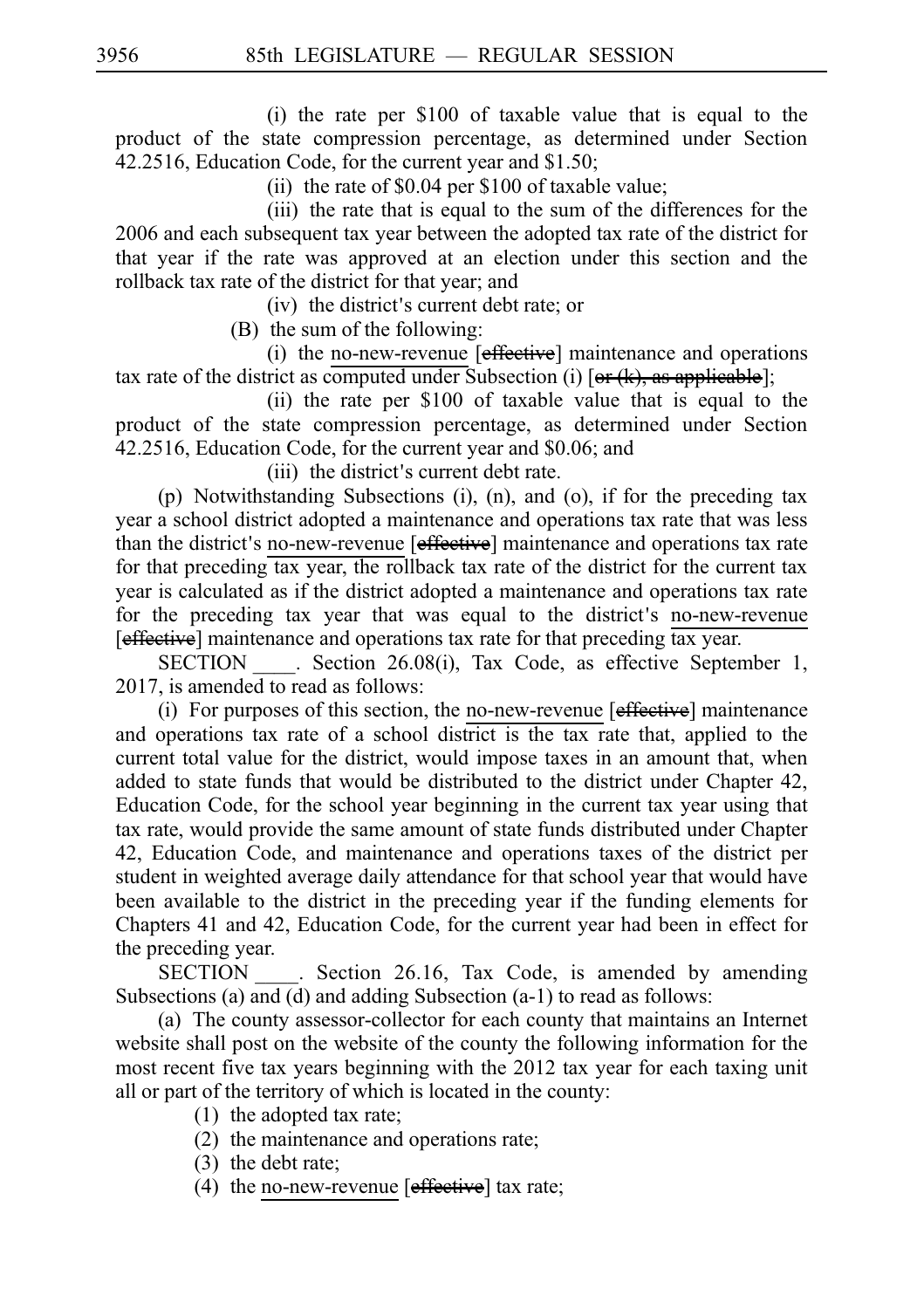and

(5) the no-new-revenue  $[effective]$  maintenance and operations rate;

 $(6)$  the rollback tax rate.

 $(a-1)$  For purposes of Subsection  $(a)$ , a reference to the no-new-revenue tax rate or the no-new-revenue maintenance and operations rate includes the equivalent effective tax rate or effective maintenance and operations rate for a preceding year. This subsection expires January 1, 2024.

(d) The county assessor-collector shall post immediately below the table prescribed by Subsection (c) the following statement:

"The county is providing this table of property tax rate information as a service to the residents of the county. Each individual taxing unit is responsible for calculating the property tax rates listed in this table pertaining to that taxing unit and providing that information to the county.

"The adopted tax rate is the tax rate adopted by the governing body of a taxing unit.

"The maintenance and operations rate is the component of the adopted tax rate of a taxing unit that will impose the amount of taxes needed to fund maintenance and operation expenditures of the unit for the following year.

"The debt rate is the component of the adopted tax rate of a taxing unit that will impose the amount of taxes needed to fund the unit's debt service for the following year.

"The no-new-revenue [effective] tax rate is the tax rate that would generate the same amount of revenue in the current tax year as was generated by a taxing unit's adopted tax rate in the preceding tax year from property that is taxable in both the current tax year and the preceding tax year.

"The no-new-revenue [effective] maintenance and operations rate is the tax rate that would generate the same amount of revenue for maintenance and operations in the current tax year as was generated by a taxing unit's maintenance and operations rate in the preceding tax year from property that is taxable in both the current tax year and the preceding tax year.

"The rollback tax rate is the highest tax rate a taxing unit may adopt before requiring voter approval at an election. In the case of a taxing unit other than a school district, the voters by petition may require that a rollback election be held if the unit adopts a tax rate in excess of the unit's rollback tax rate. In the case of a school district, an election will automatically be held if the district wishes to adopt a tax rate in excess of the district's rollback tax rate."

SECTION Chapter 26, Tax Code, is amended by adding Sections 26.17 and 26.18 to read as follows:

Sec. 26.17. DATABASE OF PROPERTY-TAX-RELATED INFORMATION. (a) The chief appraiser of each appraisal district shall create and maintain a property tax database that:

 $(1)$  is identified by the name of the county in which the appraisal district is established instead of the name of the appraisal district;

 $(2)$  contains information that is provided by designated officers or employees of the taxing units that are located in the appraisal district in the manner required by rules adopted by the comptroller;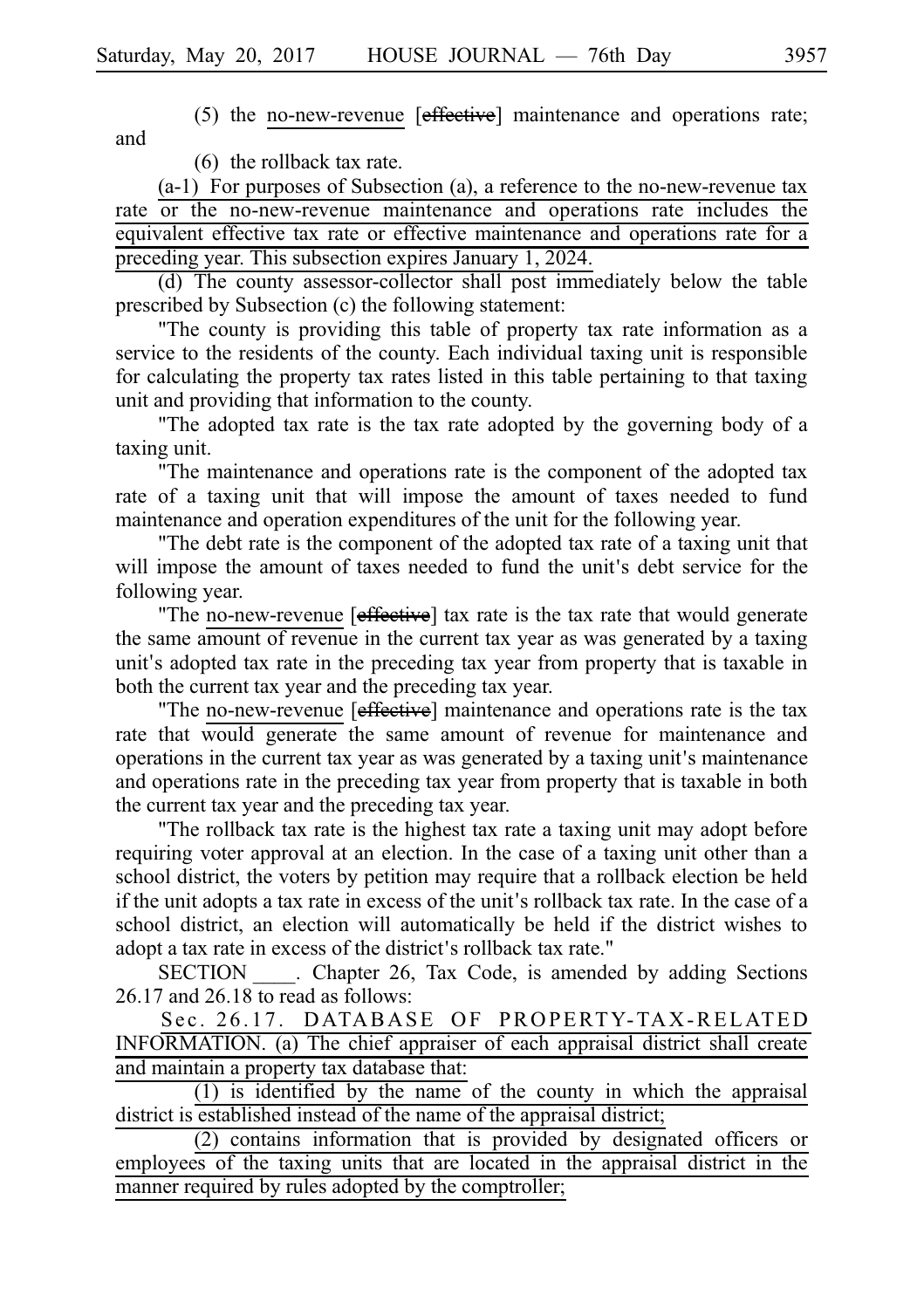(3) is continuously updated as preliminary and revised data become available to and are provided by the designated officers or employees of taxing units;

 $(4)$  is accessible to the public; and

 $(5)$  is searchable by property address and owner.

(b) The database must include, with respect to each property listed on the appraisal roll for the appraisal district:

 $(1)$  the property's identification number;

 $(2)$  the property's market value;

 $\overrightarrow{3}$  the property's taxable value;

 $(4)$  the name of each taxing unit in which the property is located;

 $(5)$  for each taxing unit other than a school district in which the property is located:

 $\overline{(A)}$  the no-new-revenue tax rate; and

 $(B)$  the rollback tax rate;

 $(6)$  for each school district in which the property is located:

(A) the rate to maintain the same amount of state and local revenue per weighted student that the district received in the school year beginning in the preceding tax year; and

 $(B)$  the rollback tax rate;

(7) the tax rate proposed by the governing body of each taxing unit in which the property is located;

 $(8)$  for each taxing unit other than a school district in which the property is located, the taxes that would be imposed on the property if the unit adopted a tax rate equal to:

 $(A)$  the no-new-revenue tax rate; and

 $(B)$  the proposed tax rate;

(9)  $\overline{for each school district in which the property is located, the taxes$ that would be imposed on the property if the district adopted a tax rate equal to:

 $(A)$  the rate to maintain the same amount of state and local revenue per weighted student that the district received in the school year beginning in the preceding tax year; and

 $(B)$  the proposed tax rate;

 $(10)$  for each taxing unit other than a school district in which the property is located, the difference between the amount calculated under Subdivision  $(8)(A)$  and the amount calculated under Subdivision  $(8)(B)$ ;

 $(11)$  for each school district in which the property is located, the difference between the amount calculated under Subdivision (9)(A) and the amount calculated under Subdivision (9)(B);

 $(12)$  the date and location of each public hearing, if applicable, on the proposed tax rate to be held by the governing body of each taxing unit in which the property is located; and

 $(13)$  the date and location of the public meeting at which the tax rate will be adopted to be held by the governing body of each taxing unit in which the property is located.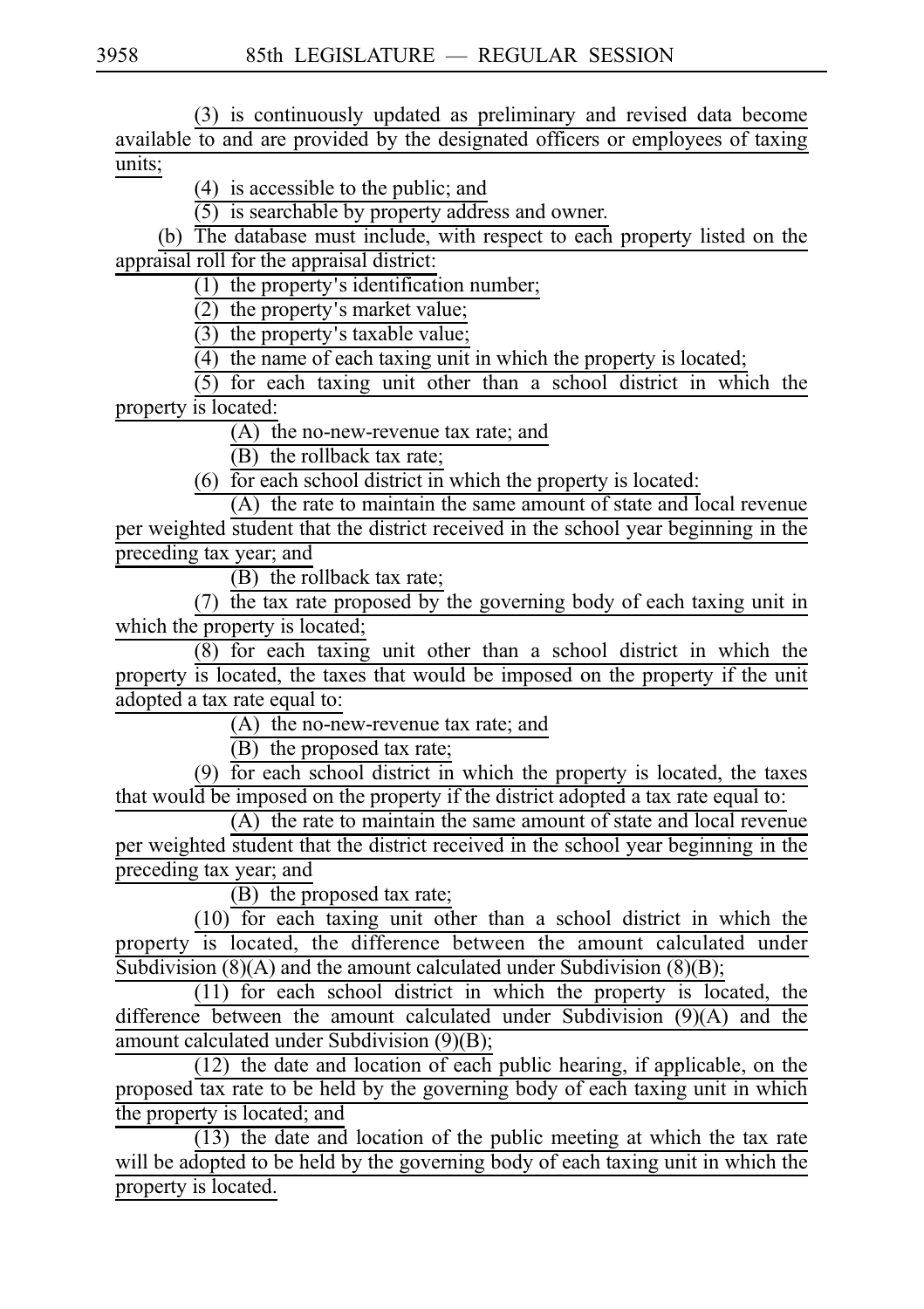(c) The database must provide a link to the Internet website used by each taxing unit in which the property is located to post the information described by Section 26.18.

 $(d)$  The officer or employee designated by the governing body of each taxing unit to calculate the no-new-revenue tax rate and the rollback tax rate for the unit must electronically:

(1) enter in the database the information described by Subsection (b) as the information becomes available; and

 $(2)$  submit to the appraisal district the tax rate calculation forms prepared under Section  $26.04(d-1)$  at the same time the designated officer or employee submits the tax rates to the governing body of the unit under Section  $26.04(e)$ .

 $\overline{(e)}$ . The chief appraiser shall deliver by e-mail to the designated officer or employee confirmation of receipt of the tax rate calculation forms submitted under Subsection (d)(2). The chief appraiser shall incorporate the forms into the database and make them available to the public not later than the third day after the date the chief appraiser receives them.

Sec. 26.18. POSTING OF TAX RATE AND BUDGET INFORMATION BY TAXING UNIT ON WEBSITE. Each taxing unit shall maintain an Internet website or have access to a generally accessible Internet website that may be used for the purposes of this section. Each taxing unit shall post or cause to be posted on the Internet website the following information in a format prescribed by the comptroller:

 $\overline{(1)}$  the name of each member of the governing body of the taxing unit;

 $(2)$  the mailing address, e-mail address, and telephone number of the taxing unit;

 $\overline{(3)}$  the official contact information for each member of the governing body of the taxing unit, if that information is different from the information described by Subdivision (2);

 $(4)$  the taxing unit's budget for the preceding two years;

 $(5)$  the taxing unit's proposed or adopted budget for the current year;

 $(6)$  the change in the amount of the taxing unit's budget from the preceding year to the current year, by dollar amount and percentage;

 $(7)$  in the case of a taxing unit other than a school district, the amount of property tax revenue budgeted for maintenance and operations for:

 $(A)$  the preceding two years; and

 $(B)$  the current year;

 $(8)$  in the case of a taxing unit other than a school district, the amount of property tax revenue budgeted for debt service for:

 $(A)$  the preceding two years; and

 $(B)$  the current year;

(9) the tax rate for maintenance and operations adopted by the taxing unit for the preceding two years;

 $\frac{1}{10}$  in the case of a taxing unit other than a school district, the tax rate for debt service adopted by the unit for the preceding two years;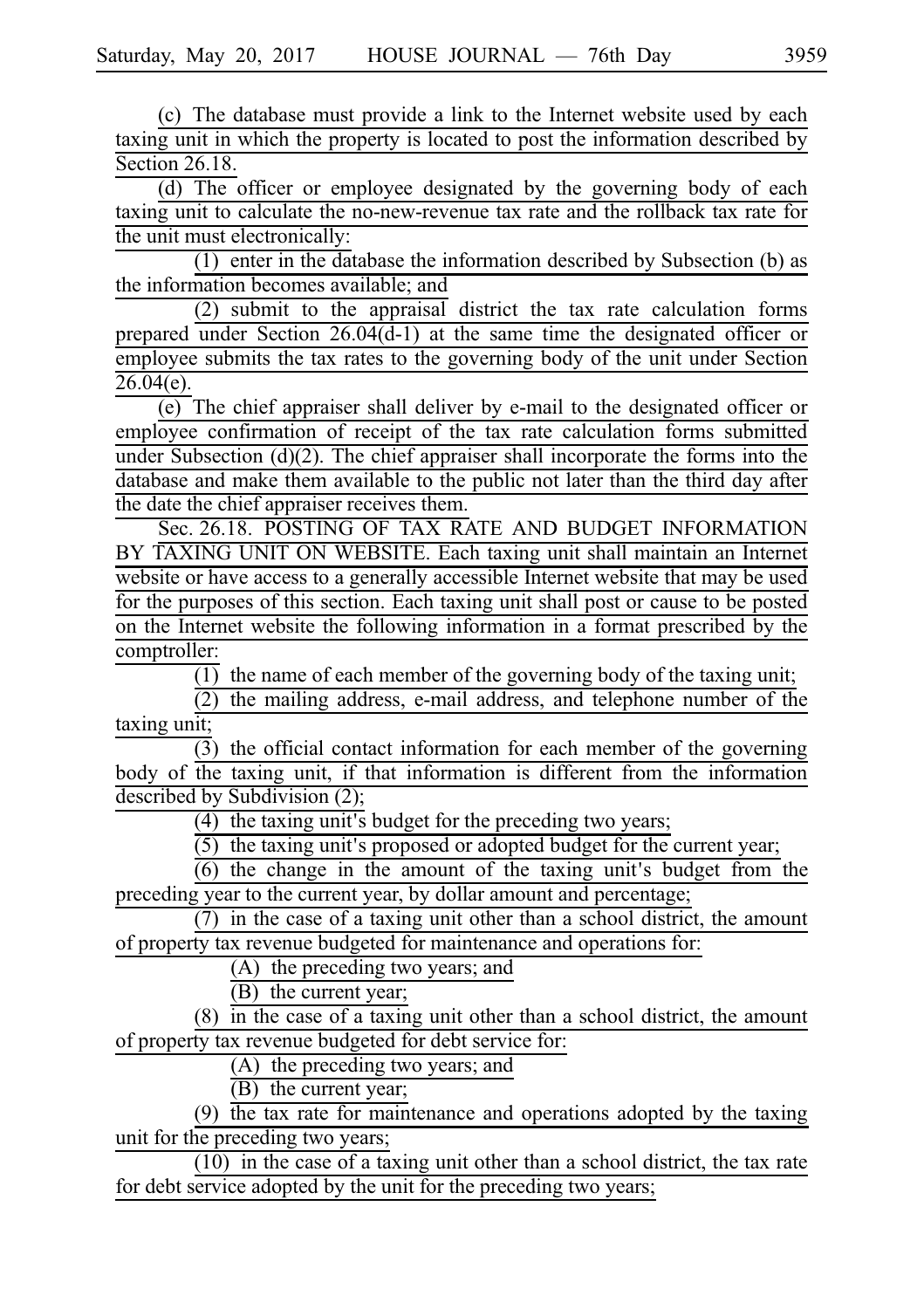$(11)$  in the case of a school district, the interest and sinking fund tax rate adopted by the district for the preceding two years;

 $(12)$  the tax rate for maintenance and operations proposed by the taxing unit for the current year;

 $(13)$  in the case of a taxing unit other than a school district, the tax rate for debt service proposed by the unit for the current year;

 $(14)$  in the case of a school district, the interest and sinking fund tax rate proposed by the district for the current year; and

 $(15)$  the most recent financial audit of the taxing unit.

 $SECTION$  . Section 41.03(a), Tax Code, is amended to read as follows:

(a) A taxing unit is entitled to challenge before the appraisal review board:

(1)  $[the level of apprais of any category of property in the distinct or$ in any territory in the district, but not the appraised value of a single taxpayer's property;

 $[2]$  an exclusion of property from the appraisal records;

(2)  $\left[\frac{3}{2}\right]$  a grant in whole or in part of a partial exemption;

 $\overline{(3)}$  [(4)] a determination that land qualifies for appraisal as provided by Subchapter C, D, E, or H, Chapter 23; or

(4)  $\overline{(5)}$  failure to identify the taxing unit as one in which a particular property is taxable.

SECTION \_\_\_\_. Section 41.44(d), Tax Code, is amended to read as follows:

(d) A notice of protest is sufficient if it identifies the protesting property owner, including a person claiming an ownership interest in the property even if that person is not listed on the appraisal records as an owner of the property, identifies the property that is the subject of the protest, and indicates apparent dissatisfaction with some determination of the appraisal office. The notice need not be on an official form, but the comptroller shall prescribe a form that provides for more detail about the nature of the protest. The form must permit a property owner to include each property in the appraisal district that is the subject of a protest. The form must permit a property owner to request that the protest be heard by a special panel established under Section 6.425 if the protest will be determined by an appraisal review board to which that section applies and the property is described by Section 6.425(b). The comptroller, each appraisal office, and each appraisal review board shall make the forms readily available and deliver one to a property owner on request.

SECTION . Section 41.45, Tax Code, is amended by amending Subsection (d) and adding Subsections (d-1), (d-2), and (d-3) to read as follows:

(d) This subsection does not apply to a special panel established under Section 6.425. An appraisal review board consisting of more than three members may sit in panels of not fewer than three members to conduct protest hearings. [However, the determination of a protest heard by a panel must be made by the board.] If the recommendation of a panel is not accepted by the board, the board may refer the matter for rehearing to a panel composed of members who did not hear the original protest [hearing] or, if there are not at least three members who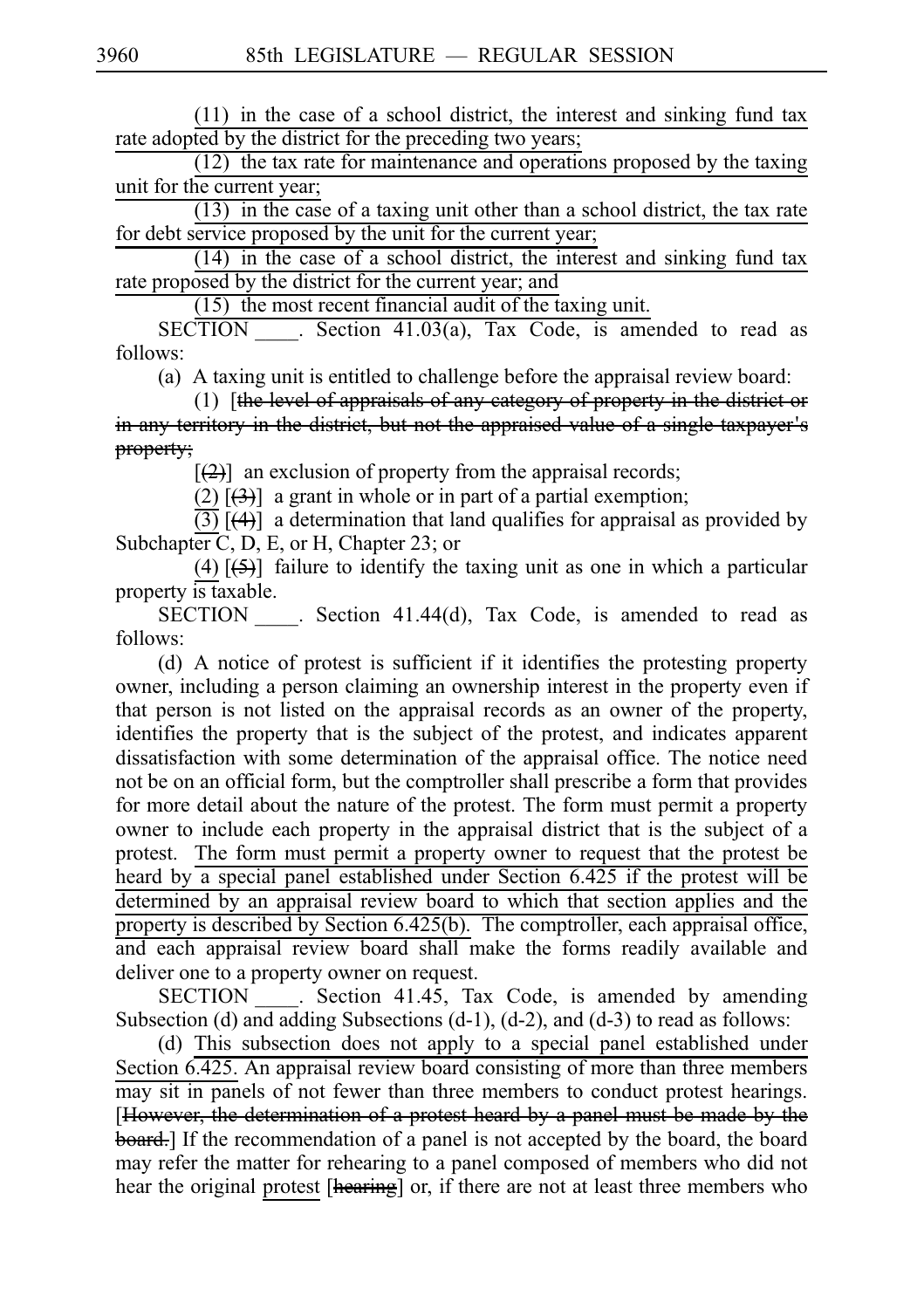did not hear the original protest, the board may determine the protest. [Before] determining a protest or conducting a rehearing before a new panel or the board, the board shall deliver notice of the hearing or meeting to determine the protest in accordance with the provisions of this subchapter.]

 $(d-1)$  An appraisal review board to which Section 6.425 applies shall sit in special panels established under that section to conduct protest hearings. A special panel may conduct a protest hearing relating to property only if the property is described by Section 6.425(b) and the property owner has requested that a special panel conduct the hearing or if the protest is assigned to the special panel under Section 6.425(f). If the recommendation of a special panel is not accepted by the board, the board may refer the matter for rehearing to another special panel composed of members who did not hear the original protest or, if there are not at least three other special panel members who did not hear the original protest, the board may determine the protest.

 $(d-2)$  The determination of a protest heard by a panel under Subsection (d) or (d-1) must be made by the board.

 $(d-3)$  The board must deliver notice of a hearing or meeting to determine a protest heard by a panel, or to rehear a protest, under Subsection (d) or (d-1) in accordance with the provisions of this subchapter.

(2) On page 13, line 10, strike "and (j) and adding Subsections (j-1)" and substitute  $"(i)$ , and  $(k)$  and adding Subsections  $(i-1)$ ,  $(k-1)$ ,".

(3) On page 15, between lines 2 and 3, insert the following:

 $(k)$  This subsection does not apply to a special panel established under Section 6.425. If an appraisal review board sits in panels to conduct protest hearings, protests shall be randomly assigned to panels, except that the board may consider the type of property subject to the protest or the ground of the protest for the purpose of using the expertise of a particular panel in hearing protests regarding particular types of property or based on particular grounds. If a protest is scheduled to be heard by a particular panel, the protest may not be reassigned to another panel without the consent of the property owner or designated agent. If the appraisal review board has cause to reassign a protest to another panel, a property owner or designated agent may agree to reassignment of the protest or may request that the hearing on the protest be postponed. The board shall postpone the hearing on that request. A change of members of a panel because of a conflict of interest, illness, or inability to continue participating in hearings for the remainder of the day does not constitute reassignment of a protest to another panel.

 $(k-1)$  On the request of a property owner, an appraisal review board to which Section 6.425 applies shall assign a protest relating to property described by Section 6.425(b) to a special panel. In addition, the chairman of the appraisal review board may assign a protest relating to property not described by Section 6.425(b) to a special panel as authorized by Section 6.425(f). Protests assigned to special panels shall be randomly assigned to those panels. If a protest is scheduled to be heard by a particular special panel, the protest may not be reassigned to another special panel without the consent of the property owner or designated agent. If the board has cause to reassign a protest to another special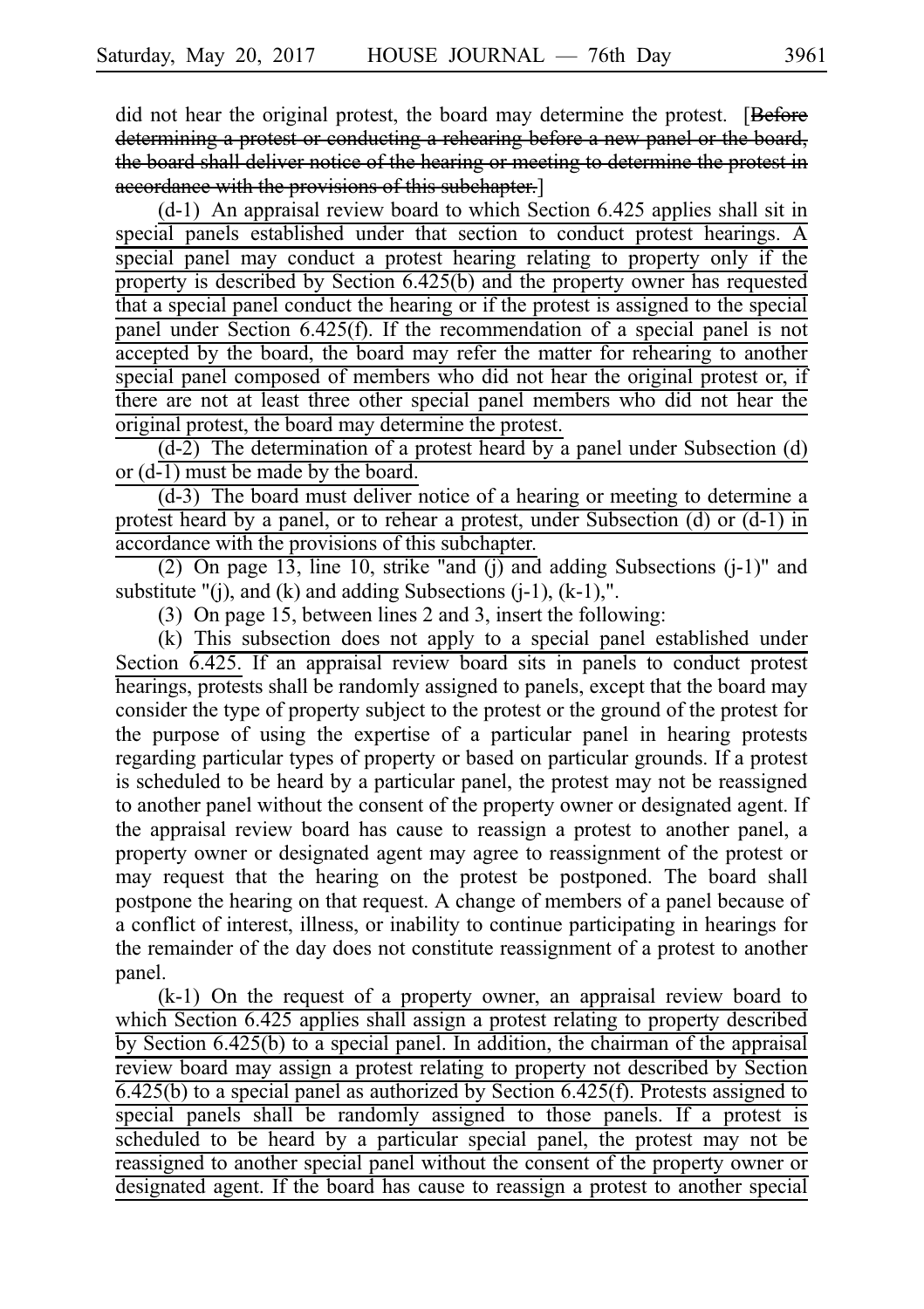panel, a property owner or designated agent may agree to reassignment of the protest or may request that the hearing on the protest be postponed. The board shall postpone the hearing on that request. A change of members of a special panel because of a conflict of interest, illness, or inability to continue participating in hearings for the remainder of the day does not constitute reassignment of a protest to another special panel.

(4) Add the following appropriately numbered SECTIONS to the bill:

SECTION Section 45.105(e), Education Code, is amended to read as follows:

(e) The governing body of an independent school district that governs a junior college district under Subchapter B, Chapter 130, in a county with a population of more than two million may dedicate a specific percentage of the local tax levy to the use of the junior college district for facilities and equipment or for the maintenance and operating expenses of the junior college district. To be effective, the dedication must be made by the governing body on or before the date on which the governing body adopts its tax rate for a year. The amount of local tax funds derived from the percentage of the local tax levy dedicated to a junior college district from a tax levy may not exceed the amount that would be levied by five percent of the no-new-revenue [effective] tax rate for the tax year calculated as provided by Section 26.04, Tax Code, on all property taxable by the school district. All real property purchased with these funds is the property of the school district, but is subject to the exclusive control of the governing body of the junior college district for as long as the junior college district uses the property for educational purposes.

SECTION Section 102.007(d), Local Government Code, is amended to read as follows:

(d) An adopted budget must contain a cover page that includes:

 $(1)$  one of the following statements in 18-point or larger type that accurately describes the adopted budget:

(A) "This budget will raise more revenue from property taxes than last year's budget by an amount of (insert total dollar amount of increase), which is a (insert percentage increase) percent increase from last year's budget. The property tax revenue to be raised from new property added to the tax roll this year is (insert amount computed by multiplying the proposed tax rate by the value of new property added to the roll).";

(B) "This budget will raise less revenue from property taxes than last year's budget by an amount of (insert total dollar amount of decrease), which is a (insert percentage decrease) percent decrease from last year's budget. The property tax revenue to be raised from new property added to the tax roll this year is (insert amount computed by multiplying the proposed tax rate by the value of new property added to the roll)."; or

(C) "This budget will raise the same amount of revenue from property taxes as last year's budget. The property tax revenue to be raised from new property added to the tax roll this year is (insert amount computed by multiplying the proposed tax rate by the value of new property added to the roll).";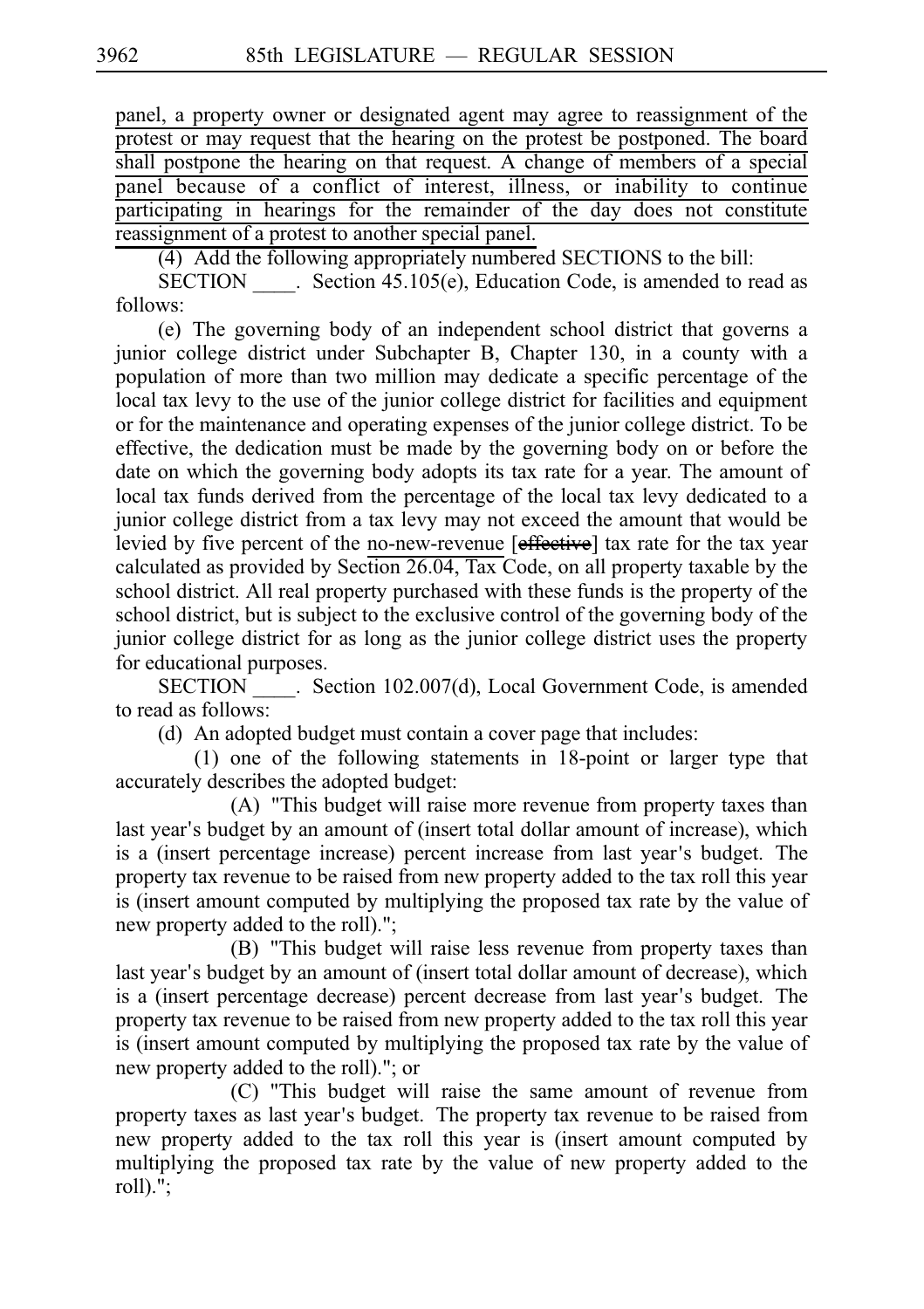$(2)$  the record vote of each member of the governing body by name voting on the adoption of the budget;

(3) the municipal property tax rates for the preceding fiscal year, and each municipal property tax rate that has been adopted or calculated for the current fiscal year, including:

 $(A)$  the property tax rate;

(B) the no-new-revenue  $[effective]$  tax rate;

(C) the no-new-revenue  $[effective]$  maintenance and operations tax

rate;

(D) the rollback tax rate; and

 $(E)$  the debt rate; and

 $(4)$  the total amount of municipal debt obligations.

SECTION Section 111.008(d), Local Government Code, is amended to read as follows:

(d) An adopted budget must contain a cover page that includes:

 $(1)$  one of the following statements in 18-point or larger type that accurately describes the adopted budget:

(A) "This budget will raise more revenue from property taxes than last year's budget by an amount of (insert total dollar amount of increase), which is a (insert percentage increase) percent increase from last year's budget. The property tax revenue to be raised from new property added to the tax roll this year is (insert amount computed by multiplying the proposed tax rate by the value of new property added to the roll).";

(B) "This budget will raise less revenue from property taxes than last year's budget by an amount of (insert total dollar amount of decrease), which is a (insert percentage decrease) percent decrease from last year's budget. The property tax revenue to be raised from new property added to the tax roll this year is (insert amount computed by multiplying the proposed tax rate by the value of new property added to the roll)."; or

(C) "This budget will raise the same amount of revenue from property taxes as last year's budget. The property tax revenue to be raised from new property added to the tax roll this year is (insert amount computed by multiplying the proposed tax rate by the value of new property added to the roll).";

 $(2)$  the record vote of each member of the commissioners court by name voting on the adoption of the budget;

 $(3)$  the county property tax rates for the preceding fiscal year, and each county property tax rate that has been adopted or calculated for the current fiscal year, including:

 $(A)$  the property tax rate;

(B) the no-new-revenue  $[effective]$  tax rate;

(C) the no-new-revenue [effective] maintenance and operations tax

rate;

- (D) the rollback tax rate; and
- (E) the debt rate; and
- (4) the total amount of county debt obligations.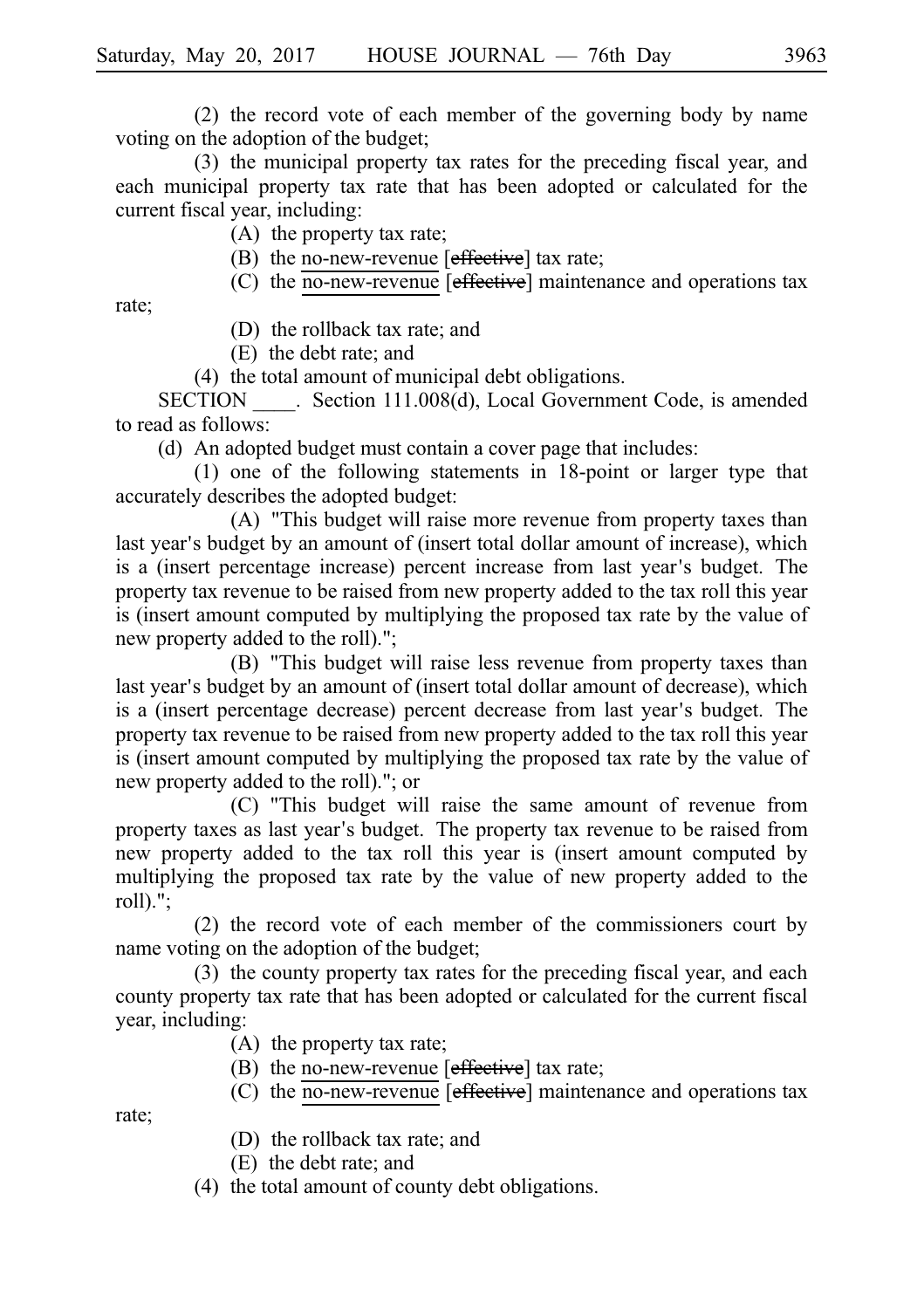SECTION Section 111.039(d), Local Government Code, is amended to read as follows:

(d) An adopted budget must contain a cover page that includes:

 $(1)$  one of the following statements in 18-point or larger type that accurately describes the adopted budget:

(A) "This budget will raise more revenue from property taxes than last year's budget by an amount of (insert total dollar amount of increase), which is a (insert percentage increase) percent increase from last year's budget. The property tax revenue to be raised from new property added to the tax roll this year is (insert amount computed by multiplying the proposed tax rate by the value of new property added to the roll).";

(B) "This budget will raise less revenue from property taxes than last year's budget by an amount of (insert total dollar amount of decrease), which is a (insert percentage decrease) percent decrease from last year's budget. The property tax revenue to be raised from new property added to the tax roll this year is (insert amount computed by multiplying the proposed tax rate by the value of new property added to the roll)."; or

(C) "This budget will raise the same amount of revenue from property taxes as last year's budget. The property tax revenue to be raised from new property added to the tax roll this year is (insert amount computed by multiplying the proposed tax rate by the value of new property added to the roll).";

 $(2)$  the record vote of each member of the commissioners court by name voting on the adoption of the budget;

 $(3)$  the county property tax rates for the preceding fiscal year, and each county property tax rate that has been adopted or calculated for the current fiscal year, including:

 $(A)$  the property tax rate;

(B) the no-new-revenue  $[effective]$  tax rate;

(C) the no-new-revenue  $[effective]$  maintenance and operations tax

rate;

- (D) the rollback tax rate; and
- $(E)$  the debt rate; and

 $(4)$  the total amount of county debt obligations.

SECTION Section 111.068(c), Local Government Code, is amended to read as follows:

(c) An adopted budget must contain a cover page that includes:

 $(1)$  one of the following statements in 18-point or larger type that accurately describes the adopted budget:

(A) "This budget will raise more revenue from property taxes than last year's budget by an amount of (insert total dollar amount of increase), which is a (insert percentage increase) percent increase from last year's budget. The property tax revenue to be raised from new property added to the tax roll this year is (insert amount computed by multiplying the proposed tax rate by the value of new property added to the roll).";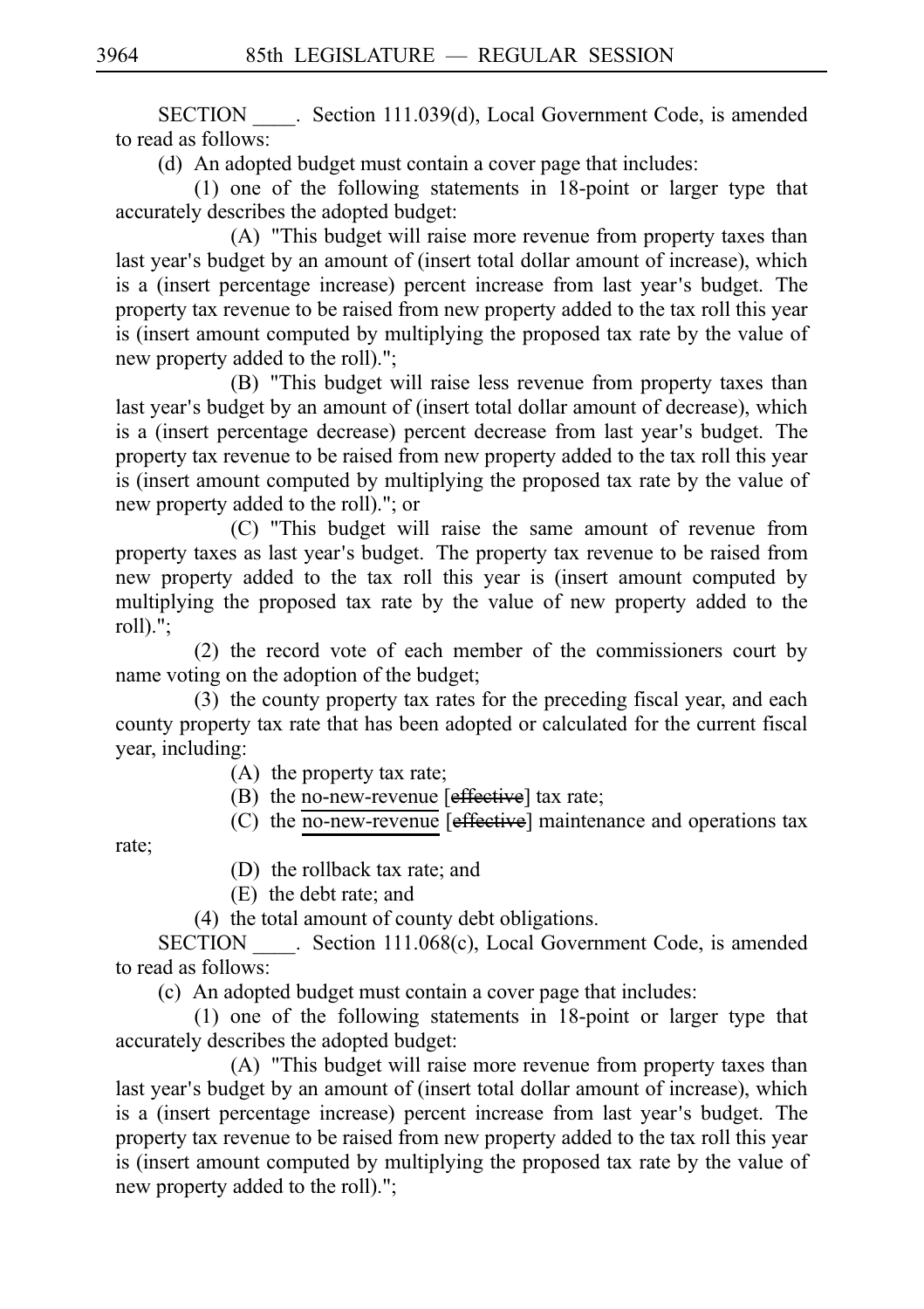(B) "This budget will raise less revenue from property taxes than last year's budget by an amount of (insert total dollar amount of decrease), which is a (insert percentage decrease) percent decrease from last year's budget. The property tax revenue to be raised from new property added to the tax roll this year is (insert amount computed by multiplying the proposed tax rate by the value of new property added to the roll)."; or

(C) "This budget will raise the same amount of revenue from property taxes as last year's budget. The property tax revenue to be raised from new property added to the tax roll this year is (insert amount computed by multiplying the proposed tax rate by the value of new property added to the roll).";

 $(2)$  the record vote of each member of the commissioners court by name voting on the adoption of the budget;

 $(3)$  the county property tax rates for the preceding fiscal year, and each county property tax rate that has been adopted or calculated for the current fiscal year, including:

 $(A)$  the property tax rate;

(B) the no-new-revenue  $[effective]$  tax rate;

(C) the no-new-revenue  $[effective]$  maintenance and operations tax

rate;

(D) the rollback tax rate; and

(E) the debt rate; and

 $(4)$  the total amount of county debt obligations.

SECTION  $\qquad$ . Sections 140.010(a), (d), (e), and (f), Local Government Code, are amended to read as follows:

(a) In this section, "no-new-revenue  $[effective]$  tax rate" and "rollback tax rate" mean the no-new-revenue [effective] tax rate and rollback tax rate of a county or municipality, as applicable, as calculated under Chapter 26, Tax Code.

(d) A county or municipality that proposes a property tax rate that does not exceed the lower of the no-new-revenue [effective] tax rate or the rollback tax rate shall provide the following notice:

# "NOTICE OF (INSERT CURRENT TAX YEAR) TAX YEAR PROPOSED PROPERTY TAX RATE FOR (INSERT NAME OF COUNTY OR MUNICIPALITY)

"A tax rate of \$\_\_\_\_\_\_ per \$100 valuation has been proposed by the governing body of (insert name of county or municipality).

PROPOSED TAX RATE  $\qquad \quad \text{S} \qquad \qquad$  per \$100

PRECEDING YEAR'S TAX RATE \$ per \$100

NO-NEW-REVENUE [EFFECTIVE] TAX RATE  $\qquad$  \$ per \$100

"The no-new-revenue [effective] tax rate is the total tax rate needed to raise the same amount of property tax revenue for (insert name of county or municipality) from the same properties in both the (insert preceding tax year) tax year and the (insert current tax year) tax year.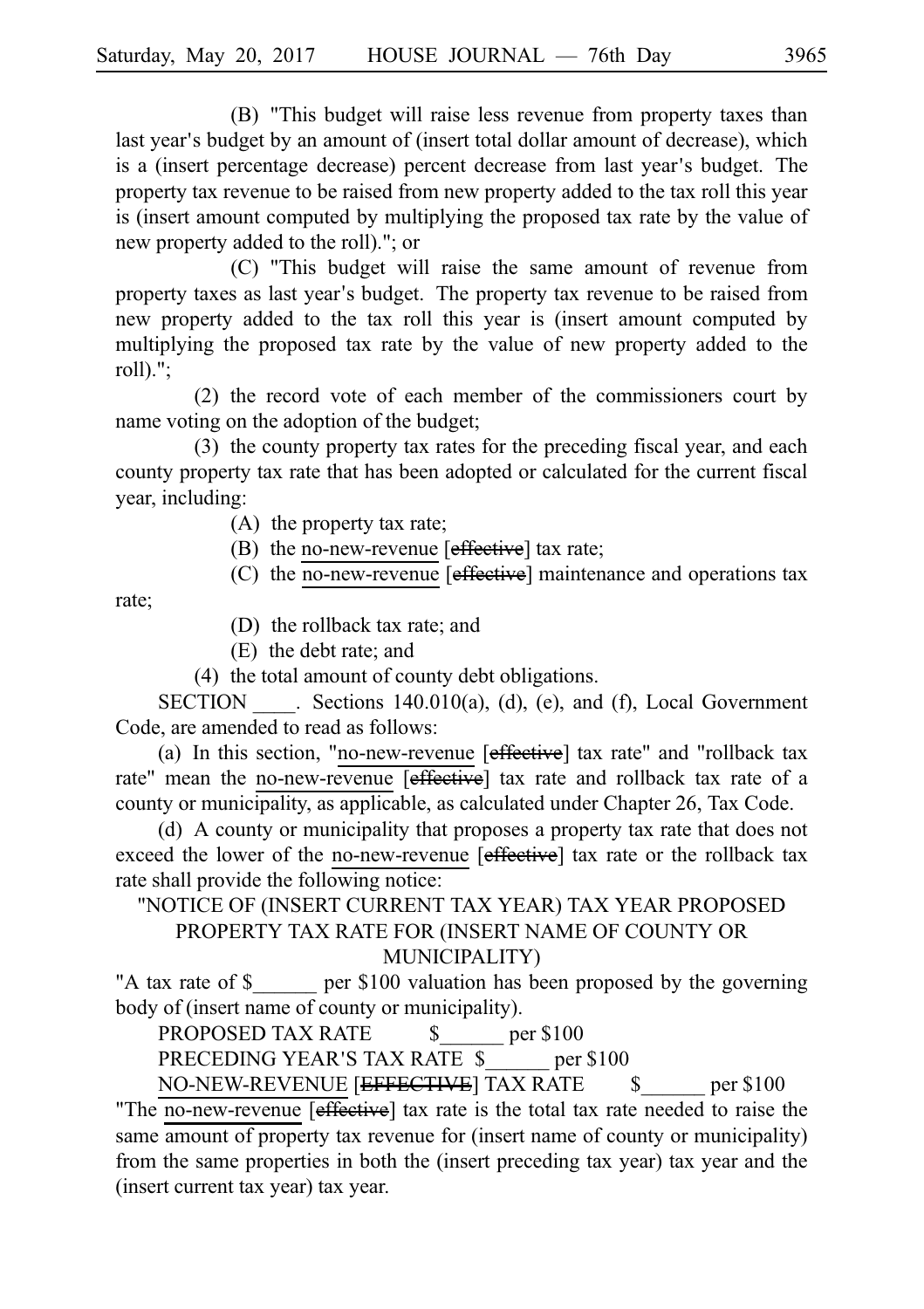## "YOUR TAXES OWED UNDER ANY OF THE ABOVE RATES CAN BE CALCULATED AS FOLLOWS:

property tax amount = (rate) x (taxable value of your property)  $/ 100$ "For assistance or detailed information about tax calculations, please contact:

(insert name of county or municipal tax assessor-collector)

(insert name of county or municipality) tax assessor-collector

(insert address)

(insert telephone number)

(insert e-mail address)

(insert Internet website address, if applicable)"

 $\alpha$ ) A county or municipality that proposes a property tax rate that exceeds the lower of the no-new-revenue [effective] tax rate or the rollback tax rate shall provide the following notice:

# "NOTICE OF (INSERT CURRENT TAX YEAR) TAX YEAR PROPOSED PROPERTY TAX RATE FOR (INSERT NAME OF COUNTY OR MUNICIPALITY)

"A tax rate of \$ \_\_\_\_ per \$100 valuation has been proposed for adoption by the governing body  $of$  (insert name of county or municipality). This rate exceeds the lower of the no-new-revenue [e<del>ffective</del>] or rollback tax rate, and state law requires that two public hearings be held by the governing body before adopting the proposed tax rate. The governing body of (insert name of county or municipality) proposes to use revenue attributable to the tax rate increase for the purpose of (description of purpose of increase).

| PROPOSED TAX RATE                   | $per$ \$100 |
|-------------------------------------|-------------|
| PRECEDING YEAR'S TAX RATE           | $per$ \$100 |
| NO-NEW-REVENUE [EFFECTIVE] TAX RATE | $per$ \$100 |
| ROLLBACK TAX RATE                   | $per$ \$100 |

"The no-new-revenue [effective] tax rate is the total tax rate needed to raise the same amount of property tax revenue for (insert name of county or municipality) from the same properties in both the (insert preceding tax year) tax year and the (insert current tax year) tax year.

"The rollback tax rate is the highest tax rate that (insert name of county or municipality) may adopt before the voters are entitled to petition for an election to limit the rate that may be approved to the rollback tax rate.

"YOUR TAXES OWED UNDER ANY OF THE ABOVE RATES CAN BE CALCULATED AS FOLLOWS:

property tax amount = (rate) x (taxable value of your property)  $/ 100$ "For assistance or detailed information about tax calculations, please contact:

(insert name of county or municipal tax assessor-collector)

(insert name of county or municipality) tax assessor-collector

(insert address)

(insert telephone number)

(insert e-mail address)

(insert Internet website address, if applicable)

"You are urged to attend and express your views at the following public hearings on the proposed tax rate: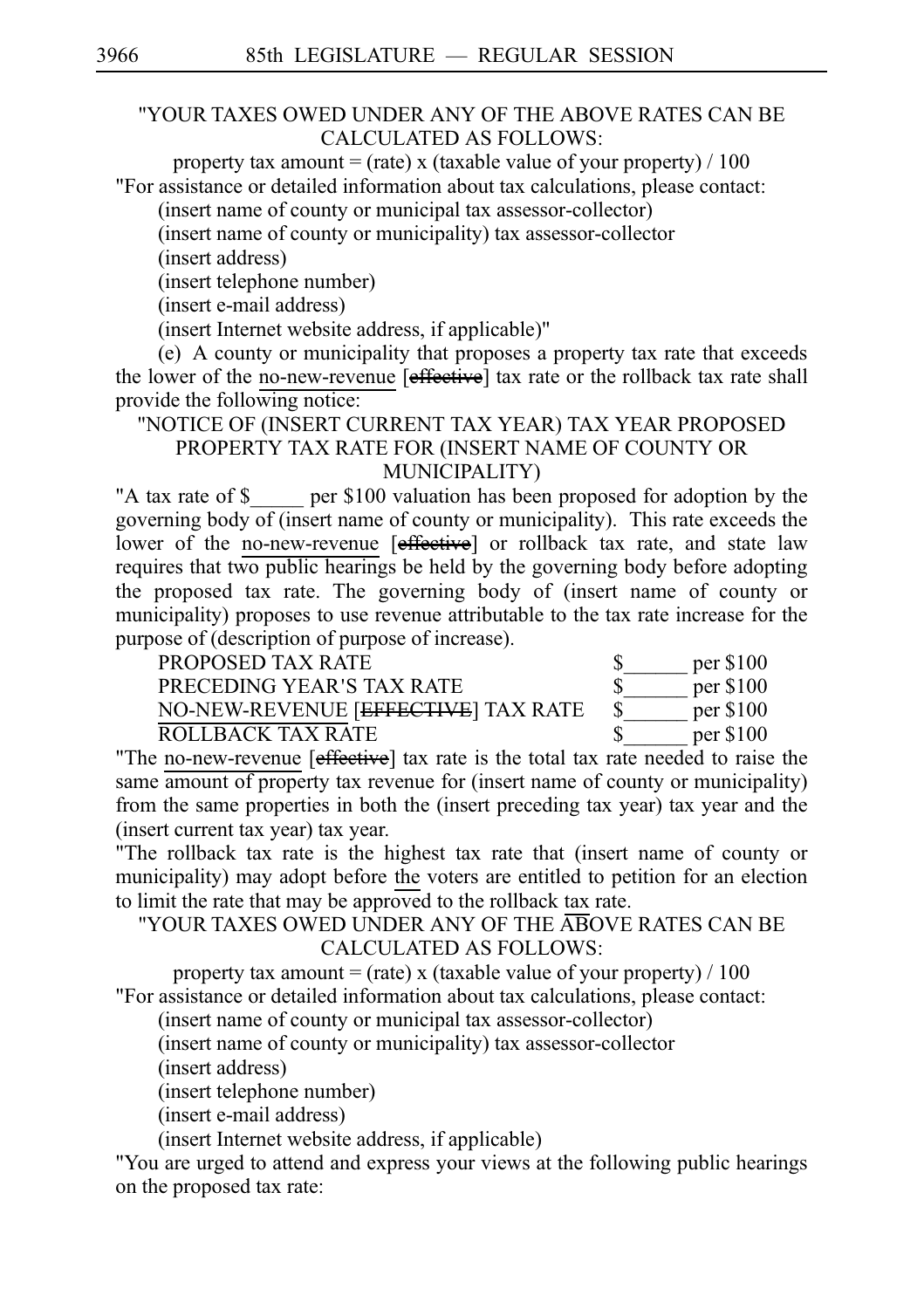First Hearing: (insert date and time) at (insert location of meeting). Second Hearing: (insert date and time) at (insert location of meeting)."

(f) A county or municipality shall[ $\pm$ ]

 $[$ ( $\downarrow$ )] provide the notice required by Subsection (d) or (e), as applicable, not later than the later of September 1 or the 30th day after the first date that the taxing unit has received each applicable certified appraisal roll by:

(1)  $[(A)]$  publishing the notice in a newspaper having general circulation in:

(A)  $[\overrightarrow{(i)}]$  the county, in the case of notice published by a county; or

 $\overline{(\text{B})}$   $\overline{(\text{iii})}$  the county in which the municipality is located or primarily located, in the case of notice published by a municipality;  $[**or**]$ 

(2)  $[\frac{1}{12}]$  mailing the notice to each property owner in:

(A)  $[\overrightarrow{(i)}]$  the county, in the case of notice provided by a county; or

 $\overline{(\text{B})}$   $\overline{(\text{iii})}$  the municipality, in the case of notice provided by a municipality;  $\overline{or}$  [and]

(3) posting  $[2]$  post] the notice prominently on the home page of the Internet website of the county or municipality, if applicable, beginning not later than the later of September 1 or the 30th day after the first date that the taxing unit has received each applicable certified appraisal roll and continuing until the county or municipality adopts a tax rate.

SECTION Section 8876.152(b), Special District Local Laws Code, is amended to read as follows:

(b) Sections  $49.236(a)(1)$  and (2) and (b) [Section  $49.236$ ], Water Code, apply [as added by Chapter 248 (**HBi1541**), Acts of the 78th Legislature, Regular Session, 2003, applies] to the district.

SECTION . Section 49.236(a), Water Code, as added by Chapter 335 (SB 392), Acts of the 78th Legislature, Regular Session, 2003, is amended to read as follows:

(a) Before the board adopts an ad valorem tax rate for the district for debt service, operation and maintenance purposes, or contract purposes, the board shall give notice of each meeting of the board at which the adoption of a tax rate will be considered. The notice must:

 $(1)$  contain a statement in substantially the following form:

"NOTICE OF PUBLIC HEARING ON TAX RATE

"The (name of the district) will hold a public hearing on a proposed tax rate for the tax year (year of tax levy) on (date and time) at (meeting place). Your individual taxes may increase at a greater or lesser rate, or even decrease, depending on the tax rate that is adopted and on the change in the taxable value of your property in relation to the change in taxable value of all other property [and the tax rate that is adopted]. The change in the taxable value of your property in relation to the change in the taxable value of all other property determines the distribution of the tax burden among all property owners.

"(Names of all board members and, if a vote was taken, an indication of how each voted on the proposed tax rate and an indication of any absences.)";

 $(2)$  contain the following information: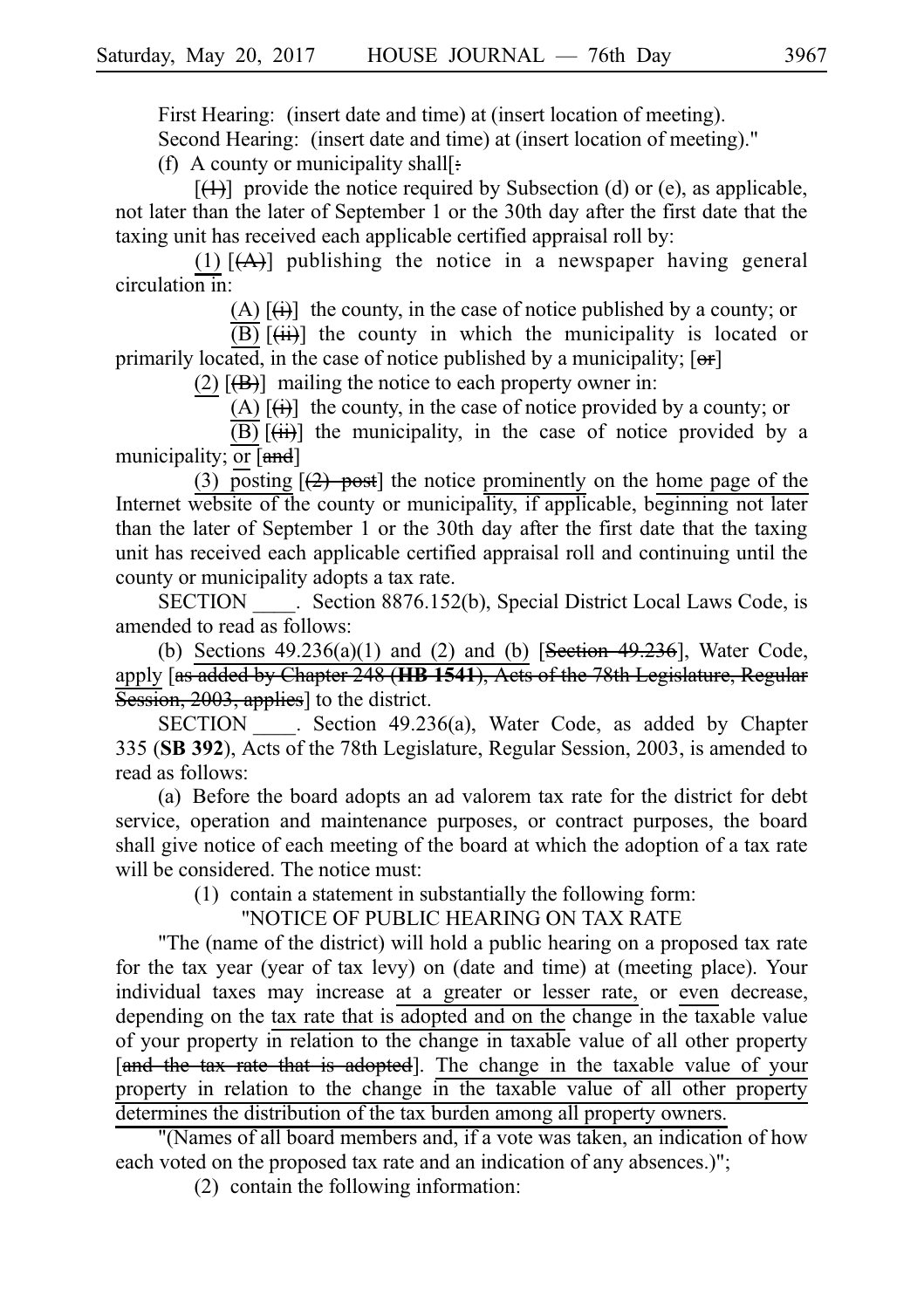$(A)$  the district's total adopted tax rate for the preceding year and the proposed tax rate, expressed as an amount per \$100;

(B) the difference, expressed as an amount per \$100 and as a percent increase or decrease, as applicable, in the proposed tax rate compared to the adopted tax rate for the preceding year;

(C) the average appraised value of a residence homestead in the district in the preceding year and in the current year; the district's total homestead exemption, other than an exemption available only to disabled persons or persons 65 years of age or older, applicable to that appraised value in each of those years; and the average taxable value of a residence homestead in the district in each of those years, disregarding any homestead exemption available only to disabled persons or persons 65 years of age or older;

(D) the amount of tax that would have been imposed by the district in the preceding year on a residence homestead appraised at the average appraised value of a residence homestead in that year, disregarding any homestead exemption available only to disabled persons or persons 65 years of age or older;

 $(E)$  the amount of tax that would be imposed by the district in the current year on a residence homestead appraised at the average appraised value of a residence homestead in that year, disregarding any homestead exemption available only to disabled persons or persons 65 years of age or older, if the proposed tax rate is adopted; [and]

(F) the difference between the amounts of tax calculated under Paragraphs (D) and (E), expressed in dollars and cents and described as the annual percentage increase or decrease, as applicable, in the tax to be imposed by the district on the average residence homestead in the district in the current year if the proposed tax rate is adopted; and

(G) if the proposed combined debt service, operation and maintenance, and contract tax rate would authorize the qualified voters of the district by petition to require a rollback election to be held in the district, a description of the purpose of the proposed tax increase; and

 $(3)$  contain a statement in substantially the following form:

"NOTICE OF TAXPAYERS 'RIGHT TO ROLLBACK ELECTION

"If taxes on the average residence homestead increase by more than eight percent, the qualified voters of the district by petition may require that an election be held to determine whether to reduce the operation and maintenance tax rate to the rollback tax rate under Section 49.236(d), Water Code."

 $(5)$  On page 20, strike lines 22 and 23 and substitute the following appropriately numbered SECTION:

SECTION Fig. The following provisions are repealed:

(1) Sections  $5.103(e)$  and (f), Tax Code;

- (2) Section 6.412(e), Tax Code;
- (3) Section  $41A.06(c)$ , Tax Code;

(4) Section 49.236, Water Code, as added by Chapter 248 (HB 1541), Acts of the 78th Legislature, Regular Session, 2003; and

 $(5)$  Section 49.2361, Water Code.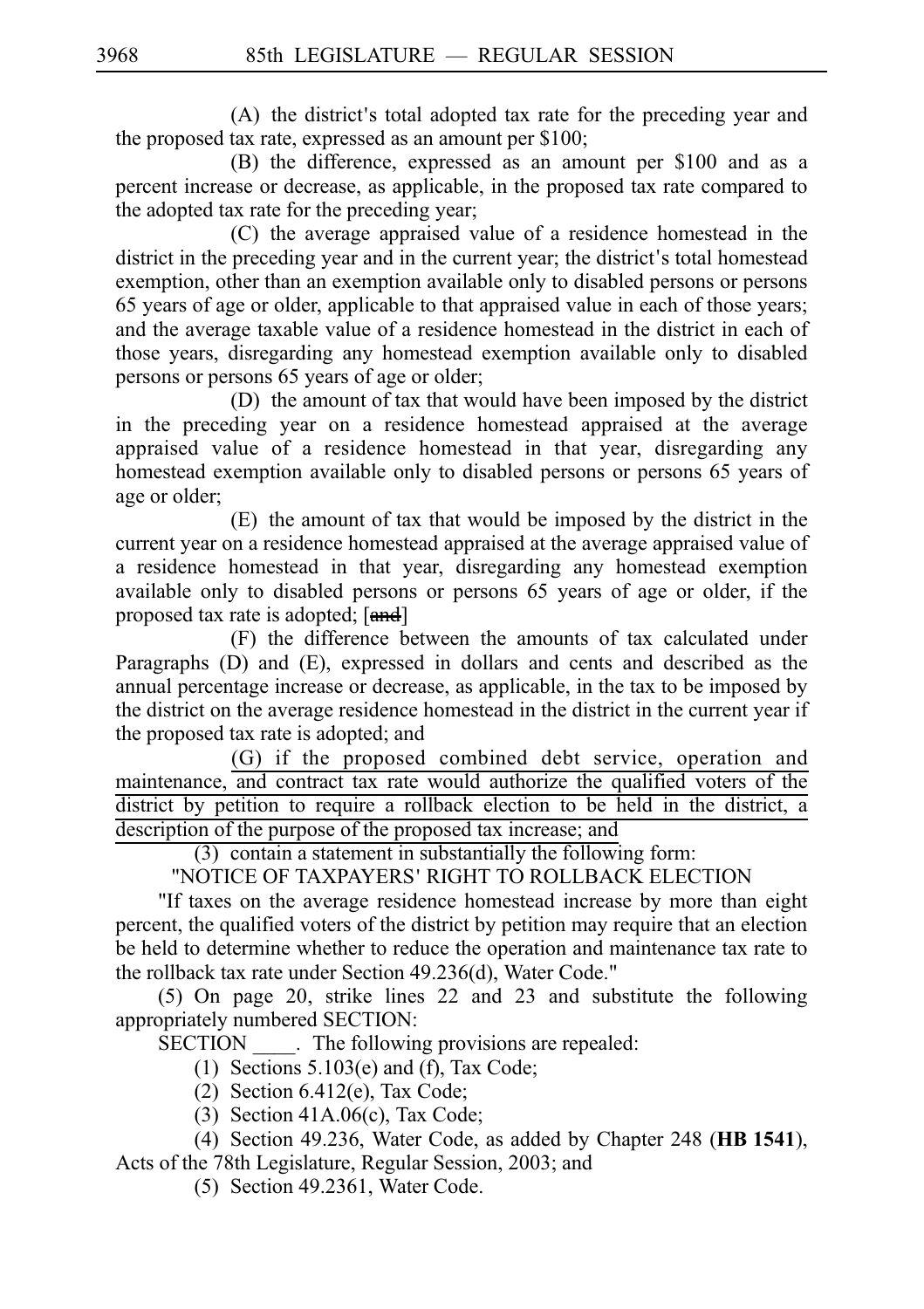$(6)$  Add the following appropriately numbered SECTION to the bill:

SECTION The changes in law made by this Act relating to the ad valorem tax rate of a taxing unit apply beginning with the 2018 tax year.

(7) On page 20, lines 26 and 27, strike "the effective date of this Act" and substitute "January 1, 2018".

 $(8)$  On page 21, line 3, strike "the effective date of this Act" and substitute "January 1, 2018".

(9) Add the following appropriately numbered SECTION to the bill:

SECTION  $\qquad$  (a) The comptroller shall comply with Sections 5.07(f),  $(g)$ , (h), and (i), Tax Code, as added by this Act, as soon as practicable after January 1, 2018.

(b) The comptroller shall comply with Section  $5.091$ , Tax Code, as amended by this Act, not later than January 1, 2021.

 $(10)$  On page 21, line 8, strike "the effective date of this Act" and substitute "January 1, 2018".

 $(11)$  Add the following appropriately numbered SECTION to the bill:

SECTION Election 6.41(d-9), Tax Code, as amended by this Act, and Section  $6.41(d-10)$ , Tax Code, as added by this Act, apply only to the appointment of appraisal review board members to terms beginning on or after January 1, 2019.

 $(12)$  On page 21, line 14, strike "the effective date of this Act" and substitute "January 1, 2018,".

 $(13)$  On page 21, line 20, strike "the effective date of this Act" and substitute "January 1, 2018".

 $(14)$  On page 21, lines 22 and 23, strike "the effective date of this Act" and substitute "January 1, 2018,".

(15) Add the following appropriately numbered SECTION to the bill:

SECTION \_\_\_\_. (a) An appraisal district established in a county with a population of 120,000 or more and each taxing unit located wholly or partly in such an appraisal district shall comply with Sections 26.04(e-2), 26.17, and 26.18, Tax Code, as added by this Act, beginning with the 2019 tax year.

(b) An appraisal district established in a county with a population of less than 120,000 and each taxing unit located wholly in such an appraisal district shall comply with Sections  $26.04(e-2)$ ,  $26.17$ , and  $26.18$ , Tax Code, as added by this Act, beginning with the 2020 tax year.

(16) On page 21, line 25, strike "The" and substitute "(a) Except as provided by Subsections (b) and (c) of this section, the".

 $(17)$  On page 22, line 2, strike "the effective date of this Act" and substitute "January 1, 2018".

(18) On page 22, between lines 2 and 3, insert the following:

(b) Section 41.03(a), Tax Code, as amended by this Act, applies only to a challenge under Chapter 41, Tax Code, for which a challenge petition is filed on or after January 1, 2018. A challenge under Chapter 41, Tax Code, for which a challenge petition was filed before January 1, 2018, is governed by the law in effect on the date the challenge petition was filed, and the former law is continued in effect for that purpose.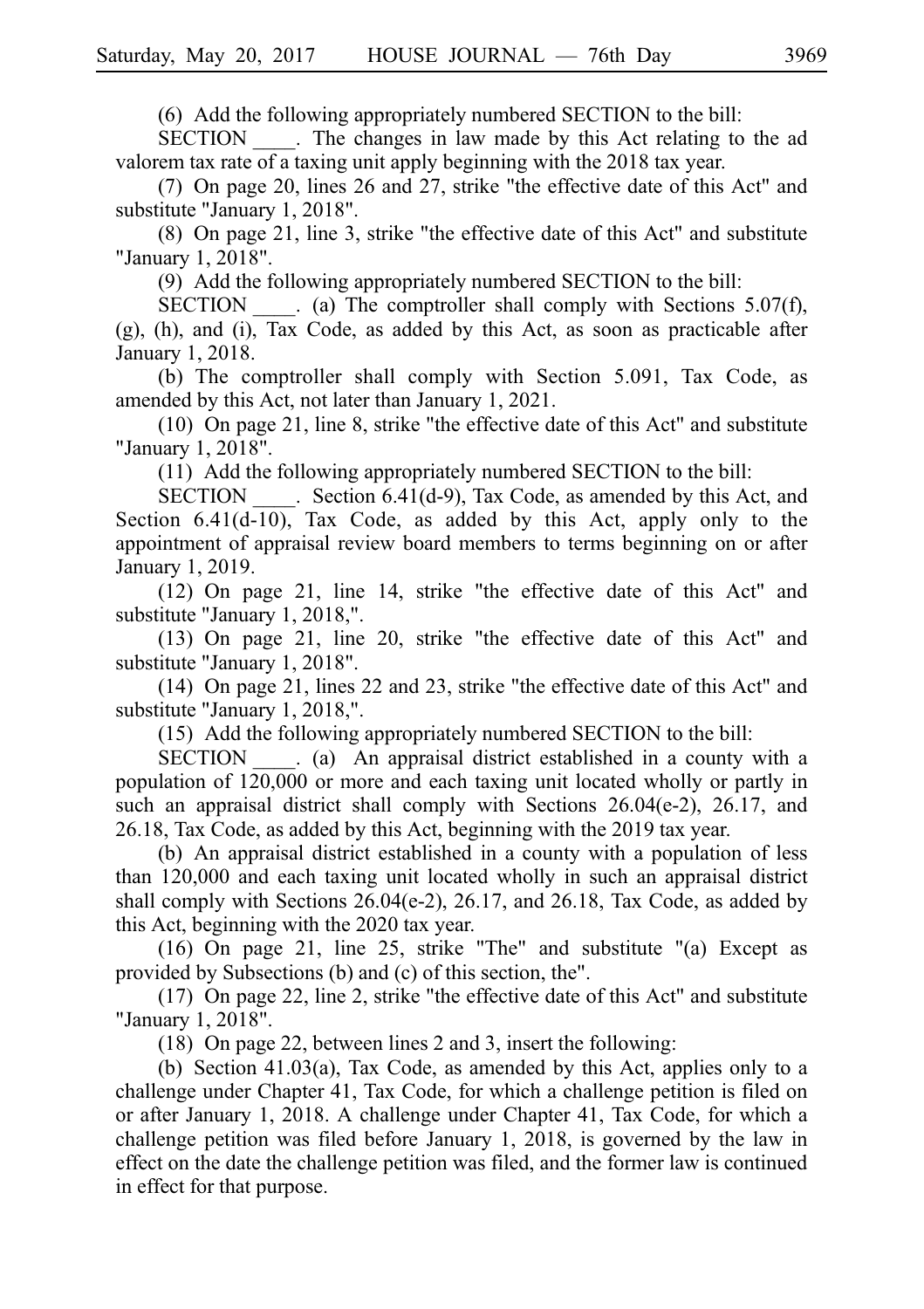(c) Sections  $41.45$  and  $41.66$ , Tax Code, as amended by this Act, apply only to a protest filed under Chapter 41, Tax Code, on or after January 1, 2019. A protest filed under that chapter before January 1, 2019, is governed by the law in effect on the date the protest was filed, and the former law is continued in effect for that purpose.

 $(19)$  On page 22, lines 6 and 7, strike "the effective date of this Act" and substitute "January 1, 2018".

 $(20)$  On page 22, line 8, strike "the effective date of this Act" and substitute "January 1, 2018,".

 $(21)$  On page 22, line 15, strike "the effective date of this Act" and substitute "January 1, 2018,".

 $(22)$  On page 22, line 21, strike "the effective date of this Act" and substitute "January 1, 2018".

 $(23)$  On page 22, line 23, strike "the effective date of this Act" and substitute "January 1, 2018,".

 $(24)$  On page 22, strike line 27 and substitute the following appropriately numbered SECTION:

SECTION \_\_\_\_. (a) Except as otherwise provided by this Act, this Act takes effect January 1, 2018.

(b) The following provisions take effect September 1, 2018:

- (1) Sections  $6.41(b)$  and (d-9), Tax Code, as amended by this Act;
- $(2)$  Sections 6.41(b-1), (b-2), and (d-10), Tax Code, as added by this

Act;

- (3) Section 6.414(d), Tax Code, as amended by this Act;
- (4) Section 6.425, Tax Code, as added by this Act;
- $(5)$  Section 41.44(d), Tax Code, as amended by this Act;
- $(6)$  Section 41.45(d), Tax Code, as amended by this Act;
- $(7)$  Sections 41.45(d-1), (d-2), and (d-3), Tax Code, as added by this

Act;

- (8) Section 41.66(k), Tax Code, as amended by this Act; and
- (9) Section 41.66(k-1), Tax Code, as added by this Act.
- (c) The following provisions take effect January 1, 2019:

(1) Sections  $26.04(d-1)$ ,  $(d-2)$ ,  $(e-2)$ ,  $(e-3)$ , and  $(e-4)$ , Tax Code, as added by this Act;

- (2) Sections  $26.04(e-1)$  and (g), Tax Code, as amended by this Act;
- (3) Sections  $26.05(d-1)$  and (d-2), Tax Code, as added by this Act; and
- (4) Section  $26.05(e)$ , Tax Code, as amended by this Act.
- $(25)$  Renumber the SECTIONS of the bill accordingly.

Amendment No. 4 was adopted by (Record 1444): 136 Yeas, 0 Nays, 1 Present, not voting.

Yeas — Allen; Alonzo; Alvarado; Anchia; Anderson, C.; Anderson, R.; Are´valo; Ashby; Bailes; Bell; Bernal; Biedermann; Blanco; Bohac; Bonnen, D.; Bonnen, G.; Burkett; Burns; Burrows; Button; Cain; Canales; Capriglione; Clardy; Coleman; Collier; Cook; Cortez; Cosper; Craddick; Cyrier; Dale; Darby; Davis, S.; Dean; Deshotel; Elkins; Faircloth; Fallon; Farrar; Flynn; Frank; Frullo; Geren; Gervin-Hawkins; Goldman; González; Gooden; Guerra; Guillen;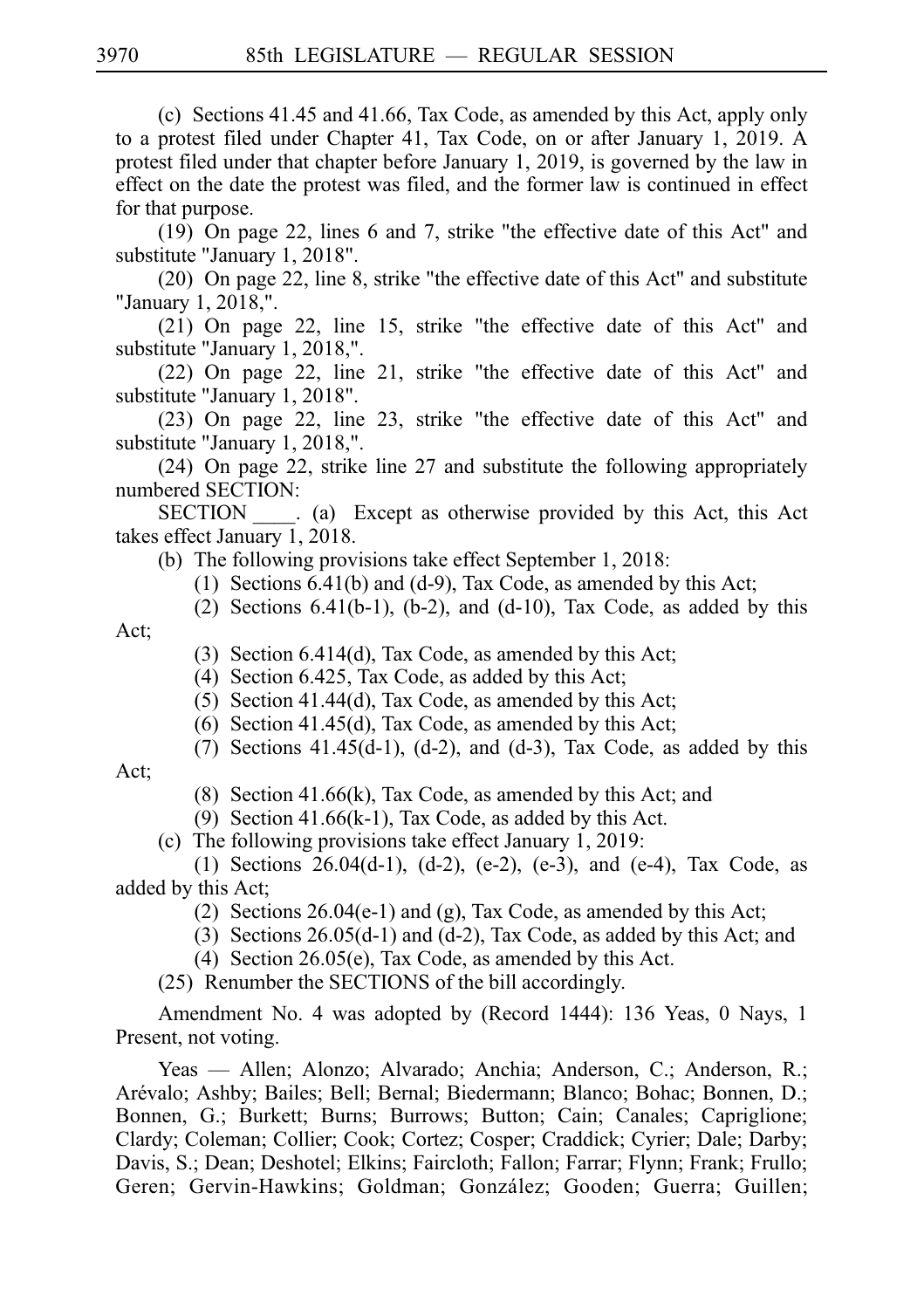Gutierrez; Hefner; Hernandez; Hinojosa; Holland; Howard; Huberty; Hunter; Isaac; Israel; Johnson, E.; Kacal; Keough; King, P.; King, T.; Klick; Koop; Krause; Kuempel; Lambert; Landgraf; Lang; Larson; Laubenberg; Leach; Longoria; Lozano; Lucio; Martinez; Meyer; Minjarez; Moody; Morrison; Muñoz; Murphy; Murr; Neave; Nevárez; Oliveira; Oliverson; Ortega; Parker; Paul; Perez; Phelan; Phillips; Pickett; Price; Raney; Raymond; Reynolds; Rinaldi; Roberts; Rodriguez, E.; Rodriguez, J.; Romero; Rose; Sanford; Schaefer; Schofield; Schubert; Shaheen; Sheffield; Shine; Simmons; Springer; Stephenson; Stickland; Stucky; Swanson; Thierry; Thompson, E.; Thompson, S.; Tinderholt; Turner; Uresti; VanDeaver; Villalba; Vo; Walle; White; Wilson; Workman; Wray; Wu; Zedler.

Present, not voting — Mr. Speaker(C).

Absent, Excused — Davis, Y.; Dutton; Giddings; Herrero; Johnson, J.; King, K.; Metcalf; Miller; Paddie; Smithee.

Absent, Excused, Committee Meeting — Gonzales; Zerwas.

Absent — Dukes.

#### **STATEMENT OF VOTE**

When Record No. 1444 was taken, I was excused because of illness. I would have voted yes.

Metcalf

**CSSB 669**, as amended, was passed to third reading by (Record 1445): 135 Yeas, 0 Nays, 1 Present, not voting.

Yeas — Allen; Alonzo; Alvarado; Anchia; Anderson, C.; Anderson, R.; Are´valo; Ashby; Bailes; Bell; Bernal; Biedermann; Blanco; Bohac; Bonnen, D.; Bonnen, G.; Burkett; Burns; Burrows; Button; Cain; Canales; Capriglione; Clardy; Coleman; Collier; Cook; Cortez; Cosper; Craddick; Cyrier; Dale; Darby; Davis, S.; Dean; Deshotel; Elkins; Faircloth; Fallon; Farrar; Flynn; Frank; Frullo; Geren; Gervin-Hawkins; Goldman; González; Gooden; Guerra; Guillen; Gutierrez; Hefner; Hernandez; Hinojosa; Holland; Howard; Huberty; Hunter; Isaac; Israel; Johnson, E.; Kacal; Keough; King, P.; King, T.; Klick; Koop; Krause; Kuempel; Lambert; Landgraf; Lang; Larson; Laubenberg; Leach; Longoria; Lozano; Lucio; Martinez; Meyer; Minjarez; Moody; Morrison; Muñoz; Murphy; Murr; Neave; Nevárez; Oliveira; Oliverson; Ortega; Parker; Paul; Perez; Phelan; Phillips; Pickett; Price; Raney; Raymond; Reynolds; Rinaldi; Roberts; Rodriguez, E.; Rodriguez, J.; Romero; Rose; Sanford; Schaefer; Schofield; Schubert; Sheffield; Shine; Simmons; Springer; Stephenson; Stickland; Stucky; Swanson; Thierry; Thompson, E.; Thompson, S.; Tinderholt; Turner; Uresti; VanDeaver; Villalba; Vo; Walle; White; Wilson; Workman; Wray; Wu; Zedler.

Present, not voting — Mr. Speaker(C).

Absent, Excused — Davis, Y.; Dutton; Giddings; Herrero; Johnson, J.; King, K.; Metcalf; Miller; Paddie; Smithee.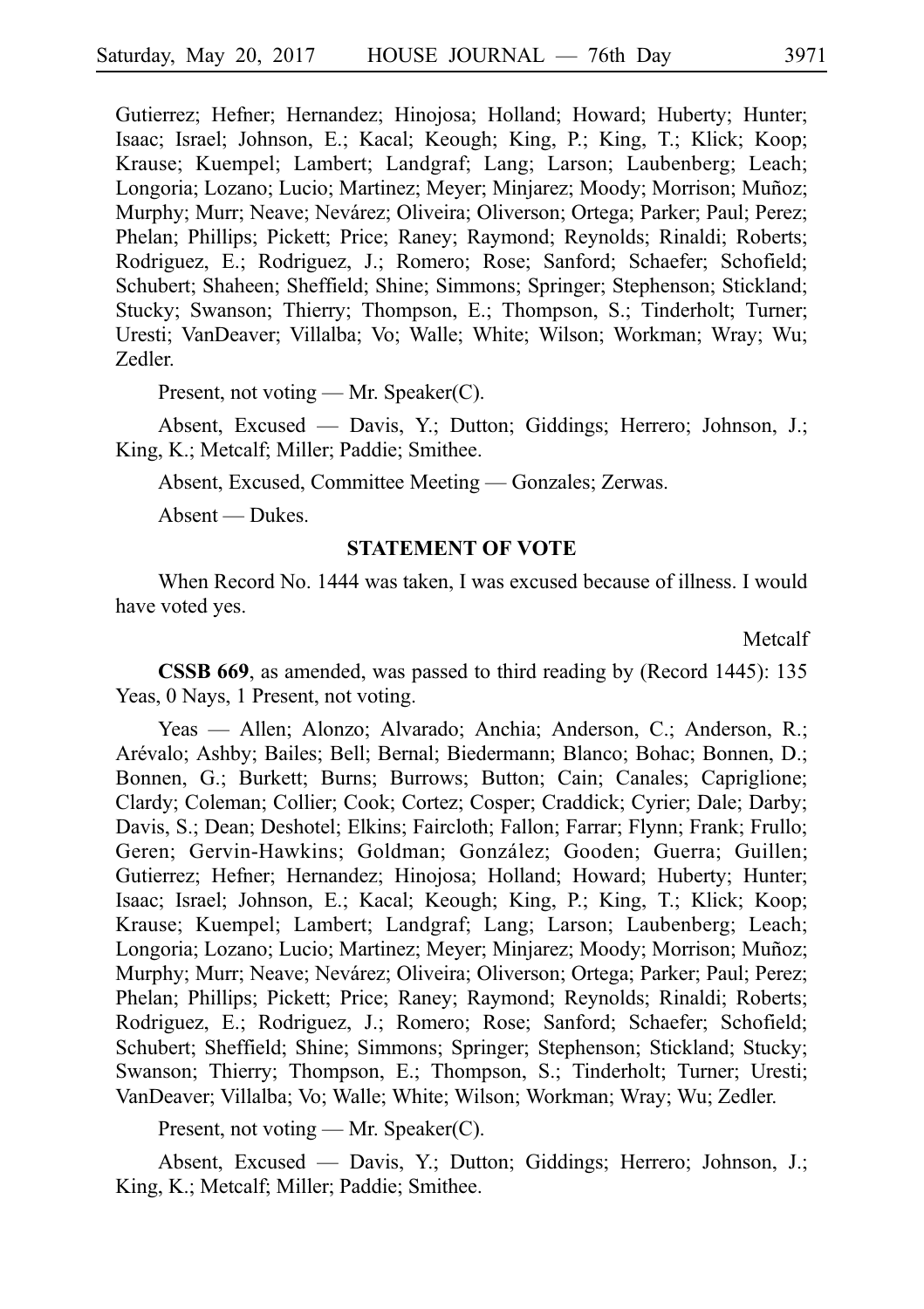Absent, Excused, Committee Meeting — Gonzales; Zerwas.

Absent — Dukes; Shaheen.

#### **STATEMENTS OF VOTE**

When Record No. 1445 was taken, I was excused because of important business in the district. I would have voted yes.

Giddings

When Record No. 1445 was taken, I was in the house but away from my desk. I would have voted yes.

Shaheen

(Giddings now present)

## **SB 669 - HOUSE SPONSORS AUTHORIZED**

On motion of Representative D. Bonnen, Representatives Allen, C. Anderson, R. Anderson, Bailes, Bohac, D. Bonnen, G. Bonnen, Burkett, Burns, Burrows, Button, Cain, Capriglione, Cook, Cyrier, Darby, Dean, Deshotel, Faircloth, Flynn, Frullo, Geren, Gervin-Hawkins, Goldman, Gooden, Guerra, Guillen, Hunter, Kacal, Keough, Koop, Kuempel, Lambert, Landgraf, Lang, Martinez, Meyer, Morrison, Muñoz, Murr, Oliverson, Paul, Perez, Phelan, Phillips, Price, Raney, Raymond, Rinaldi, Roberts, Romero, Sanford, Schubert, Simmons, Springer, Stucky, E. Thompson, VanDeaver, Villalba, Workman, and Zedler were authorized as house sponsors to **SB 669**.

#### **SB 1076 - HOUSE SPONSORS AUTHORIZED**

On motion of Representative Phillips, Representatives R. Anderson, Bell, Cook, Frullo, Gervin-Hawkins, Gooden, Guillen, Hunter, Lambert, Muñoz, Paul, Phillips, Price, Sanford, Simmons, Stucky, and E. Thompson were authorized as house sponsors to **SBi1076**.

#### **COMMITTEE GRANTED PERMISSION TO MEET**

Representative Alvarado requested permission for the Committee on Urban Affairs to meet while the house is in session, at 2:55 p.m. today, in 1W.14, to consider pending business.

Permission to meet was granted.

#### **COMMITTEE MEETING ANNOUNCEMENT**

The following committee meeting was announced:

Urban Affairs, 2:55 p.m. today, 1W.14, for a formal meeting, to consider pending business.

#### **SB 977 - HOUSE SPONSOR AUTHORIZED**

On motion of Representative Morrison, Representative Kacal was authorized as a house sponsor to **SB 977**.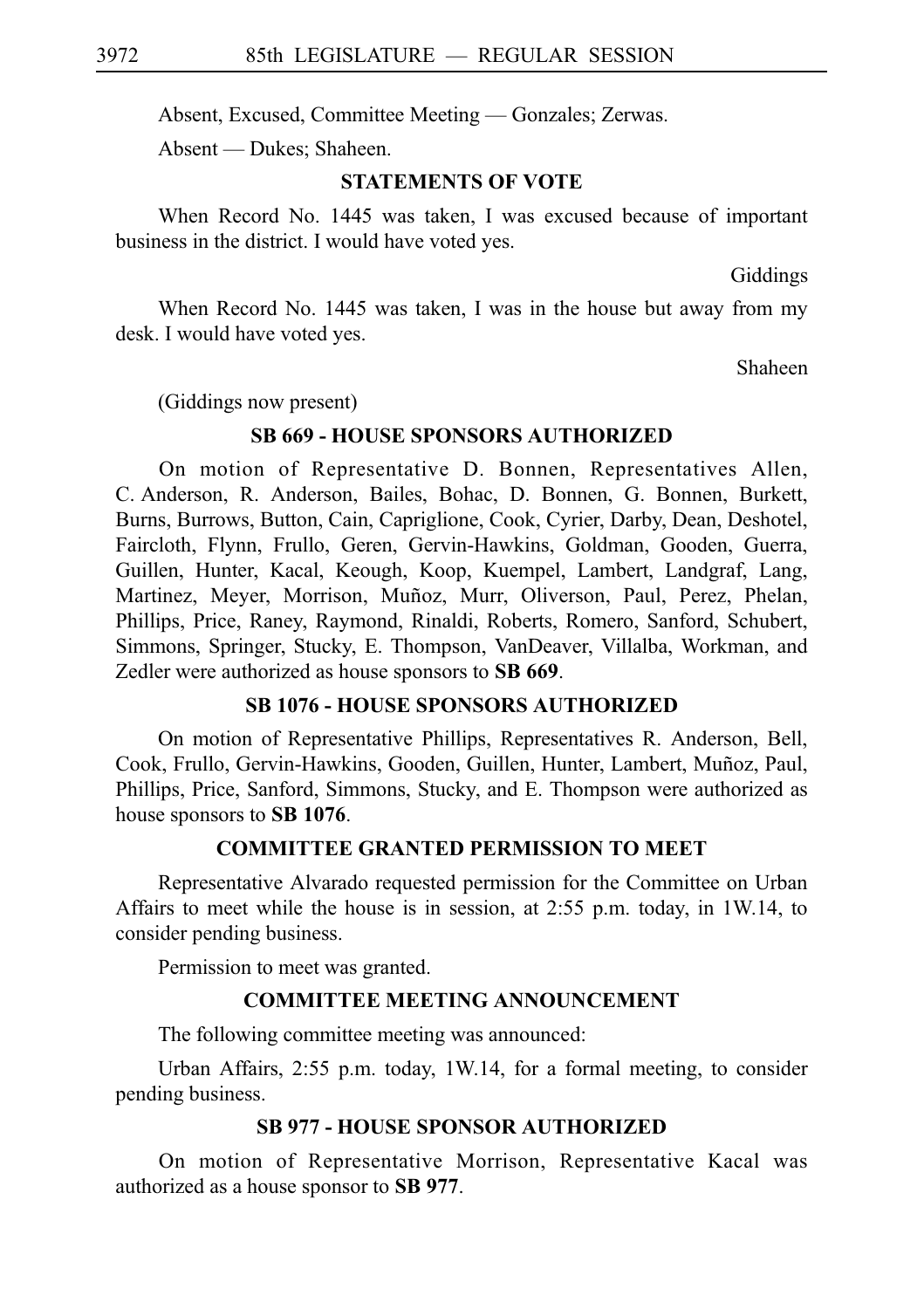#### **SB 975 - HOUSE SPONSORS AUTHORIZED**

On motion of Representative Morrison, Representatives Schubert, Workman, Bell, Metcalf, and Wray were authorized as house sponsors to **SB 975**.

# **SB 1849 - HOUSE SPONSORS AUTHORIZED**

On motion of Representative Moody, Representatives Anchia, Reynolds, Thierry, Wu, Hinojosa, Ortega, and Rose were authorized as house sponsors to **SBi1849**.

### **COMMITTEE GRANTED PERMISSION TO MEET**

Representative Murphy requested permission for the Committee on Special Purpose Districts to meet while the house is in session, at 2:55 p.m. today, in 1W.14, to consider **SBi2276**, **SBi2280**, **SBi2292**, **SBi2293**, **SBi2295**, **SBi2296**, **SBi2297**, **SBi2298**, and **SBi2299**.

Permission to meet was granted.

#### **COMMITTEE MEETING ANNOUNCEMENT**

The following committee meeting was announced:

Special Purpose Districts, 2:55 p.m. today, 1W.14, for a formal meeting, to consider **SBi2276**, **SBi2280**, **SBi2292**, **SBi2293**, **SBi2295**, **SBi2296**, **SBi2297**, **SBi2298**, and **SBi2299**.

#### **LEAVE OF ABSENCE GRANTED**

The following member was granted leave of absence for the remainder of today because of important business in the district:

Holland on motion of Dean.

## **SB 80 ON SECOND READING (Price - House Sponsor)**

**SB 80**, A bill to be entitled An Act relating to certain required reports prepared by state agencies and other governmental entities.

### **Amendment No. 1**

Representative Price offered the following amendment to **SB 80**:

Amend **SB 80** (house committee printing) by adding the following appropriately numbered SECTION and renumbering subsequent SECTIONS of the bill as appropriate:

SECTION Chapter 325, Government Code, is amended by adding Section 325,0076 to read as follows:

Sec. 325.0076. REPORT ON IMPACT OF ANTITRUST LAW ON STATE AGENCY RULES. (a) Not later than September 1, 2019, the Texas Medical Board, Texas State Board of Social Worker Examiners, Texas State Board of Examiners of Marriage and Family Therapists, Texas State Board of Examiners of Psychologists, and Texas State Board of Examiners of Professional Counselors shall: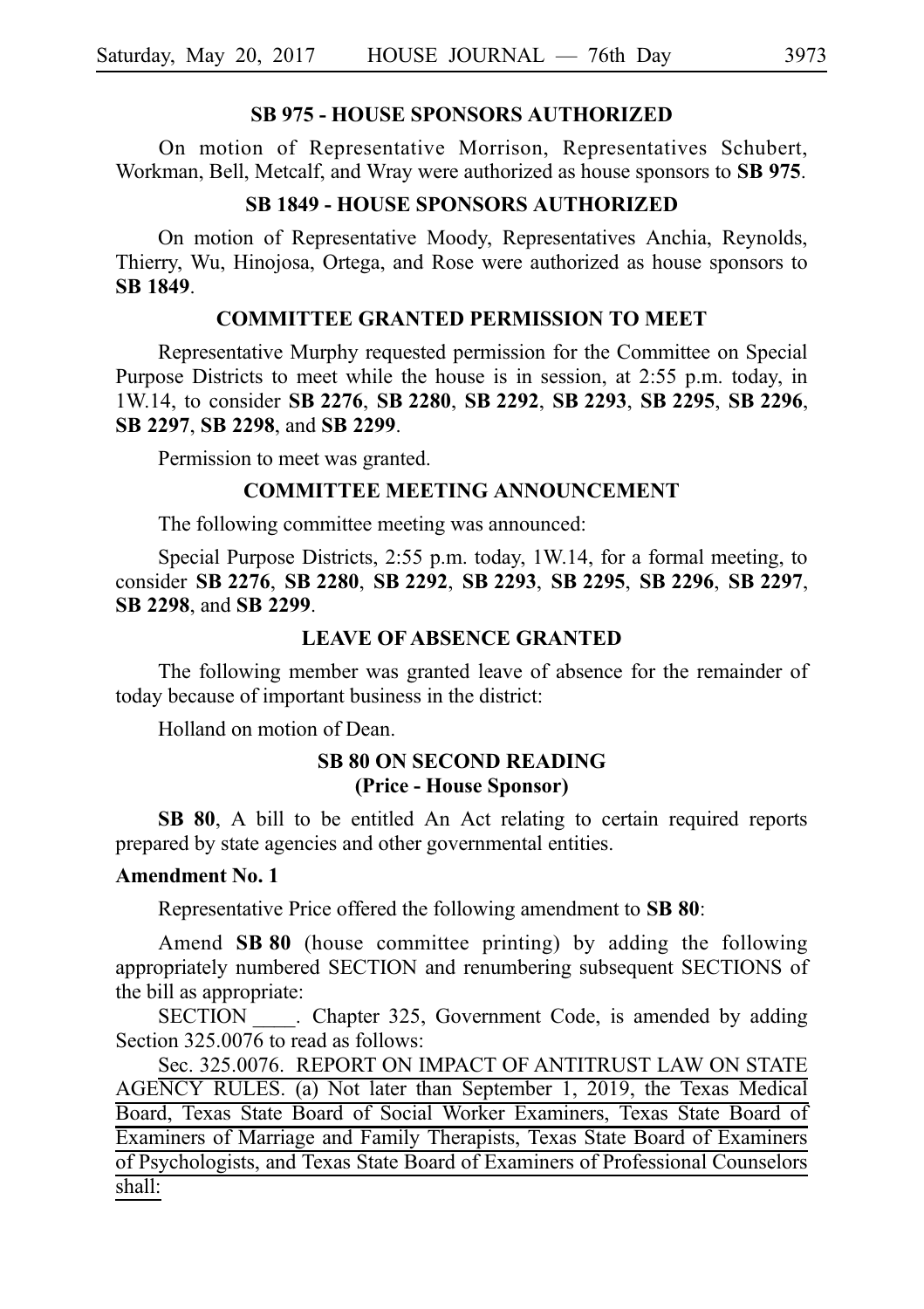$(1)$  review the rules adopted by each respective board to identify any rule that may implicate federal antitrust law by limiting competition or impacting prices charged by persons engaged in a profession or business the board regulates; and

 $\overline{(2)}$  submit a report to the commission that:

(A) lists each rule identified under Subdivision  $(1)$ ;

 $(B)$  for each rule identified under Subdivision  $(1)$ , states:

 $(i)$  the board's authority to adopt the rule; and

 $(ii)$  the purpose of the rule; and

(C) includes statistics regarding any action taken by the board during the preceding five years to enforce each rule identified under Subdivision (1).

(b) Notwithstanding any other provision of law, the commission shall review each agency required to file a report under Subsection (a) during the period in which state agencies scheduled to be reviewed or abolished in 2021 are reviewed, and, unless continued in existence as provided by this chapter, each agency is abolished and the law governing each agency and the law administered by the agency expires September 1, 2021.

Amendment No. 1 was adopted.

**SB 80**, as amended, was passed to third reading.

# **SB 1743 - HOUSE SPONSOR AUTHORIZED**

On motion of Representative Raymond, Representative Howard was authorized as a house sponsor to **SBi1743**.

# **COMMITTEE GRANTED PERMISSION TO MEET**

Representative Hunter requested permission for the Committee on Calendars to meet while the house is in session, at 3 p.m. today, in 3W.9, to set a calendar.

Permission to meet was granted.

# **COMMITTEE MEETING ANNOUNCEMENT**

The following committee meeting was announced:

Calendars, 3 p.m. today, 3W.9, for a formal meeting, to set a calendar.

# **SB 2118 - HOUSE SPONSOR AUTHORIZED**

On motion of Representative Lozano, Representative Giddings was authorized as a house sponsor to SB 2118.

# **SB 1831 ON SECOND READING (Capriglione - House Sponsor)**

**SB 1831**, A bill to be entitled An Act relating to an annual report on state programs not funded by appropriations.

**SB 1831** was passed to third reading.

(Roberts in the chair)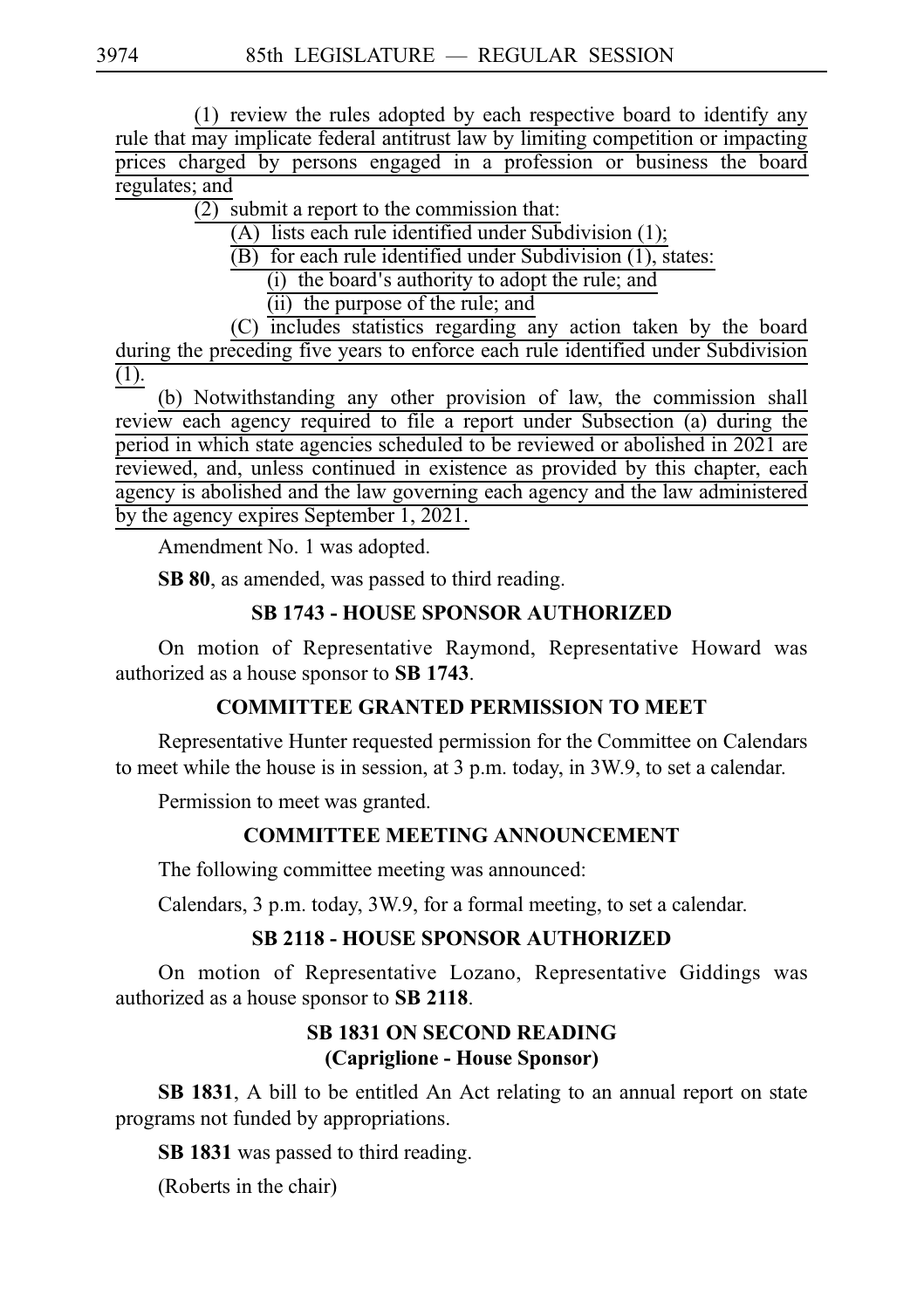# **CSSB 894 ON SECOND READING (Mun˜ oz - House Sponsor)**

**CSSB 894**, A bill to be entitled An Act relating to the Health and Human Services Commission's auditing of Medicaid managed care organizations and auditing and collection of Medicaid payments, including the commission s' management of audit resources.

**CSSB 894** was passed to third reading.

#### **SB 894 - HOUSE SPONSORS AUTHORIZED**

On motion of Representative Raymond, Representatives Guerra, Guillen, Raymond, and Martinez were authorized as house sponsors to SB 894.

## **SB 1124 ON SECOND READING (Geren - House Sponsor)**

**SB 1124**, A bill to be entitled An Act relating to the administrative attachment of the Texas Forensic Science Commission to the Office of Court Administration of the Texas Judicial System.

**SBi1124** was passed to third reading.

### **SB 1330 ON SECOND READING (Landgraf - House Sponsor)**

**SB 1330**, A bill to be entitled An Act relating to funding for the operations of the Texas Low-Level Radioactive Waste Disposal Compact Commission.

#### **Amendment No. 1**

Representative Landgraf offered the following amendment to **SB 1330**:

Amend **SB 1330** (house committee report) by striking SECTION 2 of the bill and renumbering SECTIONS of the bill accordingly.

Amendment No. 1 was adopted.

**SB 1330**, as amended, was passed to third reading.

## **SB 1893 ON SECOND READING (Smithee - House Sponsor)**

**SB 1893**, A bill to be entitled An Act relating to the administrative judicial regions in this state.

Representative Murr moved to postpone consideration of SB 1893 until  $12:15$  p.m. tomorrow.

The motion prevailed.

#### **LEAVES OF ABSENCE GRANTED**

The following member was granted leave of absence for the remainder of today because of important business in the district:

Geren on motion of D. Bonnen.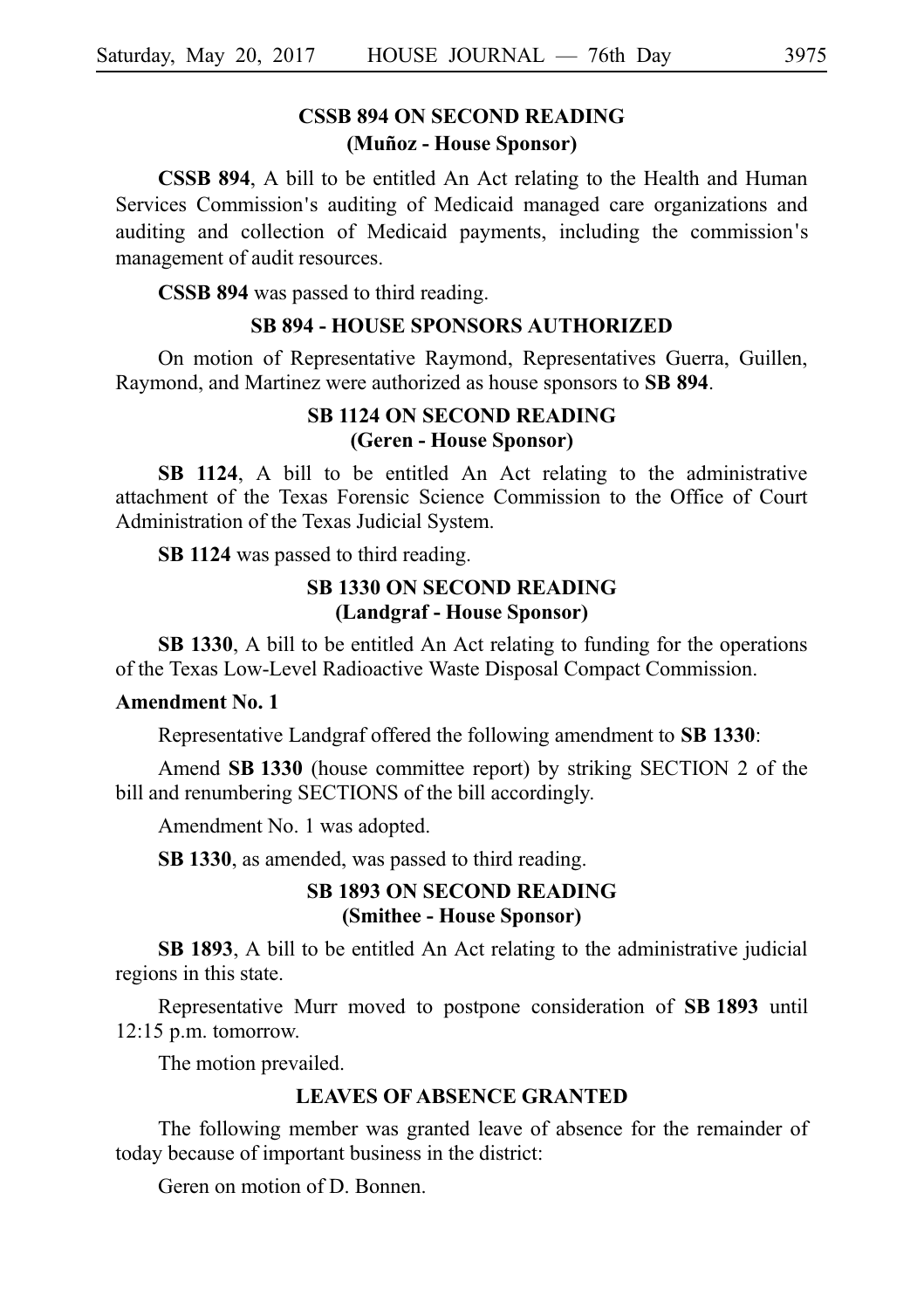The following member was granted leave of absence temporarily for today to attend a meeting of the Committee on Calendars:

Koop on motion of Burns.

(Gonzales now present)

## **SB 879 ON SECOND READING (Rose - House Sponsor)**

**SB 879.** A bill to be entitled An Act relating to a review of a person's disqualification to serve as a relative or other designated caregiver for a child.

**SB 879** was passed to third reading.

## **SB 687 ON SECOND READING (Rose - House Sponsor)**

**SB 687**, A bill to be entitled An Act relating to the collection and use of certain information relating to child abuse and neglect and the provision of prevention and early intervention services; creating an offense.

**SBi687** failed to pass to third reading by (Record 1446): 52 Yeas, 81 Nays, 2 Present, not voting.

Yeas — Allen; Alonzo; Alvarado; Anchia; Arévalo; Bernal; Blanco; Burkett; Canales; Coleman; Collier; Cortez; Deshotel; Farrar; Gervin-Hawkins; Giddings; González; Guerra; Guillen; Gutierrez; Hernandez; Hinojosa; Howard; Israel; Johnson, E.; King, T.; Longoria; Lucio; Martinez; Minjarez; Moody; Muñoz; Neave; Nevárez; Oliveira; Ortega; Perez; Pickett; Raney; Raymond; Reynolds; Rodriguez, E.; Rodriguez, J.; Romero; Rose; Thierry; Thompson, S.; Turner; Uresti; Vo; Walle; Wu.

Nays — Anderson, C.; Anderson, R.; Ashby; Bailes; Bell; Biedermann; Bohac; Bonnen, D.; Bonnen, G.; Burns; Burrows; Button; Cain; Capriglione; Clardy; Cook; Cosper; Craddick; Cyrier; Dale; Darby; Davis, S.; Dean; Elkins; Faircloth; Fallon; Flynn; Frank; Frullo; Goldman; Gonzales; Gooden; Hefner; Huberty; Hunter; Isaac; Kacal; Keough; King, P.; Klick; Krause; Kuempel; Lambert; Landgraf; Lang; Larson; Laubenberg; Leach; Lozano; Meyer; Murphy; Murr; Oliverson; Parker; Paul; Phelan; Phillips; Price; Rinaldi; Sanford; Schaefer; Schofield; Schubert; Shaheen; Sheffield; Shine; Simmons; Springer; Stephenson; Stickland; Stucky; Swanson; Thompson, E.; Tinderholt; VanDeaver; Villalba; White; Wilson; Workman; Wray; Zedler.

Present, not voting — Mr. Speaker; Roberts(C).

Absent, Excused — Davis, Y.; Dutton; Geren; Herrero; Holland; Johnson, J.; King, K.; Metcalf; Miller; Paddie; Smithee.

Absent, Excused, Committee Meeting — Koop; Zerwas.

Absent — Dukes; Morrison.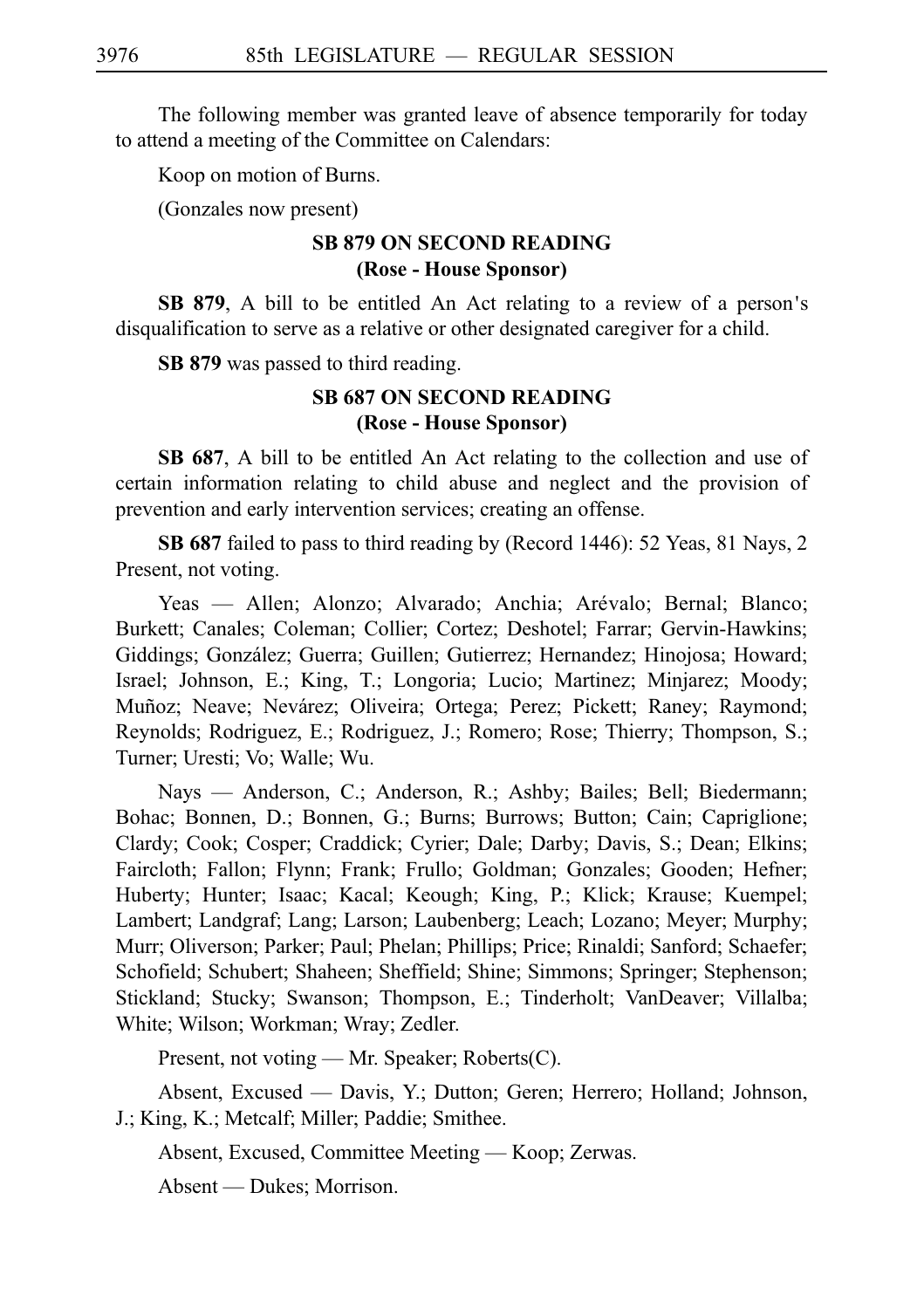#### **STATEMENTS OF VOTE**

When Record No. 1446 was taken, I was shown voting yes. I intended to vote no.

Burkett

When Record No. 1446 was taken, I was in the house but away from my desk. I would have voted no.

Morrison

### **SB 879 - HOUSE SPONSOR AUTHORIZED**

On motion of Representative Raymond, Representative Uresti was authorized as a house sponsor to **SB 879**.

### **SB 2150 ON SECOND READING (Farrar - House Sponsor)**

**SB 2150**, A bill to be entitled An Act relating to a revocable deed that transfers real property at the transferor's death.

**SB 2150** was passed to third reading.

## **SB 528 ON SECOND READING (Meyer - House Sponsor)**

**SB 528**, A bill to be entitled An Act relating to the term of a chief administrative law judge.

**SB 528** was passed to third reading.

### **SB 975 ON SECOND READING (Schubert - House Sponsor)**

**SB 975**, A bill to be entitled An Act relating to the security of high-speed rail operated by a private entity.

**SB 975** was passed to third reading.

### **COMMITTEE MEETING ANNOUNCEMENT**

The following committee meeting was announced:

Criminal Jurisprudence, upon adjournment today, Desk 101, for a formal meeting, to consider **SB 1487** and pending business.

### **HB 834 - HOUSE CONCURS IN SENATE AMENDMENTS TEXT OF SENATE AMENDMENTS**

Representative Simmons called up with senate amendments for consideration at this time,

**HB 834**, A bill to be entitled An Act relating to regulating the custody transfer of an adopted child; creating a criminal offense.

Representative Simmons moved to concur in the senate amendments to **HB** 834.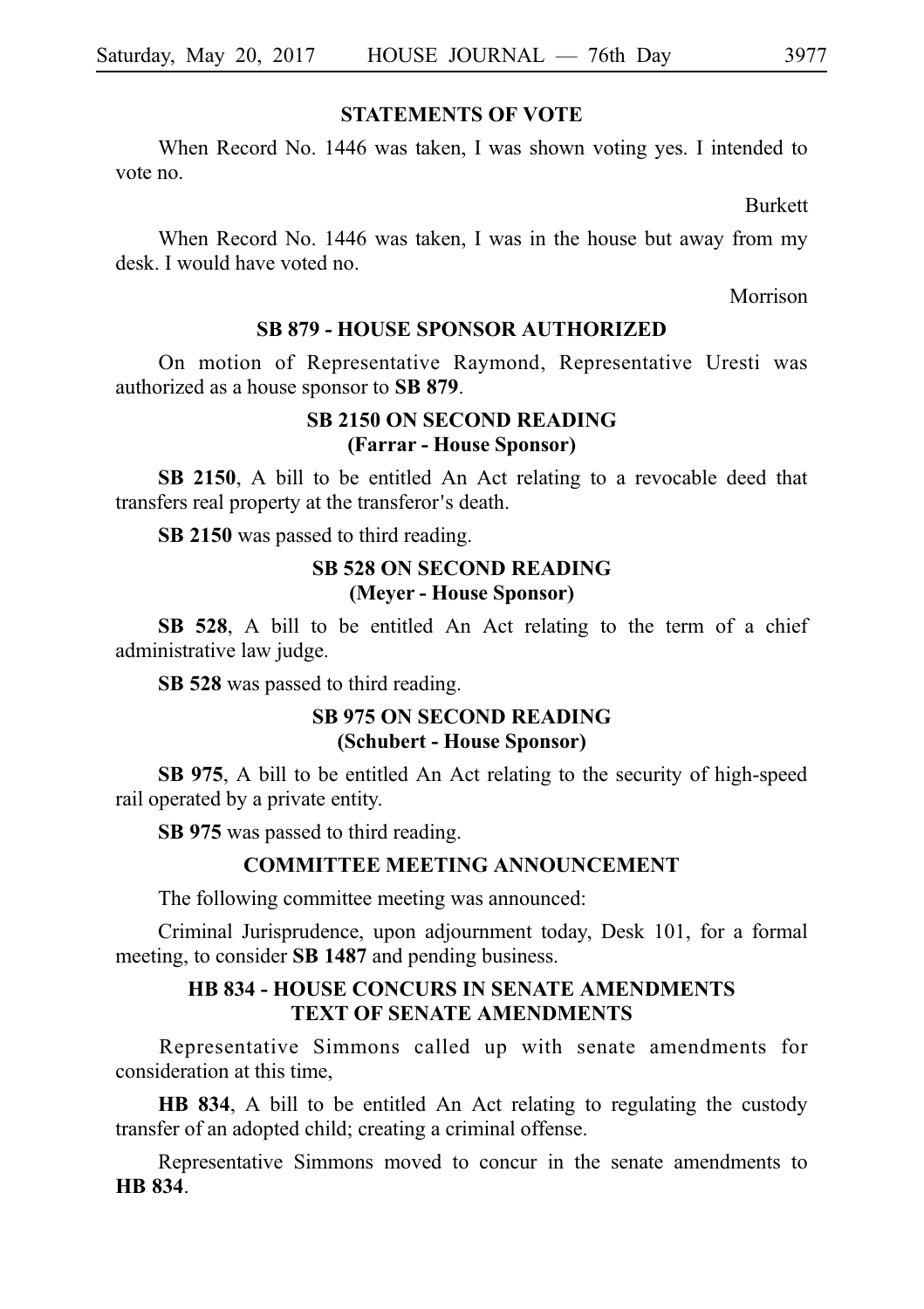The motion to concur in the senate amendments to **HB 834** prevailed by (Record 1447): 130 Yeas, 0 Nays, 2 Present, not voting.

Yeas — Allen; Alonzo; Alvarado; Anchia; Anderson, C.; Anderson, R.; Arévalo; Ashby; Bailes; Bell; Bernal; Biedermann; Blanco; Bohac; Bonnen, D.; Bonnen, G.; Burkett; Burns; Burrows; Button; Cain; Canales; Capriglione; Clardy; Coleman; Collier; Cook; Cortez; Cosper; Craddick; Cyrier; Dale; Darby; Davis, S.; Dean; Elkins; Faircloth; Fallon; Farrar; Flynn; Frank; Gervin-Hawkins; Giddings; Goldman; Gonzales; González; Gooden; Guerra; Guillen; Gutierrez; Hefner; Hernandez; Hinojosa; Howard; Huberty; Hunter; Isaac; Israel; Johnson, E.; Kacal; Keough; King, P.; King, T.; Klick; Krause; Kuempel; Lambert; Landgraf; Lang; Larson; Laubenberg; Leach; Longoria; Lucio; Martinez; Meyer; Minjarez; Moody; Morrison; Muñoz; Murphy; Murr; Neave; Nevárez; Oliveira; Oliverson; Ortega; Parker; Paul; Perez; Phelan; Phillips; Pickett; Price; Raney; Raymond; Reynolds; Rinaldi; Rodriguez, E.; Rodriguez, J.; Romero; Rose; Sanford; Schaefer; Schofield; Schubert; Shaheen; Sheffield; Shine; Simmons; Springer; Stickland; Stucky; Swanson; Thierry; Thompson, E.; Thompson, S.; Tinderholt; Turner; Uresti; VanDeaver; Villalba; Vo; Walle; White; Wilson; Workman; Wray; Wu; Zedler.

Present, not voting — Mr. Speaker; Roberts(C).

Absent, Excused — Davis, Y.; Dutton; Geren; Herrero; Holland; Johnson, J.; King, K.; Metcalf; Miller; Paddie; Smithee.

Absent, Excused, Committee Meeting — Koop; Zerwas.

Absent — Deshotel; Dukes; Frullo; Lozano; Stephenson.

#### **STATEMENTS OF VOTE**

When Record No. 1447 was taken, I was in the house but away from my desk. I would have voted yes.

Deshotel

When Record No. 1447 was taken, I was in the house but away from my desk. I would have voted yes.

Frullo

#### **Senate Amendment No. 1 (Senate Floor Amendment No. 1)**

Amend **HB 834** (senate committee printing) in SECTION 3 of the bill, in added Section 25.081(a)(1), Penal Code (page 1, lines 48-49), by striking "adopted through a governmental entity or a private child placement agency" and substituting "who was legally adopted through a governmental entity or through private means".

### **HB 1729 - HOUSE CONCURS IN SENATE AMENDMENTS TEXT OF SENATE AMENDMENTS**

Representative Simmons called up with senate amendments for consideration at this time,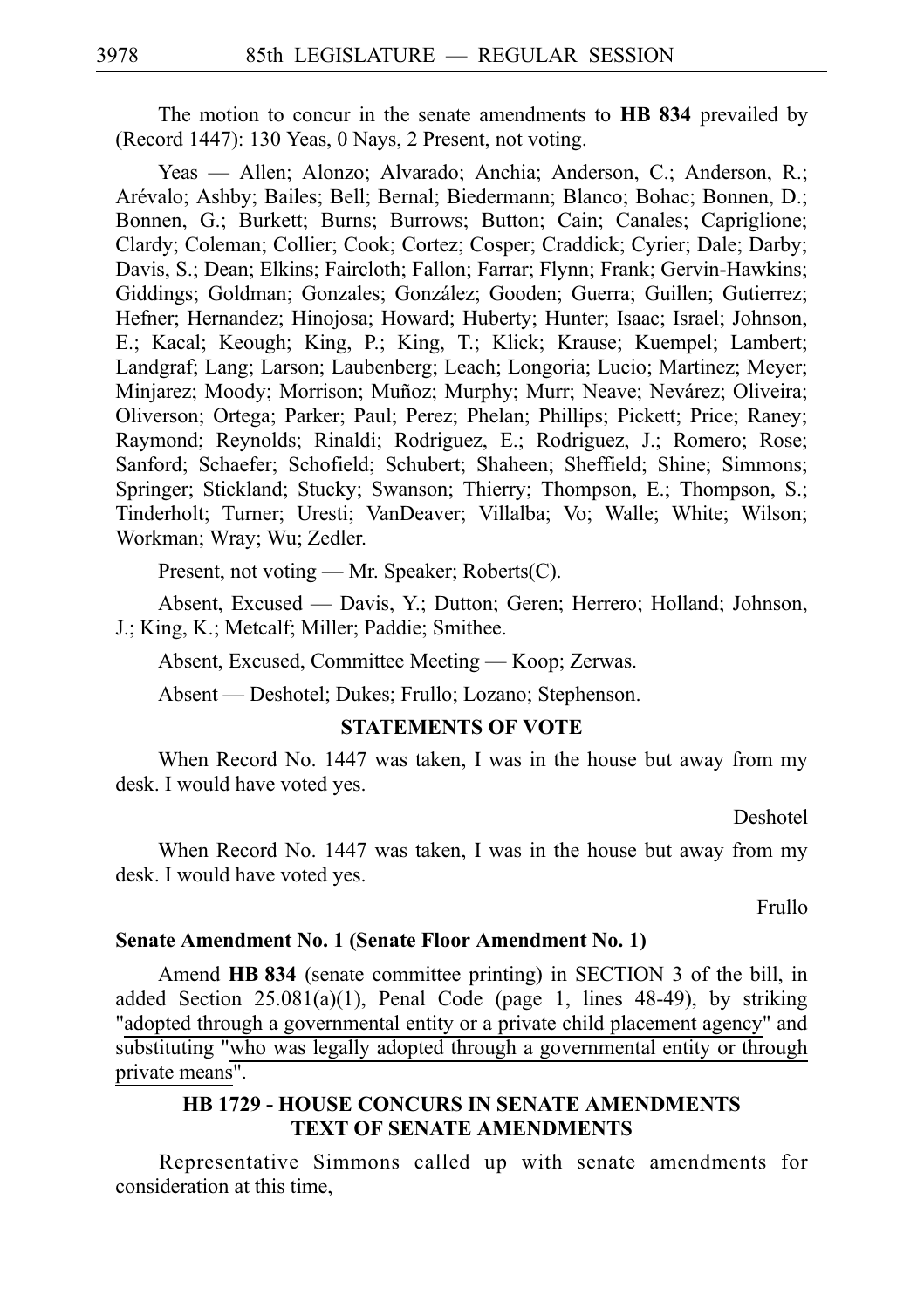**HB 1729**, A bill to be entitled An Act relating to establishing and funding a grant program for testing evidence collected in relation to sexual assaults or other sex offenses; authorizing voluntary contributions.

Representative Simmons moved to concur in the senate amendments to **HBi1729**.

The motion to concur in the senate amendments to **HB 1729** prevailed by (Record 1448): 127 Yeas, 5 Nays, 2 Present, not voting.

Yeas — Allen; Alonzo; Alvarado; Anchia; Anderson, C.; Anderson, R.; Arévalo; Ashby; Bailes; Bell; Bernal; Blanco; Bohac; Bonnen, D.; Bonnen, G.; Burkett; Burns; Burrows; Button; Canales; Capriglione; Clardy; Coleman; Collier; Cook; Cortez; Cosper; Craddick; Cyrier; Dale; Darby; Davis, S.; Dean; Deshotel; Elkins; Faircloth; Fallon; Farrar; Flynn; Frank; Frullo; Gervin-Hawkins; Giddings; Goldman; Gonzales; González; Gooden; Guerra; Guillen; Gutierrez; Hefner; Hernandez; Hinojosa; Howard; Huberty; Hunter; Isaac; Israel; Johnson, E.; Kacal; Keough; King, P.; King, T.; Klick; Krause; Kuempel; Lambert; Landgraf; Lang; Larson; Laubenberg; Leach; Longoria; Lozano; Lucio; Martinez; Meyer; Minjarez; Moody; Morrison; Muñoz; Murphy; Murr; Neave; Nevárez; Oliverson; Ortega; Parker; Paul; Perez; Phelan; Phillips; Pickett; Price; Raney; Raymond; Reynolds; Rinaldi; Rodriguez, E.; Rodriguez, J.; Romero; Rose; Sanford; Schaefer; Schofield; Schubert; Shaheen; Sheffield; Shine; Simmons; Springer; Stephenson; Stucky; Swanson; Thompson, E.; Thompson, S.; Turner; Uresti; VanDeaver; Villalba; Vo; Walle; White; Wilson; Workman; Wray; Wu.

Nays — Biedermann; Cain; Stickland; Tinderholt; Zedler.

Present, not voting — Mr. Speaker; Roberts(C).

Absent, Excused — Davis, Y.; Dutton; Geren; Herrero; Holland; Johnson, J.; King, K.; Metcalf; Miller; Paddie; Smithee.

Absent, Excused, Committee Meeting — Koop; Zerwas.

Absent — Dukes; Oliveira; Thierry.

### **Senate Amendment No. 1 (Senate Floor Amendment No. 1)**

Amend **HB 1729** (senate committee report) in SECTION 3 of the bill by striking added Section 772.00715(f), Government Code (page 2, lines 44 and 45).

### **HB 29 - HOUSE REFUSES TO CONCUR IN SENATE AMENDMENTS**

Representative S. Thompson called up with senate amendments for consideration at this time,

**HB 29**, A bill to be entitled An Act relating to prostitution and the trafficking of persons, civil racketeering related to trafficking, the investigation and prosecution of and punishment for certain sexual offenses and offenses involving or related to trafficking, reimbursement of certain costs for criminal victims who are children, and the release and reporting of certain information relating to a child; increasing a criminal penalty; creating a criminal offense.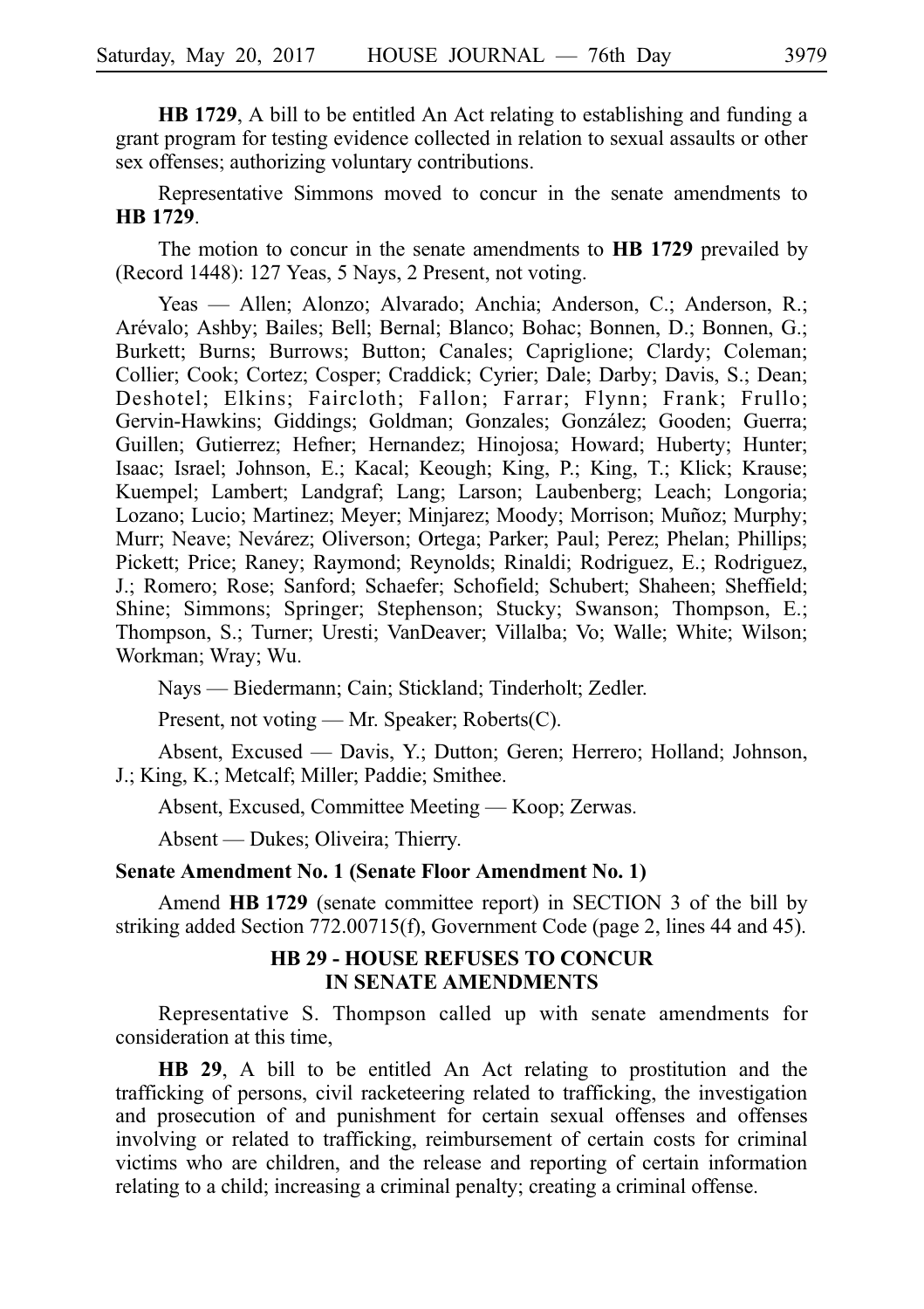Representative S. Thompson moved that the house not concur in the senate amendments and that a conference committee be requested to adjust the differences between the two houses on **HB 29**.

The motion prevailed by (Record 1449): 129 Yeas, 0 Nays, 2 Present, not voting.

Yeas — Allen; Alonzo; Alvarado; Anchia; Anderson, C.; Anderson, R.; Ashby; Bell; Bernal; Biedermann; Blanco; Bohac; Bonnen, D.; Bonnen, G.; Burkett; Burns; Burrows; Button; Cain; Canales; Capriglione; Clardy; Coleman; Collier; Cook; Cortez; Cosper; Cyrier; Dale; Darby; Davis, S.; Dean; Deshotel; Elkins; Faircloth; Fallon; Farrar; Flynn; Frank; Frullo; Gervin-Hawkins; Giddings; Goldman; Gonzales; González; Gooden; Guerra; Guillen; Gutierrez; Hefner; Hernandez; Howard; Huberty; Hunter; Isaac; Israel; Johnson, E.; Kacal; Keough; King, P.; King, T.; Klick; Kuempel; Lambert; Landgraf; Lang; Larson; Laubenberg; Leach; Longoria; Lozano; Lucio; Martinez; Meyer; Minjarez; Moody; Morrison; Muñoz; Murphy; Murr; Neave; Nevárez; Oliveira; Oliverson; Ortega; Parker; Paul; Perez; Phelan; Phillips; Pickett; Price; Raney; Raymond; Reynolds; Rinaldi; Rodriguez, E.; Rodriguez, J.; Romero; Rose; Sanford; Schaefer; Schofield; Schubert; Shaheen; Sheffield; Shine; Simmons; Springer; Stephenson; Stickland; Stucky; Swanson; Thierry; Thompson, E.; Thompson, S.; Tinderholt; Turner; Uresti; VanDeaver; Villalba; Vo; Walle; White; Wilson; Workman; Wray; Wu; Zedler.

Present, not voting — Mr. Speaker; Roberts(C).

Absent, Excused — Davis, Y.; Dutton; Geren; Herrero; Holland; Johnson, J.; King, K.; Metcalf; Miller; Paddie; Smithee.

Absent, Excused, Committee Meeting — Koop; Zerwas.

Absent — Arévalo; Bailes; Craddick; Dukes; Hinojosa; Krause.

#### **STATEMENT OF VOTE**

When Record No. 1449 was taken, my vote failed to register. I would have voted yes.

Hinojosa

#### **CONFERENCE COMMITTEE APPOINTED**

The chair announced the appointment of the following conference committee, on the part of the house, on **HB 29**: S. Thompson, chair; Meyer, Frullo, Collier, and Arévalo.

(Zerwas now present)

### **COMMITTEE GRANTED PERMISSION TO MEET**

Representative Zerwas requested permission for the Conference Committee on **SB 1** to meet while the house is in session, at  $4$  p.m. today, in E1.036, to consider **SBi1**.

Permission to meet was granted.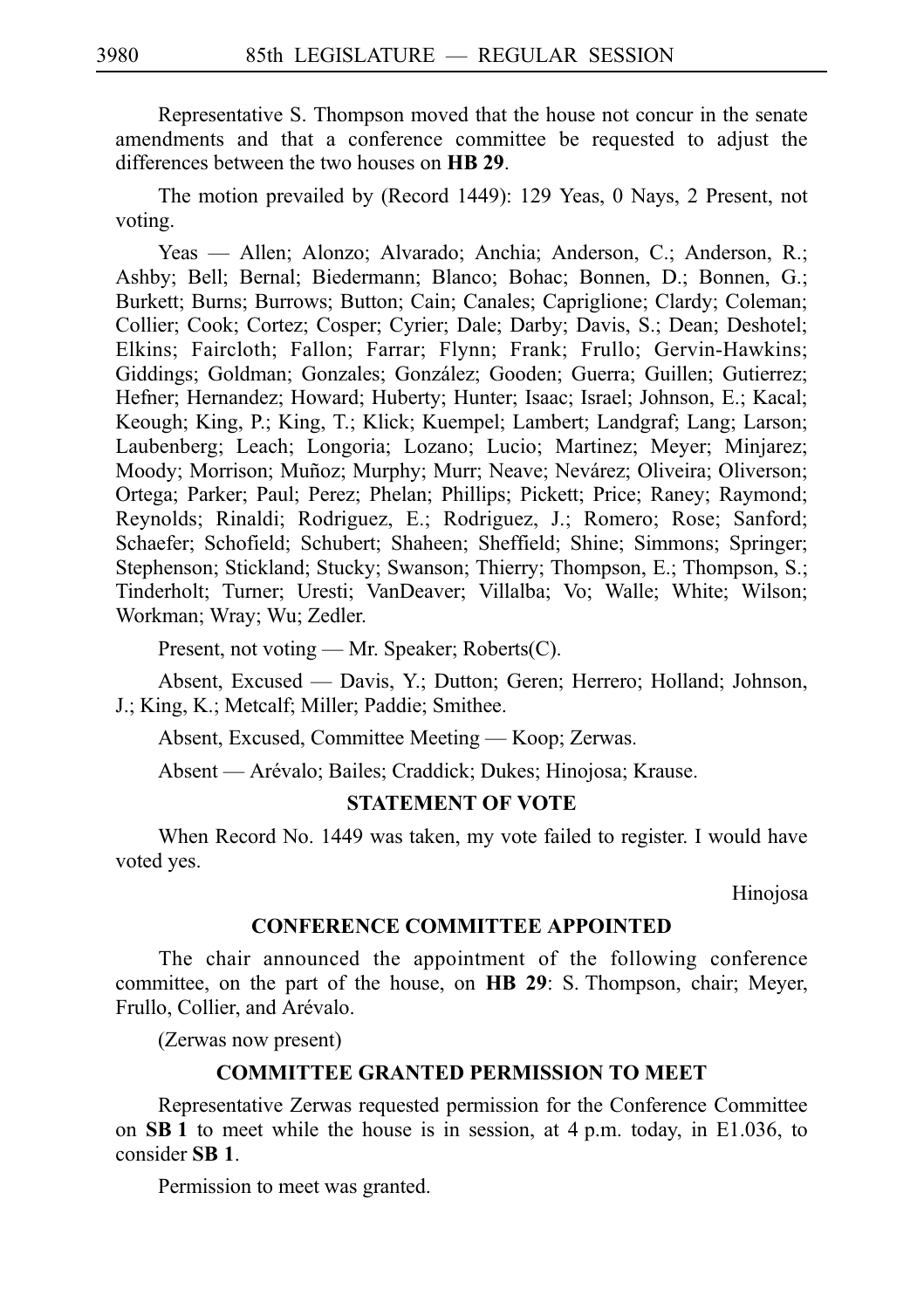#### **COMMITTEE MEETING ANNOUNCEMENT**

The following committee meeting was announced:

Conference Committee on **SB 1**, 4 p.m. today, E1.036, for a formal meeting, to consider **SBi1**.

## **HB 3481 - HOUSE CONCURS IN SENATE AMENDMENTS TEXT OF SENATE AMENDMENTS**

Representative Thierry called up with senate amendments for consideration at this time,

**HB 3481**, A bill to be entitled An Act relating to the terms of district courts in Harris County.

Representative Thierry moved to concur in the senate amendments to **HB** 3481.

The motion to concur in the senate amendments to **HB 3481** prevailed by (Record 1450): 131 Yeas, 0 Nays, 2 Present, not voting.

Yeas — Allen; Alonzo; Alvarado; Anchia; Anderson, C.; Anderson, R.; Are´valo; Ashby; Bailes; Bell; Bernal; Biedermann; Blanco; Bohac; Bonnen, D.; Bonnen, G.; Burkett; Burns; Burrows; Button; Cain; Canales; Capriglione; Clardy; Coleman; Collier; Cook; Cortez; Cosper; Craddick; Cyrier; Dale; Darby; Davis, S.; Dean; Deshotel; Elkins; Faircloth; Fallon; Farrar; Flynn; Frank; Frullo; Gervin-Hawkins; Giddings; Goldman; Gonzales; González; Gooden; Guerra; Guillen; Gutierrez; Hefner; Hernandez; Hinojosa; Howard; Huberty; Hunter; Isaac; Israel; Johnson, E.; Kacal; Keough; King, P.; King, T.; Klick; Krause; Kuempel; Lambert; Landgraf; Lang; Larson; Laubenberg; Leach; Longoria; Lozano; Lucio; Martinez; Meyer; Minjarez; Moody; Morrison; Muñoz; Murphy; Murr; Neave; Nevárez; Oliverson; Ortega; Parker; Paul; Perez; Phelan; Phillips; Pickett; Price; Raney; Raymond; Reynolds; Rinaldi; Rodriguez, E.; Rodriguez, J.; Romero; Rose; Sanford; Schaefer; Schubert; Sheffield; Shine; Simmons; Springer; Stephenson; Stickland; Stucky; Swanson; Thierry; Thompson, E.; Thompson, S.; Tinderholt; Turner; Uresti; VanDeaver; Villalba; Vo; Walle; White; Wilson; Workman; Wray; Wu; Zedler.

Present, not voting — Mr. Speaker; Roberts(C).

Absent, Excused — Davis, Y.; Dutton; Geren; Herrero; Holland; Johnson, J.; King, K.; Metcalf; Miller; Paddie; Smithee.

Absent, Excused, Committee Meeting — Koop.

Absent — Dukes; Oliveira; Schofield; Shaheen; Zerwas.

### **STATEMENT OF VOTE**

When Record No. 1450 was taken, I was in the house but away from my desk. I would have voted yes.

Shaheen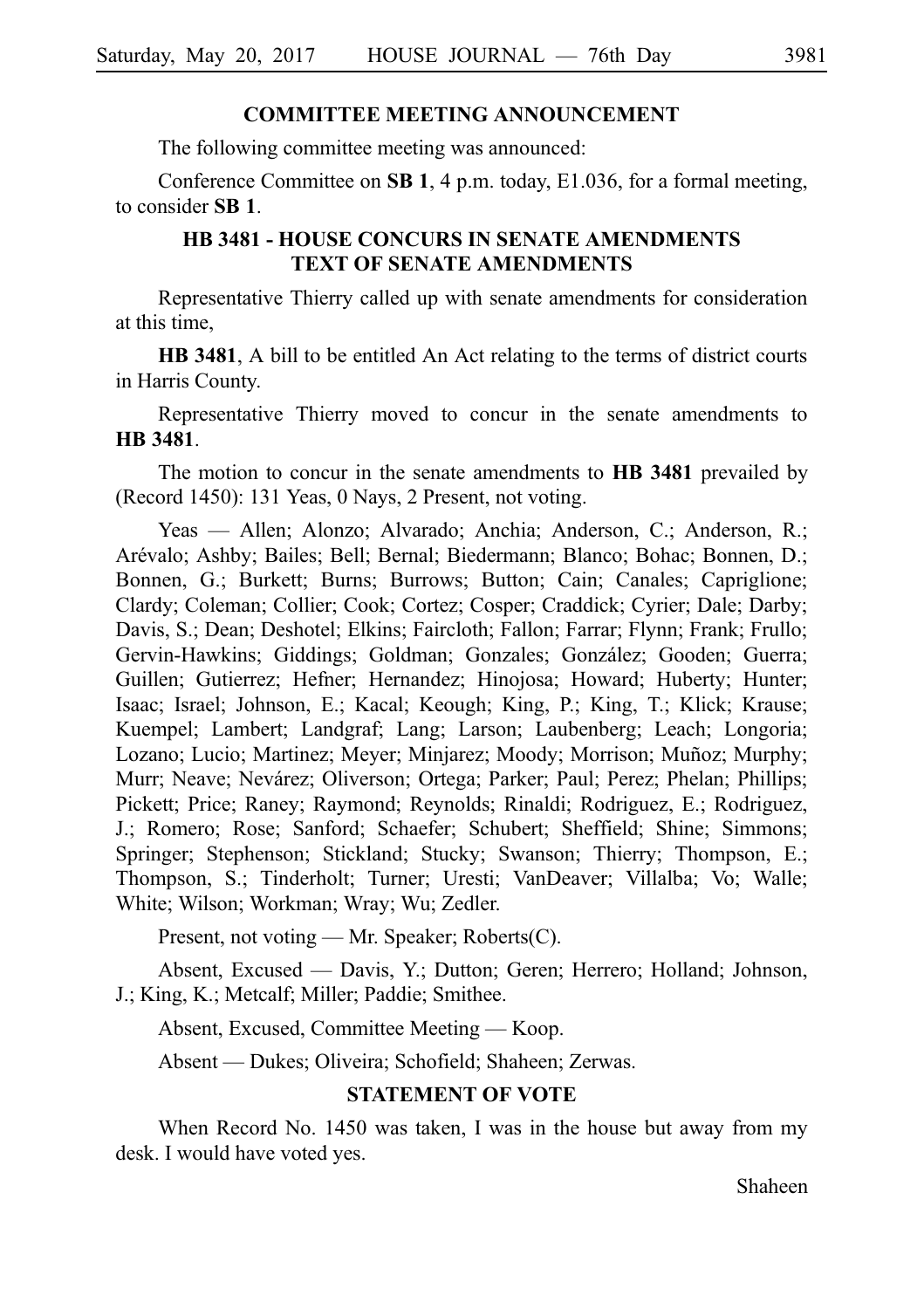#### **Senate Amendment No. 1 (Senate Floor Amendment No. 1)**

Amend **HB 3481** (senate committee report) in SECTION 4 of the bill, in the effective date language (page 1, line 43), by striking "January 1, 2018" and substituting "September 1, 2017".

(Koop now present)

### **HB 25 - HOUSE CONCURS IN SENATE AMENDMENTS TEXT OF SENATE AMENDMENTS**

Representative Simmons called up with senate amendments for consideration at this time,

**HB 25**, A bill to be entitled An Act relating to the elimination of straight-party voting.

Representative Simmons moved to concur in the senate amendments to **HBi25**.

The motion to concur in the senate amendments to **HB 25** prevailed by (Record 1451): 89 Yeas, 45 Nays, 2 Present, not voting.

Yeas — Anderson, C.; Anderson, R.; Ashby; Bailes; Bell; Bernal; Biedermann; Bohac; Bonnen, D.; Bonnen, G.; Burkett; Burns; Burrows; Button; Cain; Canales; Clardy; Cook; Cosper; Craddick; Cyrier; Dale; Darby; Davis, S.; Dean; Elkins; Faircloth; Fallon; Flynn; Frank; Frullo; Goldman; Gonzales; Guerra; Guillen; Hefner; Huberty; Hunter; Kacal; Keough; King, P.; Koop; Krause; Kuempel; Lambert; Landgraf; Lang; Larson; Laubenberg; Leach; Lozano; Minjarez; Morrison; Murphy; Murr; Oliveira; Oliverson; Parker; Paul; Perez; Phelan; Pickett; Price; Raney; Raymond; Rinaldi; Sanford; Schaefer; Schubert; Shaheen; Sheffield; Shine; Simmons; Springer; Stephenson; Stickland; Stucky; Swanson; Thierry; Thompson, E.; Thompson, S.; Tinderholt; VanDeaver; Vo; White; Wilson; Workman; Wray; Zedler.

Nays — Allen; Alonzo; Alvarado; Anchia; Arévalo; Blanco; Capriglione; Coleman; Collier; Cortez; Deshotel; Farrar; Gervin-Hawkins; Giddings; González; Gooden; Gutierrez; Hernandez; Hinojosa; Howard; Isaac; Israel; Johnson, E.; King, T.; Klick; Longoria; Lucio; Martinez; Moody; Muñoz; Neave; Nevárez; Ortega; Phillips; Reynolds; Rodriguez, E.; Rodriguez, J.; Romero; Rose; Schofield; Turner; Uresti; Villalba; Walle; Wu.

Present, not voting — Mr. Speaker; Roberts(C).

Absent, Excused — Davis, Y.; Dutton; Geren; Herrero; Holland; Johnson, J.; King, K.; Metcalf; Miller; Paddie; Smithee.

Absent — Dukes; Meyer; Zerwas.

## **STATEMENTS OF VOTE**

When Record No. 1451 was taken, I was shown voting yes. I intended to vote no.

Bernal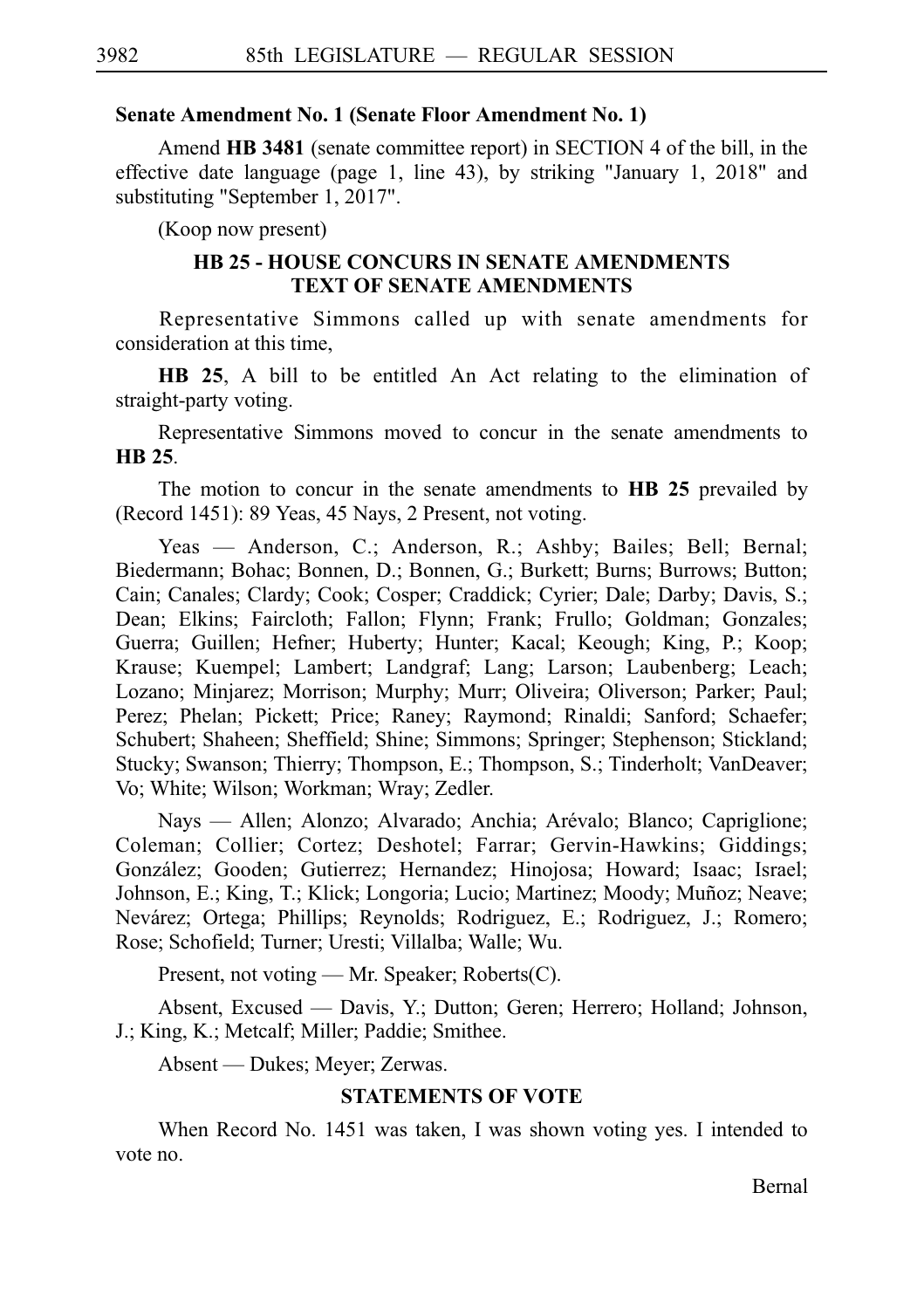When Record No. 1451 was taken, I was shown voting yes. I intended to vote no.

When Record No. 1451 was taken, I was in the house but away from my desk. I would have voted yes.

When Record No. 1451 was taken, I was shown voting yes. I intended to vote no.

When Record No. 1451 was taken, I was shown voting yes. I intended to vote no.

When Record No. 1451 was taken, I was shown voting no. I intended to vote yes.

When Record No. 1451 was taken, I was shown voting yes. I intended to vote no.

When Record No. 1451 was taken, I was shown voting no. I intended to vote yes.

**Senate Amendment No. 1 (Senate Floor Amendment No. 1)**

Amend **HB 25** (senate committee printing) as follows:

(1) In SECTION 2 of the bill, in added Section  $31.012(b-1)$ , Election Code, (page 1, line 36), strike "September 1, 2017" and substitute "September 1, 2020".

(2) In SECTION 9 of the bill, (page 2, line 68), strike "2017" and substitute "2020".

## **HB 932 - HOUSE CONCURS IN SENATE AMENDMENTS TEXT OF SENATE AMENDMENTS**

Representative Bell called up with senate amendments for consideration at this time,

**HB 932**, A bill to be entitled An Act relating to the collection of information concerning the number of juvenile offenders committed to the Texas Juvenile Justice Department who have been in foster care.

Representative Bell moved to concur in the senate amendments to **HBi932**.

The motion to concur in the senate amendments to **HB 932** prevailed by (Record 1452): 134 Yeas, 0 Nays, 2 Present, not voting.

Phelan

Raymond

Guerra

Meyer

Thierry

Villalba

Rose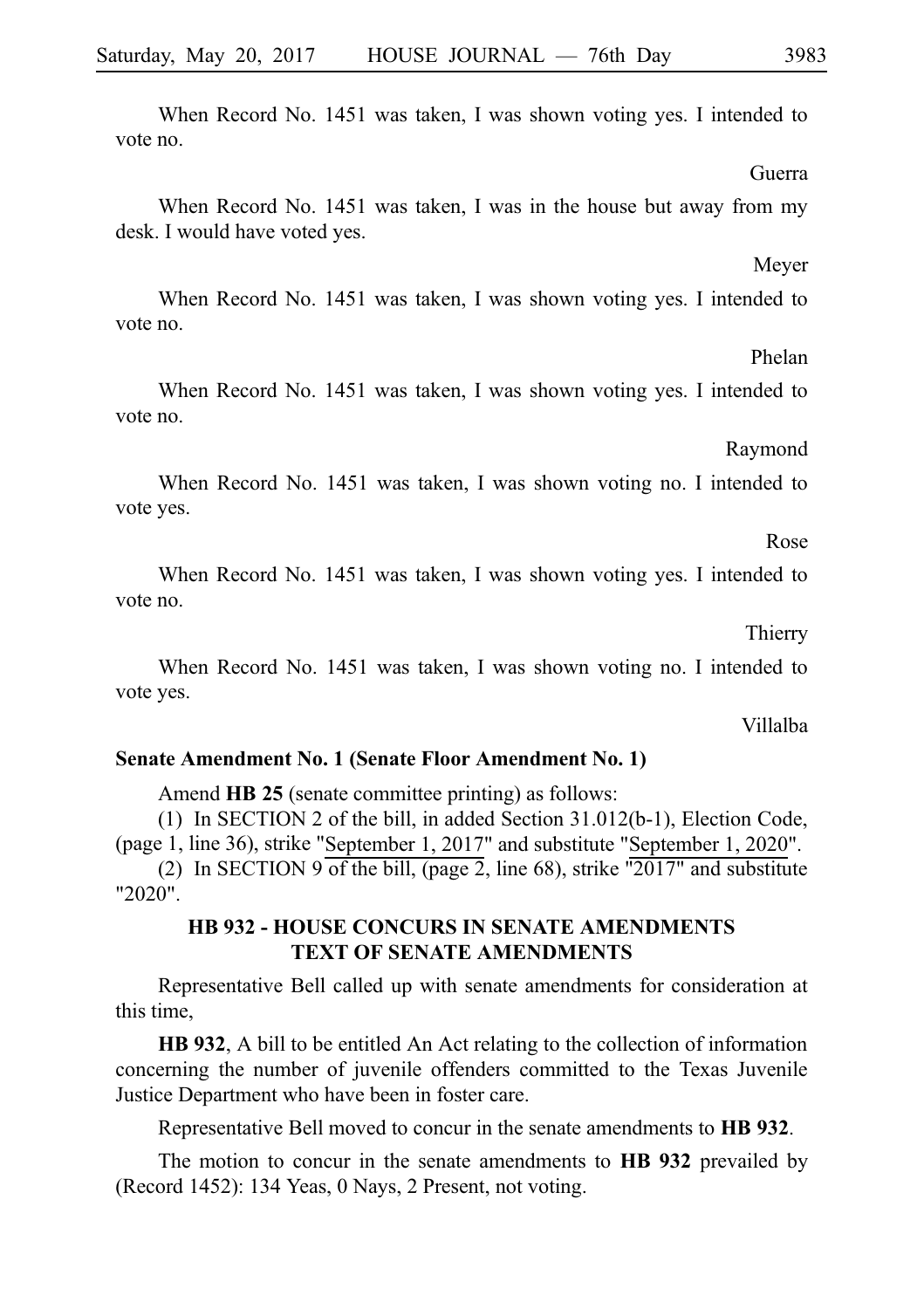Yeas — Allen; Alonzo; Alvarado; Anchia; Anderson, C.; Anderson, R.; Arévalo; Ashby; Bailes; Bell; Bernal; Biedermann; Blanco; Bohac; Bonnen, D.; Bonnen, G.; Burkett; Burns; Burrows; Button; Cain; Canales; Capriglione; Clardy; Coleman; Collier; Cook; Cortez; Cosper; Craddick; Cyrier; Dale; Darby; Davis, S.; Dean; Deshotel; Elkins; Faircloth; Fallon; Farrar; Flynn; Frank; Frullo; Gervin-Hawkins; Giddings; Goldman; Gonzales; González; Gooden; Guerra; Guillen; Gutierrez; Hefner; Hernandez; Hinojosa; Howard; Huberty; Hunter; Isaac; Israel; Johnson, E.; Kacal; Keough; King, P.; King, T.; Klick; Koop; Krause; Kuempel; Lambert; Landgraf; Lang; Larson; Laubenberg; Leach; Longoria; Lozano; Lucio; Martinez; Meyer; Minjarez; Moody; Morrison; Muñoz; Murphy; Murr; Neave; Nevárez; Oliveira; Oliverson; Ortega; Parker; Paul; Perez; Phelan; Phillips; Pickett; Price; Raney; Raymond; Reynolds; Rinaldi; Rodriguez, E.; Rodriguez, J.; Romero; Rose; Sanford; Schaefer; Schofield; Schubert; Sheffield; Shine; Simmons; Springer; Stephenson; Stickland; Stucky; Swanson; Thierry; Thompson, E.; Thompson, S.; Tinderholt; Turner; Uresti; VanDeaver; Villalba; Vo; Walle; White; Wilson; Workman; Wray; Wu; Zedler.

Present, not voting — Mr. Speaker; Roberts(C).

Absent, Excused — Davis, Y.; Dutton; Geren; Herrero; Holland; Johnson, J.; King, K.; Metcalf; Miller; Paddie; Smithee.

Absent — Dukes; Shaheen; Zerwas.

#### **STATEMENT OF VOTE**

When Record No. 1452 was taken, I was in the house but away from my desk. I would have voted yes.

Shaheen

#### **Senate Amendment No. 1 (Senate Floor Amendment No. 1)**

Amend **HB 932** (senate committee printing) in SECTION 1 of the bill, in added Section 243.008, Human Resources Code, following added Section 243.008(b) (page 1, between lines 36 and 37), by adding new Sections 243.008(c), (d), and (e) as follows and relettering existing Subsection (c) and any subsequent subsections of the section as appropriate:

(c) The Department of Family and Protective Services shall, not later than the 14th day after receiving a request from a local juvenile probation department, provide the following information regarding a child in the custody of the probation department:

 $(1)$  whether the child is currently or has been in foster care; and

 $(2)$  if applicable, the number of times the child has previously been placed in foster care.

(d) The department, the Department of Family and Protective Services, and local juvenile probation departments shall collaborate to create a method or methods by which probation departments statewide may access information from the Department of Family and Protective Services relating to a child's placement in foster care. Not later than March 1, 2018, the department shall submit a report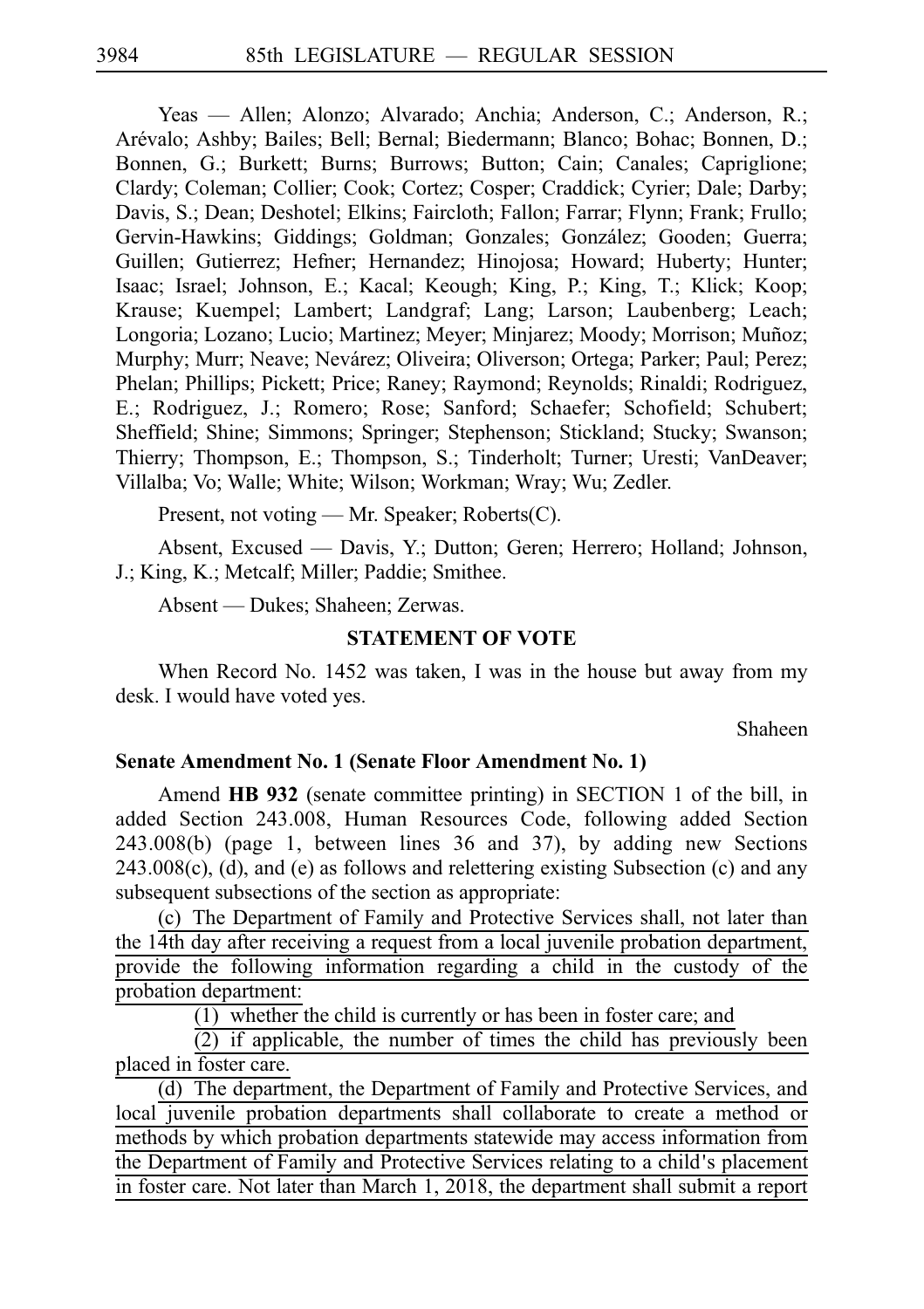containing the method or methods created under this subsection to each member of the legislature and each standing committee of the legislature having primary jurisdiction over the department. This subsection expires April 1, 2018.

## **HB 1449 - HOUSE CONCURS IN SENATE AMENDMENTS TEXT OF SENATE AMENDMENTS**

Representative Simmons called up with senate amendments for consideration at this time,

**HB 1449**, A bill to be entitled An Act relating to prohibiting local governments from imposing certain fees on new construction.

Representative Simmons moved to concur in the senate amendments to **HBi1449**.

The motion to concur in the senate amendments to **HB 1449** prevailed by (Record 1453): 107 Yeas, 27 Nays, 2 Present, not voting.

Yeas — Alonzo; Anderson, C.; Anderson, R.; Arévalo; Ashby; Bailes; Bell; Bernal; Bohac; Bonnen, D.; Bonnen, G.; Burkett; Burns; Burrows; Button; Cain; Canales; Capriglione; Clardy; Coleman; Cook; Cosper; Craddick; Cyrier; Dale; Darby; Davis, S.; Dean; Deshotel; Elkins; Faircloth; Fallon; Flynn; Frank; Frullo; Gervin-Hawkins; Goldman; Gonzales; Gooden; Guerra; Guillen; Hefner; Howard; Huberty; Hunter; Isaac; Israel; Kacal; Keough; King, P.; Klick; Koop; Krause; Kuempel; Lambert; Landgraf; Lang; Larson; Laubenberg; Leach; Longoria; Lozano; Meyer; Minjarez; Morrison; Murphy; Murr; Nevárez; Oliveira; Oliverson; Parker; Paul; Perez; Phelan; Phillips; Pickett; Price; Raney; Raymond; Reynolds; Rinaldi; Rose; Sanford; Schaefer; Schofield; Schubert; Shaheen; Sheffield; Shine; Simmons; Springer; Stephenson; Stickland; Stucky; Swanson; Thierry; Thompson, E.; Thompson, S.; Tinderholt; VanDeaver; Villalba; Vo; White; Wilson; Workman; Wray; Zedler.

Nays — Allen; Anchia; Biedermann; Blanco; Collier; Cortez; Farrar; Giddings; González; Gutierrez; Hernandez; Hinojosa; Johnson, E.; King, T.; Lucio; Martinez; Moody; Muñoz; Neave; Ortega; Rodriguez, E.; Rodriguez, J.; Romero; Turner; Uresti; Walle; Wu.

Present, not voting — Mr. Speaker; Roberts(C).

Absent, Excused — Davis, Y.; Dutton; Geren; Herrero; Holland; Johnson, J.; King, K.; Metcalf; Miller; Paddie; Smithee.

Absent — Alvarado; Dukes; Zerwas.

## **STATEMENT OF VOTE**

When Record No. 1453 was taken, I was shown voting yes. I intended to vote no.

Bernal

#### **Senate Committee Substitute**

**CSHB 1449**, A bill to be entitled An Act relating to prohibiting local governments from imposing certain fees on new construction.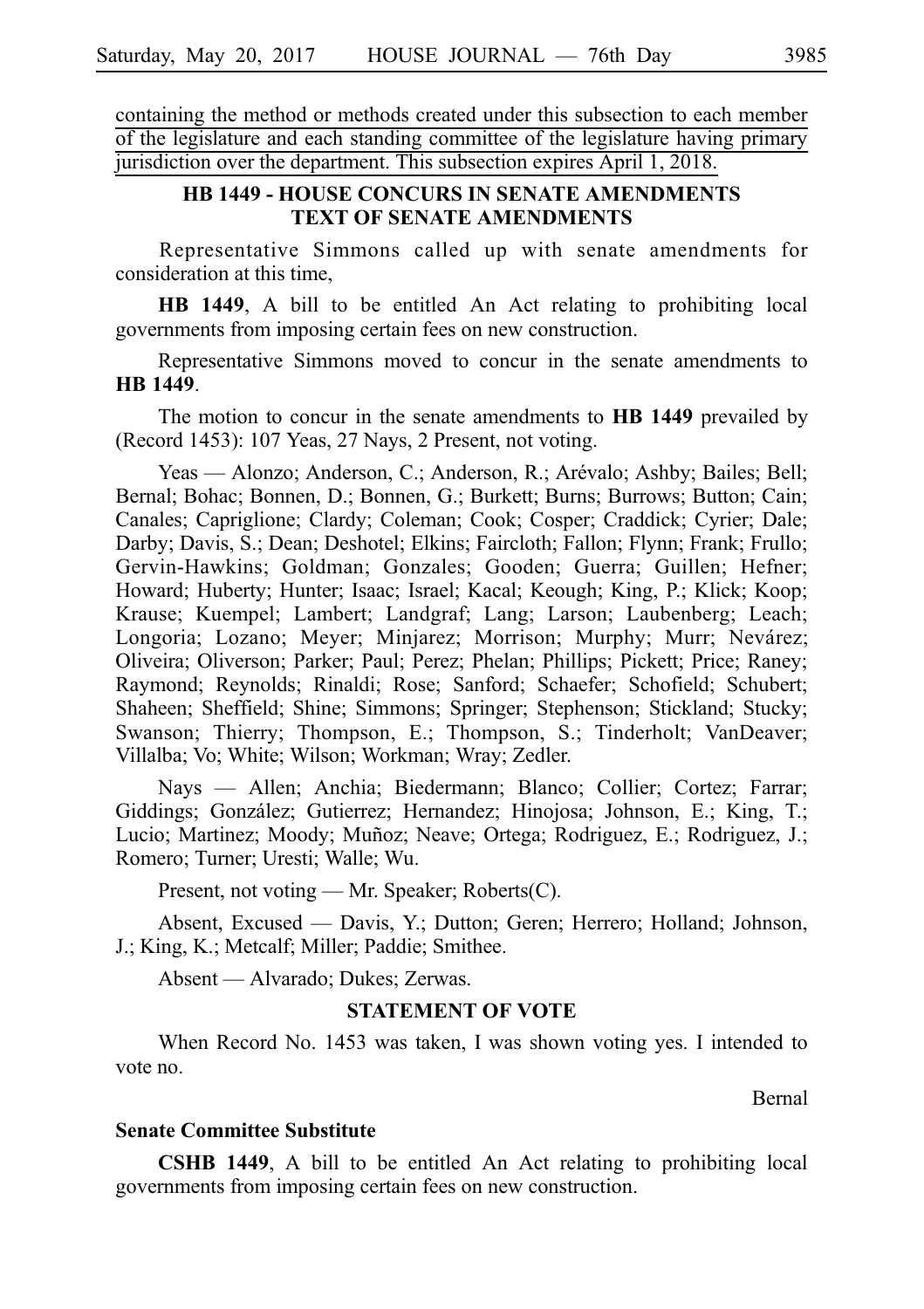BE IT ENACTED BY THE LEGISLATURE OF THE STATE OF TEXAS: SECTION 1. The legislature finds that:

 $(1)$  fees and exactions imposed by political subdivisions to fund subsidized housing materially increase the cost of housing construction and other forms of construction in the state; and

 $(2)$  it is in the state's interest to incentivize housing affordability for Texas residents by circumscribing regulatory burdens imposed on the housing industry by political subdivisions.

SECTION 2. Chapter 250, Local Government Code, is amended by adding Section 250.008 to read as follows:

Sec. 250.008. LINKAGE FEES PROHIBITED. (a) A political subdivision may not adopt or enforce a charter provision, ordinance, order, or other regulation that imposes, directly or indirectly, a fee on new construction for the purposes of offsetting the cost or rent of any unit of residential housing.

 $(b)$  For purposes of this section:

 $(1)$  a fee is imposed indirectly on new construction if a charter provision, ordinance, order, or other regulation allows acceptance by the political subdivision of a fee on new construction; and

 $(2)$  new construction includes zoning, subdivisions, site plans, and building permits associated with new construction.

 $(c)$  This section does not apply to:

 $(1)$  an affordable housing and property tax abatement program:

(A) in existence on January 1, 2017;

 $\overline{(B)}$  adopted under Chapter 378 by a municipality with a population of more than  $\overline{700,000}$ ; and

 $(C)$  for which eligibility is maintained as required under Chapter 312, Tax Code; or

 $(2)$  an ordinance, order, or other similar measure in effect on January 1,  $2017$ , that allows voluntary payment of a fee to a political subdivision in connection with the issuance of a zoning waiver related to new construction that allows a multifamily residential or commercial structure to exceed height or square footage limitations.

 $(d)$  A charter provision, ordinance, order, or other regulation adopted by a political subdivision that conflicts with this section is null and void.

SECTION 3. The change in law made by this Act does not apply to an agreement relating to providing subsidized housing entered into before the effective date of this Act.

SECTION 4. This Act takes effect immediately if it receives a vote of two-thirds of all the members elected to each house, as provided by Section 39, Article III, Texas Constitution. If this Act does not receive the vote necessary for immediate effect, this Act takes effect September 1, 2017.

### **Senate Amendment No. 1 (Senate Floor Amendment No. 1)**

Amend **CSHB 1449** (senate committee report) as follows:

- (1) On page 1, strike lines 47 through 60 and substitute the following:
- $(c)$  This section does not apply to:

 $(1)$  an affordable housing and property tax abatement program: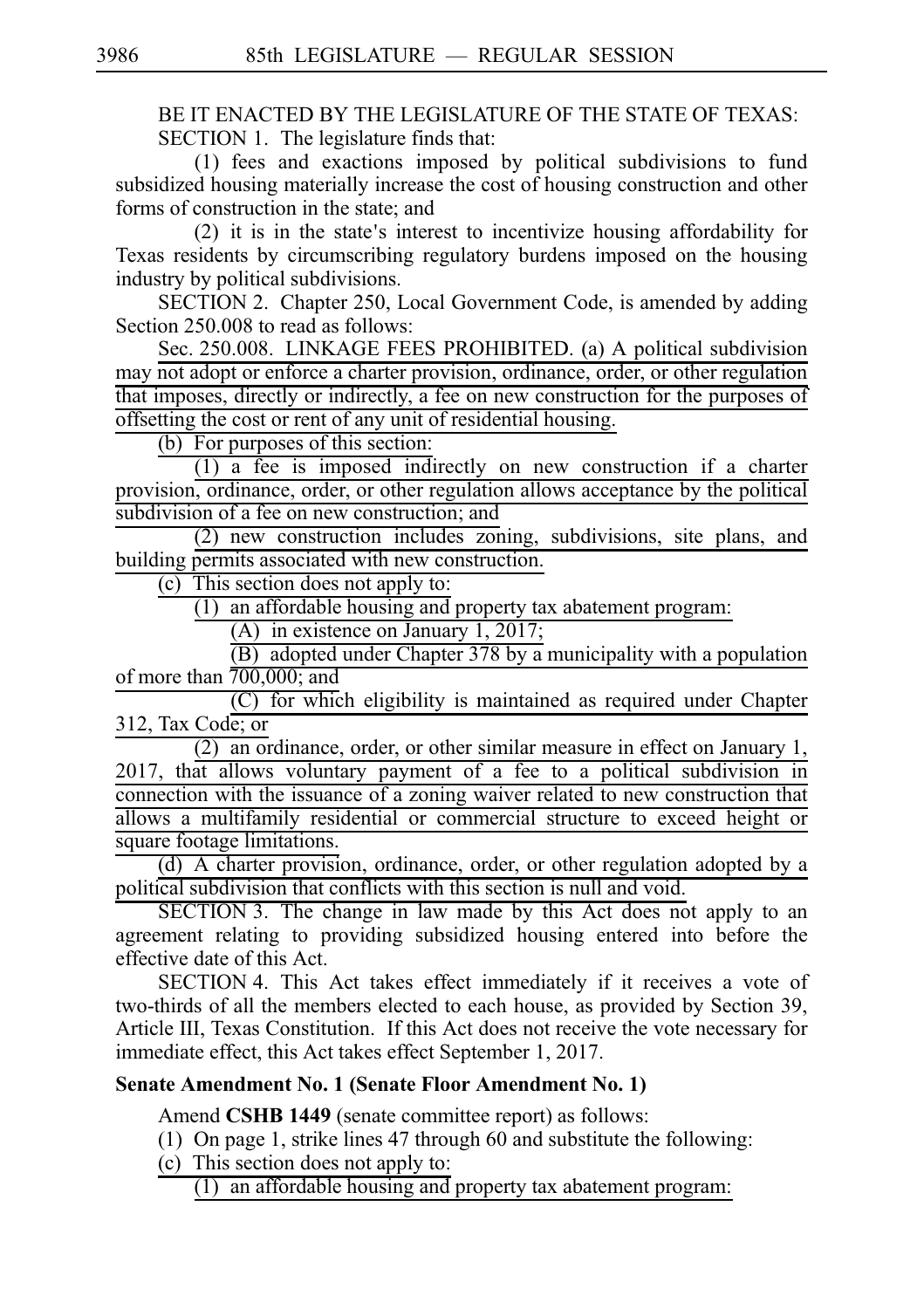(A) adopted under Chapter 378 or Chapter 312, Tax Code, by a municipality with a population of more than 700,000; and

(B) for which eligibility is maintained as required under Chapter 312, Tax Code, as applicable; or

 $(2)$  an ordinance, order, or other similar measure that permits the voluntary payment of a fee in lieu of other consideration to a political subdivision in connection with the issuance of a zoning waiver related to new construction that allows a multifamily residential or commercial structure to exceed height or square footage limitations.

## **HB 66 - HOUSE CONCURS IN SENATE AMENDMENTS TEXT OF SENATE AMENDMENTS**

Representative Guillen called up with senate amendments for consideration at this time,

**HB 66**, A bill to be entitled An Act relating to determining eligibility for a Texas Armed Services Scholarship and to the appointment by certain elected officials of students to receive that scholarship.

Representative Guillen moved to concur in the senate amendments to **HB** 66.

The motion to concur in the senate amendments to **HB 66** prevailed by (Record 1454): 134 Yeas, 0 Nays, 2 Present, not voting.

Yeas — Allen; Alonzo; Alvarado; Anchia; Anderson, C.; Anderson, R.; Are´valo; Ashby; Bailes; Bell; Bernal; Biedermann; Blanco; Bohac; Bonnen, D.; Bonnen, G.; Burkett; Burns; Burrows; Button; Cain; Canales; Capriglione; Clardy; Coleman; Collier; Cook; Cortez; Cosper; Craddick; Cyrier; Dale; Darby; Davis, S.; Dean; Deshotel; Elkins; Faircloth; Fallon; Flynn; Frank; Frullo; Gervin-Hawkins; Giddings; Goldman; Gonzales; González; Gooden; Guerra; Guillen; Gutierrez; Hefner; Hernandez; Hinojosa; Howard; Huberty; Hunter; Isaac; Israel; Johnson, E.; Kacal; Keough; King, P.; King, T.; Klick; Koop; Krause; Kuempel; Lambert; Landgraf; Lang; Larson; Laubenberg; Leach; Longoria; Lozano; Lucio; Martinez; Meyer; Minjarez; Moody; Morrison; Muñoz; Murphy; Murr; Neave; Nevárez; Oliveira; Oliverson; Ortega; Parker; Paul; Perez; Phelan; Phillips; Pickett; Price; Raney; Raymond; Reynolds; Rinaldi; Rodriguez, E.; Rodriguez, J.; Romero; Rose; Sanford; Schaefer; Schofield; Schubert; Shaheen; Sheffield; Shine; Simmons; Springer; Stephenson; Stickland; Stucky; Swanson; Thierry; Thompson, E.; Thompson, S.; Tinderholt; Turner; Uresti; VanDeaver; Villalba; Vo; Walle; White; Wilson; Workman; Wray; Wu; Zedler.

Present, not voting — Mr. Speaker; Roberts(C).

Absent, Excused — Davis, Y.; Dutton; Geren; Herrero; Holland; Johnson, J.; King, K.; Metcalf; Miller; Paddie; Smithee.

Absent — Dukes; Farrar; Zerwas.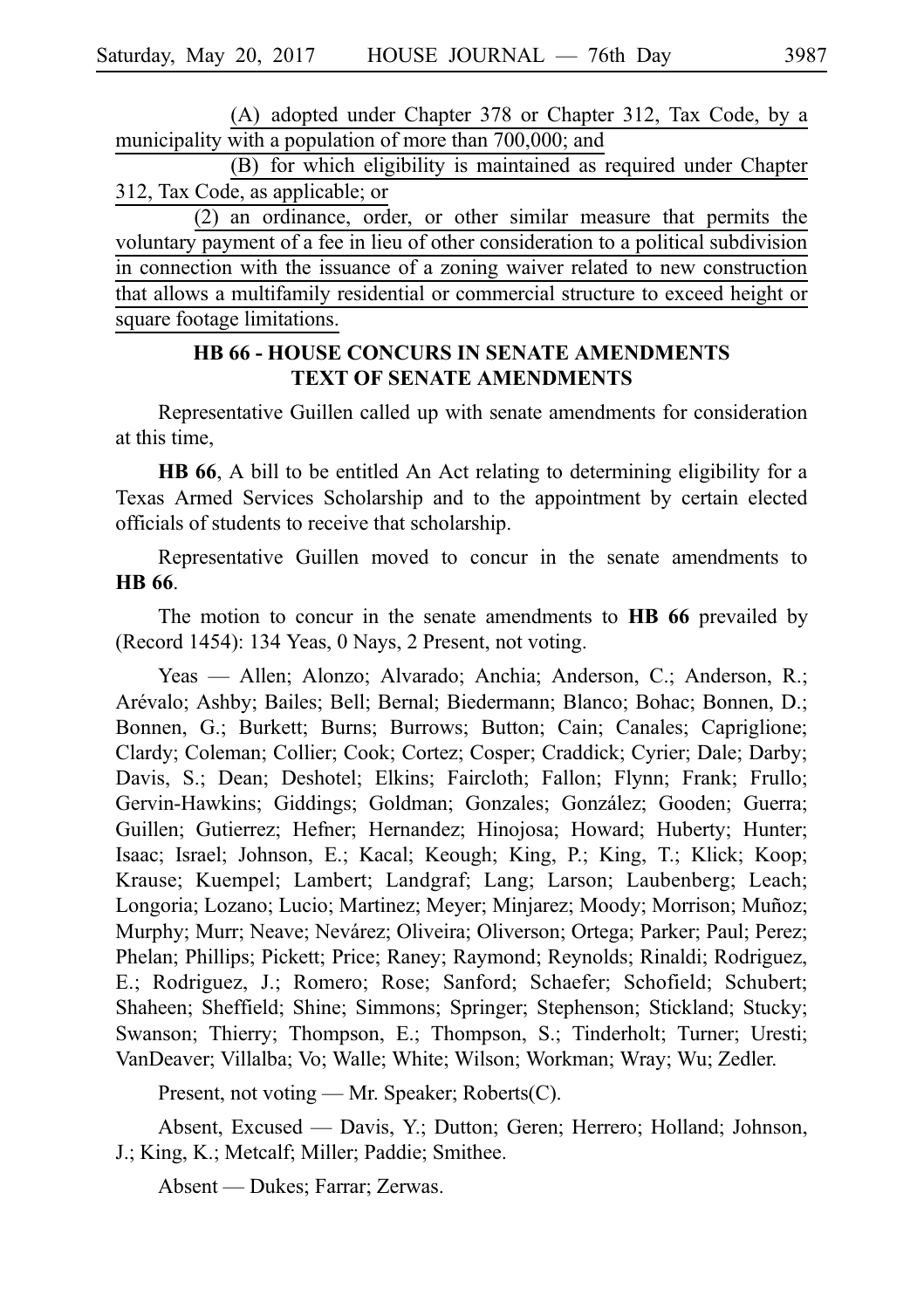### **Senate Committee Substitute**

**CSHB 66**, A bill to be entitled An Act relating to determining eligibility for a Texas Armed Services Scholarship and to the appointment by certain elected officials of students to receive that scholarship.

BE IT ENACTED BY THE LEGISLATURE OF THE STATE OF TEXAS:

SECTION 1. Section 61.9772, Education Code, is amended by amending Subsection (c) and adding Subsection (d) to read as follows:

(c) For a student to continue to receive a scholarship awarded under this subchapter, the student must maintain satisfactory academic progress as determined by the board [institution in which the student is enrolled].

(d) If the board determines that a student appointed under Subsection (b) to receive an initial scholarship under this subchapter has failed to maintain eligibility or otherwise meet the requirements to continue receiving the scholarship, beginning with the academic year following the determination, the elected official who appointed the student may appoint another eligible student under this subchapter to receive any available funds designated for the student who no longer meets the requirements for the scholarship.

SECTION 2. This Act takes effect September 1, 2018.

## **HB 129 - HOUSE CONCURS IN SENATE AMENDMENTS TEXT OF SENATE AMENDMENTS**

Representative Craddick called up with senate amendments for consideration at this time,

**HB 129**, A bill to be entitled An Act relating to the manner in which a payor of proceeds derived from the sale of oil or gas production is required to provide certain information to a royalty interest owner.

Representative Craddick moved to concur in the senate amendments to **HBi129**.

The motion to concur in the senate amendments to **HB 129** prevailed by (Record 1455): 133 Yeas, 0 Nays, 2 Present, not voting.

Yeas — Allen; Alonzo; Alvarado; Anchia; Anderson, C.; Anderson, R.; Arévalo; Ashby; Bailes; Bell; Bernal; Biedermann; Blanco; Bohac; Bonnen, D.; Bonnen, G.; Burkett; Burns; Burrows; Button; Cain; Canales; Capriglione; Clardy; Coleman; Collier; Cook; Cortez; Cosper; Craddick; Cyrier; Dale; Darby; Davis, S.; Dean; Deshotel; Elkins; Faircloth; Fallon; Farrar; Flynn; Frank; Frullo; Gervin-Hawkins; Giddings; Goldman; Gonzales; González; Gooden; Guerra; Guillen; Gutierrez; Hefner; Hernandez; Hinojosa; Howard; Huberty; Hunter; Isaac; Israel; Johnson, E.; Kacal; Keough; King, P.; King, T.; Klick; Koop; Krause; Kuempel; Lambert; Landgraf; Lang; Larson; Laubenberg; Leach; Longoria; Lozano; Lucio; Martinez; Meyer; Minjarez; Moody; Morrison; Muñoz; Murphy; Murr; Neave; Nevárez; Oliveira; Oliverson; Ortega; Parker; Paul; Perez; Phelan; Phillips; Pickett; Price; Raney; Raymond; Reynolds; Rinaldi; Rodriguez, E.; Rodriguez, J.; Romero; Rose; Sanford; Schaefer; Schubert; Shaheen;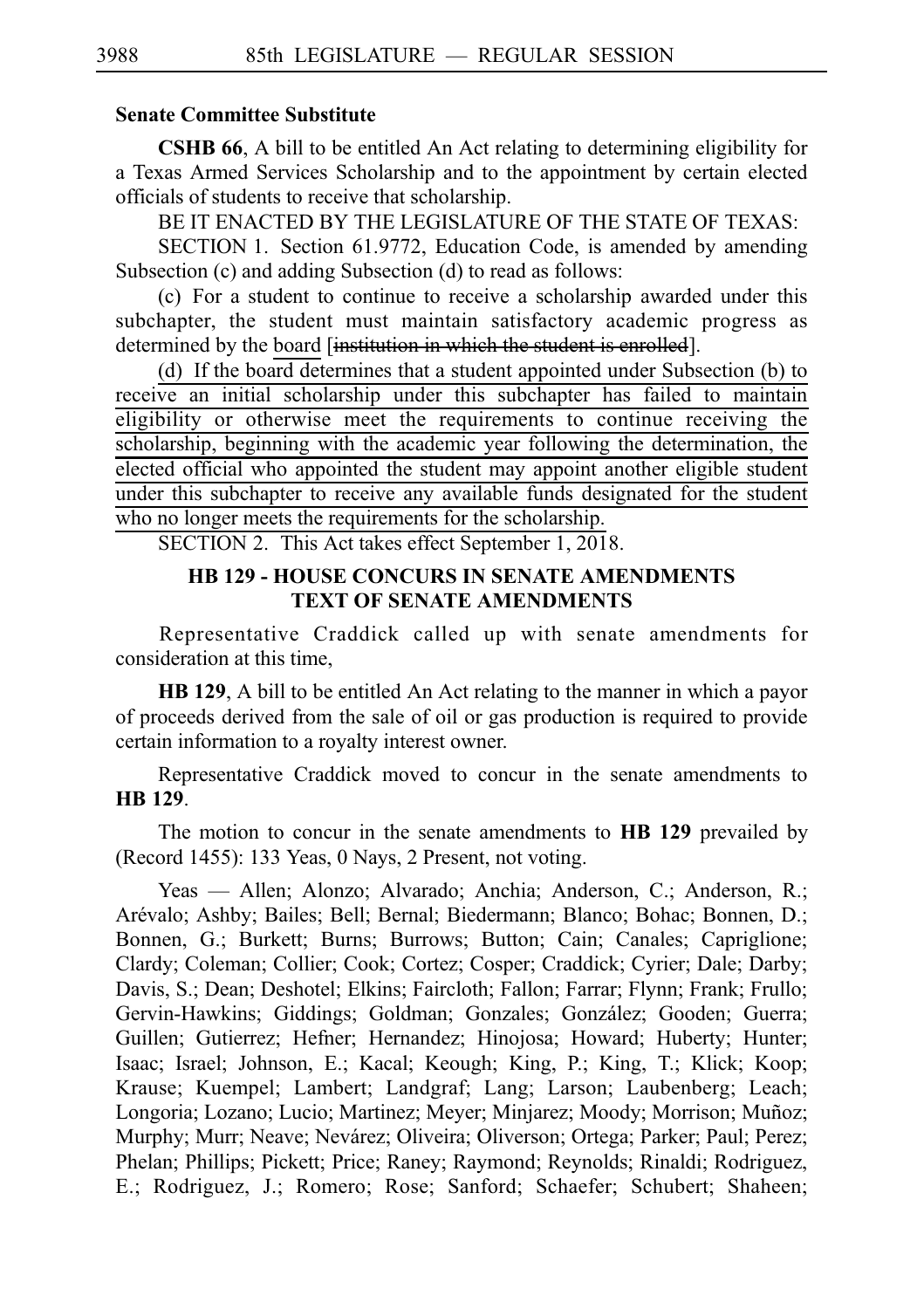Sheffield; Shine; Simmons; Springer; Stephenson; Stickland; Stucky; Swanson; Thierry; Thompson, E.; Thompson, S.; Tinderholt; Turner; Uresti; VanDeaver; Villalba; Vo; White; Wilson; Workman; Wray; Wu; Zedler.

Present, not voting — Mr. Speaker; Roberts(C).

Absent, Excused — Davis, Y.; Dutton; Geren; Herrero; Holland; Johnson, J.; King, K.; Metcalf; Miller; Paddie; Smithee.

Absent — Dukes; Schofield; Walle; Zerwas.

#### **Senate Committee Substitute**

**CSHB 129**, A bill to be entitled An Act relating to the manner in which a payor of proceeds derived from the sale of oil or gas production is required to provide certain information to a royalty interest owner.

BE IT ENACTED BY THE LEGISLATURE OF THE STATE OF TEXAS:

SECTION 1. Sections 91.501 and 91.506, Natural Resources Code, are amended to read as follows:

Sec. 91.501. INFORMATION REQUIRED. If payment is made to a royalty interest owner from the proceeds derived from the sale of oil or gas production pursuant to a division order, lease, servitude, or other agreement, the payor shall include the information required by Section 91.502 on the check stub, an attachment to the payment form, or another remittance advice that accompanies the payment.

Sec. 91.506. EXEMPTION. (a) Except as provided by Subsection (b), if [If] the information required by Section 91.502 is provided in some other manner on a monthly basis, the payor is not required to include the information on the check stub, an attachment to the payment form, or another [other] remittance advice that accompanies the payment.

 $(b)$  If payment is made to the royalty interest owner by a paper check delivered by mail or by means of a private delivery service, the payor may not provide the information required by Section 91.502 in a manner other than by including the information on the check stub, an attachment to the payment form, or another remittance advice that accompanies the payment unless the payor obtains, or a previous payor has obtained, the consent of the royalty interest owner to provide the information in some other manner.

SECTION 2. The change in law made by this Act applies only to a payment made on or after the effective date of this Act to a royalty interest owner from the proceeds derived from the sale of oil or gas production. A payment made before the effective date of this Act to a royalty interest owner from the proceeds derived from the sale of oil or gas production is governed by the law in effect on the date the payment is made, and the former law is continued in effect for that purpose.

SECTION 3. This Act takes effect September 1, 2017.

### **HB 3903 - HOUSE CONCURS IN SENATE AMENDMENTS TEXT OF SENATE AMENDMENTS**

Representative Burkett called up with senate amendments for consideration at this time,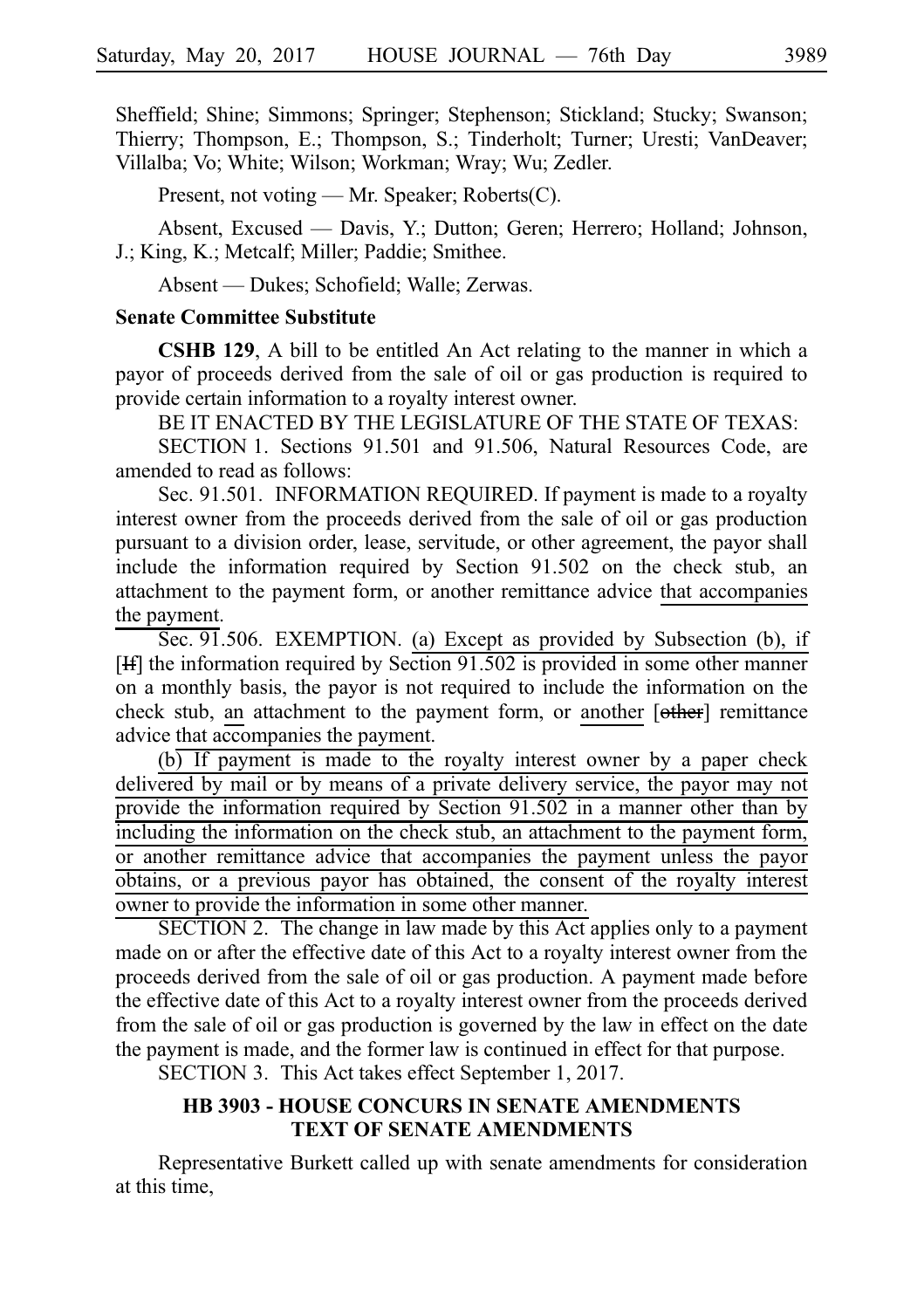**HB 3903**, A bill to be entitled An Act relating to certain political contributions by judicial candidates and officeholders and certain political committees.

Representative Burkett moved to concur in the senate amendments to **HBi3903**.

The motion to concur in the senate amendments to **HB 3903** prevailed by (Record 1456): 122 Yeas, 11 Nays, 2 Present, not voting.

Yeas — Allen; Alonzo; Alvarado; Anchia; Anderson, C.; Anderson, R.; Are´valo; Ashby; Bailes; Bell; Bernal; Biedermann; Blanco; Bohac; Bonnen, D.; Bonnen, G.; Burkett; Burns; Burrows; Button; Cain; Capriglione; Clardy; Coleman; Cook; Cortez; Cosper; Craddick; Cyrier; Dale; Darby; Davis, S.; Dean; Deshotel; Elkins; Faircloth; Fallon; Farrar; Flynn; Frank; Frullo; Gervin-Hawkins; Giddings; Goldman; Gonzales; González; Gooden; Guillen; Gutierrez; Hefner; Hernandez; Howard; Huberty; Hunter; Isaac; Israel; Johnson, E.; Kacal; Keough; King, P.; King, T.; Klick; Koop; Krause; Kuempel; Lambert; Landgraf; Larson; Laubenberg; Leach; Longoria; Lozano; Lucio; Martinez; Meyer; Minjarez; Moody; Morrison; Murphy; Neave; Oliveira; Oliverson; Ortega; Parker; Paul; Perez; Phelan; Pickett; Price; Raney; Raymond; Reynolds; Rodriguez, E.; Rodriguez, J.; Romero; Rose; Sanford; Schaefer; Schofield; Schubert; Sheffield; Shine; Simmons; Stephenson; Stucky; Swanson; Thierry; Thompson, E.; Thompson, S.; Tinderholt; Turner; Uresti; VanDeaver; Villalba; Vo; Walle; White; Wilson; Workman; Wray; Wu; Zedler.

Nays — Canales; Collier; Guerra; Lang; Muñoz; Murr; Nevárez; Phillips; Rinaldi; Springer; Stickland.

Present, not voting — Mr. Speaker; Roberts(C).

Absent, Excused — Davis, Y.; Dutton; Geren; Herrero; Holland; Johnson, J.; King, K.; Metcalf; Miller; Paddie; Smithee.

Absent — Dukes; Hinojosa; Shaheen; Zerwas.

### **STATEMENTS OF VOTE**

When Record No. 1456 was taken, I was in the house but away from my desk. I would have voted yes.

Hinojosa

When Record No. 1456 was taken, I was in the house but away from my desk. I would have voted no.

Shaheen

#### **Senate Amendment No. 1 (Senate Floor Amendment No. 1)**

Amend **HB 3903** (senate committee report) as follows:

(1) In SECTION 1 of the bill, in amended Section  $253.1611(e)$ , Election Code, strike page 1, lines 28 through 30, and substitute the following: that provides [ $\div$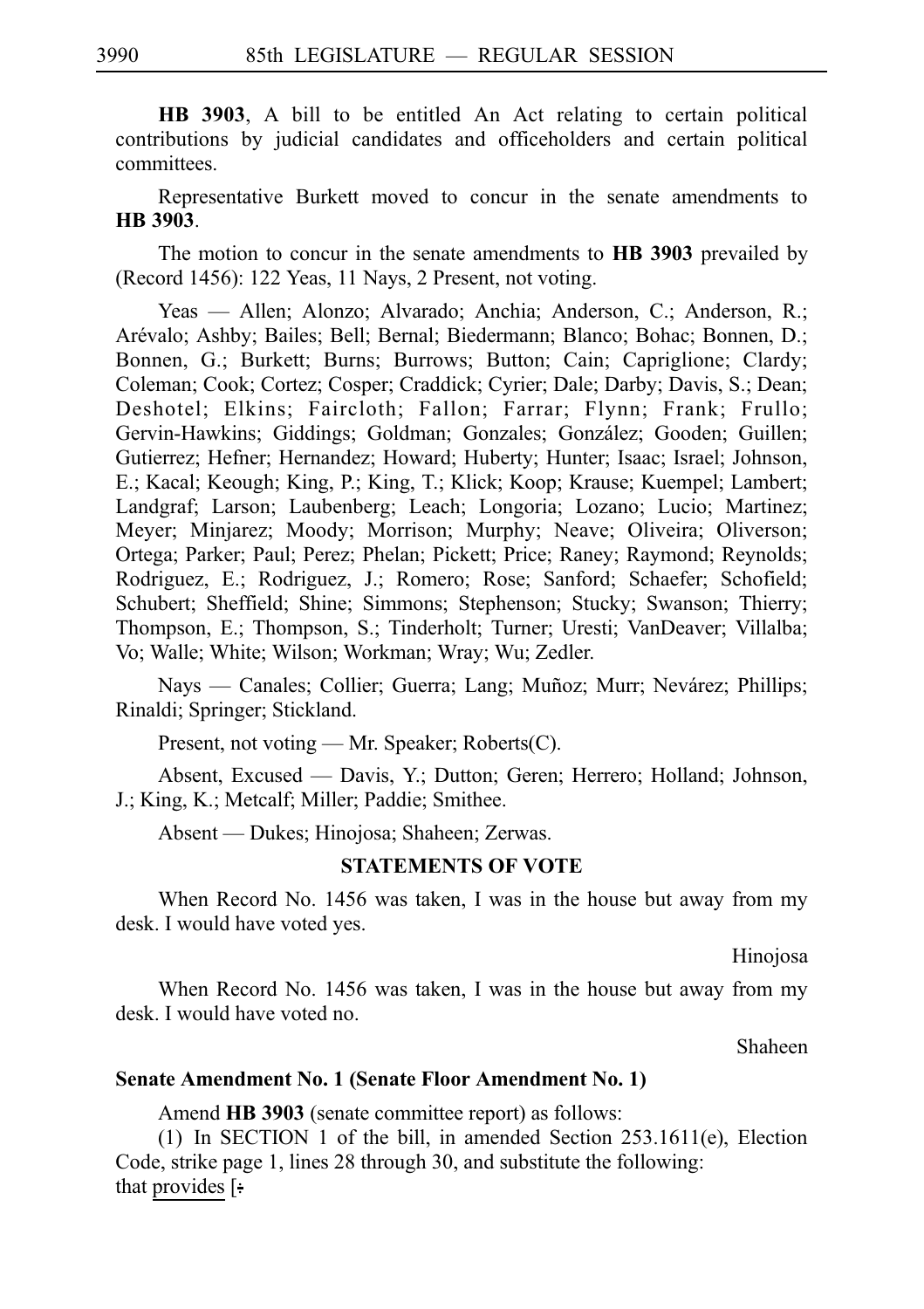$[(1)$  is made in return for goods or services, including political advertising or a campaign communication, to or for the benefit of judicial candidates [the

 $(2)$  In SECTION 1 of the bill, in added Section 253.1611(e-1), Election Code (page 1, line 38), between "made" and "to", insert ", for the purpose of sponsoring or attending an event,".

#### **SB 301 - CONFERENCE COMMITTEE REPORT ADOPTED**

Representative Flynn submitted the conference committee report on **SB 301**.

Representative Flynn moved to adopt the conference committee report on **SBi301**.

The motion to adopt the conference committee report on **SB 301** prevailed by (Record 1457): 135 Yeas, 0 Nays, 2 Present, not voting.

Yeas — Allen; Alonzo; Alvarado; Anchia; Anderson, C.; Anderson, R.; Are´valo; Ashby; Bailes; Bell; Bernal; Biedermann; Blanco; Bohac; Bonnen, D.; Bonnen, G.; Burkett; Burns; Burrows; Button; Cain; Canales; Capriglione; Clardy; Coleman; Collier; Cook; Cortez; Cosper; Craddick; Cyrier; Dale; Darby; Davis, S.; Dean; Deshotel; Elkins; Faircloth; Fallon; Farrar; Flynn; Frank; Frullo; Gervin-Hawkins; Giddings; Goldman; Gonzales; González; Gooden; Guerra; Guillen; Gutierrez; Hefner; Hernandez; Hinojosa; Howard; Huberty; Hunter; Isaac; Israel; Johnson, E.; Kacal; Keough; King, P.; King, T.; Klick; Koop; Krause; Kuempel; Lambert; Landgraf; Lang; Larson; Laubenberg; Leach; Longoria; Lozano; Lucio; Martinez; Meyer; Minjarez; Moody; Morrison; Muñoz; Murphy; Murr; Neave; Nevárez; Oliveira; Oliverson; Ortega; Parker; Paul; Perez; Phelan; Phillips; Pickett; Price; Raney; Raymond; Reynolds; Rinaldi; Rodriguez, E.; Rodriguez, J.; Romero; Rose; Sanford; Schaefer; Schofield; Schubert; Shaheen; Sheffield; Shine; Simmons; Springer; Stephenson; Stickland; Stucky; Swanson; Thierry; Thompson, E.; Thompson, S.; Tinderholt; Turner; Uresti; VanDeaver; Villalba; Vo; Walle; White; Wilson; Workman; Wray; Wu; Zedler.

Present, not voting — Mr. Speaker; Roberts(C).

Absent, Excused — Davis, Y.; Dutton; Geren; Herrero; Holland; Johnson, J.; King, K.; Metcalf; Miller; Paddie; Smithee.

Absent — Dukes; Zerwas.

(Speaker in the chair)

#### **SB 1538 - HOUSE SPONSORS AUTHORIZED**

On motion of Representative Larson, Representatives Wu, Walle, E. Rodriguez, Isaac, and Workman were authorized as house sponsors to **SBi1538**.

#### **SB 687 - NOTICE GIVEN**

At 3:31 p.m., pursuant to the provisions of Rule 7, Section 37(c) of the House Rules, Representative Kacal gave notice that he would, in one hour, move to reconsider the vote by which **SB 687** failed to pass to third reading by Record No. 1446.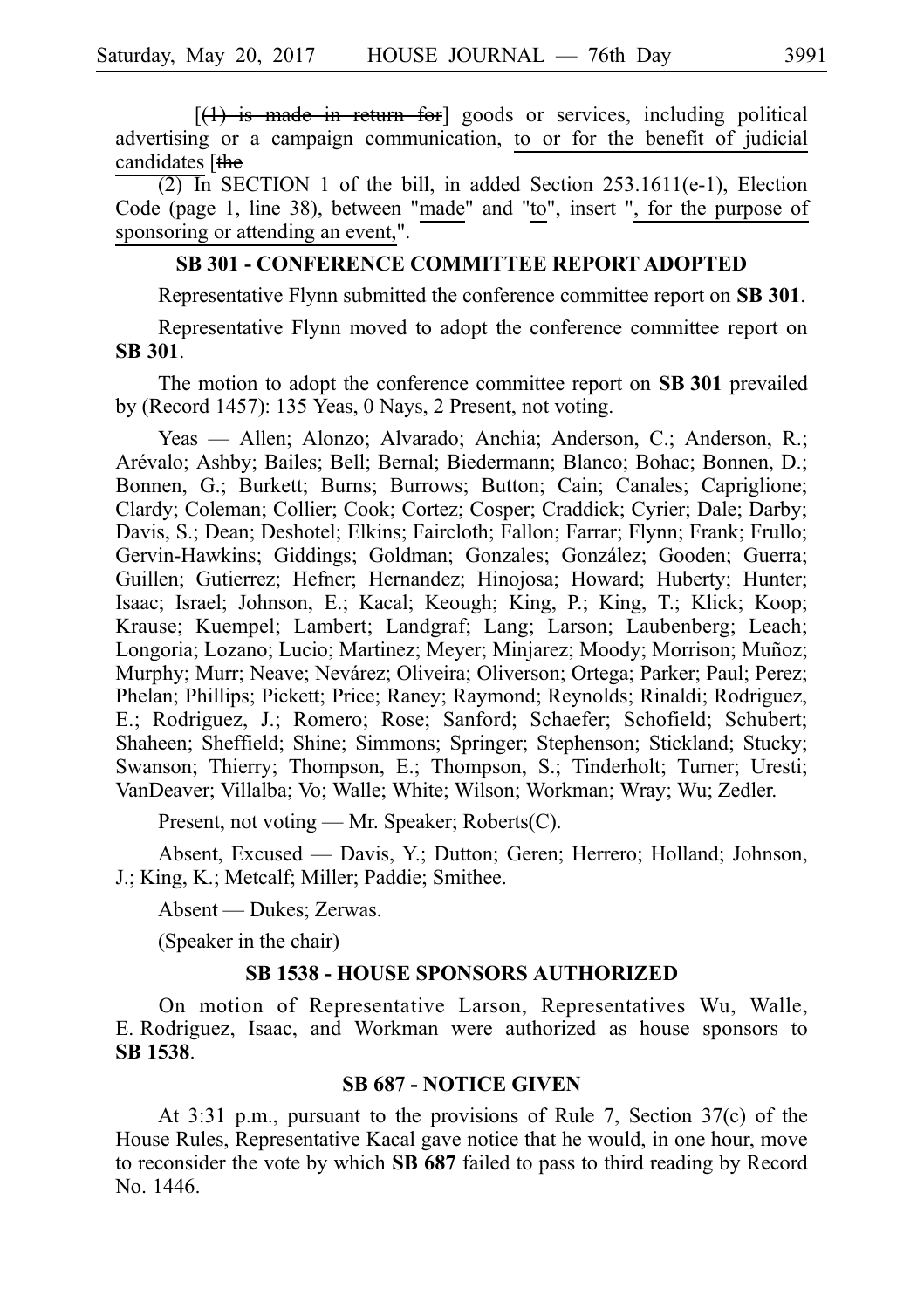### **BILLS AND JOINT RESOLUTIONS ON FIRST READING AND REFERRAL TO COMMITTEES RESOLUTIONS REFERRED TO COMMITTEES**

Bills and joint resolutions were at this time laid before the house, read first time, and referred to committees. Resolutions were at this time laid before the house and referred to committees. (See the addendum to the daily journal, Referred to Committees, List No. 3.)

#### **ADJOURNMENT**

Representative J. Rodriguez moved that the house adjourn until 2 p.m. tomorrow in memory of Bel Ramirez, grandmother of Representative Minjarez.

The motion prevailed.

The house accordingly, at 3:33 p.m., adjourned until 2 p.m. tomorrow.

### ADDENDUM

### **REFERRED TO COMMITTEES**

The following bills and joint resolutions were today laid before the house, read first time, and referred to committees, and the following resolutions were today laid before the house and referred to committees. If indicated, the chair today corrected the referral of the following measures:

#### **List No. 1**

**HCR 79** (By Stephenson), Urging Congress to abolish the current income based system of taxation.

To Select State and Federal Power and Responsibility.

**HCR 125** (By Hunter), Requesting the lieutenant governor and speaker of the house to create a joint interim committee to study human trafficking in Texas.

To State Affairs.

**HCR 142** (By Hunter), Requesting the creation of a joint interim committee to study state judicial salaries.

To Judiciary and Civil Jurisprudence.

**SB 1939** to Transportation.

**SB 2149** to Elections.

**SB 2196** to Land and Resource Management.

#### **List No. 2**

**SB 2276** to Special Purpose Districts.

**SB 2280** to Special Purpose Districts.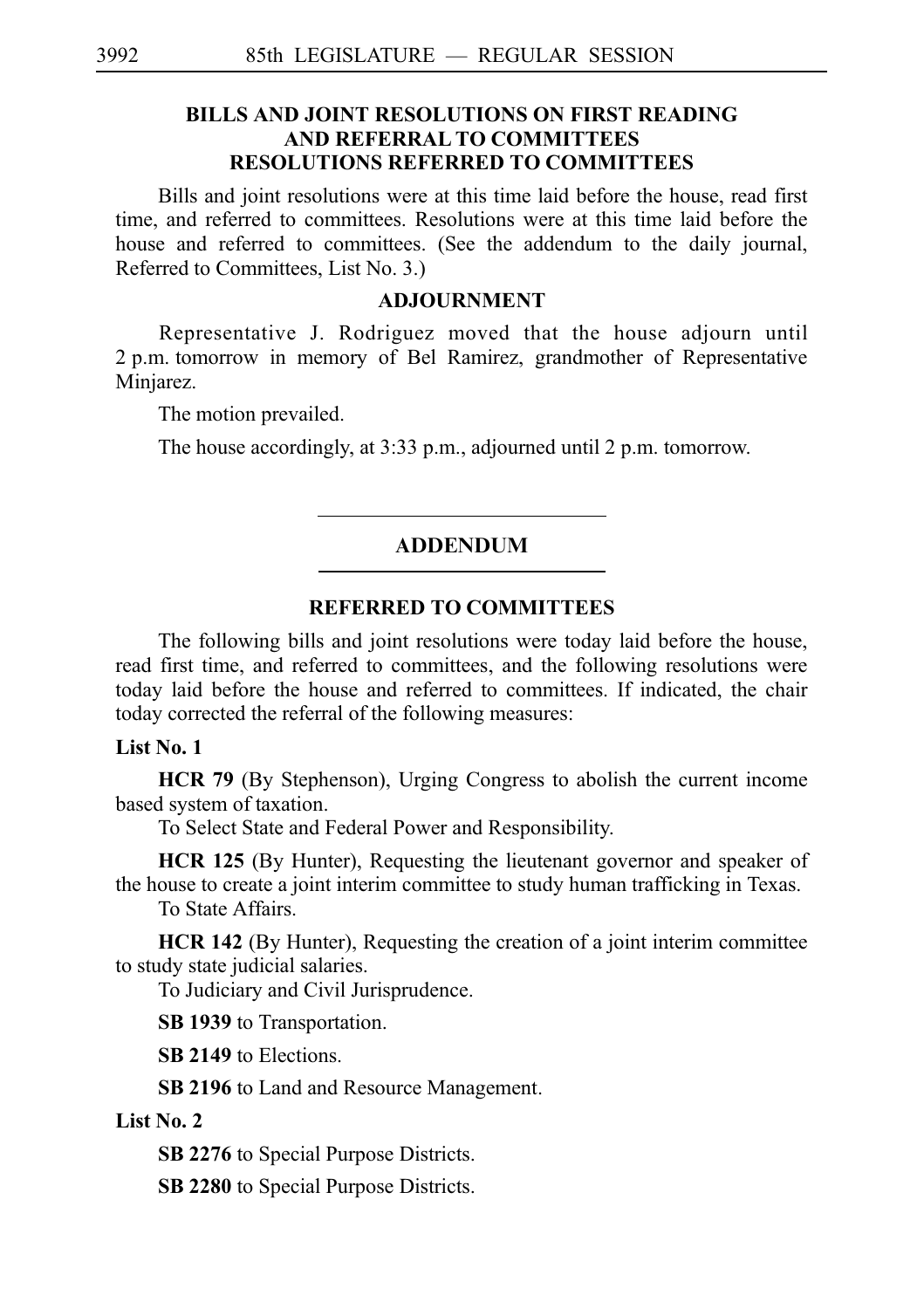**SB 2292** to Special Purpose Districts.

**SB 2293** to Special Purpose Districts.

**SB 2295** to Special Purpose Districts.

**SB 2296** to Special Purpose Districts.

**SB 2297** to Special Purpose Districts.

**SB 2298** to Special Purpose Districts.

**SB 2299** to Special Purpose Districts.

**List No. 3**

**SB 1117** to County Affairs.

**SB 1173** to Public Education.

**SB 1405** to Business and Industry.

**SB 1424** to Criminal Jurisprudence.

**SB 1822** to Criminal Jurisprudence.

**SB 2210** to Insurance.

**SCR 55** to State Affairs.

### **SIGNED BY THE SPEAKER**

The following bills and resolutions were today signed in the presence of the house by the speaker:

#### **House List No. 27**

**HB**i**239**, **HB**i**257**, **HB**i**1106**, **HB**i**1257**, **HB**i**1571**, **HB**i**1648**, **HB**i**1771**, **HB**i**2097**, **HB**i**2324**, **HB**i**2359**, **HB**i**2425**, **HB**i**2615**, **HB**i**2783**, **HB**i**2933**, **HB**i**2989**, **HB**i**3276**, **HB**i**3488**, **HB**i**3954**, **HB**i**4032**

#### **MESSAGES FROM THE SENATE**

The following messages from the senate were today received by the house:

**Message No. 1**

### MESSAGE FROM THE SENATE SENATE CHAMBER Austin, Texas Saturday, May 20, 2017

The Honorable Speaker of the House House Chamber Austin, Texas

Mr. Speaker:

I am directed by the senate to inform the house that the senate has taken the following action:

THE SENATE HAS PASSED THE FOLLOWING MEASURES: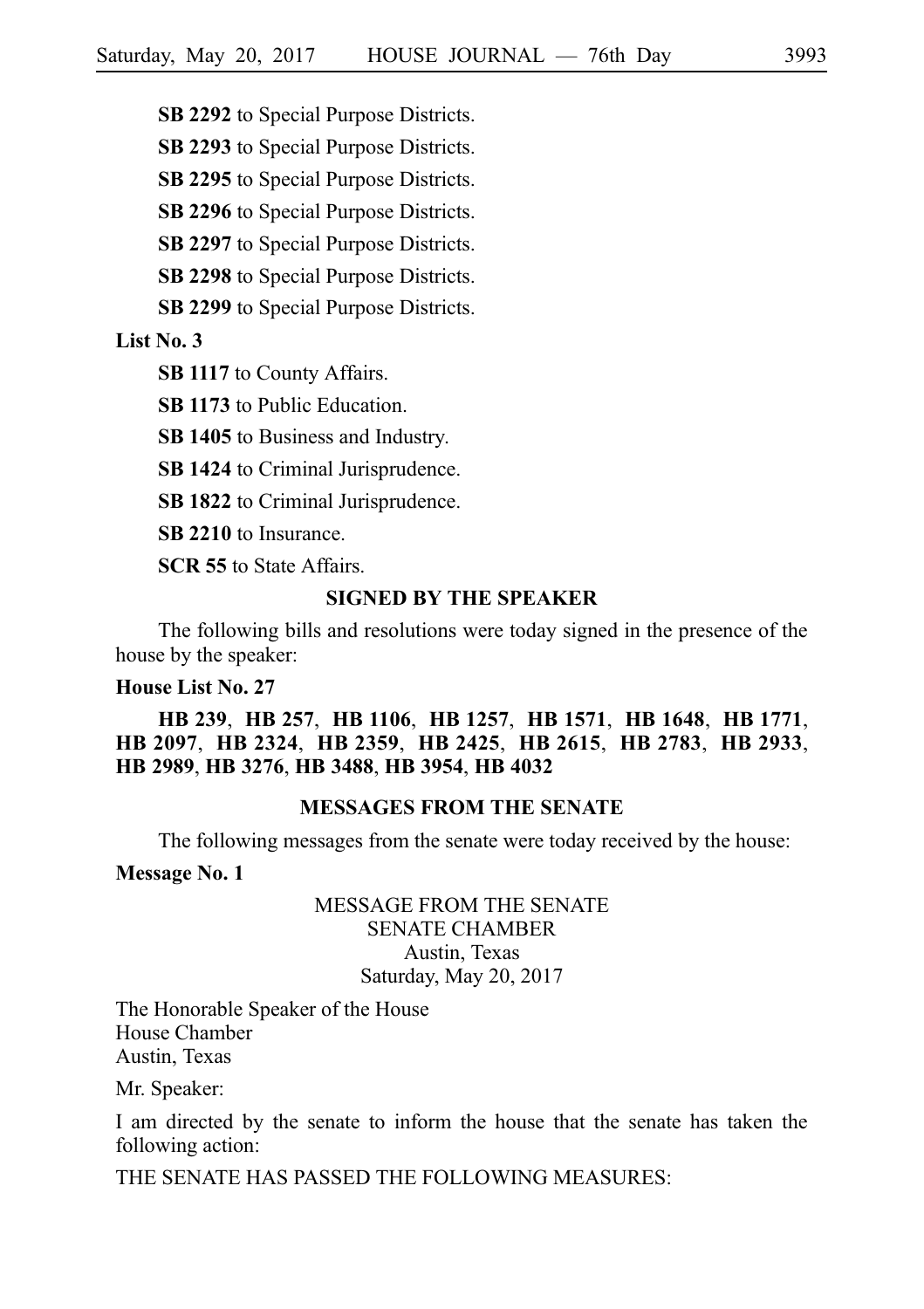**HB 2008** Cosper SPONSOR: Buckingham Relating to deferred presentment transactions made to military borrowers.

**HB 2285** Thompson, Ed SPONSOR: Taylor, Larry Relating to the establishment of the Texas Institute for Coastal Prairie Research and Education at the University of Houston.

**HB 3167** Paddie SPONSOR: Hughes Relating to the program for improvement of collection of court costs, fees, and fines imposed in criminal cases.

**HB 3484** Paddie SPONSOR: Hughes Relating to the use of municipal hotel occupancy tax revenue by certain municipalities.

(Committee Substitute)

**HB 4181** Perez SPONSOR: Taylor, Larry Relating to the electronic transmission of certain notice required for air quality permits.

# **SCR 55** Hall

Requesting the lieutenant governor and the speaker of the house of representatives to create a joint interim committee to study the security of the Texas electric grid.

Respectfully, Patsy Spaw Secretary of the Senate

### **Message No. 2**

## MESSAGE FROM THE SENATE SENATE CHAMBER Austin, Texas Saturday, May 20, 2017 - 2

The Honorable Speaker of the House House Chamber Austin, Texas

Mr. Speaker:

I am directed by the senate to inform the house that the senate has taken the following action:

THE SENATE HAS PASSED THE FOLLOWING MEASURES: LOCAL AND UNCONTESTED CALENDAR

**HB 53** Romero, Jr. SPONSOR: Huffman Relating to certain limitations on settlement agreements with a governmental unit.

**HB 264** Hernandez SPONSOR: Garcia Relating to public outreach materials to foster awareness of certain public school curriculum requirements.

| <b>HB</b> 268 | Lozano | SPONSOR: Zaffirini |
|---------------|--------|--------------------|
|---------------|--------|--------------------|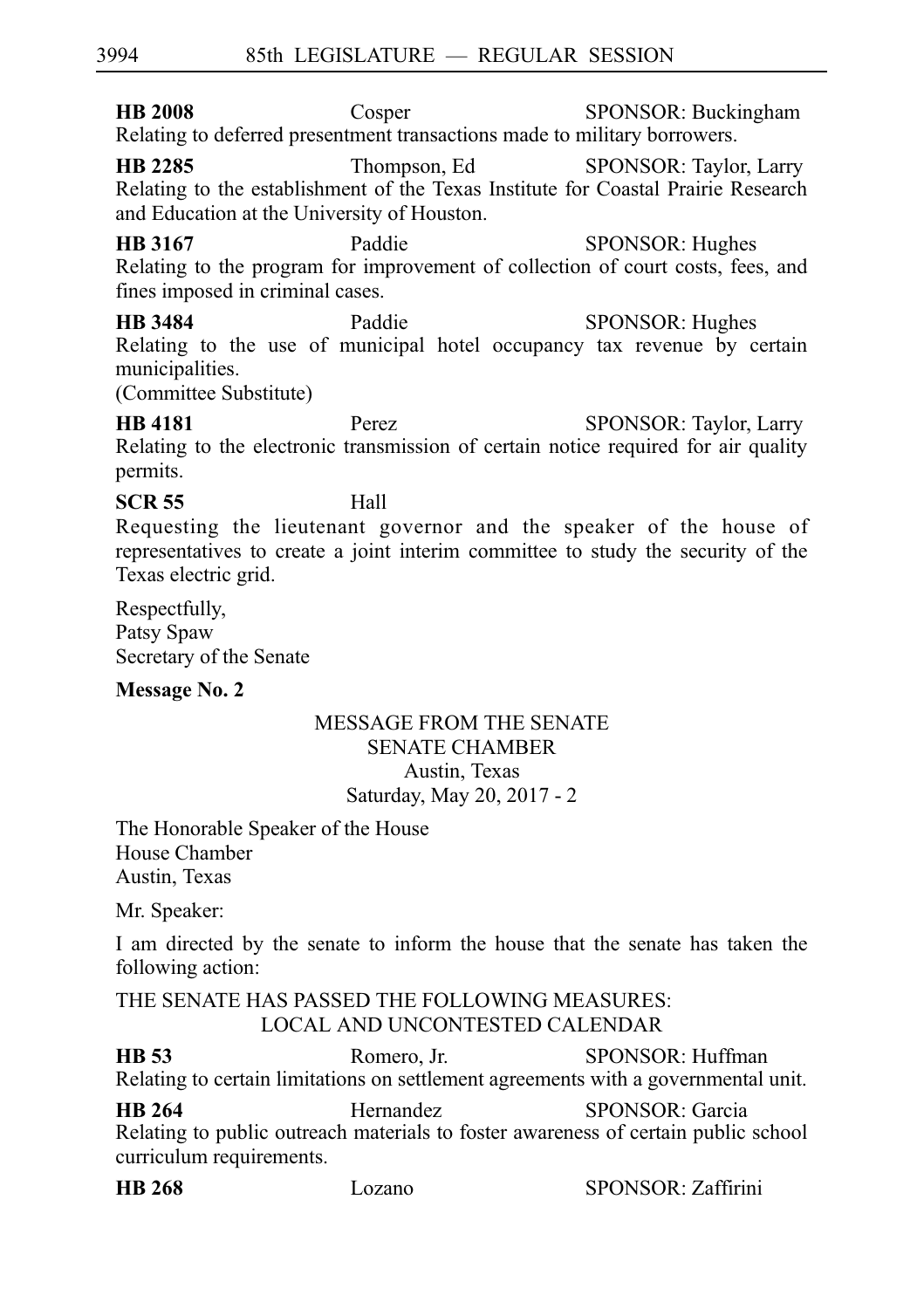Relating to venue in the prosecution of certain criminal conduct involving obstruction or retaliation. **HB 355** Raney Raney SPONSOR: Buckingham Relating to prohibiting certain sex offenders from residing on the campus of a public or private institution of higher education. **HB 431** Metcalf SPONSOR: Creighton Relating to a temporary justice of the peace. **HB 448** Guillen SPONSOR: Perry Relating to the transfer of certain revenue into the state parks account. **HB 493** Perez SPONSOR: Campbell Relating to reporting requirements for the College Credit for Heroes program. **HB 626** Workman SPONSOR: Campbell Relating to late applications for certain exemptions from ad valorem taxation. **HB 651** Clardy SPONSOR: Hughes Relating to the election date of the board of directors of the Rusk County Groundwater Conservation District. **HB 655** Clardy SPONSOR: Zaffirini Relating to the filing of a degree plan by students at public junior colleges. **HB 657** Bernal SPONSOR: Menéndez Relating to procedures for a student enrolled in a special education program who fails to perform satisfactorily on certain assessment instruments. **HB 678** Wu SPONSOR: Miles Relating to the procedure for the entering of a plea or a stipulation of evidence by a child subject to a determinate sentence. **HB 789** Meyer SPONSOR: Huffines Relating to minimum scores required for students in certain school districts to pass an examination for acceleration or for credit. **HB 871** Roberts SPONSOR: Perry Relating to child and family support services for families in crisis, including authorization agreements. **HB 874** Kuempel SPONSOR: Kolkhorst Relating to a charitable raffle ticket awarded as a bingo prize. **HB 938** Thompson, Ed SPONSOR: Taylor, Larry Relating to the designation of a portion of Farm-to-Market Road 518 in Pearland as the Officer Endy Ekpanya Memorial Highway. **HB 961** Rodriguez, Justin SPONSOR: Seliger Relating to the election of junior college district trustees. (Committee Substitute)

**HB 965** Springer SPONSOR: Perry Relating to the authority of a retail public water utility to require an operator of a correctional facility to comply with water conservation measures.

| <b>HB</b> 998 | Alvarado | <b>SPONSOR: Miles</b> |
|---------------|----------|-----------------------|
|---------------|----------|-----------------------|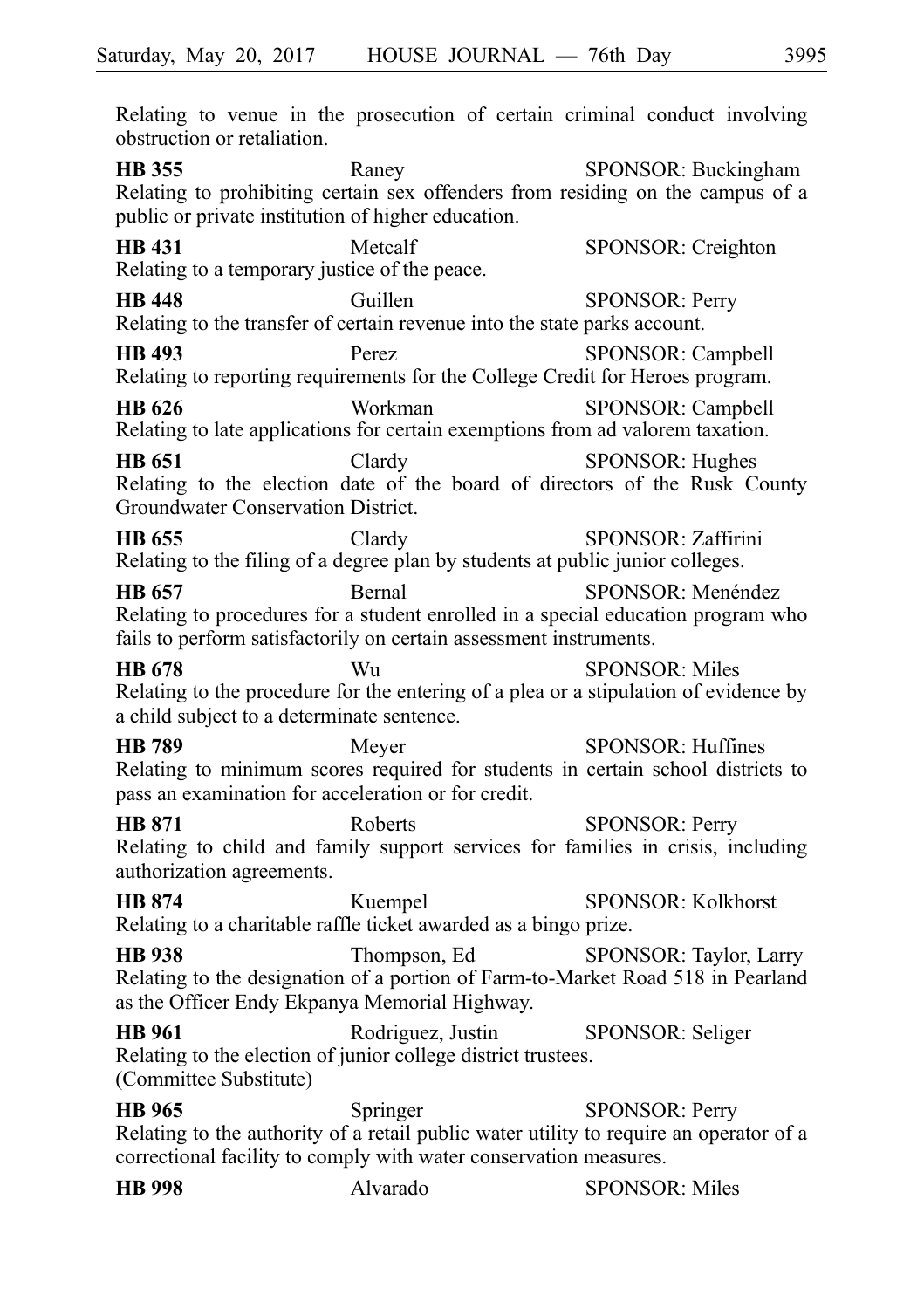Relating to the confidentiality of certain information stored as part of the preparation of campaign finance reports required to be filed with the clerk of certain counties or municipalities. **HB 1043** Blanco SPONSOR: Zaffirini Relating to a court order authorizing temporary care of a minor child. **HB 1076** Oliverson SPONSOR: Huffines Relating to the mandatory spinal screening of public and private school students. **HB 1103** Hernandez SPONSOR: West Relating to excluding a person on the suspense list from jury duty. **HB 1117** Wray SPONSOR: Zaffirini Relating to eligibility for the Texas Armed Services Scholarship Program. **HB 1186** Anderson, Rodney SPONSOR: Huffines Relating to the procedure for claiming an exemption from ad valorem taxation by the Dallas County Utility and Reclamation District of certain property subject to a tax abatement agreement with the district and to the validation of certain actions of the district. **HB 1187** Capriglione SPONSOR: Nelson Relating to the authority of a captive insurance company to provide reinsurance. **HB 1249** Goldman SPONSOR: Hinojosa Relating to a prohibition of certain motor vehicles resembling emergency medical services vehicles; creating a criminal offense. 3996 85th LEGISLATURE — REGULAR SESSION

**HB 1264** Burkett SPONSOR: Huffines Relating to the concurrent jurisdiction of certain municipal courts in certain criminal cases punishable by fine only.

**HB 1303** Stephenson SPONSOR: Kolkhorst Relating to the designation of a portion of State Highway 71 in Wharton County as the Roy P. Benavidez Memorial Highway.

**HB 1410** Ortega SPONSOR: Rodríguez Relating to the ability of foster parents to intervene in certain suits affecting the parent-child relationship.

**HB 1463** Smithee SPONSOR: Seliger Relating to procedures for actions alleging failure to comply with certain standards to accommodate persons with disabilities.

**HB 1468** Thompson, Senfronia SPONSOR: Hancock Relating to the sanitation and safety requirements for certain artificial bodies of water maintained for public recreational purposes.

(Committee Substitute)

**HB 1469** Bailes SPONSOR: Schwertner Relating to qualifications for certain teachers employed by certain open-enrollment charter schools.

**HB 1472** Capriglione SPONSOR: Nelson Relating to investment by a public junior college district of public funds received from the management and development of mineral rights.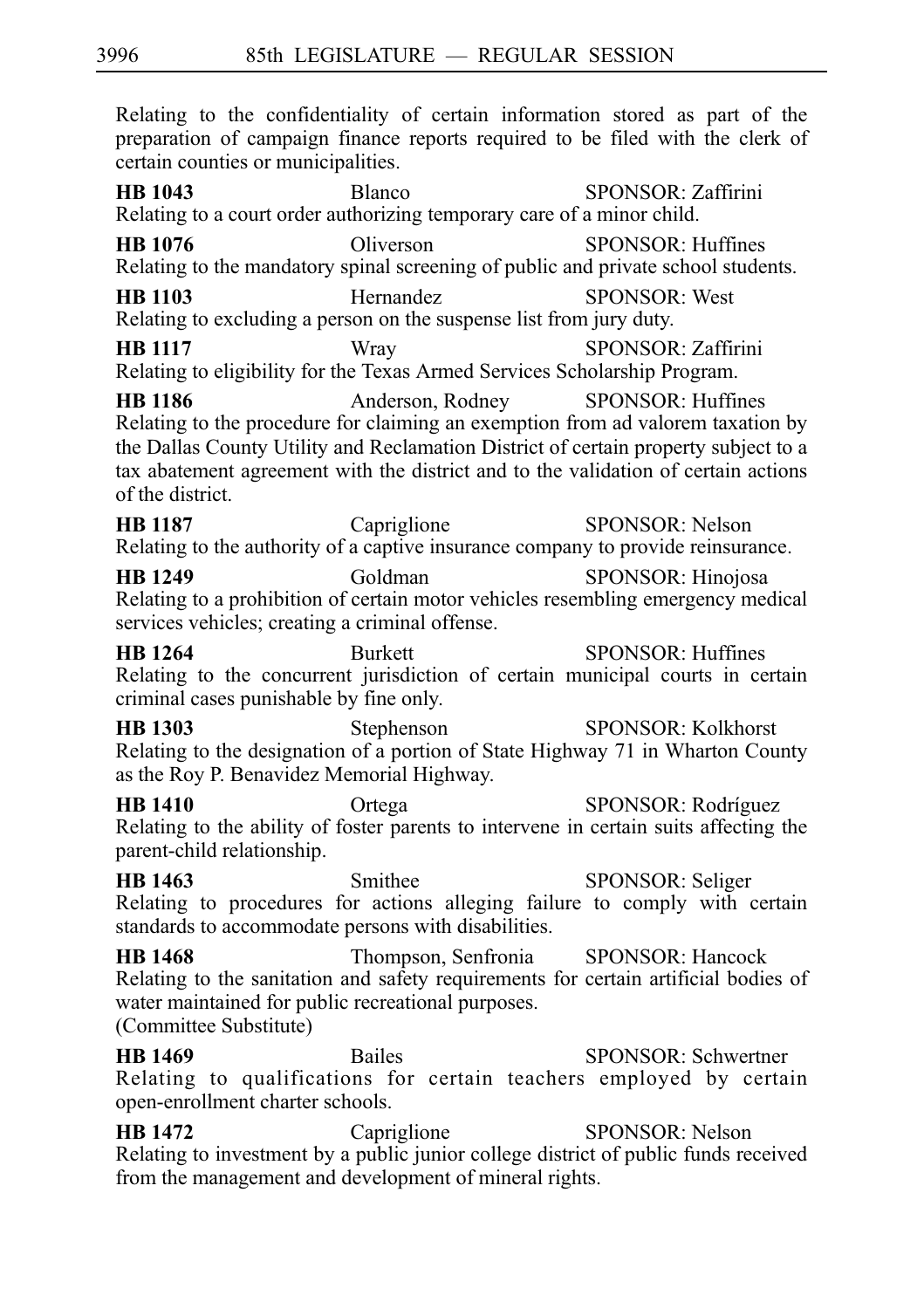**HB 1573** Price SPONSOR: Creighton Relating to personnel requirements for water loss auditors. **HB 1630** Dale SPONSOR: West Relating to the approval of expenditures for the Texas Military Department. **HB 1645** Lozano SPONSOR: Zaffirini Relating to requiring certain school districts to allow students who participate in Special Olympics to earn a letter on that basis. **HB 1646** Lozano SPONSOR: Hinojosa Relating to the waiver of certain fees for an assumed name certificate or a statement of abandonment of use of an assumed name filed by a military veteran. **HB 1699** Geren SPONSOR: Nichols Relating to the participation by qualified persons in the Department of Public Safety's driver record monitoring pilot program. **HB 1704** Kuempel SPONSOR: Huffman Relating to the award of court costs and attorney s fees in actions to determine the ' applicability of certain local government regulations. **HB 1810** Dale SPONSOR: Buckingham Relating to the creation of the offense of possession or promotion of lewd visual material depicting a child. **HB 1859** Simmons SPONSOR: Taylor, Van Relating to certain rental-purchase agreements. (Committee Substitute) **HB 1896** Bohac SPONSOR: Taylor, Larry Relating to the application of and use of revenue from hotel occupancy taxes imposed by municipalities and counties. **HB 1913** Geren SPONSOR: Nelson Relating to the required qualifications for serving as president of the University of North Texas Health Science Center at Fort Worth and to the prohibition against the award of certain degrees by the center's governing board. **HB 1921** Flynn SPONSOR: Nichols Relating to the functions and territory of the Upper Colorado River Authority, following the recommendations of the Sunset Advisory Commission. **HB 1930** Frullo SPONSOR: Perry Relating to financial accounting and reporting requirements for this state and political subdivisions of this state. **HB 1946** Parker SPONSOR: Taylor, Van Relating to the incontestability of certain contracts or leases submitted to the attorney general by certain water districts. **HB 2007** Cosper SPONSOR: Buckingham Relating to the licensing and regulation of certain military dentists and dental hygienists who provide voluntary charity dental or dental hygiene care. **HB 2019** King, Tracy O. SPONSOR: Estes Relating to the regulation of manufactured homes. **HB 2029** Lozano SPONSOR: Perry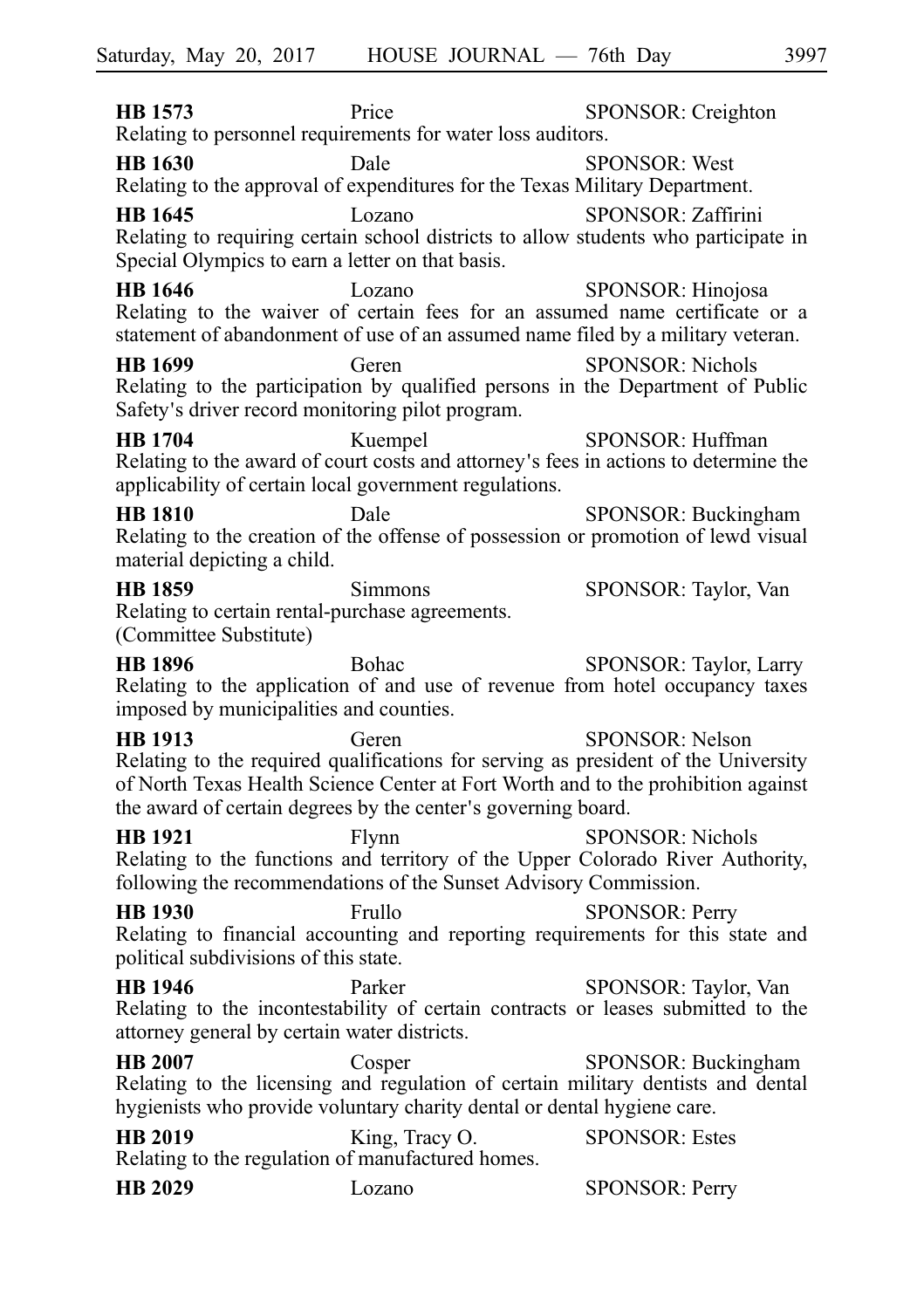Relating to the exemption of certain commercial weighing or measuring devices from registration and inspection requirements.

**HB 2040** King, Phil SPONSOR: Nichols Relating to the building code standards for new residential construction in the unincorporated area of certain counties; affecting the prosecution of a criminal offense.

**HB 2048** Dutton SPONSOR: Creighton Relating to certain procedures for cases and orders relating to the Title IV-D agency.

**HB 2064** Anderson, Rodney SPONSOR: Huffines Relating to quorum and voting requirements for the transaction of business by the board of the Irving Flood Control District Section III of Dallas County.

**HB 2067** Oliveira SPONSOR: Nichols Relating to the registration of a related finance company for purposes of the motor vehicle sales and use tax; repealing the authorization for a fee.

**HB 2095** Kuempel SPONSOR: Zaffirini Relating to transfer of a plumber's license number on the retirement or death of the plumber.

**HB 2124** Minjarez SPONSOR: Kolkhorst Relating to the procedures for identifying and notifying relevant federal agencies about certain child abuse and neglect investigations.

**HB 2130** Roberts SPONSOR: Menéndez Relating to a study conducted by the Texas Education Agency regarding the statewide assessment program in relation to students in special education programs.

**HB 2180** Flynn SPONSOR: Nichols Relating to the Sulphur River Basin Authority, following recommendations of the Sunset Advisory Commission.

**HB 2207** Kuempel SPONSOR: Zaffirini Relating to procedures and fees for the deposit and safekeeping of wills. (Committee Substitute)

**HB 2215** Price SPONSOR: Miles Relating to the deadline for adoption of desired future conditions in groundwater conservation districts.

**HB 2223** Giddings SPONSOR: Zaffirini Relating to developmental coursework offered by public institutions of higher education under the Texas Success Initiative.

**HB 2228** Murphy SPONSOR: Bettencourt Relating to deadlines for performing various functions in connection with the ad valorem tax system.

**HB 2271** Wray SPONSOR: Rodríguez Relating to decedents' estates and certain posthumous gifts.

**HB 2277** Darby Darby SPONSOR: Watson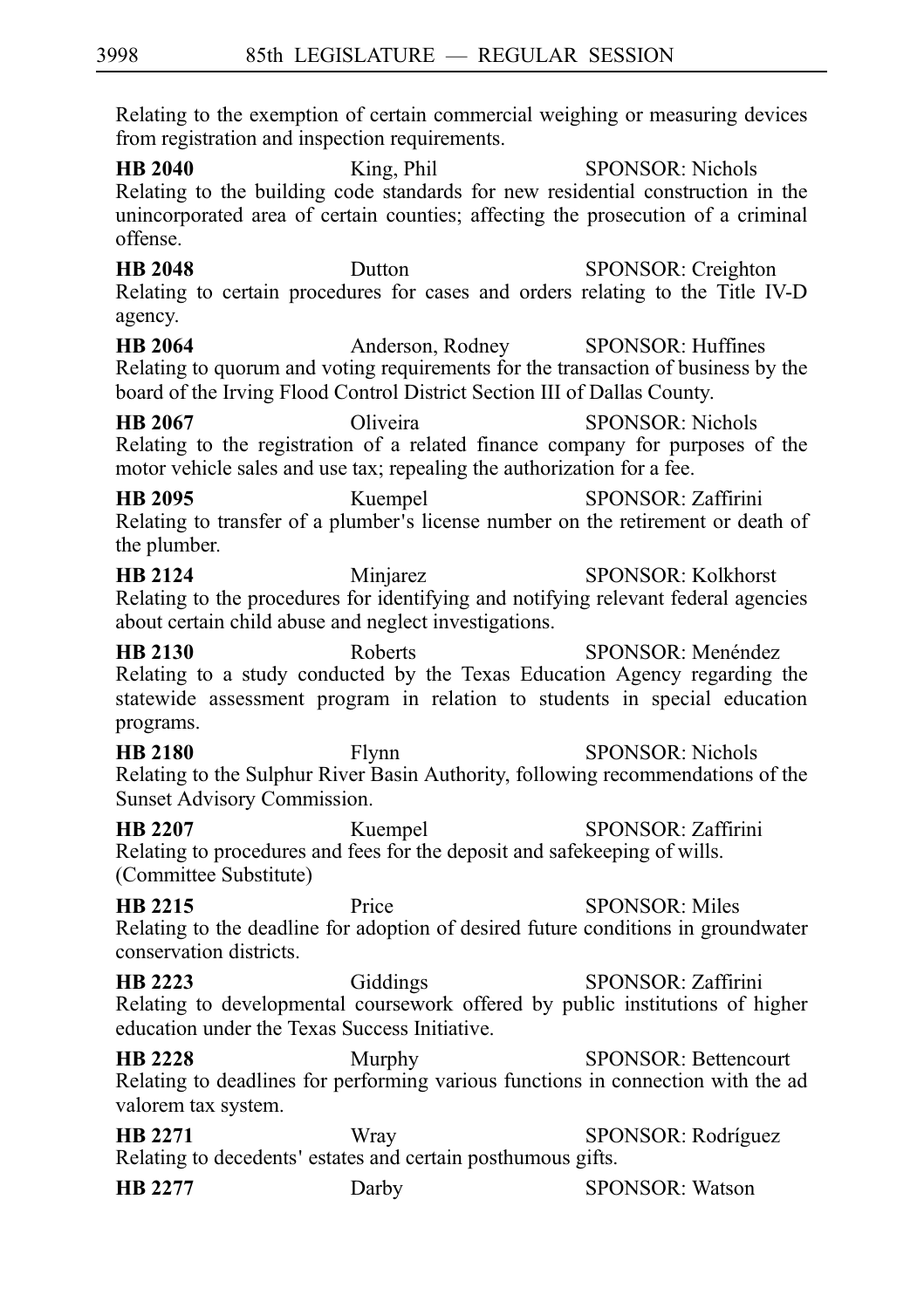Relating to the temporary exemption or tax reduction for certain high-cost gas. **HB 2378** Larson **Larson** SPONSOR: Perry Relating to extensions of an expired permit for the transfer of groundwater from a groundwater conservation district. **HB 2413** Burkett SPONSOR: Lucio Relating to certain identifying information regarding career school or college students. (Committee Substitute) **HB 2431** Deshotel SPONSOR: Creighton Relating to the participation of public state colleges in the Jobs and Education for Texans (JET) Grant Program. **HB 2432** Raney SPONSOR: Seliger Relating to certain academic programs and projects undertaken by public institutions of higher education at a location other than the institution's main campus. (Committee Substitute) **HB 2475** Davis, Sarah SPONSOR: Bettencourt Relating to the sales and use tax exemption for certain amusement services. **HB 2501** Phillips SPONSOR: Creighton Relating to insurance requirements for certain nonemergency medical transportation. **HB 2567** Bailes SPONSOR: Nichols Relating to forest pest control. (Committee Substitute) **HB 2647** Stephenson SPONSOR: Taylor, Larry Relating to authorized investments of public funds. **HB 2654** Stucky SPONSOR: Lucio Relating to the personal liability of certain elected officials under local government programs to fund water and energy savings improvements through assessments. **HB 2700** Hunter SPONSOR: Hinojosa Relating to the issuance of childhood cancer awareness license plates. (Committee Substitute) **HB 2761** Cortez SPONSOR: Uresti Relating to the authority of a defense base development authority to participate in a company or partnership organized to finance redevelopment projects. (Committee Substitute) **HB 2788** White SPONSOR: Nichols Relating to the appointment of emergency services commissioners in certain districts located in more than one county. **HB 2798** Farrar SPONSOR: Creighton Relating to the authority of a county to implement a pilot program to reuse wastewater at county facilities.

| <b>HB</b> 2849<br>Burkett | <b>SPONSOR: Perry</b> |
|---------------------------|-----------------------|
|---------------------------|-----------------------|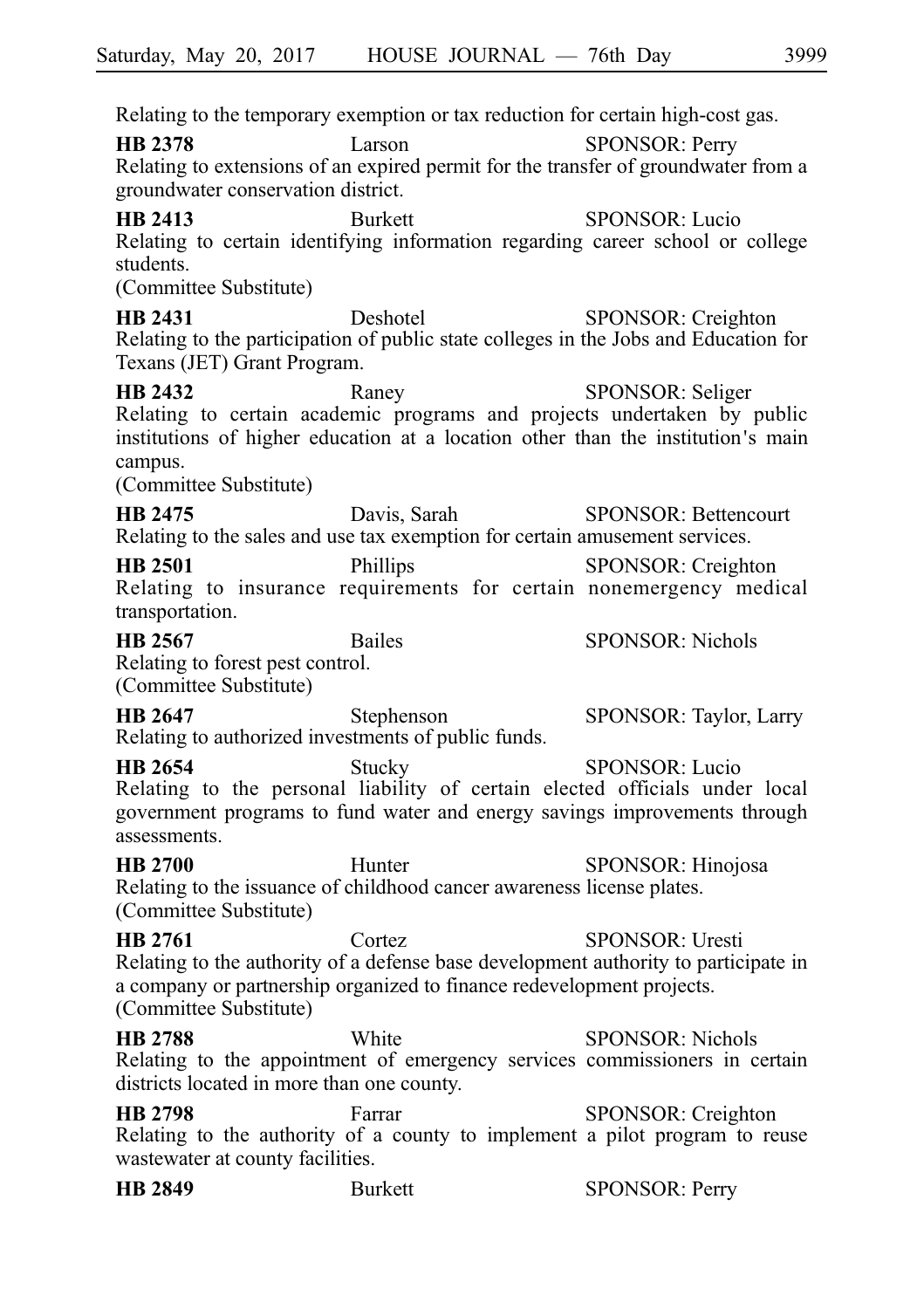Relating to the procedures for removing certain persons' names from the child abuse and neglect central registry.

**HB 2895** Price SPONSOR: Seliger Relating to the requirement that certain public institutions of higher education post mental health resources on the institution's Internet website.

**HB 2927** Schofield SPONSOR: Huffman Relating to certain powers of an associate judge under the Family Code.

**HB 2928** Stephenson SPONSOR: Taylor, Larry Relating to including the obligations of Federal Home Loan Banks as authorized investments for a governmental entity and the requirements for certificates of deposit or share certificates held as authorized investments for a governmental entity.

**HB 2943** Larson **Larson** SPONSOR: Perry Relating to the use of money in the state water pollution control revolving fund.

**HB 2995** Ashby SPONSOR: Nichols Relating to the creation and operations of health care provider participation programs in certain counties.

(Committee Substitute)

**HB 3018** Phelan SPONSOR: Creighton Relating to reciprocity requirements for nonresident insurance agents to offer or sell insurance policies issued by the Texas Windstorm Insurance Association.

**HB 3049** Guillen SPONSOR: Creighton Relating to the number of hours of work experience required of a plumber s' apprentice to take an examination for a plumber's license.

**HB 3063** Kacal SPONSOR: Perry Relating to agricultural liens.

**HB 3130** Parker SPONSOR: Huffman Relating to the establishment of an educational and vocational training pilot program for certain state jail felony defendants.

**HB 3157** Bonnen, Dennis SPONSOR: Huffman Relating to requirements for screenings in public or private schools to detect vision disorders of students.

**HB 3232** Darby SPONSOR: Bettencourt Relating to the penalty imposed on certain delinquent oil and gas severance taxes.

**HB 3275** Capriglione SPONSOR: Campbell Relating to the monitoring of major information resources projects by the Department of Information Resources.

**HB 3283** Guillen SPONSOR: Zaffirini Relating to the designation of a portion of State Highway 16 in Duval County as the Al Dean Memorial Highway.

**HB 3329** Paddie SPONSOR: Campbell Relating to regulation of electricians by local governments.

**HB 3389** Schofield SPONSOR: Bettencourt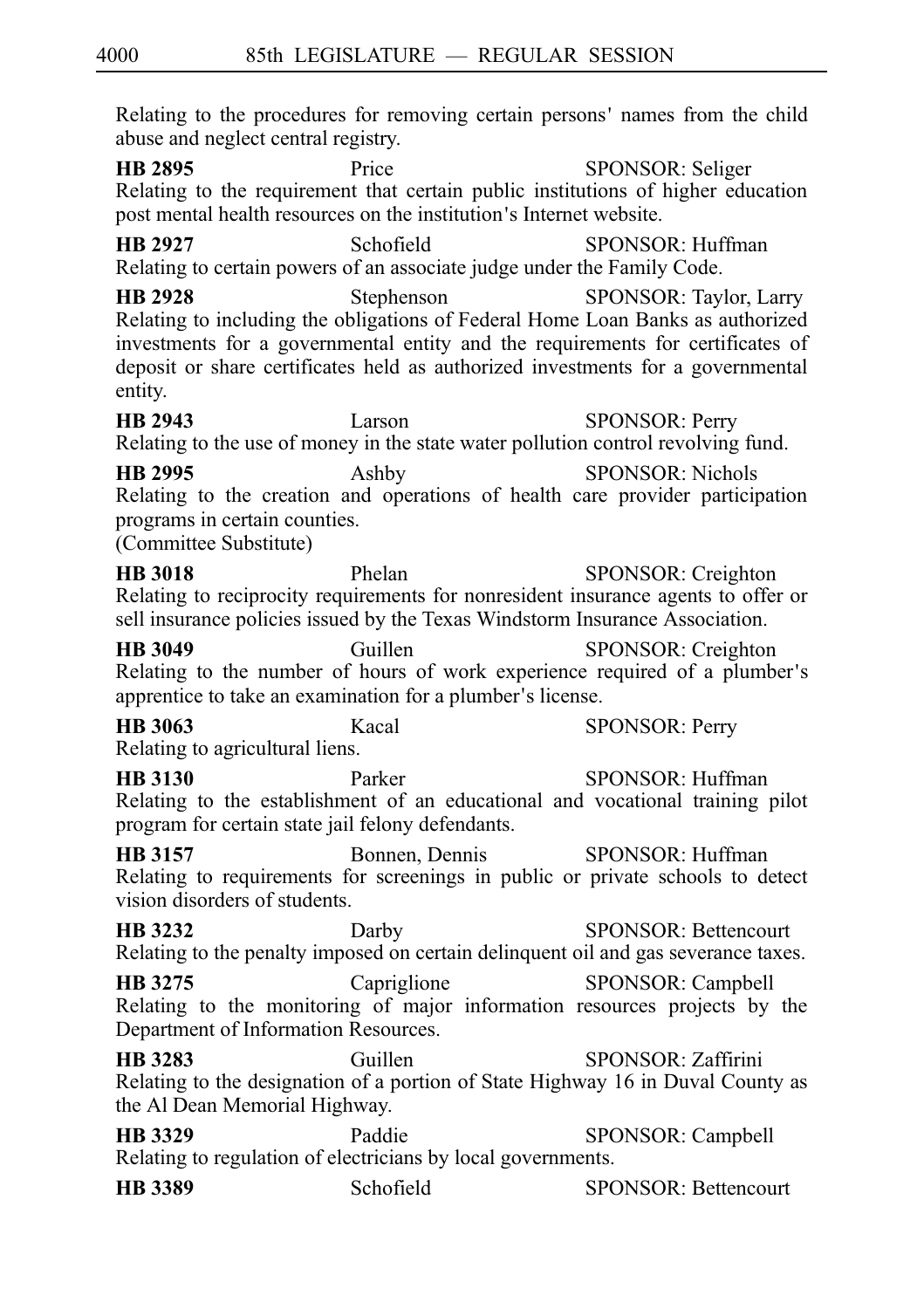Relating to fees taxed as costs of suit for certain delinquent tax suits. **HB 3398** Darby SPONSOR: Perry Relating to the creation and operations of health care provider participation programs in certain counties. **HB 3433** Lambert SPONSOR: Perry Relating to the adoption by state agencies of rules affecting rural communities. **HB 3537** Geren SPONSOR: Hancock Relating to the use of money subject to restrictions under federal law that is credited to the deferred maintenance fund account. **HB 3563** Koop SPONSOR: Taylor, Van Relating to parental notification regarding public school teacher qualifications. **HB 3618** King, Tracy O. SPONSOR: Perry Relating to the timing of the expiration of water quality permits. **HB 3803** Faircloth SPONSOR: Zaffirini Relating to certain authorized investments for domestic life, health, and accident insurers. **HB 3907** Frullo SPONSOR: Perry Relating to certain requirements of retail fireworks sites and inspections of those sites and assessment and collection of certain existing inspection fees by local fire prevention officers. **HB 3917** Landgraf SPONSOR: Perry Relating to the designation of a portion of Interstate Highway 20 as the Trooper Billy Jack Zachary Memorial Highway. **HB 4002** Bonnen, Dennis SPONSOR: Nelson Relating to the definition of production used in determining the cost of goods sold for franchise tax purposes. **HB 4038** Bohac SPONSOR: Hancock Relating to the definition of "qualifying job" for purposes of certification by the comptroller of public accounts as a qualifying data center. **HB 4054** Murphy SPONSOR: Bettencourt Relating to the application of sales and use taxes to certain food items. (Committee Substitute) **HB 4056** Rose SPONSOR: Lucio Relating to a list of best practice-based programs and research-based practices in certain areas for implementation in public schools. (Committee Substitute) **HB 4279** King, Tracy O. SPONSOR: Uresti Relating to expansion of the territory of the Frio Hospital District and to the election of the board of directors of the district.

**HB 4284** Price SPONSOR: Seliger Relating to the jurisdiction of the statutory county courts of Potter County in family law matters.

| <b>HCR 30</b> | Springer | <b>SPONSOR: Estes</b> |
|---------------|----------|-----------------------|
|---------------|----------|-----------------------|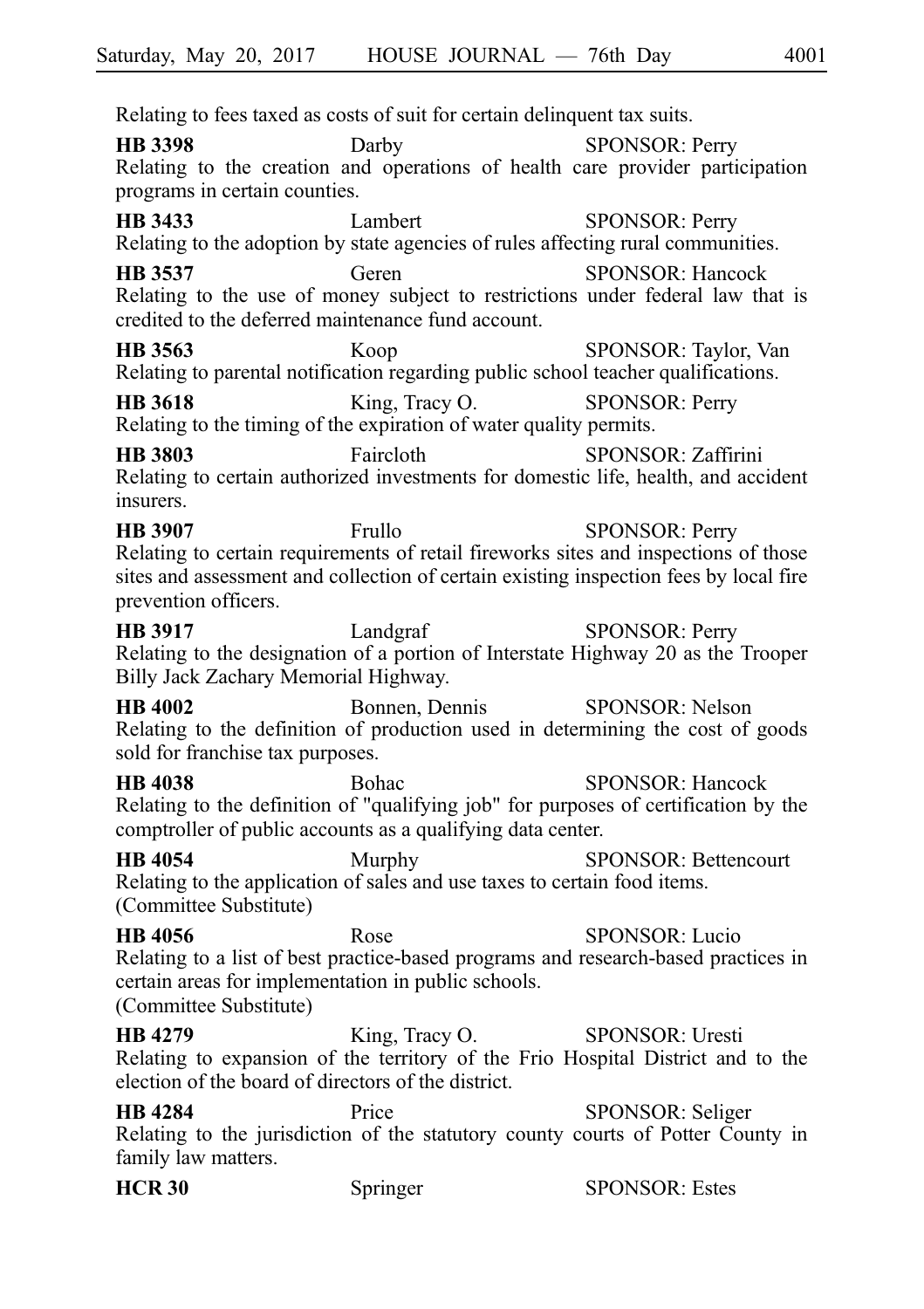Urging Congress to direct the Bureau of Land Management to affirm the provisions of the Red River Boundary Compact and to acknowledge that the vegetation line on the south bank of the Red River forms the boundary between Oklahoma and Texas.

**HCR 45** White SPONSOR: West Urging Congress to bestow the Congressional Medal of Honor on Doris "Dorie" Miller for his heroism during World War II.

**HCR 56** Shine SPONSOR: Taylor, Van Recognizing Texas as a Purple Heart State.

**HCR 105** Bonnen, Dennis SPONSOR: Hinojosa Encouraging Congress to pass legislation allowing the State of Texas to manage the Gulf of Mexico red snapper fishery out to 200 nautical miles.

**HCR 122** Dean SPONSOR: Campbell Directing the governor of the State of Texas to posthumously award the Texas Legislative Medal of Honor to Master Sergeant Travis E. Watkins.

# **SB 1117** Creighton

Relating to the offense of failure to comply with an order from a fire marshal.

## **SB 1173** Perry

Relating to evaluation of public school performance.

## **SB 1405** Creighton

Relating to the public sale of real property under a power of sale in a security instrument.

## **SB 1424** Buckingham

Relating to criminal procedure, including grand jury proceedings and the appointment of an attorney pro tem for certain criminal proceedings.

# **SB 1822** Burton

Relating to the creation of a commission to review certain penal laws of this state and certain recommendations regarding those laws, to criminal offenses previously compiled in statutes outside the Penal Code, to repealing certain of those offenses, and to conforming punishments for certain of those offenses to the penalty structure provided in the Penal Code; increasing the punishment for sabotage and sedition; imposing a civil penalty.

## **SB 2210** Hancock

Relating to health benefit plan provider network listings and directories; authorizing an assessment.

# **SB 2276** Creighton

Relating to the creation of Lakewood Improvement District of Harris County; providing authority to issue bonds; providing authority to impose assessments, fees, or taxes.

| <b>SB 2280</b> | Buckingham | <b>SPONSOR: Wilson</b>                                                      |
|----------------|------------|-----------------------------------------------------------------------------|
|                |            | Relating to the name of the Burnet County Municipal Utility District No. 1. |
| <b>SB 2292</b> | Campbell   | SPONSOR: Kuempel                                                            |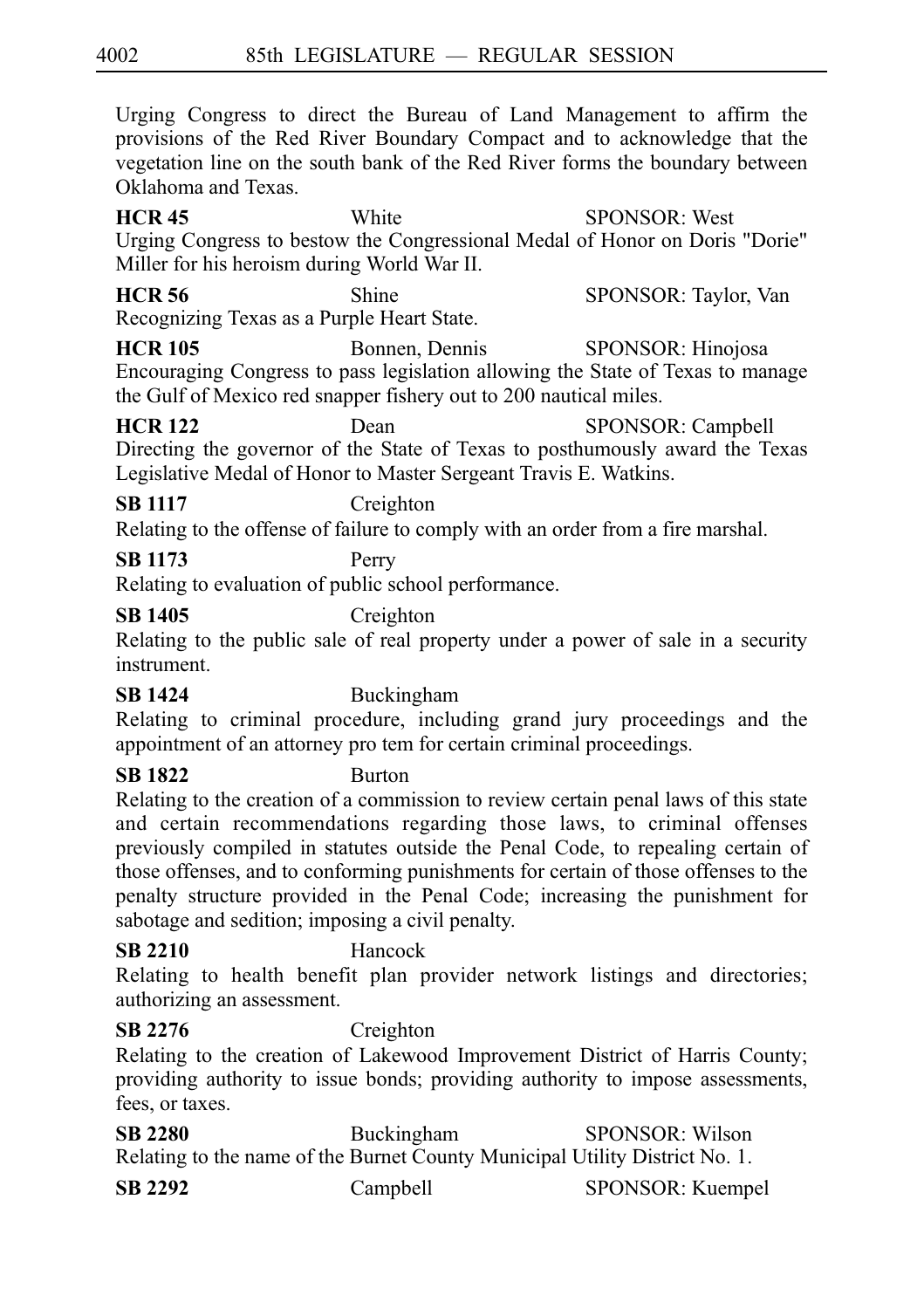Relating to the powers and duties of the Meyer Ranch Municipal Utility District of Comal County; affecting an existing limited power of eminent domain; providing authority to issue bonds; providing authority to impose fees and taxes.

**SB 2293** Creighton Relating to the creation of Montgomery County Improvement District No. 1; providing authority to issue bonds; providing authority to impose assessments, fees, or taxes.

**SB 2295** Zaffirini SPONSOR: Isaac Relating to the temporary board of and financing of certain facilities and improvements by the LaSalle Municipal Utility District No. 1; providing authority to impose an assessment.

**SB 2296** Zaffirini SPONSOR: Isaac Relating to the temporary board of and financing of certain facilities and improvements by the LaSalle Municipal Utility District No. 2; providing authority to impose an assessment.

**SB 2297** Zaffirini SPONSOR: Isaac Relating to the temporary board of and financing of certain facilities and improvements by the LaSalle Municipal Utility District No. 3; providing authority to impose an assessment.

**SB 2298** Zaffirini SPONSOR: Isaac Relating to the temporary board of and financing of certain facilities and improvements by the LaSalle Municipal Utility District No. 4; providing authority to impose an assessment.

**SB 2299** Zaffirini SPONSOR: Isaac Relating to the temporary board of and financing of certain facilities and improvements by the LaSalle Municipal Utility District No. 5; providing authority to impose an assessment.

Respectfully, Patsy Spaw Secretary of the Senate

## **APPENDIX**

### **STANDING COMMITTEE REPORTS**

Favorable reports have been filed by committees as follows:

#### **May 19**

County Affairs - **SB**i**1544**, **SB**i**1780**

Defense and Veterans ' Affairs - **SB**i**578**, **SB**i**751**, **SB**i**1676**, **SB**i**1679**, **SB**i**1897**, **SB**i**1944**

General Investigating and Ethics - **SB**i**63**, **SB**i**505**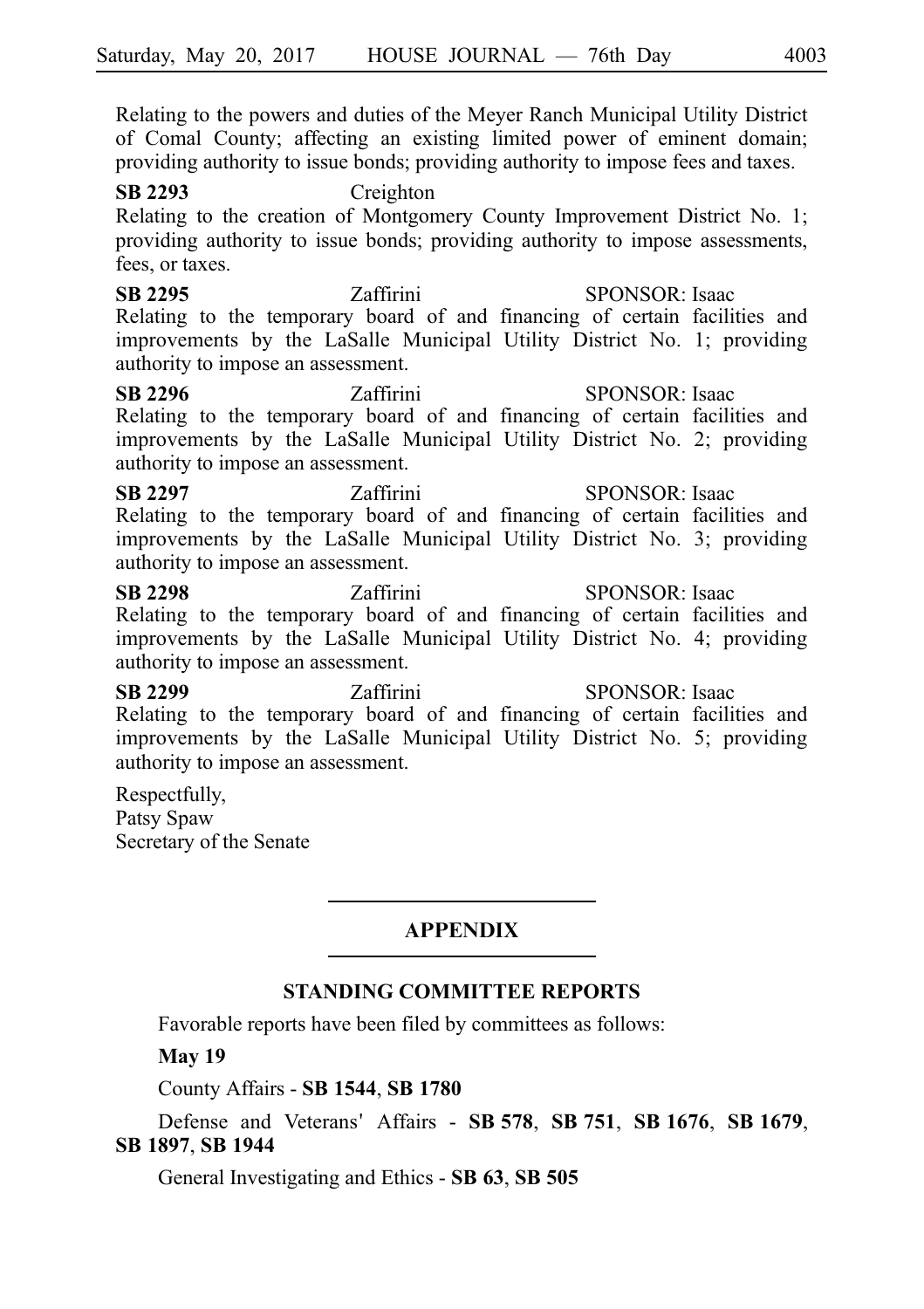Government Transparency and Operation - **SB**i**200**, **SB**i**1655**

Higher Education - **SB**i**802**, **SB**i**803**, **SB**i**1091**, **SB**i**1123**, **SB**i**1223**

Homeland Security and Public Safety - **HCR**i**140**, **SB**i**264**, **SB**i**772**, **SB**i**1138**, **SB**i**1408**

Investments and Financial Services - **SB**i**1994**

Judiciary and Civil Jurisprudence - **SB**i**635**, **SB**i**807**, **SB**i**949**, **SB**i**1016**, **SB**i**1056**, **SB**i**1233**, **SB**i**1325**, **SB**i**1559**, **SB**i**1763**

Licensing and Administrative Procedures - **SB**i**341**, **SB**i**371**, **SB**i**404**, **SB**i**1088**, **SB**i**1969**, **SB**i**1972**

Natural Resources - **SB**i**696**, **SB**i**749**, **SB**i**1009**, **SB**i**1511**, **SB**i**1525**, **SB**i**2068**, **SB**i**2186**, **SB**i**2262**, **SB**i**2262** (corrected)

Pensions - **SB**i**509**, **SB**i**936**

Public Education - **SB**i**195**, **SB**i**196**, **SB**i**384**, **SB**i**463**, **SB**i**801**, **SB**i**825**, **SB**i**1005**, **SB**i**1122**, **SB**i**1177**, **SB**i**1353**, **SB**i**1398**, **SB**i**1483**, **SB**i**1484**, **SB**i**1553**, **SB**i**1566**, **SB**i**1658**, **SB**i**1659**, **SB**i**1660**, **SB**i**1839**, **SB**i**1854**, **SB**i**1963**, **SB**i**2084**, **SB**i**2131**, **SB**i**2141**, **SB**i**2144**

Public Health - **SB**i**224**, **SB**i**267**, **SB**i**314**, **SB**i**315**, **SB**i**397**, **SB**i**582**, **SB**i**589**, **SB**i**674**, **SB**i**679**, **SB**i**833**, **SB**i**919**, **SB**i**1101**, **SB**i**1148**, **SB**i**1158**, **SB**i**1592**, **SB**i**1599**, **SB**i**1625**, **SB**i**1633**, **SB**i**1912**, **SB**i**1924**, **SB**i**1929**

Special Purpose Districts - **SB**i**248**, **SB**i**1987**, **SB**i**2014**, **SB**i**2244**

State and Federal Power and Responsibility, Select - **HR**i**1833**

State Affairs - **SB**i**20**, **SB**i**261**, **SB**i**262**, **SB**i**522**, **SB**i**1446**, **SB**i**1731**

Transportation - **SB**i**1437**, **SB**i**1588**

Ways and Means - **SB**i**15**, **SB**i**1514**, **SB**i**1557**, **SJR**i**1**, **SJR**i**51**

#### **ENGROSSED**

**May 19** - **HB**i**1603**, **HB**i**1800**, **HB**i**2881**, **HB**i**2987**, **HB**i**3136**, **HB**i**3783**, **HB**i**4268**, **HB**i**4270**, **HB**i**4275**, **HB**i**4281**, **HB**i**4287**, **HB**i**4294**, **HB**i**4297**, **HB**i**4298**, **HB**i**4301**, **HB**i**4303**, **HB**i**4309**, **HB**i**4310**, **HB**i**4311**, **HB**i**4312**, **HB**i**4313**, **HB**i**4314**, **HB**i**4321**, **HB**i**4324**, **HB**i**4325**, **HB**i**4329**, **HB**i**4331**, **HB**i**4333**, **HB**i**4334**, **HB**i**4335**, **HB**i**4340**, **HB**i**4341**, **HB**i**4343**, **HB**i**4344**, **HB**i**4345**, **HB**i**4347**, **HB**i**4349**, **HCR**i**57**

#### **ENROLLED**

**May 19** - **HB**i**239**, **HB**i**257**, **HB**i**271**, **HB**i**1106**, **HB**i**1257**, **HB**i**1571**, **HB**i**1606**, **HB**i**1648**, **HB**i**1771**, **HB**i**2097**, **HB**i**2324**, **HB**i**2359**, **HB**i**2379**, **HB**i**2425**, **HB**i**2615**, **HB**i**2783**, **HB**i**2933**, **HB**i**2989**, **HB**i**3276**, **HB**i**3488**, **HB**i**3954**, **HB**i**4032**